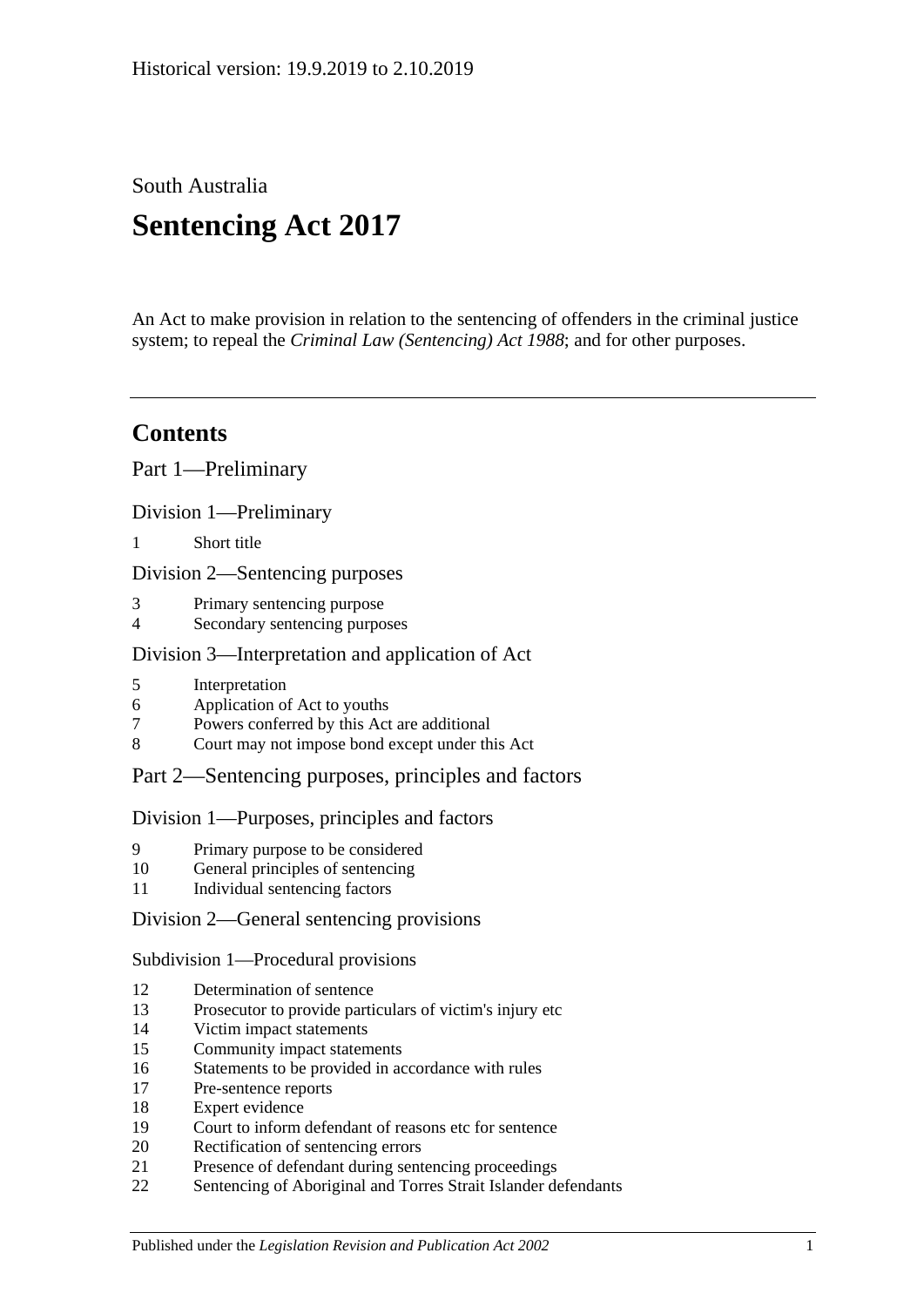#### Subdivision [2—General sentencing powers](#page-18-0)

- [Discharge without penalty](#page-18-1)
- [Imposition of penalty without conviction](#page-18-2)<br>25 Court may reduce add or substitute certain
- [Court may reduce, add or substitute certain penalties](#page-19-0)
- [Sentencing for multiple offences](#page-20-0)
- [Non-association or place restriction orders may be issued on sentence](#page-20-1)
- [Intervention orders may be issued on finding of guilt or sentencing](#page-21-0)
- [Deferral of sentence for rehabilitation and other purposes](#page-22-0)
- [Mental impairment](#page-23-0)

Subdivision [4—Sentencing reductions](#page-24-0)

- [Application of Subdivision](#page-24-1)
- [Reduction of sentences for cooperation etc with law enforcement agency](#page-25-0)
- [Reduction of sentences for cooperation with procedural requirements etc](#page-26-0)
- [Reduction of sentences for guilty plea in Magistrates Court etc](#page-26-1)
- [Reduction of sentences for guilty pleas in other cases](#page-28-0)
- [Application of sentencing reductions](#page-30-0)
- [Re-sentencing for failure to cooperate in accordance with undertaking under section](#page-30-1) 37
- [Re-sentencing for subsequent cooperation with law enforcement agency](#page-31-0)

Part [3—Custodial sentences](#page-32-0)

#### Division [1—Imprisonment](#page-32-1)

- [Commencement of sentences and non-parole periods](#page-32-2)
- [Cumulative sentences](#page-33-0)

#### Division [2—Non-parole periods](#page-33-1)

- [Application of Division to youths](#page-33-2)
- [Duty of court to fix or extend non-parole periods](#page-34-0)
- [Mandatory minimum non-parole periods and proportionality](#page-37-0)

#### Division [3—Serious firearm offenders](#page-37-1)

- [Interpretation](#page-37-2)<br>50 Serious firears
- [Serious firearm offenders](#page-39-0)
- [Sentence of imprisonment not to be suspended](#page-40-0)

#### Division [4—Serious repeat adult offenders and recidivist young offenders](#page-40-1)

- [Interpretation and application](#page-40-2)
- [Serious repeat offenders](#page-42-0)
- [Sentencing of serious repeat offenders](#page-43-0)
- [Declaration that youth is recidivist young offender](#page-43-1)

# Division [5—Offenders incapable of controlling, or unwilling to control, sexual](#page-44-0)  [instincts](#page-44-0)

- [Application of this Division](#page-44-1)
- [Offenders incapable of controlling, or unwilling to control, sexual instincts](#page-44-2)
- Discharge [of detention order under section](#page-47-0) 57
- [Release on licence](#page-48-0)
- [Appropriate board may direct person to surrender firearm etc](#page-51-0)
- [Court may obtain reports](#page-51-1)
- [Inquiries by medical practitioners](#page-51-2)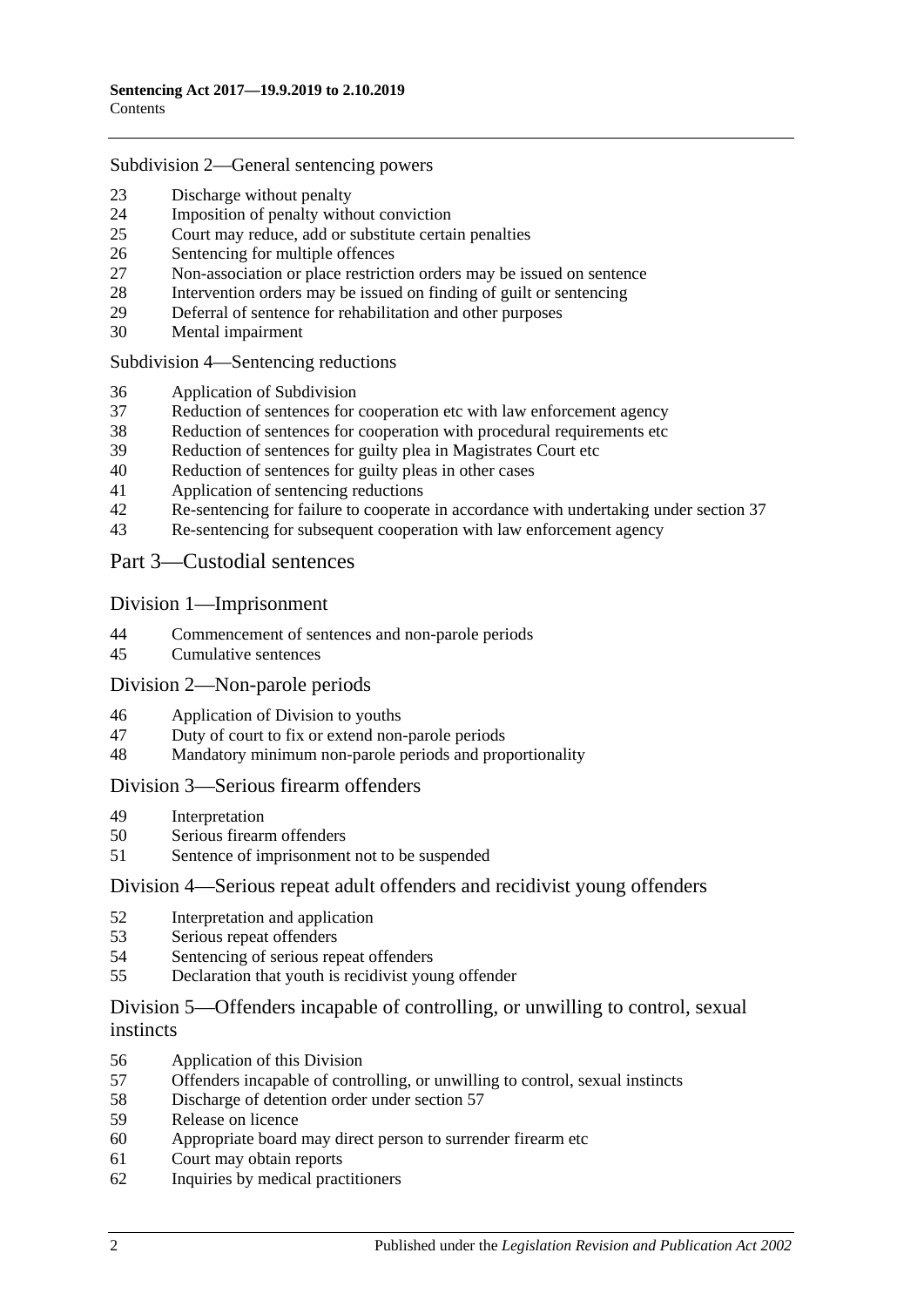- [Parties](#page-52-0)
- [Service on guardian](#page-52-1)
- [Appeals](#page-52-2)
- [Proclamations](#page-53-0)
- [Regulations](#page-53-1)

Division [6—Sentencing standards for offences involving paedophilia](#page-53-2)

[Sentencing standards for offences involving paedophilia](#page-53-3)

Division [7—Community based custodial sentences](#page-53-4)

Subdivision [1—Home detention](#page-53-5)

- [Purpose of home detention](#page-53-6)
- [Home detention not available for certain offences](#page-54-0)
- [Home detention orders](#page-54-1)
- [Conditions of home detention order](#page-59-0)
- [Orders that court may make on breach of condition of home detention order etc](#page-60-0)
- [Court to provide CE with copy of home detention order](#page-62-0)
- [CE must assign home detention officer](#page-62-1)
- [Powers of home detention officers](#page-63-0)
- [Apprehension and detention of person subject to home detention order without warrant](#page-63-1)
- [Offence to contravene or fail to comply with condition of home detention order](#page-63-2)

#### Subdivision [2—Intensive correction](#page-64-0)

- [Purpose of intensive correction order](#page-64-1)
- [Intensive correction not available for certain offences](#page-64-2)
- [Intensive correction orders](#page-64-3)
- [Conditions of intensive correction order](#page-68-0)
- [Orders that court may make on breach of condition of intensive correction order etc](#page-70-0)
- [Court to provide CE with copy of intensive correction order](#page-73-0)
- [CE must assign community corrections officer](#page-73-1)
- [Provisions relating to community service](#page-73-2)
- [Court to be notified if suitable community service placement not available](#page-74-0)
- [Community corrections officer to give reasonable directions](#page-74-1)
- [Power of Minister in relation to default in performance of community service](#page-75-0)
- [Apprehension and detention of person subject to intensive correction order without](#page-75-1)  [warrant](#page-75-1)
- [Offence to contravene or fail to comply with condition of intensive correction order](#page-75-2)

#### [Subdivision](#page-76-0) 3—General

[Court may direct person to surrender firearm etc](#page-76-1)

#### Division [8—Effect of imprisonment for contempt](#page-76-2)

[Effect of imprisonment for contempt](#page-76-3)

# Part [4—Other community based sentences](#page-76-4)

#### Division [1—Purpose, interpretation and application](#page-76-5)

- [Purpose of Part](#page-76-6)
- [Interpretation and application of Part](#page-76-7)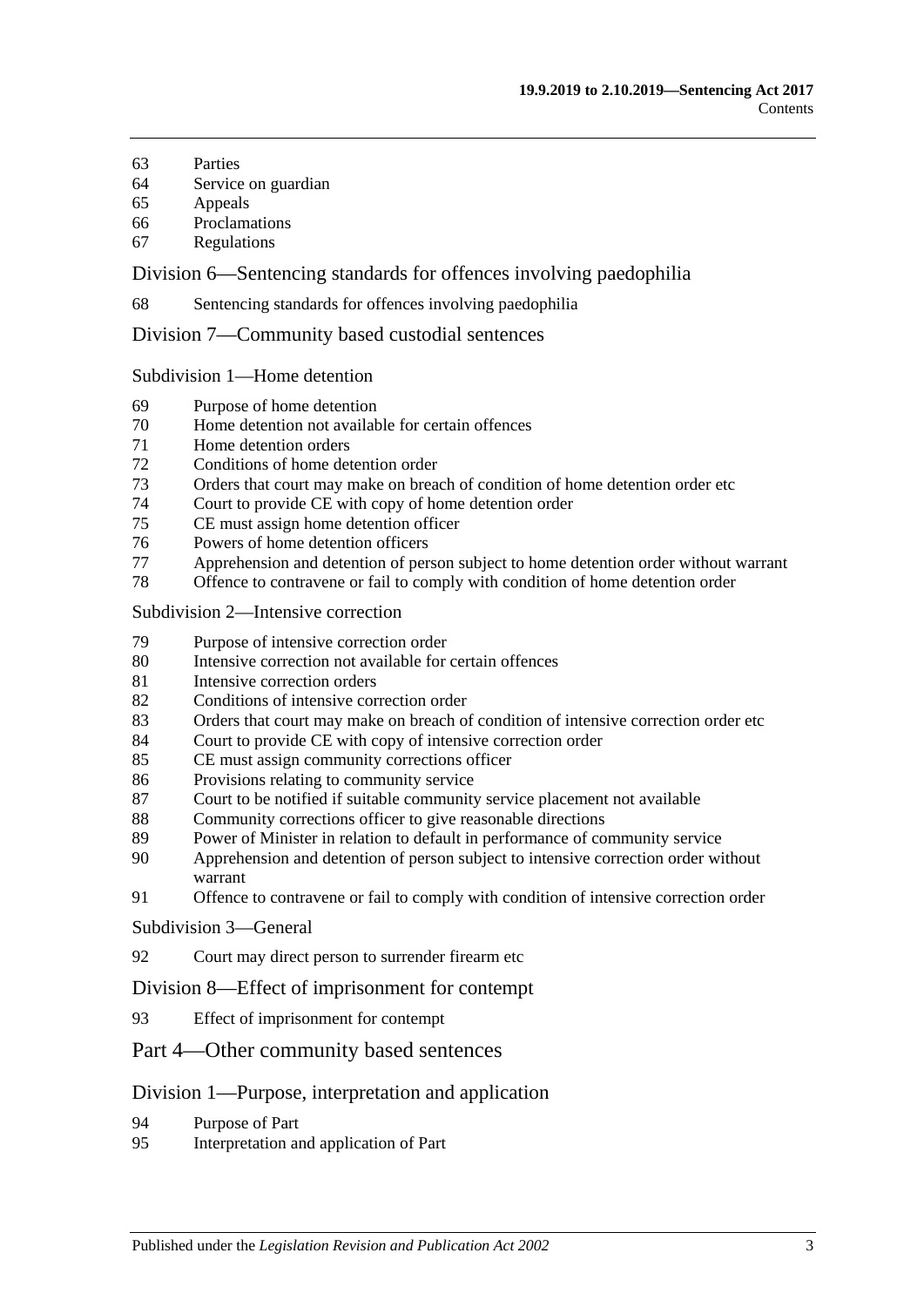Division [2—Bonds, community service and supervision in community](#page-77-0)

- [Suspension of imprisonment on defendant entering into bond](#page-77-1)<br>97 Discharge of other defendants on entering into good behaviour
- [Discharge of other defendants on entering into good behaviour bond](#page-82-0)
- [Conditions of bonds under this Act](#page-82-1)
- [Term of bond](#page-84-0)
- [Guarantors etc](#page-84-1)
- [Court may direct person to surrender firearm etc](#page-85-0)
- [Court to provide CE with copy of court order](#page-85-1)
- [Variation or discharge of bond](#page-85-2)
- [Court to be notified if suitable community service placement not available](#page-86-0)
- [Provisions relating to community service](#page-86-1)
- [Provisions relating to supervision in the community](#page-87-0)
- [CE must assign community corrections officer](#page-87-1)
- [Community corrections officer to give reasonable directions](#page-88-0)
- [Variation of community service order](#page-88-1)
- [Power of Minister to cancel unperformed hours of community service](#page-89-0)
- [Power of Minister in relation to default in performance of community service](#page-89-1)

Division [3—Enforcement of bonds, community service orders and other orders of a](#page-90-0)  [non-pecuniary nature](#page-90-0)

[Subdivision](#page-90-1) 1—Bonds

- [Non-compliance with bond](#page-90-2)
- [Orders that court may make on breach of bond](#page-91-0)

Subdivision [2—Community service orders and other orders of a non-pecuniary nature](#page-92-0)

- [Community service orders may be enforced by imprisonment](#page-92-1)
- [Other non-pecuniary orders may be enforced by imprisonment](#page-94-0)
- [Registrar may exercise jurisdiction under this Division](#page-94-1)
- [Detention in prison](#page-95-0)

# Part [5—Financial penalties](#page-95-1)

- [Maximum fine if no other maximum provided](#page-95-2)
- [Order for payment of pecuniary sum not to be made in certain circumstances](#page-95-3)
- [Preference must be given to compensation for victims](#page-95-4)
- [Court not to fix time for payment of pecuniary sums](#page-96-0)

# Part [6—Restitution and compensation](#page-96-1)

#### Division [1—Restitution and compensation generally](#page-96-2)

- [Restitution of property](#page-96-3)
- [Compensation](#page-96-4)
- [Certificate for victims of identity theft](#page-97-0)

#### Division [2—Enforcement of restitution orders](#page-98-0)

[Non-compliance with order for restitution of property](#page-98-1)

# Part [7—Miscellaneous](#page-99-0)

- [Power of delegation—intervention program manager](#page-99-1)
- [Regulations](#page-99-2)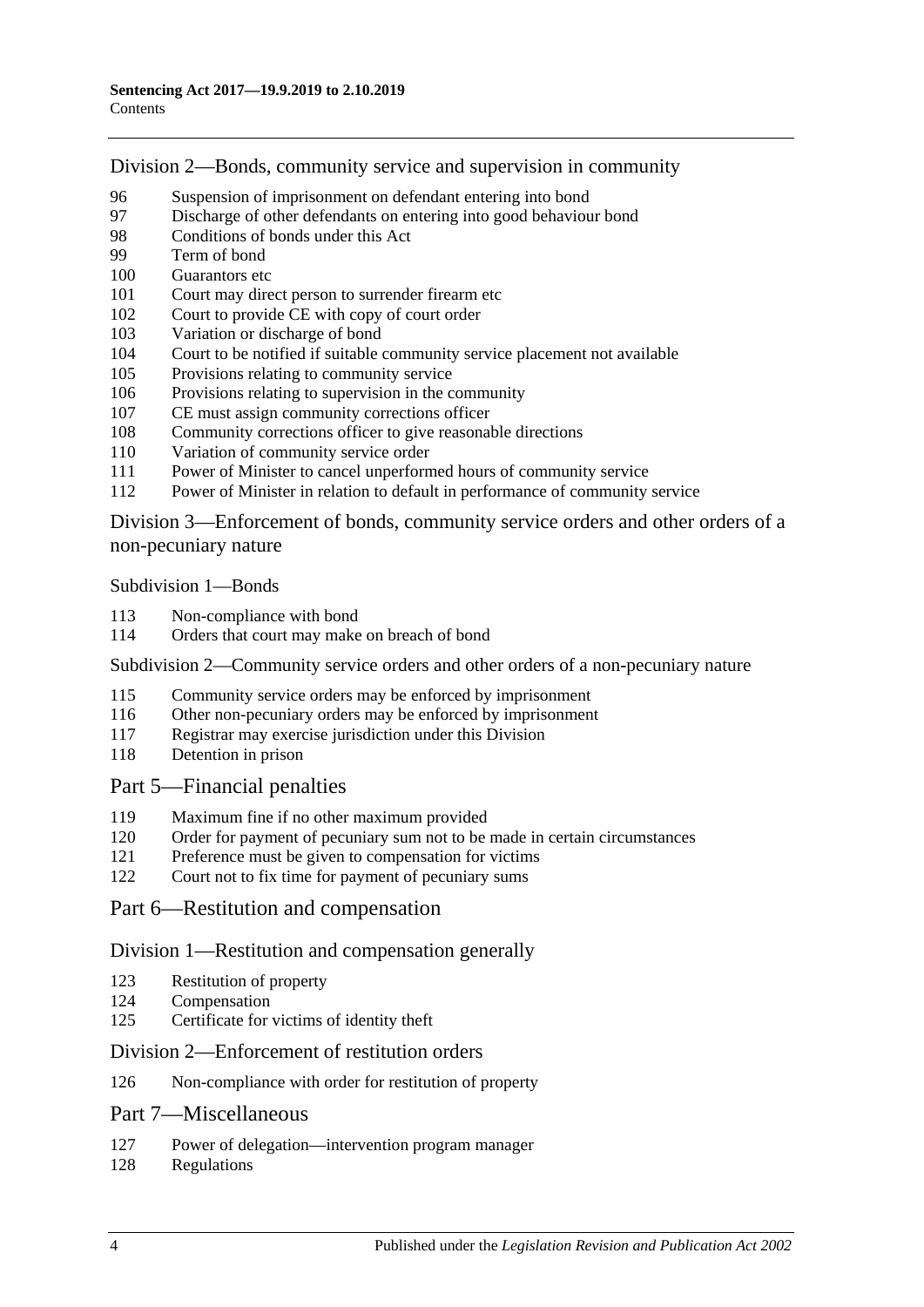Schedule [1—Repeal and transitional provisions](#page-100-0)

Part 1—Repeal of *Criminal Law (Sentencing) Act 1988*

1 [Repeal of Act](#page-100-1)

Part 2—Transitional provisions

2 [Transitional provisions](#page-100-2)

Part 3—Transitional provisions relating to *Sentencing (Release on Licence) Amendment Act 2018*

3 [Transitional provisions](#page-100-3)

[Schedule 2—Re-consideration of authorisations to release on licence under](#page-101-0)  [section 24 of repealed Act or section](#page-101-0) 59 of this Act

1 [Re-consideration of authorisations to release on licence under section 24 of repealed Act](#page-101-1)  or [section](#page-48-0) 59 [of this Act](#page-101-1)

[Legislative history](#page-104-0)

# <span id="page-4-0"></span>**The Parliament of South Australia enacts as follows:**

# **Part 1—Preliminary**

# <span id="page-4-1"></span>**Division 1—Preliminary**

# <span id="page-4-2"></span>**1—Short title**

This Act may be cited as the *Sentencing Act 2017*.

# <span id="page-4-3"></span>**Division 2—Sentencing purposes**

# <span id="page-4-4"></span>**3—Primary sentencing purpose**

The primary purpose for sentencing a defendant for an offence is to protect the safety of the community (whether as individuals or in general).

# <span id="page-4-6"></span><span id="page-4-5"></span>**4—Secondary sentencing purposes**

- (1) The secondary purposes for sentencing a defendant for an offence are as follows:
	- (a) to ensure that the defendant—
		- (i) is punished for the offending behaviour; and
		- (ii) is held accountable to the community for the offending behaviour;
	- (b) to publicly denounce the offending behaviour;
	- (c) to publicly recognise the harm done to the community and to any victim of the offending behaviour;
	- (d) to deter the defendant and others in the community from committing offences;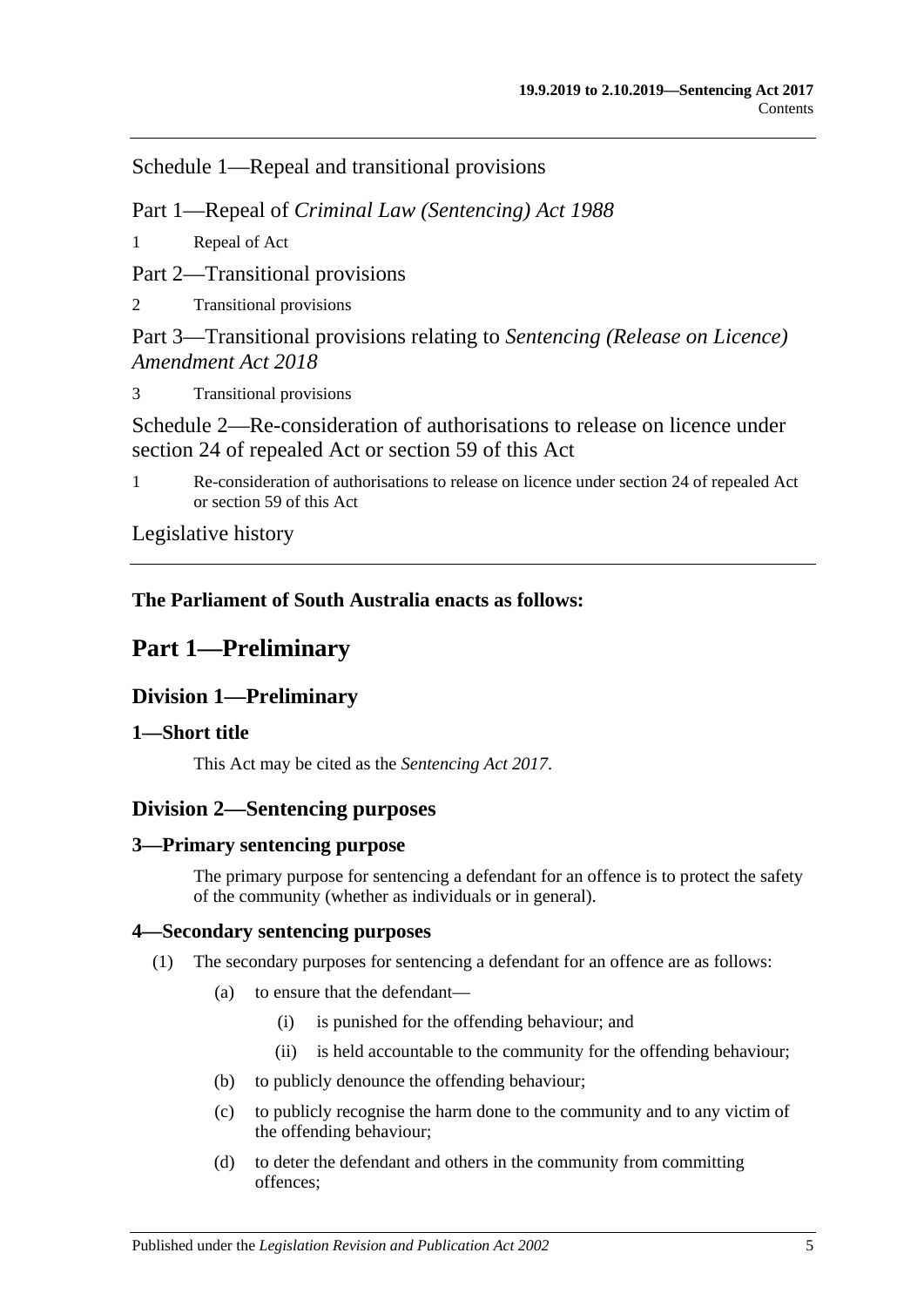- (e) to promote the rehabilitation of the defendant.
- (2) Nothing about the order in which the secondary purposes are listed in [subsection](#page-4-6) (1) implies that any 1 of those secondary purposes is to be given greater weight than any other secondary purpose.

# <span id="page-5-0"></span>**Division 3—Interpretation and application of Act**

#### <span id="page-5-1"></span>**5—Interpretation**

(1) In this Act, unless the contrary intention appears—

*bond* means an agreement (not being a bail agreement) entered into pursuant to the sentence of a court under which the defendant undertakes to the Crown to comply with the conditions of the agreement (see Part [4 Division](#page-77-0) 2);

*CE* means the chief executive of the administrative unit of the Public Service that is responsible for assisting a Minister in the administration of the *[Correctional Services](http://www.legislation.sa.gov.au/index.aspx?action=legref&type=act&legtitle=Correctional%20Services%20Act%201982)  Act [1982](http://www.legislation.sa.gov.au/index.aspx?action=legref&type=act&legtitle=Correctional%20Services%20Act%201982)*;

*close personal relationship* means the relationship between 2 adult persons (whether or not related by family and irrespective of their sex or gender identity) who live together as a couple on a genuine domestic basis, but does not include—

- (a) the relationship between a legally married couple; or
- (b) a relationship where 1 of the persons provides the other with domestic support or personal care (or both) for fee or reward, or on behalf of some other person or an organisation of whatever kind;

**Note—**

Two persons may live together as a couple on a genuine domestic basis whether or not a sexual relationship exists, or has ever existed, between them.

*cognitive impairment* includes—

- (a) a developmental disability (including, for example, an intellectual disability, Down syndrome, cerebral palsy or an autistic spectrum disorder); and
- (b) an acquired disability as a result of illness or injury (including, for example, dementia, a traumatic brain injury or a neurological disorder); and
- (c) a mental illness;

*community based custodial sentence*—see Part [3 Division](#page-53-4) 7;

*community corrections officer* means an officer or employee of the administrative unit of the Public Service that is responsible for assisting a Minister in the administration of the *[Correctional Services Act](http://www.legislation.sa.gov.au/index.aspx?action=legref&type=act&legtitle=Correctional%20Services%20Act%201982) 1982* whose duties include the supervision of offenders in the community;

*conditional release* means conditional release from a training centre;

*consumption* of a drug includes—

- (a) injection of the drug (either by the person to whom the drug is administered or someone else); and
- (b) inhalation of the drug; and
- (c) any other means of introducing the drug into the body;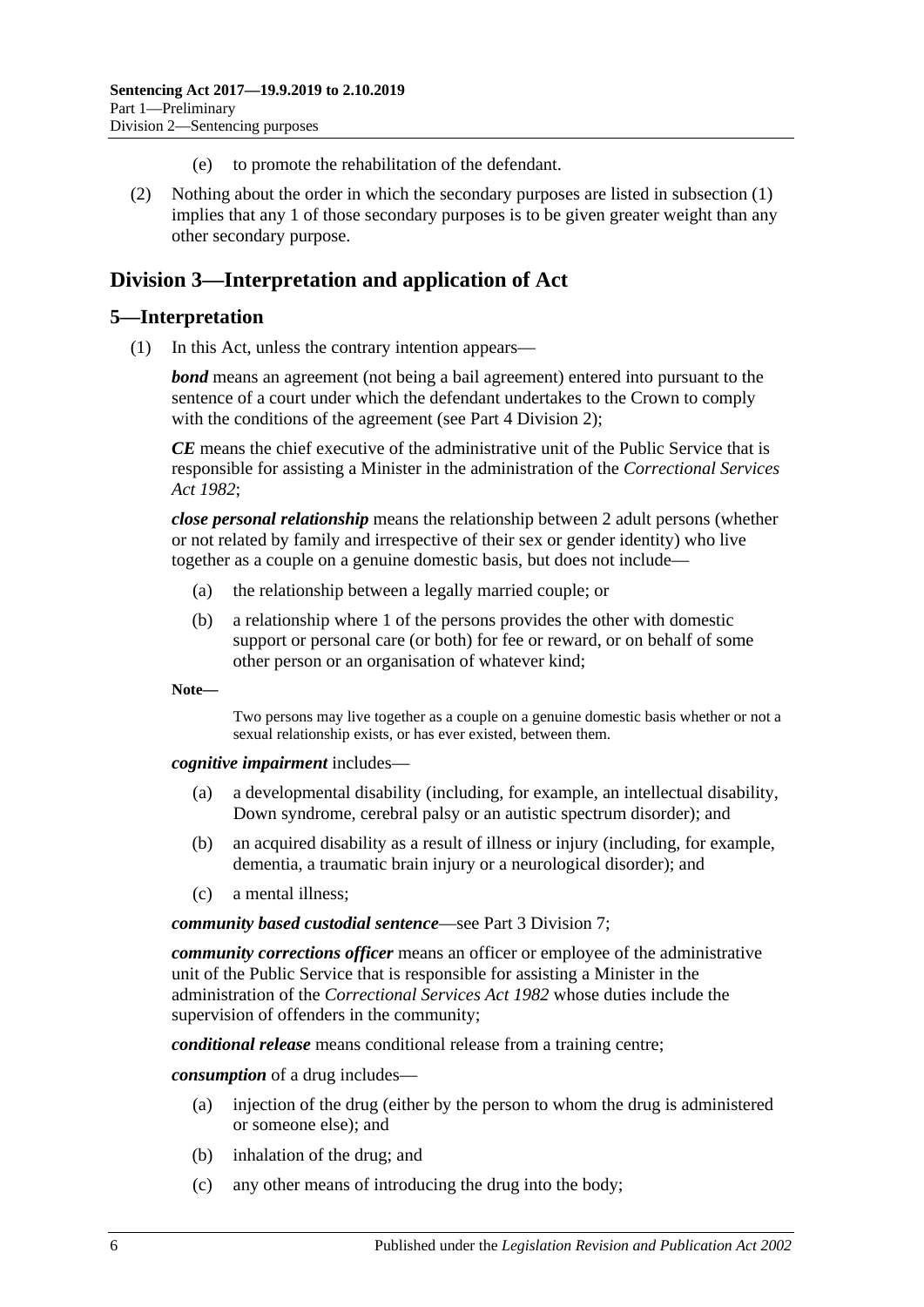#### *court*—

- (a) means a court of criminal jurisdiction; and
- (b) in relation to the exercise of powers under this Act with respect to the variation, revocation or enforcement of an order of a court or other related matters, means the court that made the order or a court of coordinate jurisdiction;

*domestic partner*—a person is the domestic partner of another if the person lives with the other in a close personal relationship;

*DPP* means the Director of Public Prosecutions:

*drug* means alcohol or any other substance that is capable (either alone or in combination with other substances) of influencing mental functioning;

*home detention officer* means a home detention officer appointed by the Minister for Correctional Services under Part 4 Division 6A of the *[Correctional Services Act](http://www.legislation.sa.gov.au/index.aspx?action=legref&type=act&legtitle=Correctional%20Services%20Act%201982) 1982*;

*home detention condition*—see [section](#page-59-0) 72;

*home detention order*—see [section](#page-54-1) 71;

*injury*, in relation to an offence, includes pregnancy, mental injury, shock, fear, grief, distress or embarrassment resulting from the offence;

*intensive correction condition*—see [section](#page-68-0) 82;

*intensive correction order*—see [section](#page-64-3) 81;

*intervention program* means a program that provides—

- (a) supervised treatment; or
- (b) supervised rehabilitation; or
- (c) supervised behaviour management; or
- (d) supervised access to support services; or
- (e) a combination of any 1 or more of the above,

designed to address behavioural problems (including problem gambling), substance abuse or cognitive impairment;

#### *intervention program manager* means—

- (a) for the purposes of [sections](#page-22-0) 29 and [30—](#page-23-0)a person employed by the South Australian Courts Administration Authority (including a delegate of such a person) to have general oversight of intervention programs referred to in those sections and to coordinate the implementation of relevant court orders under those sections; or
- (b) for the purposes of this Act (other than [sections](#page-22-0) 29 and [30\)](#page-23-0)—a person employed in the administrative unit of the Public Service that is responsible for assisting a Minister in the administration of the *[Correctional Services](http://www.legislation.sa.gov.au/index.aspx?action=legref&type=act&legtitle=Correctional%20Services%20Act%201982)  Act [1982](http://www.legislation.sa.gov.au/index.aspx?action=legref&type=act&legtitle=Correctional%20Services%20Act%201982)* (including a delegate of such a person) to have general oversight of intervention programs and coordinate the implementation of relevant court orders;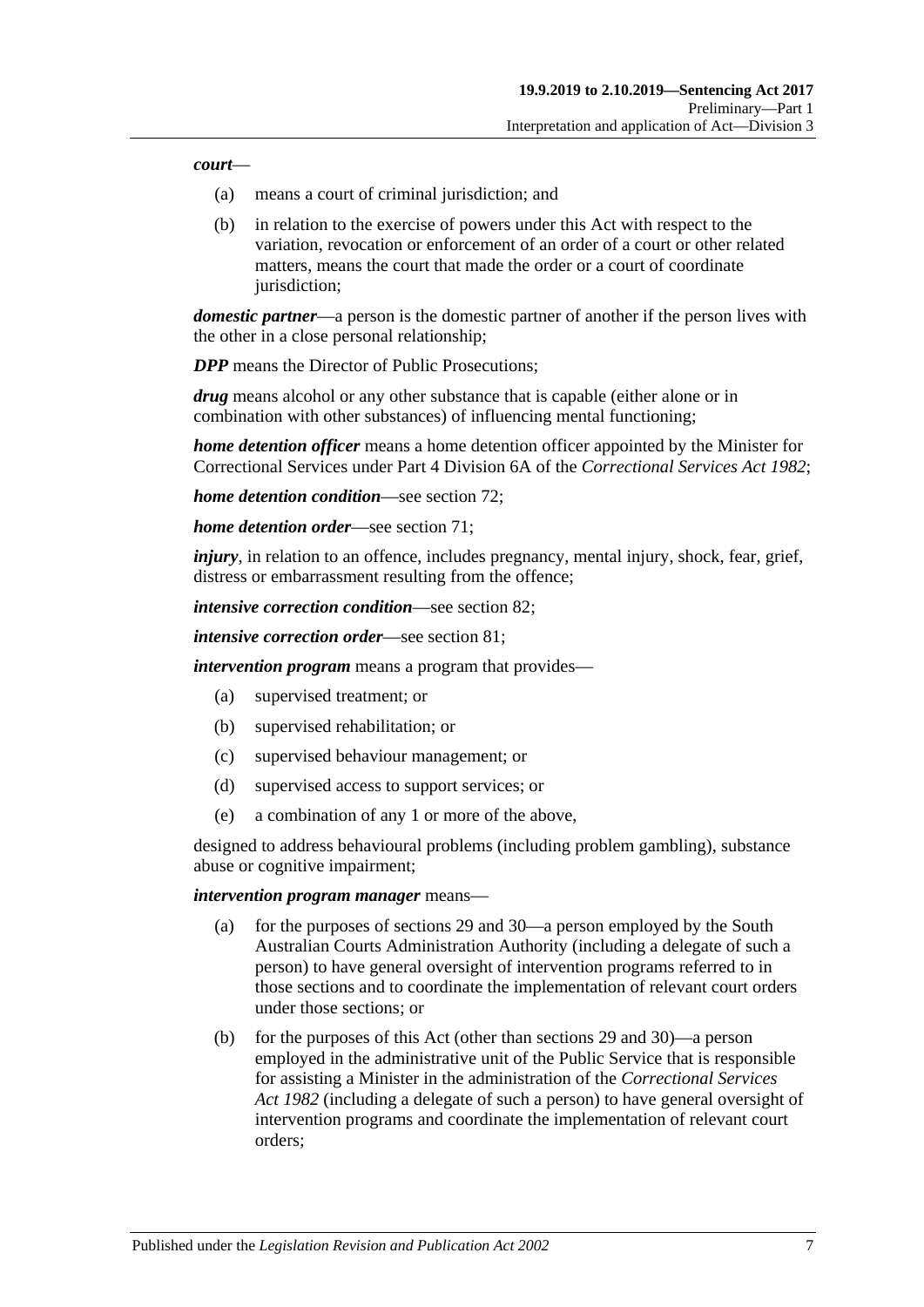*Minister for Correctional Services* means the Minister responsible for the administration of the *[Correctional Services Act](http://www.legislation.sa.gov.au/index.aspx?action=legref&type=act&legtitle=Correctional%20Services%20Act%201982) 1982*;

*Minister for Youth Justice* means the Minister responsible for the administration of the *[Youth Justice Administration Act](http://www.legislation.sa.gov.au/index.aspx?action=legref&type=act&legtitle=Youth%20Justice%20Administration%20Act%202016) 2016*;

*Parole Board* means the Parole Board of South Australia established under the *[Correctional Services Act](http://www.legislation.sa.gov.au/index.aspx?action=legref&type=act&legtitle=Correctional%20Services%20Act%201982) 1982*;

*pecuniary sum* means—

- (a) a fine; or
- (b) compensation; or
- (c) costs; or
- (d) a sum payable under a bond or to a guarantee ancillary to a bond; or
- (e) any other amount payable under an order or direction of a court,

and includes a VIC levy;

*primary purpose*—the primary purpose for sentencing a defendant for an offence is as set out in [section](#page-4-4) 3;

*prisoner*—a reference to a *prisoner* includes, where the context so requires, a reference to a person serving a sentence—

- (a) on home detention subject to a home detention order; or
- (b) in the community subject to an intensive correction order;

*probationer* means a defendant who has entered into a bond under [Part](#page-76-4) 4;

*probative court* means—

- (a) in the case of a bond entered into pursuant to an order of an appellate court on an appeal against sentence—the court that imposed that sentence; or
- (b) in any other case—the court that made the order pursuant to which the defendant entered into the bond;

*recreational use* of a drug—consumption of a drug is to be regarded as recreational use of the drug unless—

- (a) the drug is administered against the will, or without the knowledge, of the person who consumes it; or
- (b) the consumption occurs accidentally; or
- (c) the person who consumes the drug does so under duress, or as a result of fraud or reasonable mistake; or
- (d) the consumption is therapeutic;

*residence* includes, if the defendant is an Aboriginal or Torres Strait Islander person, any place specified by the court as the person's residence;

*secondary purposes*—the secondary purposes for sentencing a defendant for an offence are as set out in [section](#page-4-5) 4;

*self-induced*—see [subsections \(2\)](#page-8-0) and [\(3\);](#page-8-1)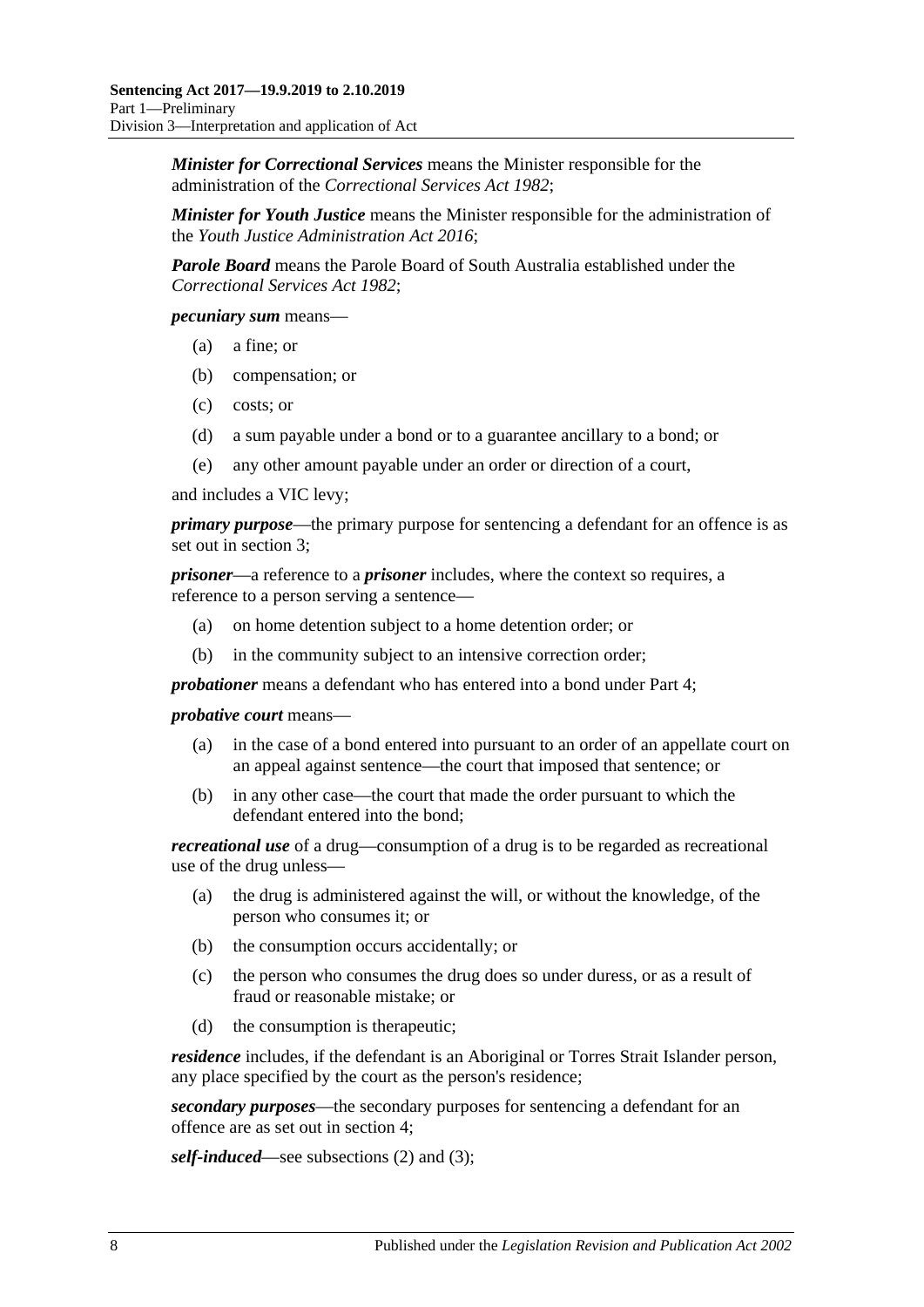*sentence* means—

- (a) the imposition of a penalty; or
- (b) the decision of a court to offer a defendant an opportunity to enter into a bond; or
- (c) the fixing, extending or negating of a non-parole period; or
- (d) the making of any other order or direction affecting penalty, including the decision of a court to discharge a defendant—
	- (i) without imposing a penalty; or
	- (ii) without recording a conviction;

*sentence of indeterminate duration* means detention in custody until further order (and see Part [3 Division](#page-44-0) 5);

*spouse*—a person is the spouse of another if they are legally married;

*therapeutic*—the consumption of a drug is to be regarded as therapeutic if—

- (a) the drug is prescribed by, and consumed in accordance with the directions of, a medical practitioner; or
- (b) the drug—
	- (i) is a drug of a kind available, without prescription, from registered pharmacists; and
	- (ii) is consumed for a purpose recommended by the manufacturer and in accordance with the manufacturer's instructions;

*VIC levy* means a levy imposed under the *[Victims of Crime Act](http://www.legislation.sa.gov.au/index.aspx?action=legref&type=act&legtitle=Victims%20of%20Crime%20Act%202001) 2001* or a corresponding previous law;

*working day* means any day other than a Saturday, Sunday or public holiday;

*youth* has the same meaning as in the *[Young Offenders Act](http://www.legislation.sa.gov.au/index.aspx?action=legref&type=act&legtitle=Young%20Offenders%20Act%201993) 1993*;

*Youth Court* means the *Youth Court of South Australia*.

- <span id="page-8-0"></span>(2) Intoxication resulting from the recreational use of a drug is to be regarded as self-induced.
- <span id="page-8-1"></span>(3) If a person becomes intoxicated as a result of the combined effect of the therapeutic consumption of a drug and the recreational use of the same or another drug, the intoxication is to be regarded as self-induced even though in part attributable to therapeutic consumption.
- (4) For the purposes of this Act—
	- (a) a VIC levy imposed on a person will be taken to have been imposed by order of the court that found the person guilty of the offence that gave rise to the levy; and
	- (b) a person who pleads guilty to a charge of an offence will be taken to have been found guilty of the offence unless—
		- (i) the plea is subsequently withdrawn; or
		- (ii) the person is adjudged incompetent to have made the plea.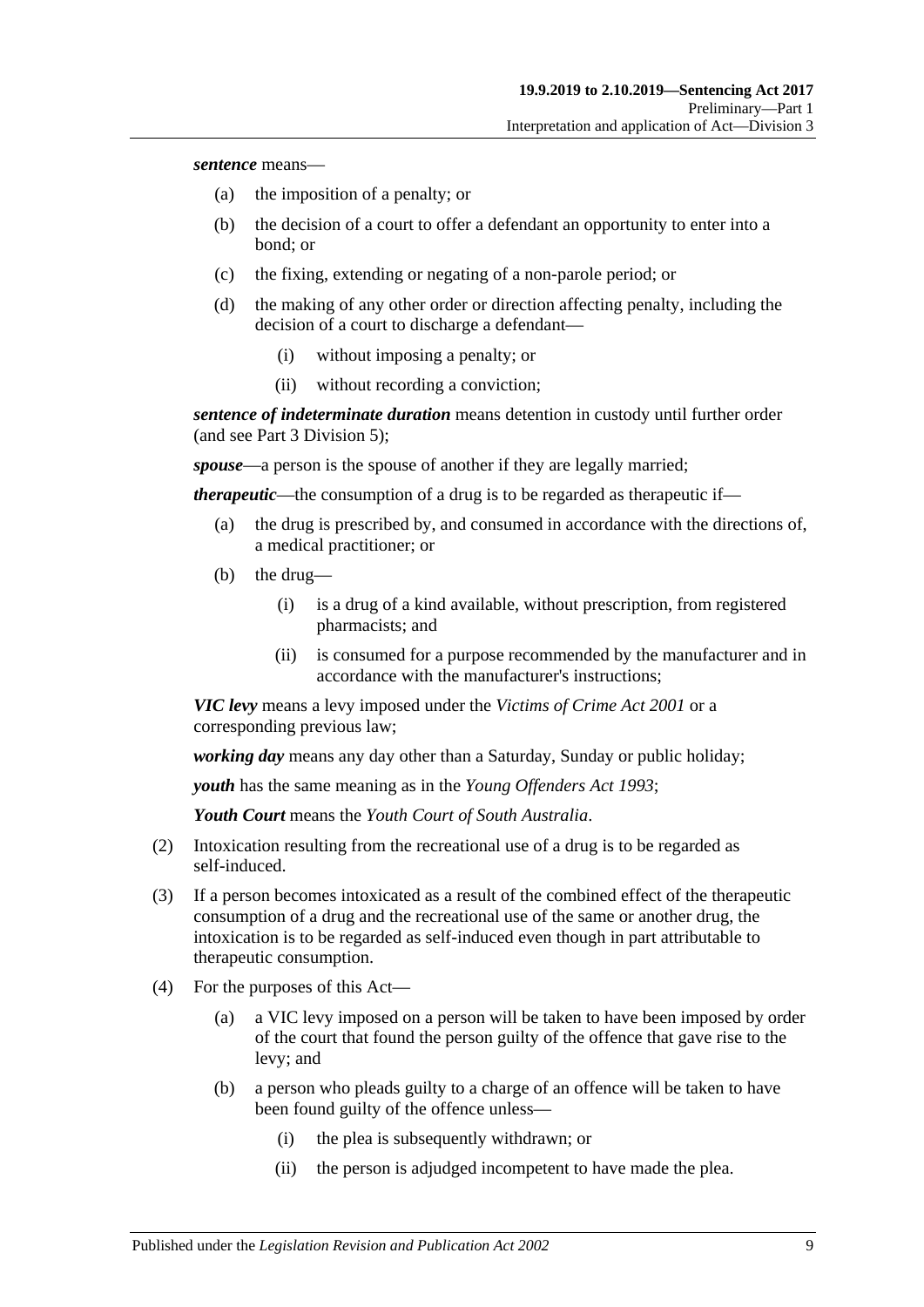# <span id="page-9-0"></span>**6—Application of Act to youths**

- (1) Subject to a provision of this Act to the contrary, this Act applies in relation to the sentencing of a youth and the enforcement of a sentence against a youth.
- (2) However, in the event of conflict between a provision of this Act and a provision of the *[Young Offenders Act](http://www.legislation.sa.gov.au/index.aspx?action=legref&type=act&legtitle=Young%20Offenders%20Act%201993) 1993* or the *[Youth Court Act](http://www.legislation.sa.gov.au/index.aspx?action=legref&type=act&legtitle=Youth%20Court%20Act%201993) 1993*, the latter provision prevails to the extent of that conflict.
- (3) In applying a provision of this Act to a youth who is being or has been dealt with as a youth (and not as an adult)—
	- (a) a reference to imprisonment is to be read as a reference to detention; and
	- (b) a reference to a warrant of commitment is to be read as an order for detention; and
	- (c) a reference to a prison is to be read as a reference to a training centre; and
	- (d) a reference to the CE is to be read as a reference to the chief executive of the administrative unit of the Public Service that is responsible for assisting a Minister in the administration of the *[Youth Justice Administration Act](http://www.legislation.sa.gov.au/index.aspx?action=legref&type=act&legtitle=Youth%20Justice%20Administration%20Act%202016) 2016*; and
	- (e) a reference to a community corrections officer is to be read as a reference to a community youth justice officer under the *[Youth Justice Administration](http://www.legislation.sa.gov.au/index.aspx?action=legref&type=act&legtitle=Youth%20Justice%20Administration%20Act%202016)  Act [2016](http://www.legislation.sa.gov.au/index.aspx?action=legref&type=act&legtitle=Youth%20Justice%20Administration%20Act%202016)*; and
	- (f) a reference to a bond, or to entering into a bond, is to be read as a reference to an order under section 26 of the *[Young Offenders Act](http://www.legislation.sa.gov.au/index.aspx?action=legref&type=act&legtitle=Young%20Offenders%20Act%201993) 1993*, or to becoming subject to such an order; and
	- (g) a reference to a probationer is to be read as a reference to a youth the subject of such an order; and
	- (h) a reference to the Minister for Correctional Services is to be read as a reference to the Minister for Youth Justice.

# <span id="page-9-1"></span>**7—Powers conferred by this Act are additional**

- (1) Subject to this Act, the powers conferred on a court by this Act are in addition to, and do not derogate from, the powers conferred by another Act or law to impose a penalty on, or make an order or give a direction in relation to, a person found guilty of an offence.
- (2) Nothing in this Act affects the powers of a court to punish a person for contempt of that court.

# <span id="page-9-2"></span>**8—Court may not impose bond except under this Act**

Despite any other Act or law to the contrary, a defendant may not enter into a bond except under this Act.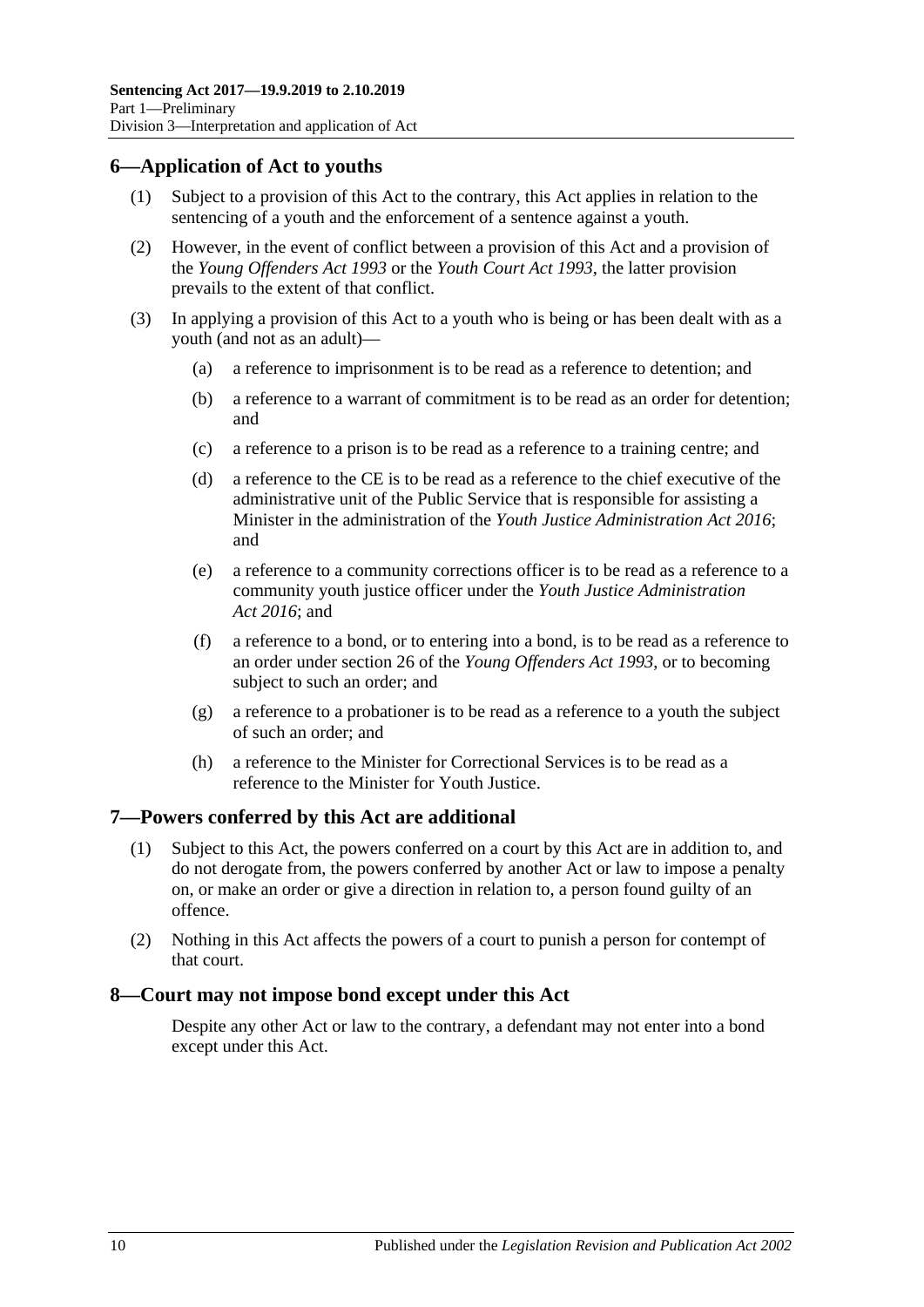# <span id="page-10-0"></span>**Part 2—Sentencing purposes, principles and factors**

# <span id="page-10-1"></span>**Division 1—Purposes, principles and factors**

# <span id="page-10-2"></span>**9—Primary purpose to be considered**

For the avoidance of doubt, the primary purpose for sentencing a defendant for an offence must be the paramount consideration when a court is determining and imposing the sentence.

# <span id="page-10-3"></span>**10—General principles of sentencing**

- (1) Subject to this Act or any other Act, in determining a sentence for an offence, a court must apply (although not to the exclusion of any other relevant principle) the common law concepts reflected in the following principles:
	- (a) proportionality;
	- (b) parity;
	- (c) totality;
	- (d) the rule that a defendant may not be sentenced on the basis of having committed an offence in respect of which the defendant was not convicted.
- (2) Subject to this Act or any other Act, a court must not impose a sentence of imprisonment on a defendant unless the court decides that—
	- (a) the seriousness of the offence is such that the only penalty that can be justified is imprisonment; or
	- (b) it is required for the purpose of protecting the safety of the community (whether as individuals or in general).

# <span id="page-10-5"></span><span id="page-10-4"></span>**11—Individual sentencing factors**

- <span id="page-10-6"></span>(1) In determining a sentence for an offence, a court must take into account such of the factors as are known to the court that relate to the following matters as may be relevant:
	- (a) the nature, circumstances and seriousness of the offence;
	- (b) the personal circumstances and vulnerability of any victim of the offence whether because of the victim's age, occupation, relationship to the defendant, disability or otherwise;
	- (c) the extent of any injury, emotional harm, loss or damage resulting from the offence or any significant risk or danger created by the offence, including any risk to national security;
	- (d) the defendant's character, general background and offending history;
	- (e) the likelihood of the defendant re-offending;
	- (f) the defendant's age, and physical and mental condition (including any cognitive impairment);
	- (g) the extent of the defendant's remorse for the offence, having regard in particular as to whether—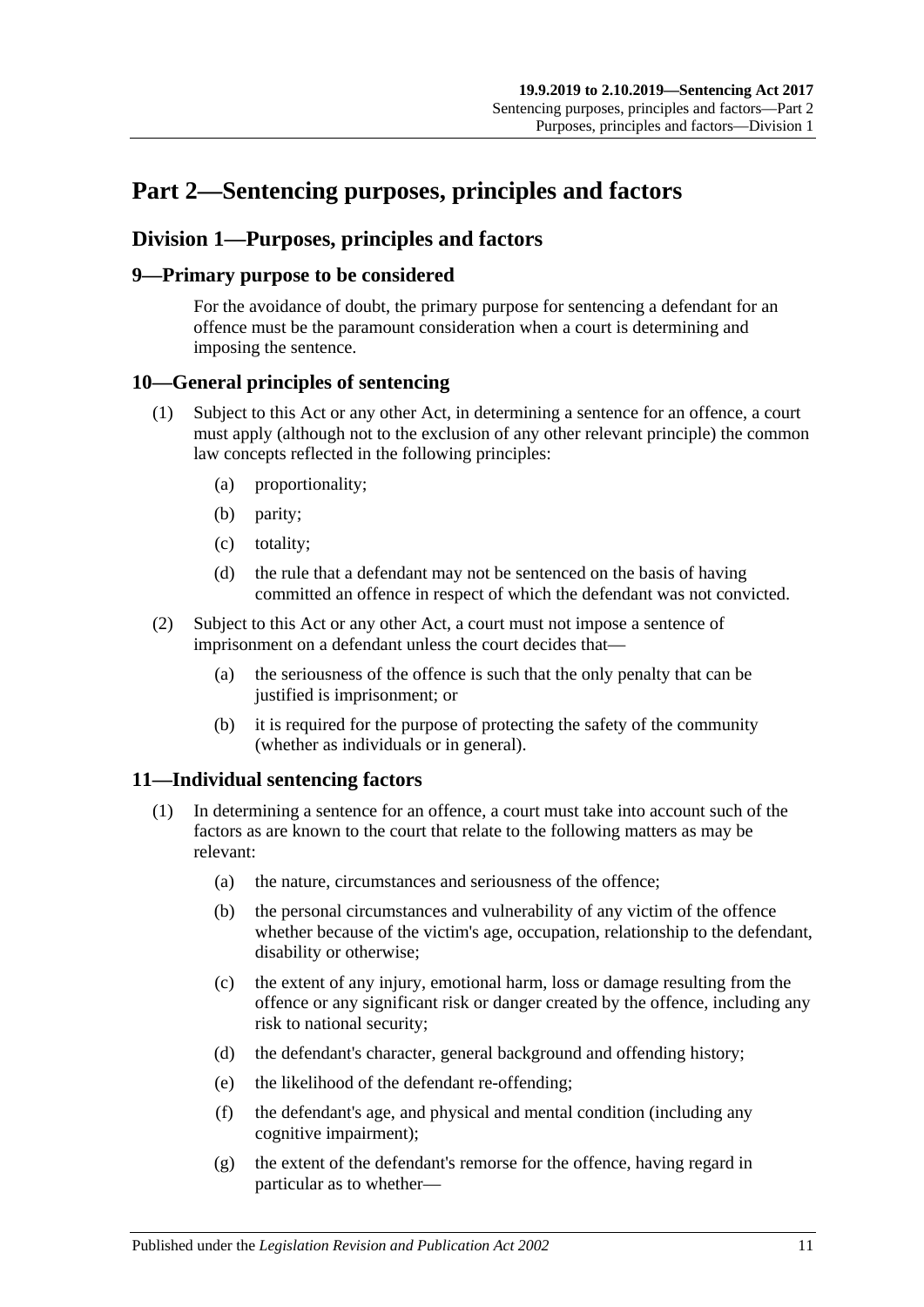- (i) the defendant has provided evidence that the defendant has accepted responsibility for the defendant's actions; and
- (ii) the defendant has acknowledged any injury, loss or damage caused by the defendant's actions, or voluntarily made reparation for any such injury, loss or damage, or both;
- (h) the defendant's prospects of rehabilitation.
- (2) The matters referred to in [subsection](#page-10-5) (1) are in addition to any other matter the court is required or permitted to take into account under this Act or any other Act or law.
- (3) The court must not have regard to any of the factors in sentencing if it would be contrary to an Act or law to do so (and the fact that any such factor is relevant and known to the court does not require the court to increase or reduce the sentence for the offence).
- (4) A court must determine the sentence for an offence without regard to—
	- (a) the fact that this Act or another Act prescribes a mandatory minimum non-parole period in respect of the offence; or
	- (b) any consequences that may arise under the *[Child Sex Offenders Registration](http://www.legislation.sa.gov.au/index.aspx?action=legref&type=act&legtitle=Child%20Sex%20Offenders%20Registration%20Act%202006)  Act [2006](http://www.legislation.sa.gov.au/index.aspx?action=legref&type=act&legtitle=Child%20Sex%20Offenders%20Registration%20Act%202006)*; or
	- (c) the good character or lack of previous convictions of the defendant if—
		- (i) the offence is a class 1 or class 2 offence within the meaning of the *[Child Sex Offenders Registration Act](http://www.legislation.sa.gov.au/index.aspx?action=legref&type=act&legtitle=Child%20Sex%20Offenders%20Registration%20Act%202006) 2006*; and
		- (ii) the court is satisfied that the defendant's alleged good character or lack of previous convictions was of assistance to the defendant in the commission of the offence.
- (5) For the purposes of [subsection](#page-10-6)  $(1)(a)$ , the court must only have regard to the matters personal to the defendant that the court is satisfied are causally connected with, or have materially contributed to, the commission of the offence, including (for example) the defendant's motivation in committing the offence and the degree to which the defendant participated in its commission.
- (6) If a defendant has participated in an intervention program, a court may treat the defendant's participation in the program, and the defendant's achievements in the program, as relevant to sentence.
- (7) However, the fact that a defendant—
	- (a) has not participated in, or has not had the opportunity to participate in, an intervention program; or
	- (b) has performed badly in, or has failed to make satisfactory progress in, such a program,

is not relevant to sentence.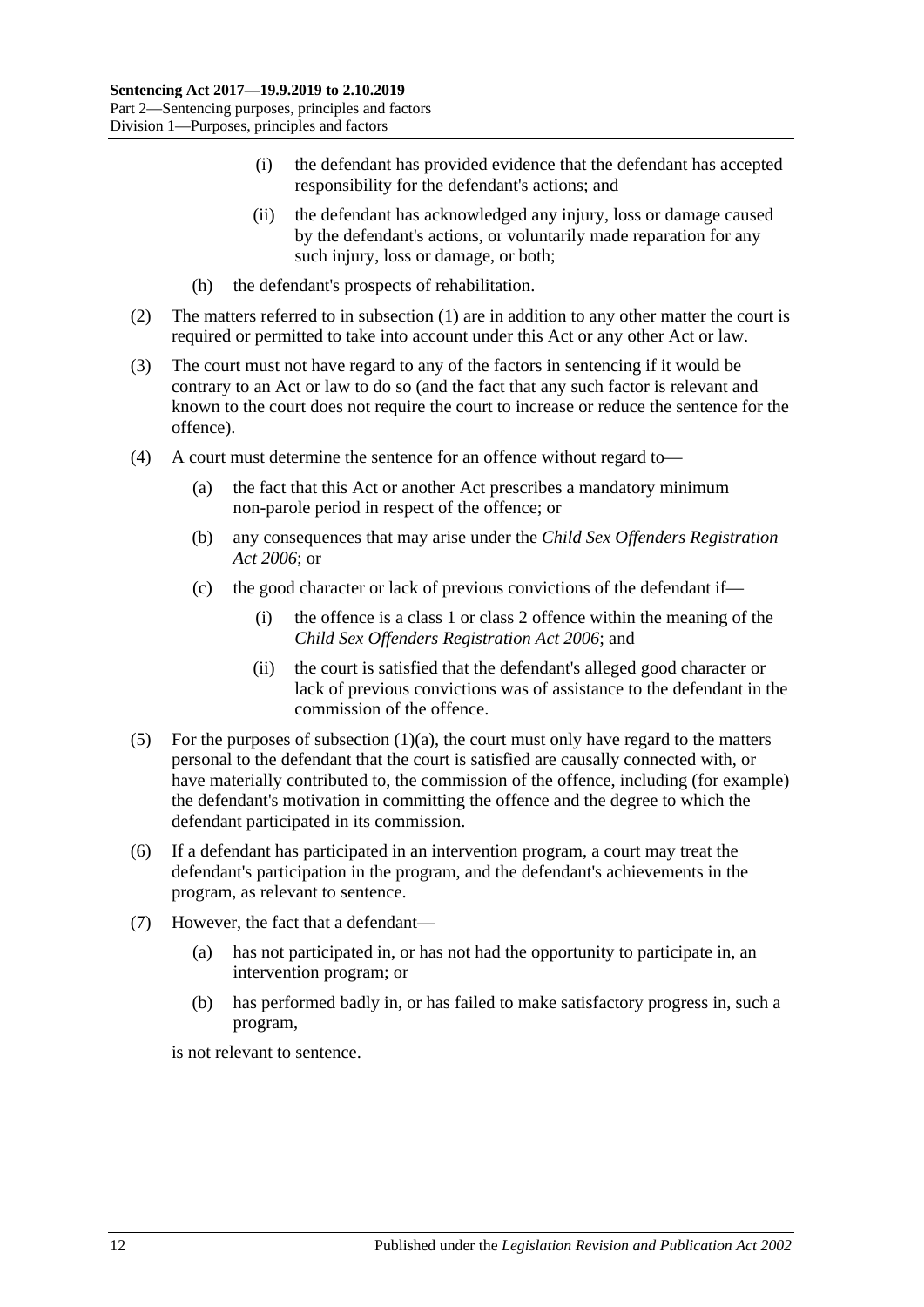# <span id="page-12-1"></span><span id="page-12-0"></span>**Division 2—General sentencing provisions**

# **Subdivision 1—Procedural provisions**

# <span id="page-12-2"></span>**12—Determination of sentence**

For the purpose of determining sentence, a court—

- (a) is not bound by the rules of evidence; and
- (b) may inform itself on matters relevant to the determination as it thinks fit; and
- (c) must act according to equity, good conscience and the substantial merits of the case without regard to technicalities and legal forms.

#### <span id="page-12-3"></span>**13—Prosecutor to provide particulars of victim's injury etc**

- (1) Subject to [subsection](#page-12-5) (2), the prosecutor must, for the purpose of assisting a court to determine sentence for an offence, provide the court with particulars (that are reasonably ascertainable and not already before the court in evidence or a pre-sentence report) of—
	- (a) injury, loss or damage resulting from the offence; and
	- (b) injury, loss or damage resulting from—
		- (i) any other offence that is to be taken into account specifically in the determination of sentence; or
		- (ii) a course of conduct consisting of a series of criminal acts of the same or a similar character of which the offence for which sentence is to be imposed forms part.
- <span id="page-12-5"></span>(2) The prosecutor may refrain from providing the court with particulars of injury, loss or damage suffered by a person if the person has expressed a wish to that effect to the prosecutor.
- (3) If the offence is not an offence in relation to which a victim impact statement may be provided in accordance with [section](#page-12-4) 14, the court must still allow particulars provided under this section to include a victim impact statement unless the court determines that it would not be appropriate in the circumstances of the case (and the other provisions of this Division relating to victim impact statements apply to such a statement as if it were provided under [section](#page-12-4) 14).
- (4) The validity of a sentence is not affected by non-compliance or insufficient compliance with this section.

# <span id="page-12-4"></span>**14—Victim impact statements**

- (1) A person who has suffered injury, loss or damage resulting from an indictable offence or a prescribed summary offence committed by another may provide the sentencing court with a written personal statement (a *victim impact statement*) about the impact of that injury, loss or damage on the person and the person's family.
- (2) Before determining sentence for the offence, the court may, if the person so requested when providing the statement—
	- (a) allow the person an opportunity to read the statement aloud to the court; or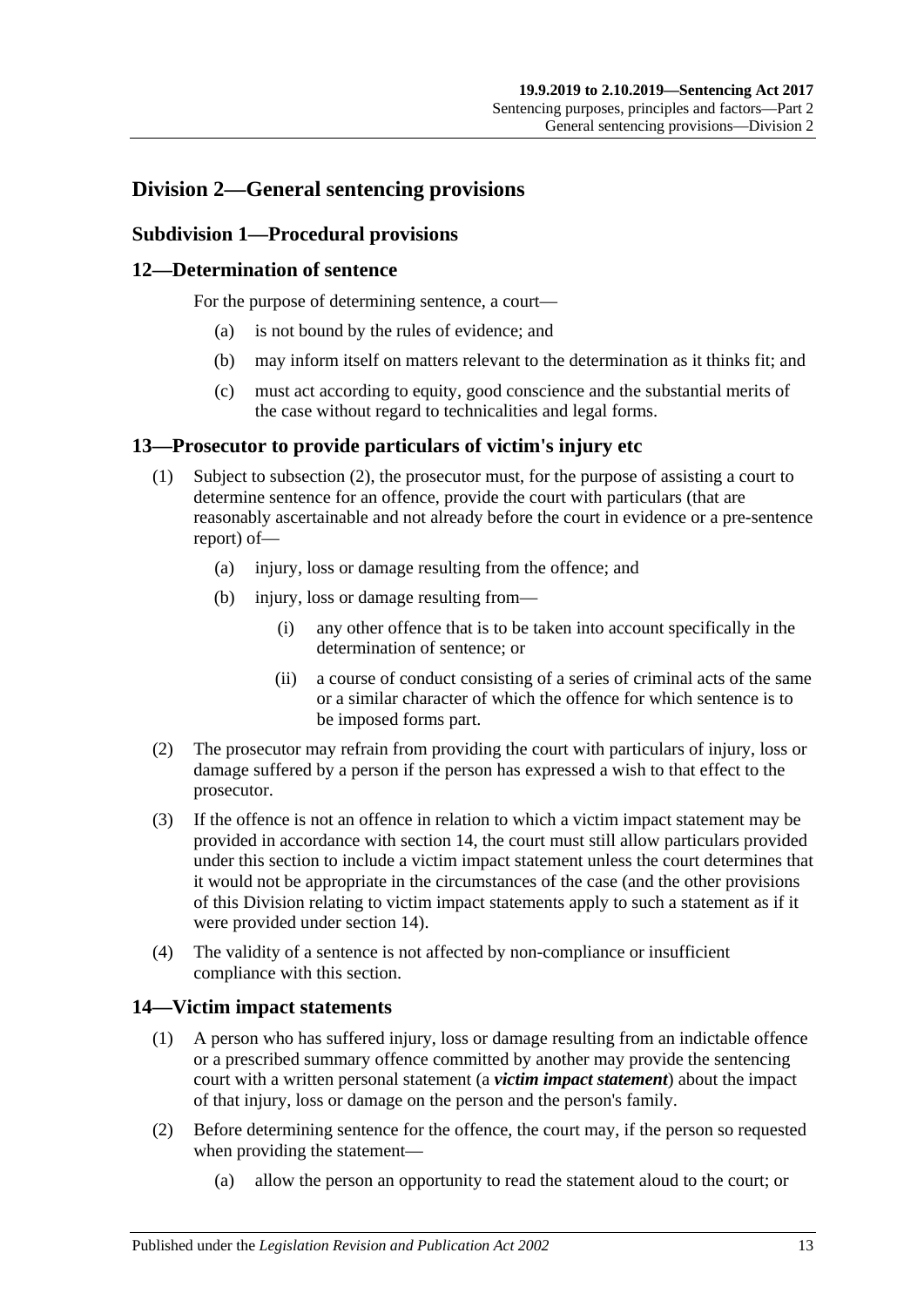- (b) cause the statement to be read aloud to the court; or
- (c) give consideration to the statement without the statement being read aloud to the court.
- (3) If the court considers there is good reason to do so, it may, in order to assist a person who wishes to read aloud a victim impact statement to the court—
	- (a) allow an audio visual record or audio record of the person reading the statement to be played to the court; or
	- (b) exercise any other powers that it has with regard to a vulnerable witness.
- <span id="page-13-1"></span>(4) Subject to [subsection](#page-13-0) (5) (but despite any other provision of this Act), the court must, if the person so requested when providing the statement, ensure that—
	- (a) the defendant; or
	- (b) if the defendant is a body corporate, a director or some other representative of the body corporate satisfactory to the court,

is present when the statement is read aloud to the court.

- <span id="page-13-0"></span>(5) [Subsection](#page-13-1) (4) does not apply if the court is satisfied that special reasons exist which make it inappropriate for the defendant or other person to be present, or that the presence of the defendant or other person may cause a disturbance or a threat to public order and safety (however, in such a case, the court must ensure that the defendant or other person is present by means of an audio visual link or audio link, if such facilities are reasonably available to the court, or that arrangements are otherwise made for an audio visual record of the statement to be made and played to the defendant or other person).
- (6) The validity of a sentence is not affected by non-compliance or insufficient compliance with this section.
- (7) In this section—

#### *prescribed summary offence* means—

- (a) a summary offence that results in the death of a victim or a victim suffering total incapacity; or
- (b) a summary offence (other than a summary offence of assault) that results in a victim suffering serious harm;

#### *serious harm* means—

- (a) harm that endangers a person's life; or
- (b) harm that consists of loss of, or serious and protracted impairment of, a part of the body or a physical or mental function; or
- (c) harm that consists of serious disfigurement;

*total incapacity*—a victim suffers total incapacity if the victim is permanently physically or mentally incapable of independent function.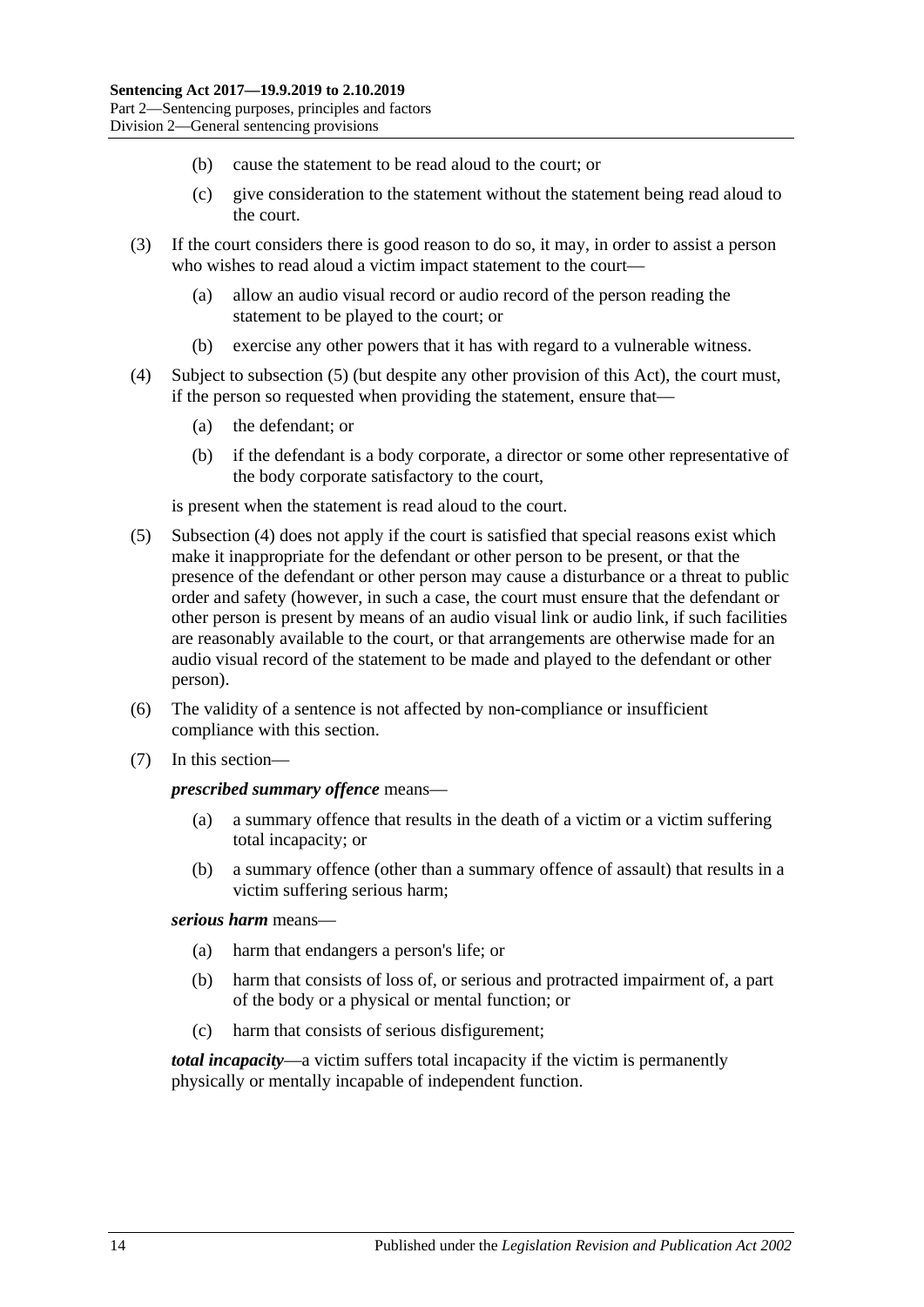#### <span id="page-14-0"></span>**15—Community impact statements**

- (1) Any person may make a submission to the Commissioner for Victims' Rights for the purpose of assisting the Commissioner to compile information which may be included in a statement under this section.
- (2) In proceedings to determine sentence for an offence, the prosecutor or the Commissioner for Victims' Rights may, if they think fit, provide the sentencing court with—
	- (a) a written statement about the effect of the offence, or of offences of the same kind, on people living or working in the location in which the offence was committed (a *neighbourhood impact statement*); or
	- (b) a written statement about the effect of the offence, or of offences of the same kind, on the community generally or on any particular sections of the community (a *social impact statement*).
- (3) Before determining sentence for the offence, the court will cause the statement to be read aloud to the court by the prosecutor, or such other person as the court thinks fit, unless the court determines that it is inappropriate or would be unduly time consuming for the statement to be so read.
- (4) The validity of a sentence is not affected by non-compliance or insufficient compliance with this section.

#### <span id="page-14-1"></span>**16—Statements to be provided in accordance with rules**

- (1) A statement to be provided to a court under [section](#page-12-4) 14 or [15](#page-14-0) must comply with and be provided in accordance with rules of court.
- (2) Nothing prevents a statement to be provided to a court under [section](#page-12-4) 14 or [15](#page-14-0) from containing recommendations relating to the sentence to be determined by the court.
- (3) A copy of a statement to be provided to a court under [section](#page-12-4) 14 or [15](#page-14-0) must be made available for inspection by the defendant or the defendant's counsel in accordance with rules of court and the defendant is entitled to make submissions to the court in relation to the statement.

#### <span id="page-14-2"></span>**17—Pre-sentence reports**

- (1) A court may, if of the opinion that it would assist in determining sentence, order the preparation of a pre-sentence report on any or all of the following matters:
	- (a) the physical or mental condition of the defendant;
	- (b) the personal circumstances and history of the defendant;
	- (c) any other matter that would assist the court in determining sentence.
- (2) However, the court should not order the preparation of a pre-sentence report—
	- (a) if the information sought by the court cannot be provided within a reasonable time; or
	- (b) if the penalty to be imposed is a mandatory penalty for which no other penalty can be substituted and a non-parole period is not in question.
- (3) A pre-sentence report may be given orally or in writing.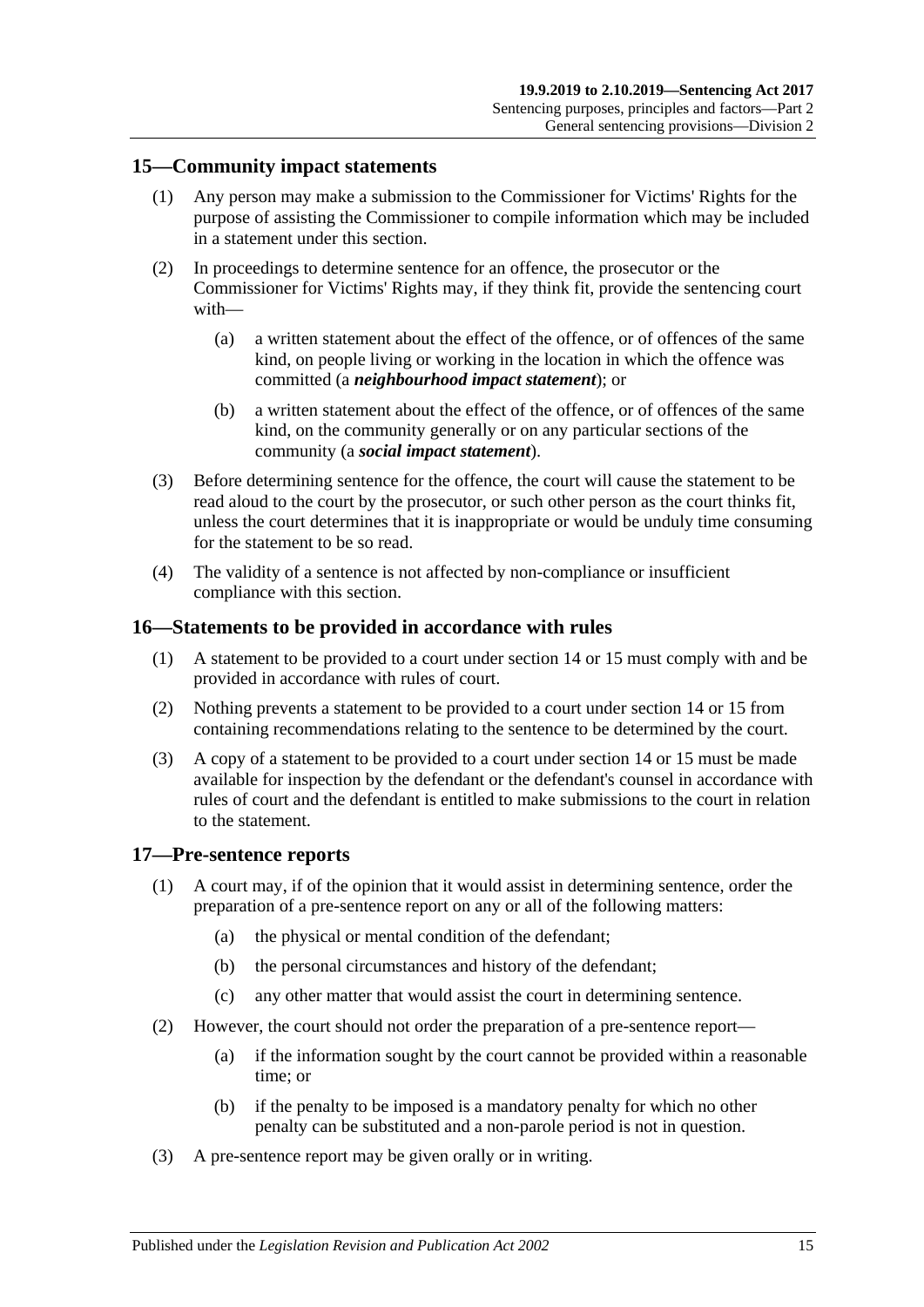- (4) A copy of every written pre-sentence report received by a court must be provided to the prosecutor and to the defendant or the defendant's counsel.
- (5) The person by whom a pre-sentence report is given is liable to be examined or cross-examined on any of the matters contained in the report and, in the case of a written report, must appear before the court for that purpose if requested to do so.
- (6) If a statement of fact or opinion in a pre-sentence report is challenged by the prosecutor or the defendant, the court must disregard the fact or opinion unless it is substantiated on oath.

#### <span id="page-15-0"></span>**18—Expert evidence**

- (1) If a defendant is to be sentenced for an indictable offence and expert evidence is to be presented to the court by the defendant or the defendant's counsel, written notice of intention to introduce the evidence must be given to the DPP—
	- (a) at least 28 days before the date appointed for submissions on sentence; or
	- (b) if the evidence does not become available to the defence until later—as soon as practicable after it becomes available to the defence.
- (2) The notice must—
	- (a) set out the name and qualifications of the expert; and
	- (b) describe the general nature of the evidence and what it tends to establish.
- (3) The court may, on application by a defendant, exempt the defendant from the obligation imposed by this section.
- <span id="page-15-1"></span>(4) If the defence proposes to introduce expert psychiatric evidence or other expert medical evidence relevant to the defendant's mental state or medical condition at the time of an alleged offence, the court may, on application by the prosecutor, require the defendant to submit, at the prosecutor's expense, to an examination by an independent expert approved by the court.
- (5) If a defendant fails to comply with a requirement of or under this section, the evidence will not be admitted without the court's permission (but the court cannot allow the admission of evidence if the defendant fails to submit to an examination by an independent expert under [subsection](#page-15-1) (4)).
- <span id="page-15-2"></span>(6) If the DPP receives notice under this section of an intention to introduce expert evidence less than 28 days before the day appointed for submissions on sentence, the court may, on application by the prosecutor, adjourn the sentencing to allow the prosecution a reasonable opportunity to obtain expert advice on the proposed evidence.
- (7) The court should grant an application for an adjournment under [subsection](#page-15-2) (6) unless there are good reasons to the contrary.
- (8) The court may, on application by the prosecution, require the defendant to provide to the prosecution a copy of any report obtained by the defendant from a person proposed to be called to give expert evidence at the sentencing.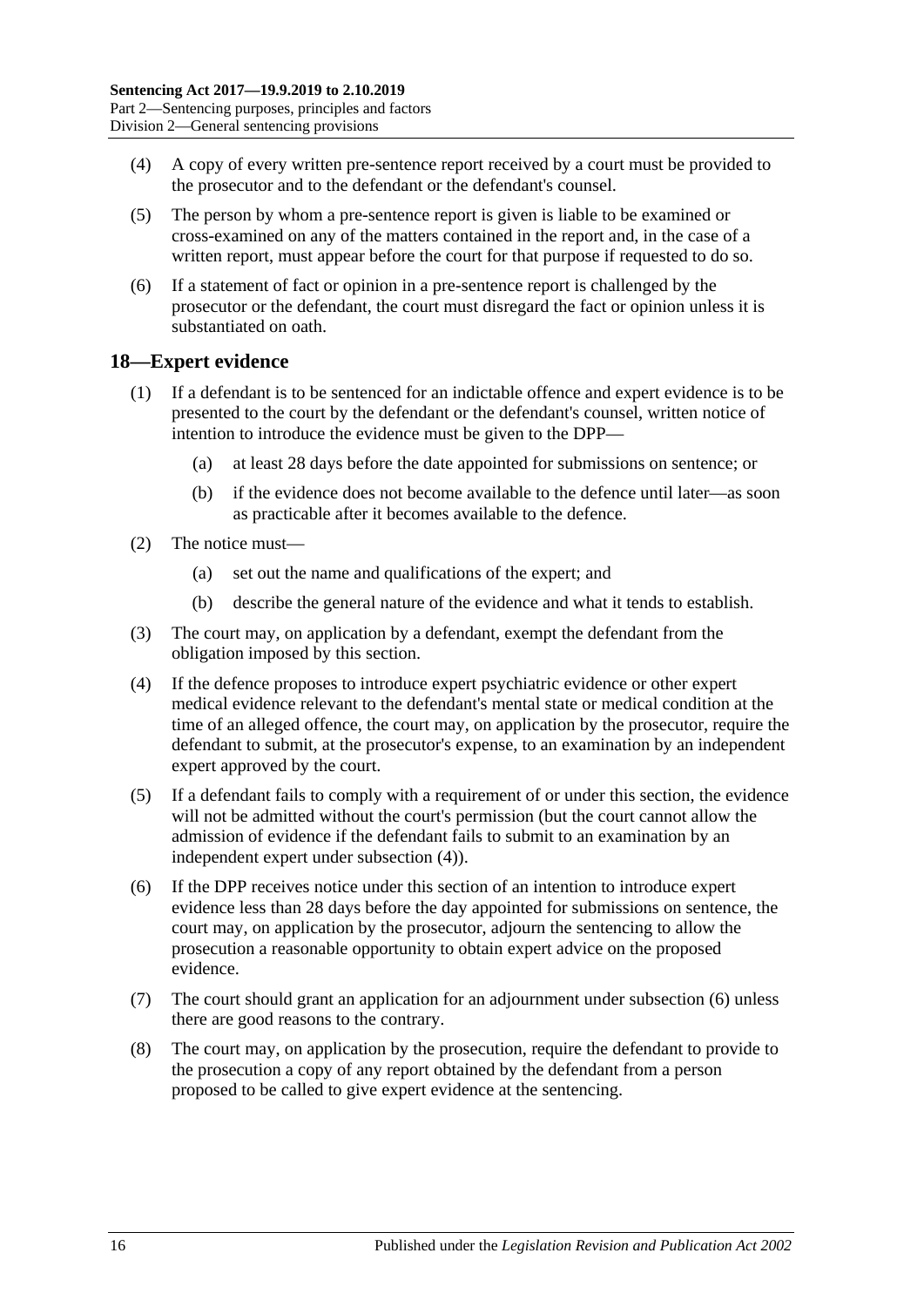#### <span id="page-16-3"></span><span id="page-16-0"></span>**19—Court to inform defendant of reasons etc for sentence**

- (1) A court must, on sentencing a defendant who is present in court (whether in person or by audio visual link or audio link) for an offence or offences, state the sentence that it is imposing for the offence or offences and its reasons for imposing that sentence, including (for example) any reason why a sentence that would otherwise have been imposed for the offence or offences has been reduced.
- (2) Nothing in [subsection](#page-16-3) (1) requires a court to state any information that relates to a person's cooperation, or undertaking to cooperate, with a law enforcement agency.
- (3) The validity of a sentence is not affected by non-compliance or insufficient compliance with this section.

#### <span id="page-16-1"></span>**20—Rectification of sentencing errors**

- (1) A court that imposes, or purports to impose, a sentence on a defendant, or a court of coordinate jurisdiction, may, on its own initiative or on application by the DPP or the defendant, make such orders as the court is satisfied are required to rectify an error of a technical nature made by the sentencing court in imposing, or purporting to impose, the sentence, or to supply a deficiency or remove an ambiguity in the sentencing order.
- (2) The DPP and the defendant are both parties to proceedings under this section.

#### <span id="page-16-2"></span>**21—Presence of defendant during sentencing proceedings**

- (1) Subject to the exceptions set out in [subsection](#page-16-4) (2), a defendant who is to be sentenced for an indictable offence must be present when the sentence is imposed and throughout all proceedings relevant to the determination of sentence.
- <span id="page-16-4"></span>(2) The following exceptions apply:
	- (a) the defendant may, with the court's consent, be absent during the whole or part of the proceedings;
	- (b) if a defendant is in custody prior to sentence and facilities exist for dealing with proceedings by means of an audio visual link or audio link, the court may, if of the opinion that it is appropriate in the circumstances to do so, deal with the proceedings by audio visual link or audio link without requiring the personal attendance of the defendant;
	- (c) the court may exclude the defendant from the courtroom if satisfied that the exclusion is necessary in the interests of safety or for the orderly conduct of the proceedings (however, if such an exclusion is made, the court should (if practicable) make arrangements to enable the defendant to see and hear the proceedings by audio visual link).
- (3) If the defendant is a body corporate, the requirement is satisfied by the presence of a director or some other representative of the body corporate satisfactory to the court (but, in that case, either the prosecutor or the court may waive the requirement).
- (4) A court may make any order necessary to secure compliance with this section and, if necessary, issue a warrant to have the defendant (or, if the defendant is a body corporate, a director or other representative of the defendant) arrested and brought before the court.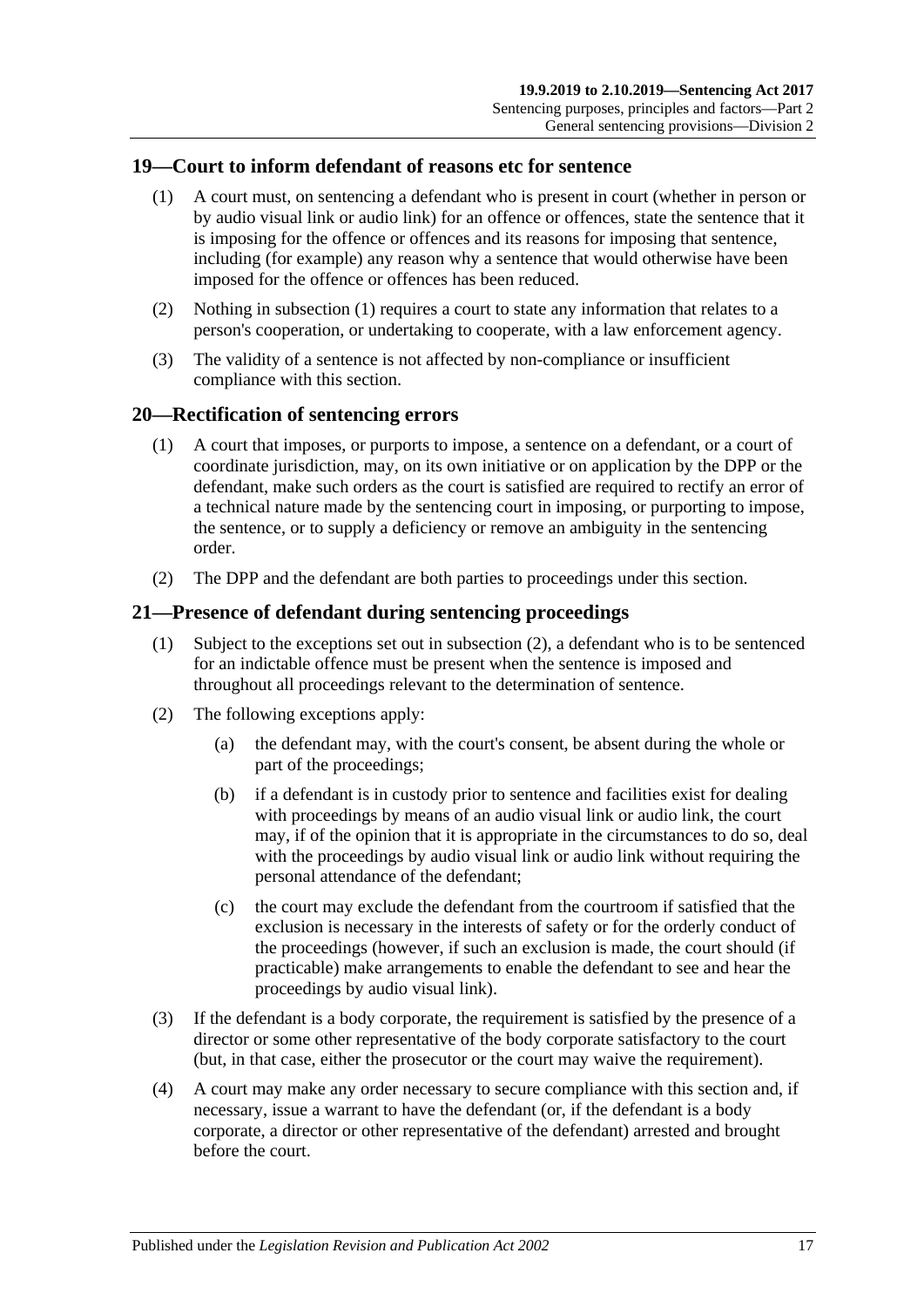- (5) This section—
	- (a) does not prevent the passing of sentence in the absence of the defendant in a case where the defendant cannot be found; and
	- (b) does not invalidate a sentence passed in the absence of the defendant.

# <span id="page-17-1"></span><span id="page-17-0"></span>**22—Sentencing of Aboriginal and Torres Strait Islander defendants**

- (1) Before sentencing an Aboriginal or Torres Strait Islander defendant, the court may, with the defendant's consent, and with the assistance of an Aboriginal and Torres Strait Islander Justice Officer—
	- (a) convene a sentencing conference; and
	- (b) take into consideration views expressed at the conference.
- (2) Nothing in [subsection](#page-17-1) (1) is to be taken to require the court to convene a sentencing conference if the court, after taking into account all relevant sentencing purposes, principles and factors, determines not to convene a sentencing conference.
- (3) A sentencing conference must comprise—
	- (a) the defendant and, if the defendant is a child, the defendant's parent or guardian; and
	- (b) the defendant's legal representative (if any); and
	- (c) the prosecutor; and
	- (d) if the victim chooses to be present at the conference—the victim and, if the victim so desires, a person of the victim's choice to provide assistance and support; and
	- (e) if the victim is a child—the victim's parent or guardian.
- (4) A sentencing conference may also include (if the court thinks the person may contribute usefully to the sentencing process) 1 or more of the following:
	- (a) a person regarded by the defendant, and accepted within the defendant's Aboriginal or Torres Strait Islander community, as an Aboriginal or Torres Strait Islander elder;
	- (b) a person accepted by the defendant's Aboriginal or Torres Strait Islander community as a person qualified to provide cultural advice relevant to sentencing of the defendant;
	- (c) a member of the defendant's family;
	- (d) a person who has provided support or counselling to the defendant;
	- (e) any other person.
- (5) A person will be taken to be an Aboriginal or Torres Strait Islander person for the purposes of this section if—
	- (a) the person is descended from an Aboriginal or Torres Strait Islander; and
	- (b) the person regards themself as an Aboriginal or Torres Strait Islander or, if the person is a young child, at least 1 of the parents regards the child as an Aboriginal or Torres Strait Islander; and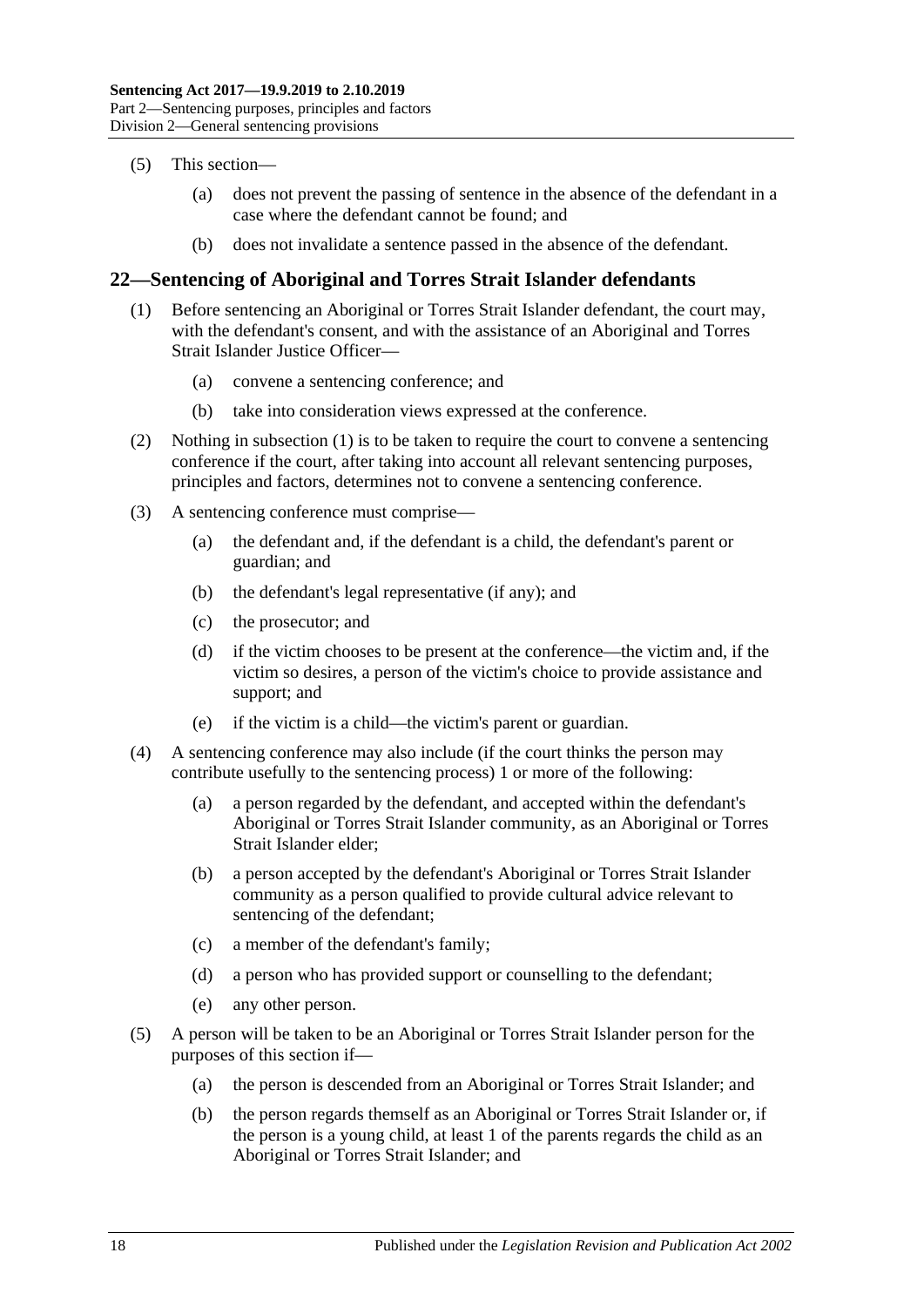- (c) the person is accepted as an Aboriginal or Torres Strait Islander by an Aboriginal or Torres Strait Islander community.
- (6) In this section—

*Aboriginal and Torres Strait Islander Justice Officer* means a person employed by the South Australian Courts Administration Authority whose duties include—

- (a) assisting the court in sentencing Aboriginal or Torres Strait Islander persons by providing advice on Aboriginal or Torres Strait Islander society and culture; and
- (b) assisting the court to convene sentencing conferences under this section; and
- (c) assisting Aboriginal or Torres Strait Islander persons to understand court procedures and sentencing options and to comply with court orders;

#### *family* includes—

- (a) the defendant's spouse or domestic partner; and
- (b) any person to whom the defendant is related by blood; and
- (c) any person who is, or has been, a member of the defendant's household; and
- (d) any person held to be related to the defendant according to Aboriginal or Torres Strait Islander kinship rules and observances.

#### <span id="page-18-0"></span>**Subdivision 2—General sentencing powers**

#### <span id="page-18-1"></span>**23—Discharge without penalty**

- (1) If a court finds a person guilty of an offence but finds the offence so trifling that it is inappropriate to impose a penalty, the court may—
	- (a) without recording a conviction—dismiss the charge; or
	- (b) on recording a conviction—discharge the defendant without penalty.
- (2) If a court finds a person guilty of an offence and—
	- (a) the defendant has spent time in custody in respect of the offence; and
	- (b) the court is satisfied there is good reason not to impose any further penalty on the defendant,

the court may—

- (c) without recording a conviction—dismiss the charge; or
- (d) on recording a conviction—discharge the defendant without further penalty.
- (3) A court may exercise the powers conferred by this section despite any minimum penalty fixed by an Act or statutory instrument.

#### <span id="page-18-2"></span>**24—Imposition of penalty without conviction**

If a court finds a person guilty of an offence for which it proposes to impose a fine, a sentence of community service, or both, and the court is of the opinion—

- (a) that the defendant is unlikely to commit such an offence again; and
- (b) that, having regard to—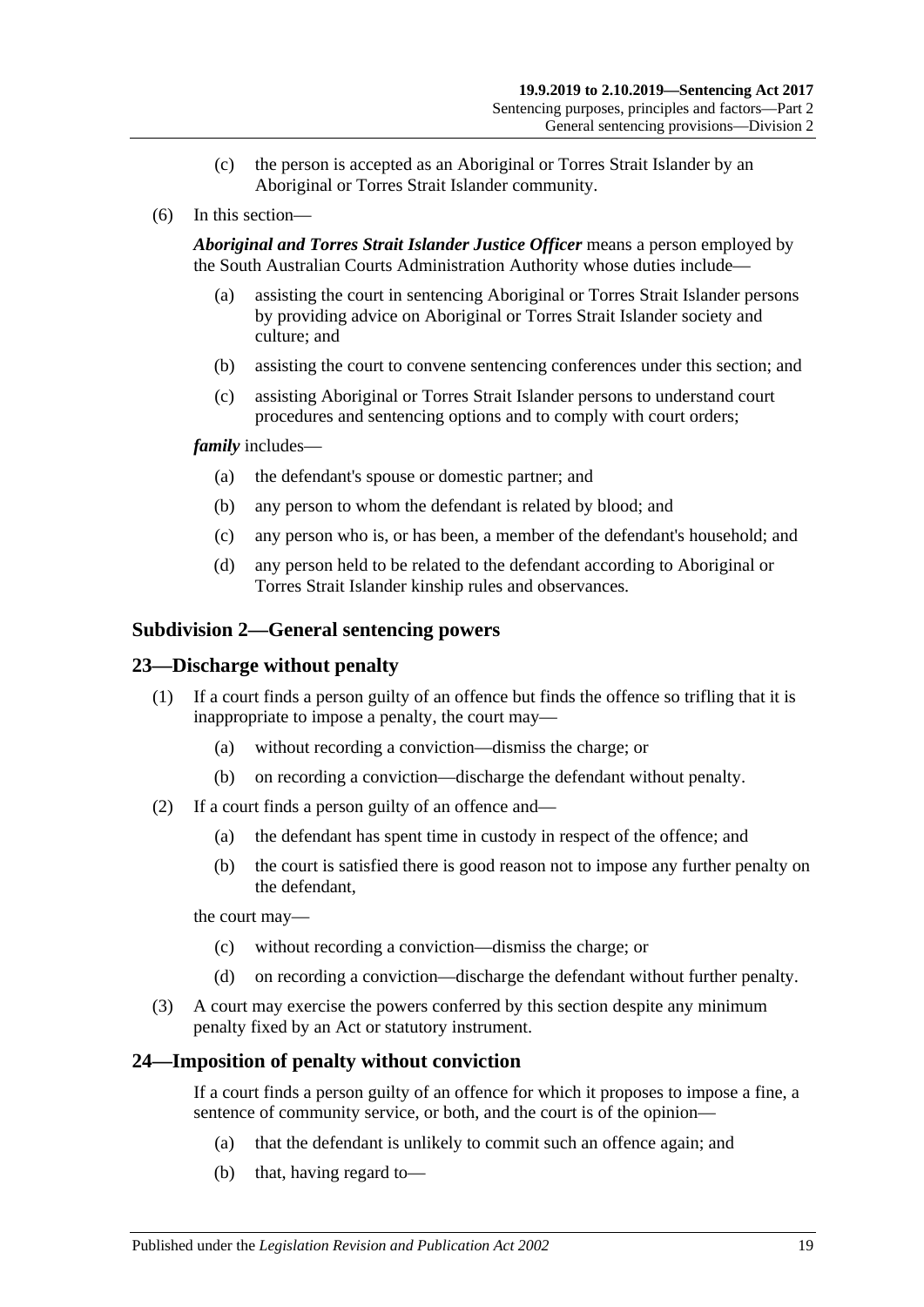- (i) the character, antecedents, age, or physical or mental condition, of the defendant; or
- (ii) the fact that the offence was trifling; or
- (iii) any other extenuating circumstances,

good reason exists for not recording a conviction,

the court may impose the penalty without recording a conviction.

#### <span id="page-19-0"></span>**25—Court may reduce, add or substitute certain penalties**

- (1) Subject to this Act or any other Act that prohibits the substitution or mitigation of a penalty prescribed under the Act, if, on convicting a defendant or finding a defendant guilty of an offence and after having regard to—
	- (a) the character, antecedents, age, or physical or mental condition, of the defendant; or
	- (b) the fact that the offence was trifling; or
	- (c) any other extenuating circumstances,

the court thinks that good reason exists for reducing the penalty below the minimum, the court may so reduce the penalty.

- <span id="page-19-1"></span>(2) Subject to this Act or any other Act that prohibits the substitution or mitigation of a penalty prescribed under the Act, if, on convicting a defendant or finding a defendant guilty of an offence, the court thinks that good reason exists for departing from the penalty provided for the offence under the Act, the court may—
	- (a) impose another type of sentence for the sentence prescribed under the Act for the offence; or
	- (b) impose more than 1 type of sentence as the court thinks appropriate in the circumstances.
- (3) For the purposes of [subsection](#page-19-1) (2)—
	- (a) if the Act prescribes a sentence of imprisonment only for the offence, the court may instead impose—
		- (i) a sentence of imprisonment (including a community based custodial sentence or a suspended sentence); or
		- (ii) a fine; or
		- (iii) a sentence of community service; or
		- (iv) both a fine and a sentence of community service; or
	- (b) if the Act prescribes a sentence of both imprisonment and a fine for the offence, the court may instead impose—
		- (i) a sentence of imprisonment (including a community based custodial sentence or a suspended sentence) only; or
		- (ii) a fine only; or
		- (iii) a sentence of community service; or
		- (iv) both a fine and a sentence of community service; or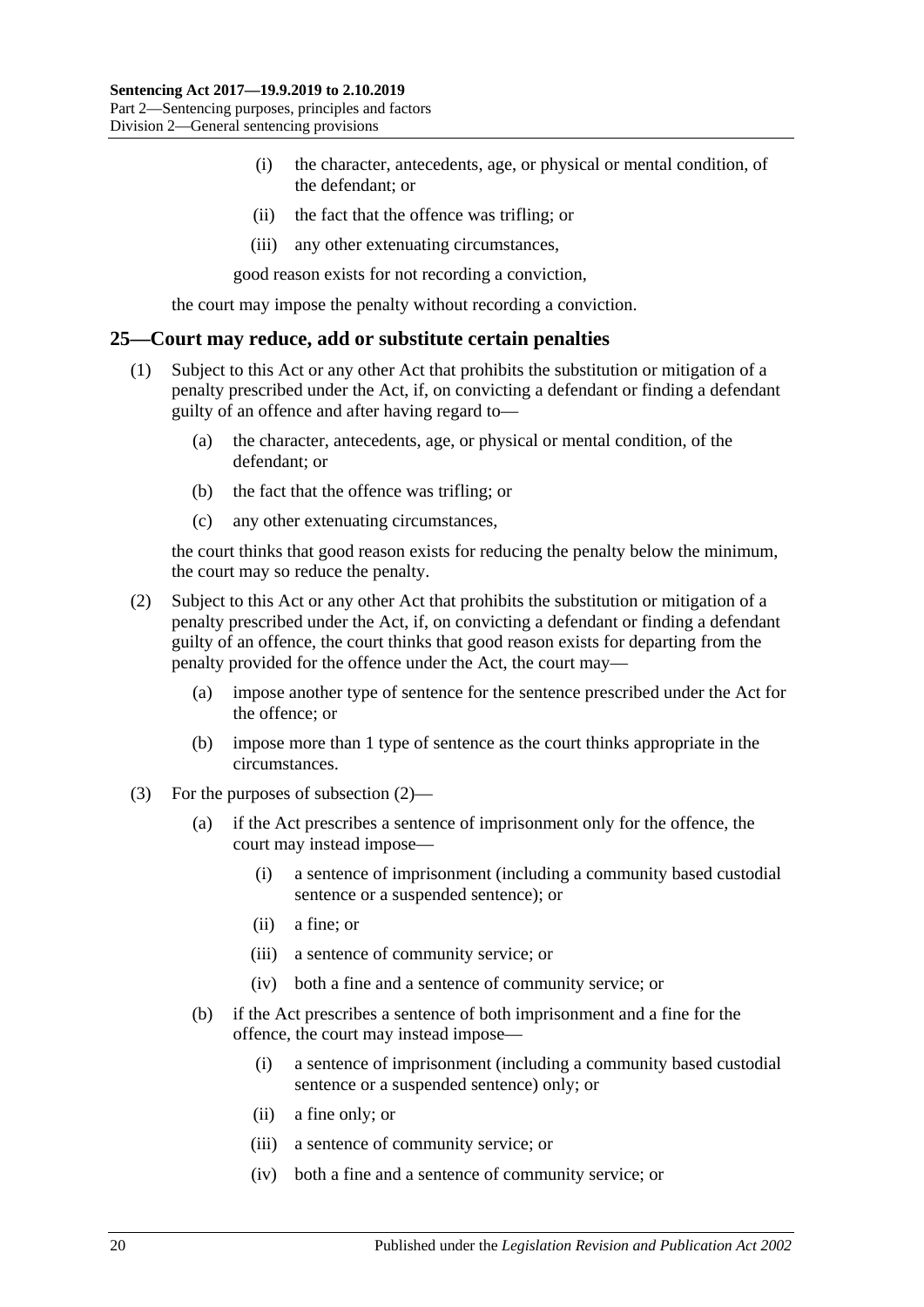- (c) if the Act prescribes a sentence of imprisonment or a fine in the alternative for the offence, the court may instead impose—
	- (i) a sentence of community service; or
	- (ii) both a fine and a sentence of community service; or
- (d) if the Act prescribes a fine only for the offence, the court may instead impose a sentence of community service.
- (4) In this section—

*Act* includes a statutory instrument;

*community based custodial sentence* means—

- (a) a sentence on home detention under a home detention order; or
- (b) a sentence to be served in the community while subject to intensive correction under an intensive correction order;

*suspended sentence* means a sentence of imprisonment that is suspended on condition that the defendant enter into a bond under Part [4 Division](#page-77-0) 2.

# <span id="page-20-2"></span><span id="page-20-0"></span>**26—Sentencing for multiple offences**

- (1) If a person is to be sentenced by a court for a number of offences, the court may sentence the person to the 1 penalty for all or some of those offences, but the sentence cannot exceed the total of the maximum penalties that could be imposed in respect of each of the offences to which the sentence relates.
- (2) However, if any of the offences for which the person is being sentenced is a prescribed designated offence, [subsection](#page-20-2) (1) does not apply to the sentencing of the person for that offence (but nothing in this subsection affects the operation of [subsection](#page-20-2) (1) in respect of the other offences).
- (3) In this section—

*prescribed designated offence* has the same meaning as in [section](#page-77-1) 96.

# <span id="page-20-1"></span>**27—Non-association or place restriction orders may be issued on sentence**

- (1) A court may, on sentencing a person for a prescribed offence, exercise the powers of the Magistrates Court to issue against the defendant a non-association order or a place restriction order under the *[Criminal Procedure Act](http://www.legislation.sa.gov.au/index.aspx?action=legref&type=act&legtitle=Criminal%20Procedure%20Act%201921) 1921* as if a complaint had been made under that Act against the defendant in relation to that conviction (and if the person is already subject to such an order, the court may vary or revoke that order as if an application for variation or revocation of the order had been made under that Act, regardless of whether the order was made by it or by some other court).
- (2) A non-association order or a place restriction order issued or varied under this section on sentencing a person for a prescribed offence—
	- (a) has effect as such an order under the *[Criminal Procedure Act](http://www.legislation.sa.gov.au/index.aspx?action=legref&type=act&legtitle=Criminal%20Procedure%20Act%201921) 1921*; and
	- (b) is not a sentence for the purposes of this Act but may be taken into account in determining the sentence for the prescribed offence.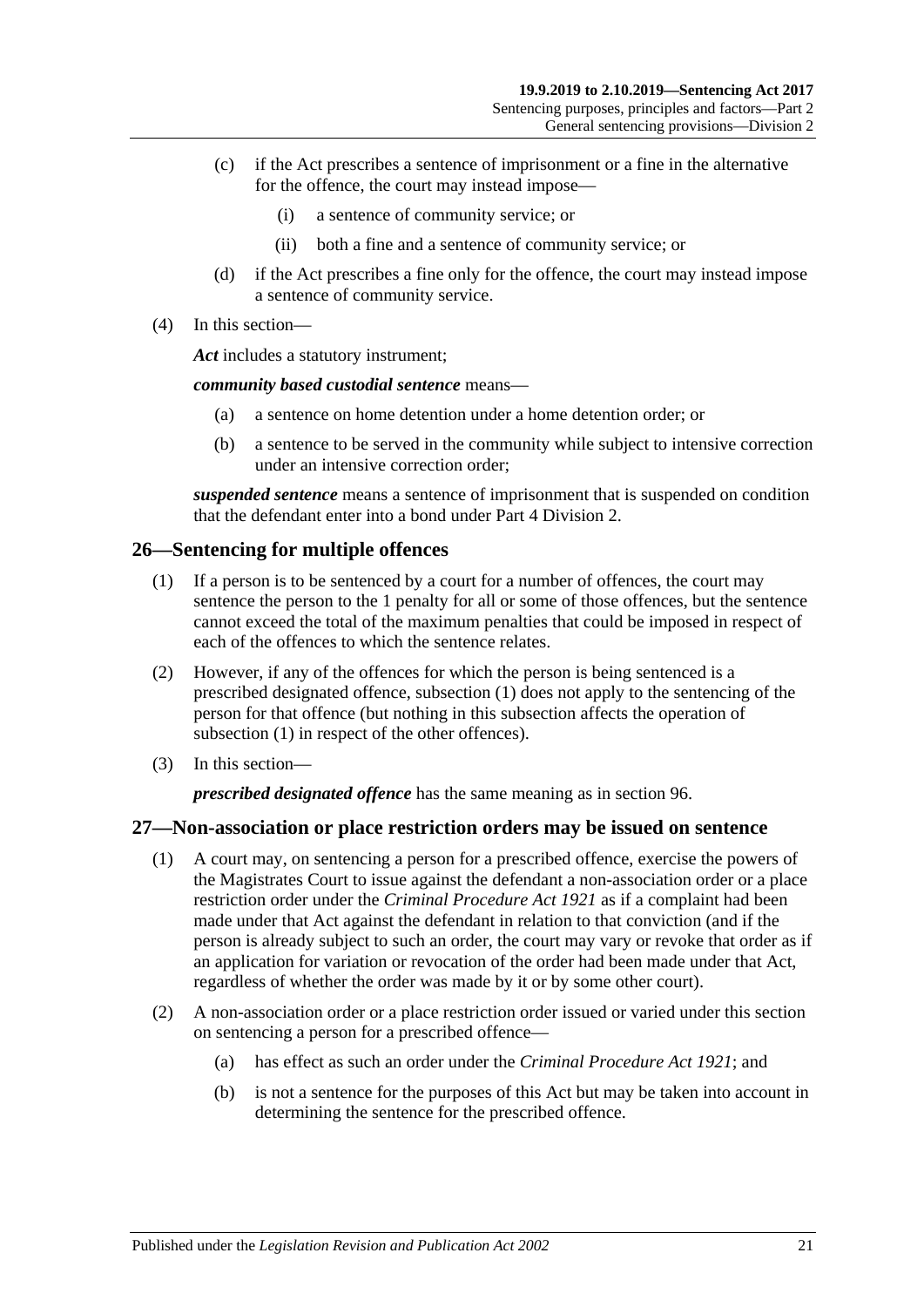(3) In this section—

*prescribed offence* has the same meaning as in Part 4 Division 5 of the *[Criminal](http://www.legislation.sa.gov.au/index.aspx?action=legref&type=act&legtitle=Criminal%20Procedure%20Act%201921)  [Procedure Act](http://www.legislation.sa.gov.au/index.aspx?action=legref&type=act&legtitle=Criminal%20Procedure%20Act%201921) 1921*.

#### <span id="page-21-0"></span>**28—Intervention orders may be issued on finding of guilt or sentencing**

- (1) A court may, on finding a person guilty of an offence or on sentencing a person for an offence, exercise the powers of the Magistrates Court to issue against the defendant a restraining order under the *[Criminal Procedure Act](http://www.legislation.sa.gov.au/index.aspx?action=legref&type=act&legtitle=Criminal%20Procedure%20Act%201921) 1921* or an intervention order under the *[Intervention Orders \(Prevention of Abuse\) Act](http://www.legislation.sa.gov.au/index.aspx?action=legref&type=act&legtitle=Intervention%20Orders%20(Prevention%20of%20Abuse)%20Act%202009) 2009* as if an application had been made under the relevant Act against the defendant in relation to the matters alleged in the proceedings for the offence.
- (2) Before issuing an order under this section, the court must consider whether, if the whereabouts of the person for whose benefit the order would be issued are not known to the defendant, the issuing of the order would be counterproductive.
- (3) If a court, in accordance with this section, determines to exercise the powers of the Magistrates Court to issue a restraining order under section 99AAC of the *[Criminal](http://www.legislation.sa.gov.au/index.aspx?action=legref&type=act&legtitle=Criminal%20Procedure%20Act%201921)  [Procedure Act](http://www.legislation.sa.gov.au/index.aspx?action=legref&type=act&legtitle=Criminal%20Procedure%20Act%201921) 1921*, section 99KA of that Act applies to proceedings relating to the restraining order as if—
	- (a) the court were the Magistrates Court; and
	- (b) the proceedings were child protection restraining order proceedings within the meaning of that section.
- (4) An order issued under this section—
	- (a) has effect—
		- (i) as a restraining order under the *[Criminal Procedure Act](http://www.legislation.sa.gov.au/index.aspx?action=legref&type=act&legtitle=Criminal%20Procedure%20Act%201921) 1921*; or
		- (ii) as a final intervention order issued by the court under the *[Intervention Orders \(Prevention of Abuse\) Act](http://www.legislation.sa.gov.au/index.aspx?action=legref&type=act&legtitle=Intervention%20Orders%20(Prevention%20of%20Abuse)%20Act%202009) 2009*,

as the case may require; and

- (b) is not a sentence for the purposes of this Act.
- (5) A court must, on finding a person guilty of a sexual offence or on sentencing a person for a sexual offence—
	- (a) consider whether or not an order should be issued under this section; and
	- (b) if the court determines that an order should not be issued under this section—give reasons for that determination (and the determination is subject to appeal as if it were an order of the court made on sentence).
- (6) In this section—

*sexual offence* means—

- (a) rape; or
- (b) compelled sexual manipulation; or
- (c) indecent assault; or
- (d) any offence involving unlawful sexual intercourse or an act of gross indecency; or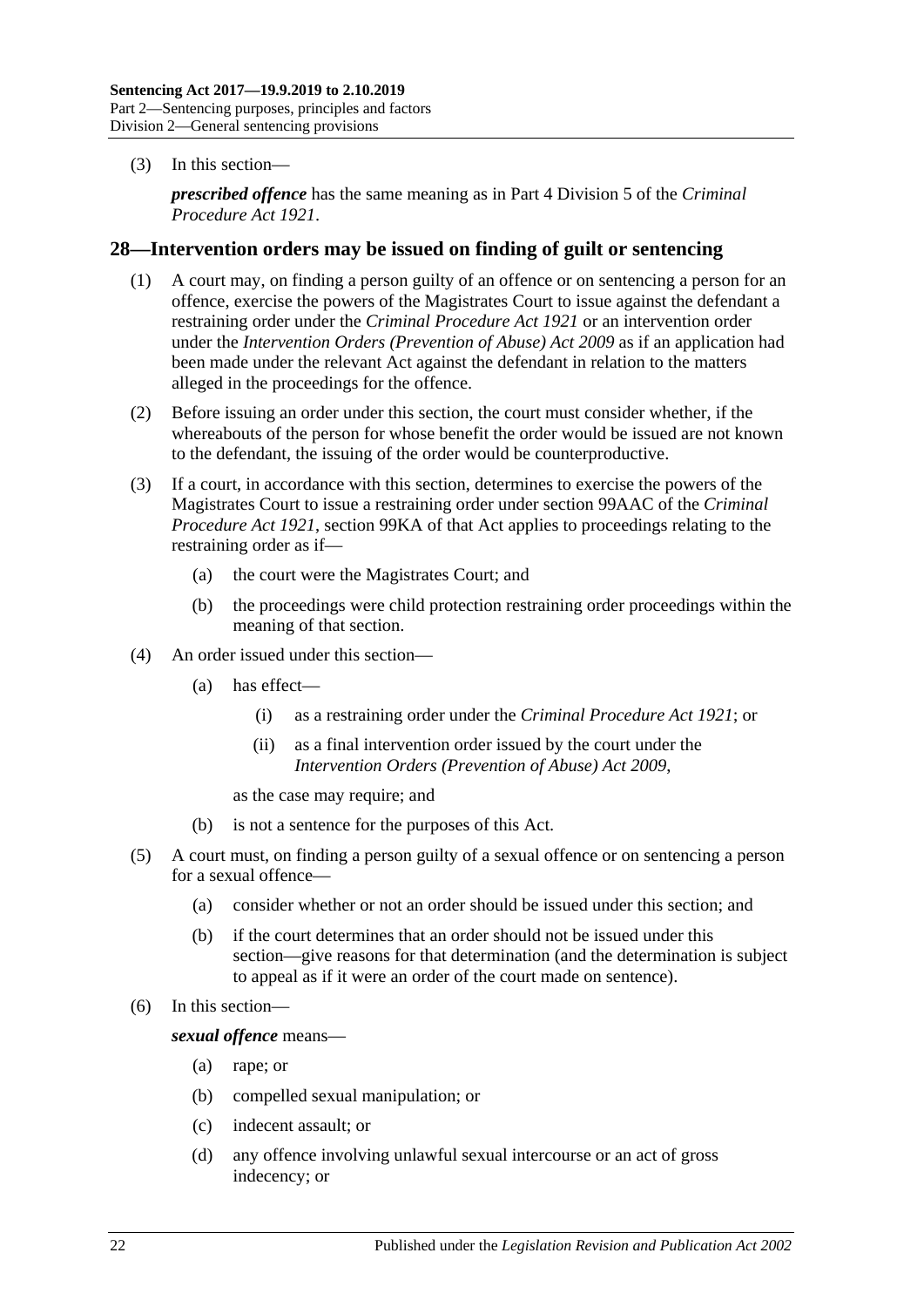- (e) incest; or
- (f) any offence involving sexual exploitation or abuse of a child, or exploitation of a child as an object of prurient interest; or
- (g) an offence of sexual exploitation of a person with a cognitive impairment under section 51 of the *[Criminal Law Consolidation Act](http://www.legislation.sa.gov.au/index.aspx?action=legref&type=act&legtitle=Criminal%20Law%20Consolidation%20Act%201935) 1935*; or
- (h) an attempt to commit, or assault with intent to commit, any of the offences referred to in a preceding paragraph.

#### <span id="page-22-0"></span>**29—Deferral of sentence for rehabilitation and other purposes**

- (1) A court may, on finding a person guilty of an offence (whether or not it proceeds to conviction), make an order adjourning proceedings to a specified date, and granting bail to the defendant in accordance with the *[Bail Act](http://www.legislation.sa.gov.au/index.aspx?action=legref&type=act&legtitle=Bail%20Act%201985) 1985*—
	- (a) for the purpose of assessing the defendant's capacity and prospects for rehabilitation; or
	- (b) for the purpose of allowing the defendant to demonstrate that rehabilitation has taken place; or
	- (c) for the purpose of assessing the defendant's eligibility for participation in an intervention program; or
	- (d) for the purpose of allowing the defendant to participate in an intervention program; or
	- (e) for any other purpose the court considers appropriate in the circumstances.
- (2) As a general rule, proceedings may not be adjourned under this section (whether by a single adjournment or a series of adjournments) for more than 12 months from the date of the finding of guilt (the *usual maximum*).
- (3) A court may adjourn proceedings for a period exceeding the usual maximum if the defendant is, or will be, participating in an intervention program and the court is satisfied that—
	- (a) the defendant has, by participating in, or agreeing to participate in, the intervention program, demonstrated a commitment to addressing the problems out of which the defendant's offending arose; and
	- (b) if the proceedings were not adjourned for such a period—
		- (i) the defendant would be prevented from completing, or participating in, the intervention program; and
		- (ii) the defendant's rehabilitation would be prejudiced.
- (4) In considering whether to adjourn proceedings for a period exceeding the usual maximum, a court is not bound by the rules of evidence and may (in particular) inform itself on the basis of a written or oral report from a person who may be in a position to provide relevant information.
- (5) A person who provides information to the court by way of a written or oral report is liable to be cross-examined on any of the matters contained in the report.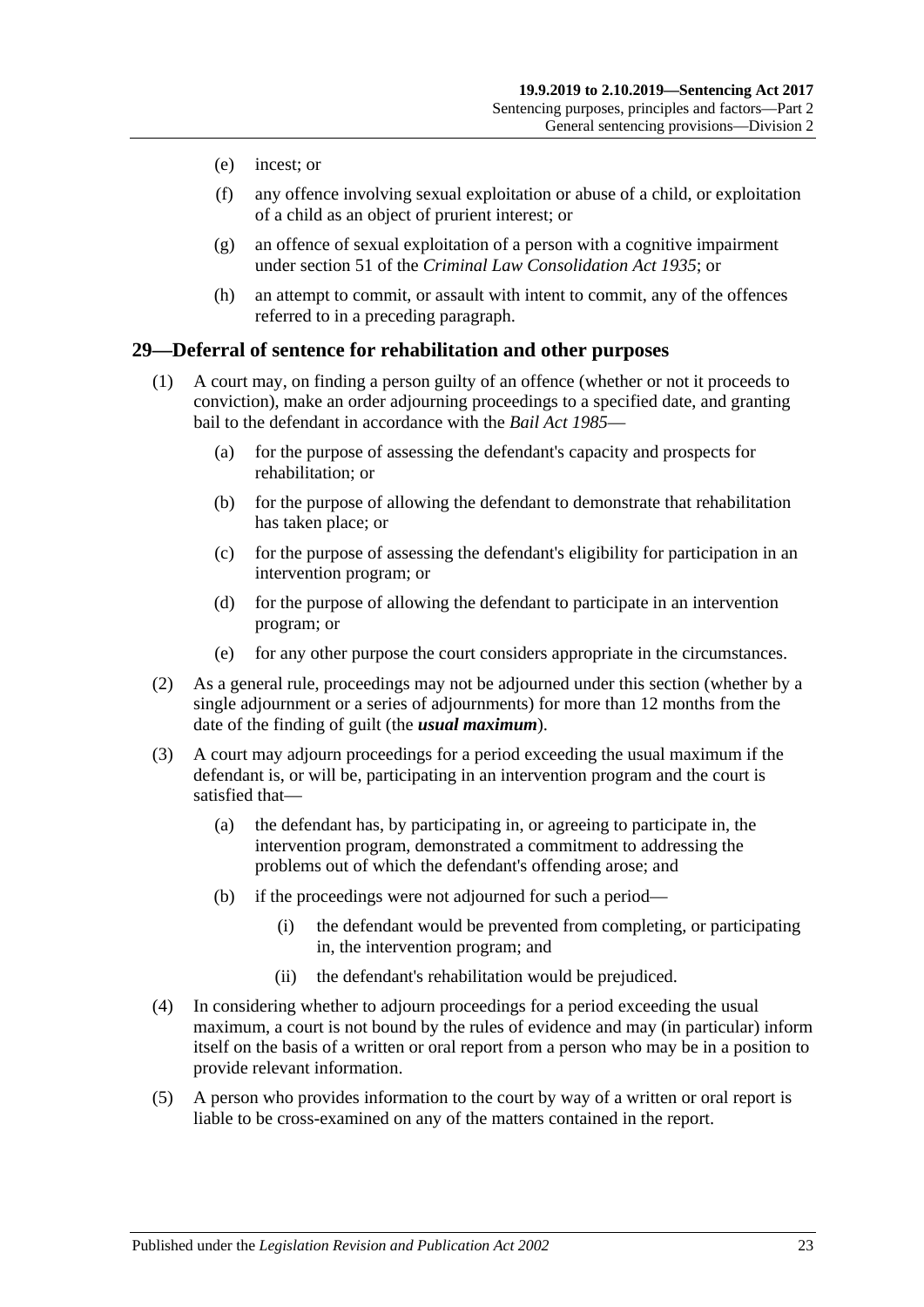- (6) If a statement of fact or opinion in a report is challenged by the prosecutor or the defendant, the court must disregard the fact or opinion unless it is substantiated on oath.
- (7) This section does not limit any power that a court has, apart from this section, to adjourn proceedings or to grant bail in relation to any period of adjournment.

#### <span id="page-23-0"></span>**30—Mental impairment**

- (1) A court that finds a defendant guilty of a summary or minor indictable offence may release the defendant without conviction or penalty if satisfied—
	- (a) that the defendant—
		- (i) suffers from a mental impairment that explains and extenuates, at least to some extent, the conduct that forms the subject matter of the offence; and
		- (ii) has completed, or is participating to a satisfactory extent in, a suitable intervention program; and
		- (iii) recognises that the defendant suffers from the mental impairment and is making a conscientious attempt to overcome behavioural problems associated with it; and
	- (b) that the release of the defendant under this subsection would not involve an unacceptable risk to the safety of a particular person or the community.
- <span id="page-23-1"></span>(2) A court may, at any time before a charge of a summary or minor indictable offence has been finally determined, dismiss the charge if satisfied—
	- (a) that the defendant—
		- (i) suffers from a mental impairment that explains and extenuates, at least to some extent, the conduct that forms the subject matter of the offence; and
		- (ii) has completed, or participated to a satisfactory extent in, a suitable intervention program; and
		- (iii) recognises that the defendant suffers from the mental impairment and is making a conscientious attempt to overcome behavioural problems associated with it; and
	- (b) that dismissal of the charge under this subsection would not involve an unacceptable risk to the safety of a particular person or the community; and
	- (c) that the court would not, if a finding of guilt were made, make an order requiring the defendant to pay compensation for injury, loss or damage resulting from the offence.
- <span id="page-23-2"></span>(3) If the defendant is participating in, but has not completed, an intervention program, the court may, instead of dismissing the charge under [subsection](#page-23-1) (2), release the defendant on an undertaking—
	- (a) to complete the intervention program; and
	- (b) to appear before the court for determination of the charge—
		- (i) after the defendant has completed the intervention program; or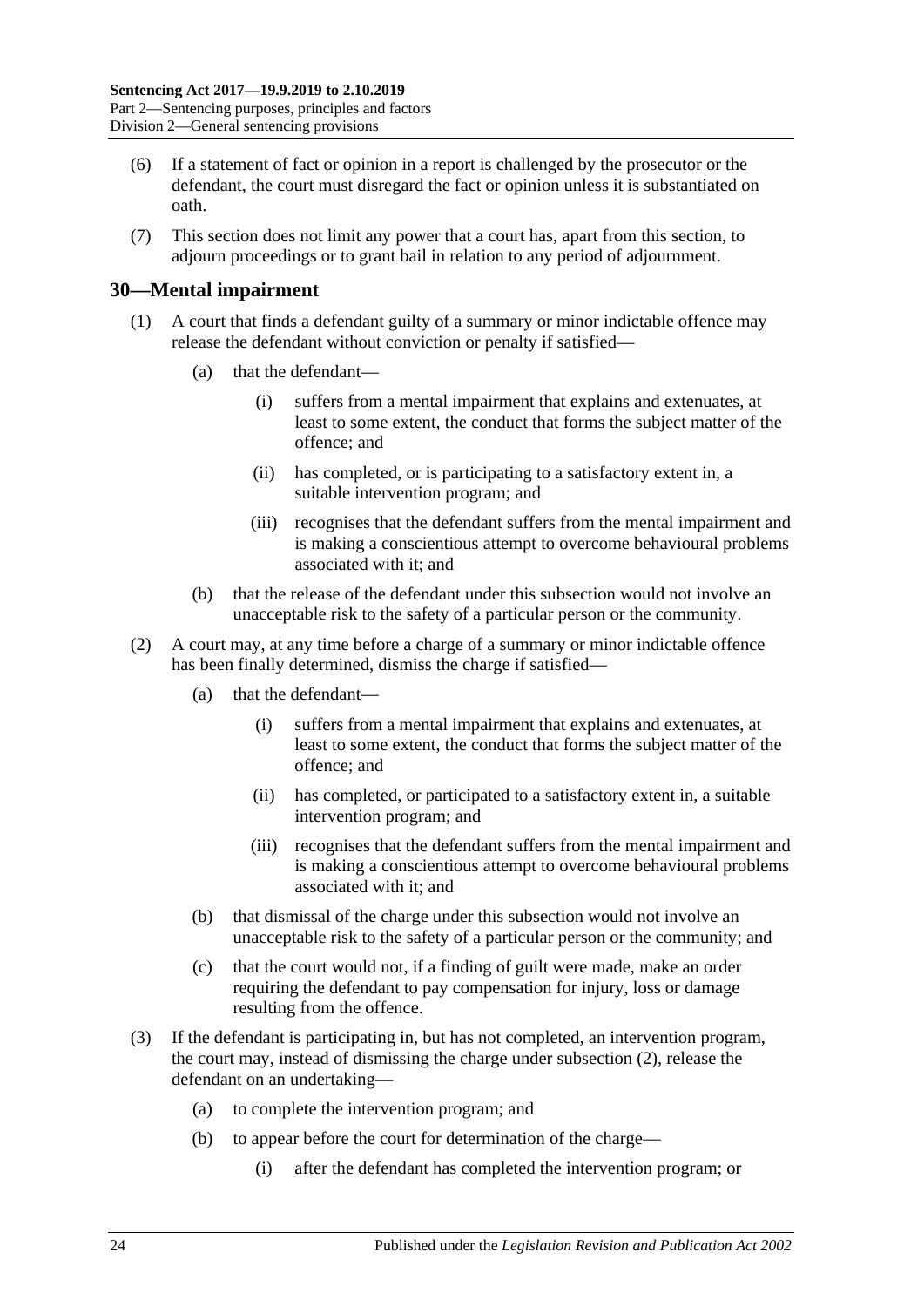- (ii) if the defendant fails to complete the intervention program.
- (4) In deciding whether to exercise its powers under this section, the court—
	- (a) may act on the basis of information that it considers reliable without regard to the rules of evidence; and
	- (b) should, if proposing to dismiss a charge under [subsection](#page-23-1) (2) or release a defendant on an undertaking under [subsection](#page-23-2) (3), consider any information about the interests of possible victims that is before it (but is not obliged to inform itself on the matter).
- (5) In this section—

*court* means—

- (a) the Magistrates Court; or
- (b) the Youth Court; or
- (c) any other court authorised by regulation to exercise the powers conferred by this section;

*mental impairment* means an impaired intellectual or mental function resulting from a mental illness, an intellectual disability, a personality disorder, or a brain injury or neurological disorder (including dementia);

*suitable intervention program*, in respect of a defendant, means an intervention program that, in the opinion of the court, provides—

- (a) supervised treatment; or
- (b) supervised rehabilitation; or
- (c) supervised behaviour management; or
- (d) supervised access to support services; or
- (e) a combination of any 1 or more of the above,

that is suited to address the particular behavioural problems of the defendant relating to the defendant's mental impairment.

#### <span id="page-24-0"></span>**Subdivision 4—Sentencing reductions**

#### <span id="page-24-1"></span>**36—Application of Subdivision**

Except where the contrary intention expressly appears, this Subdivision is in addition to, and does not derogate from, a provision of this Act or any other Act—

- (a) that expressly prohibits the reduction, mitigation or substitution of penalties or sentences; or
- (b) that limits or otherwise makes special provision in relation to the way a penalty or sentence for a particular offence under that Act may be imposed.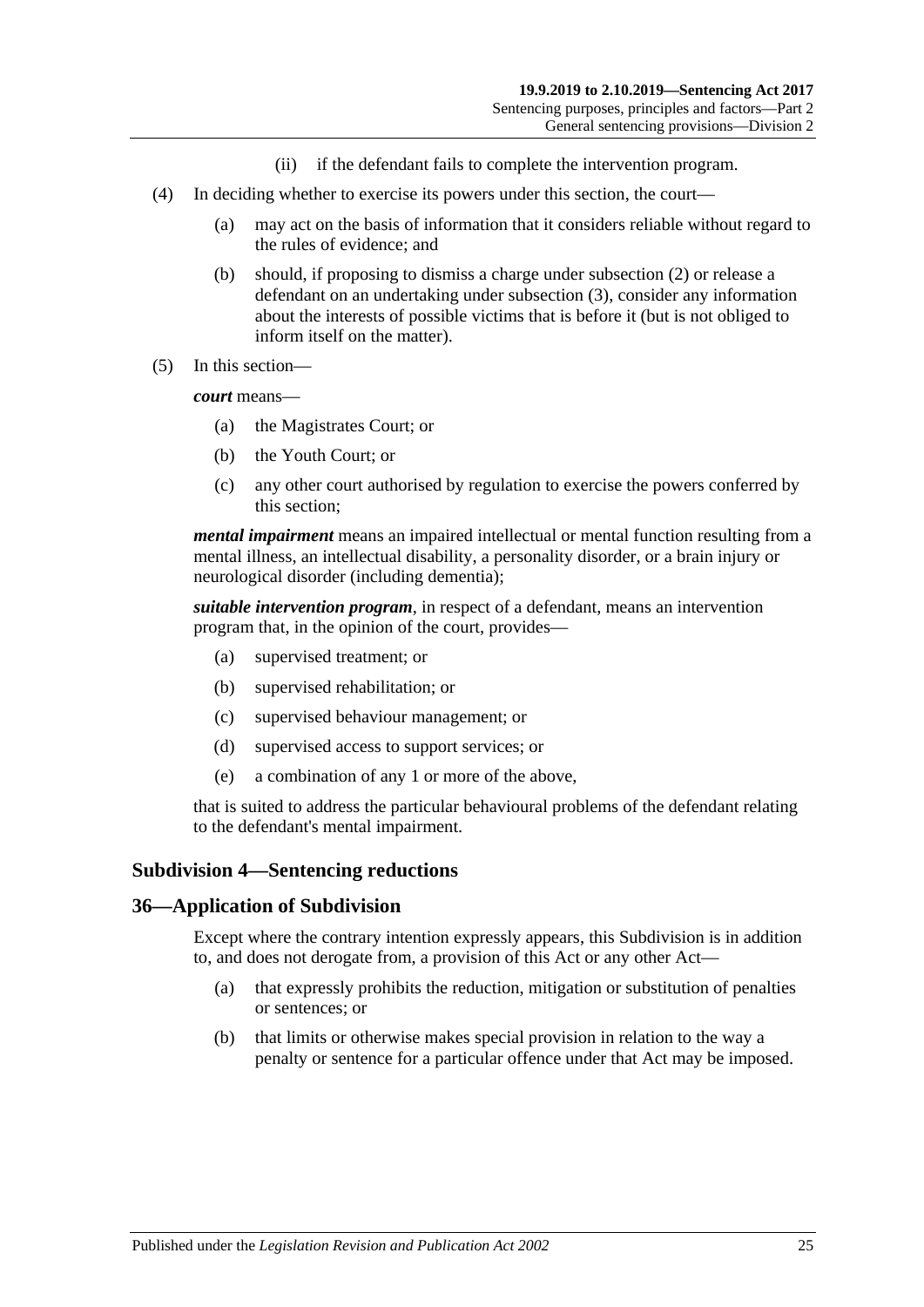# <span id="page-25-1"></span><span id="page-25-0"></span>**37—Reduction of sentences for cooperation etc with law enforcement agency**

- (1) A court may declare a defendant to be a defendant to whom this section applies if the court is satisfied that the defendant has cooperated or undertaken to cooperate with a law enforcement agency and the cooperation—
	- (a) relates directly to combating serious and organised criminal activity; and
	- (b) is provided in exceptional circumstances; and
	- (c) contributes significantly to the public interest.
- (2) In determining sentence for an offence or offences to which a defendant has pleaded guilty or in respect of which a defendant has been found guilty, the court may, if the defendant is the subject of a declaration under [subsection](#page-25-1) (1), reduce the sentence that it would otherwise have imposed by such percentage as the court thinks appropriate in the circumstances.
- (3) In determining the percentage by which a sentence is to be reduced under this section, the court must have regard to such of the following as may be relevant:
	- (a) if the defendant has pleaded guilty to the offence or offences—that fact and the circumstances of the plea;
	- (b) the nature and extent of the defendant's cooperation or undertaking;
	- (c) the timeliness of the cooperation or undertaking;
	- (d) the truthfulness, completeness and reliability of any information or evidence provided by the defendant;
	- (e) the evaluation (if any) by the authorities of the significance and usefulness of the defendant's cooperation or undertaking;
	- (f) any benefit that the defendant has gained or is likely to gain by reason of the cooperation or undertaking;
	- (g) the degree to which the safety of the defendant (or some other person) has been put at risk of violent retribution as a result of the defendant's cooperation or undertaking;
	- (h) whether the cooperation or undertaking concerns an offence for which the defendant is being sentenced or some other offence, whether related or unrelated (and, if related, whether the offence forms part of a criminal enterprise);
	- (i) whether, as a consequence of the defendant's cooperation or undertaking, the defendant would be likely to suffer violent retribution while serving any term of imprisonment, or be compelled to serve any such term in particularly severe conditions;
	- (j) the nature of any steps that would be likely to be necessary to protect the defendant on release from prison;
	- (k) the likelihood that the defendant will commit further offences,

and may have regard to any other factor or principle the court thinks relevant.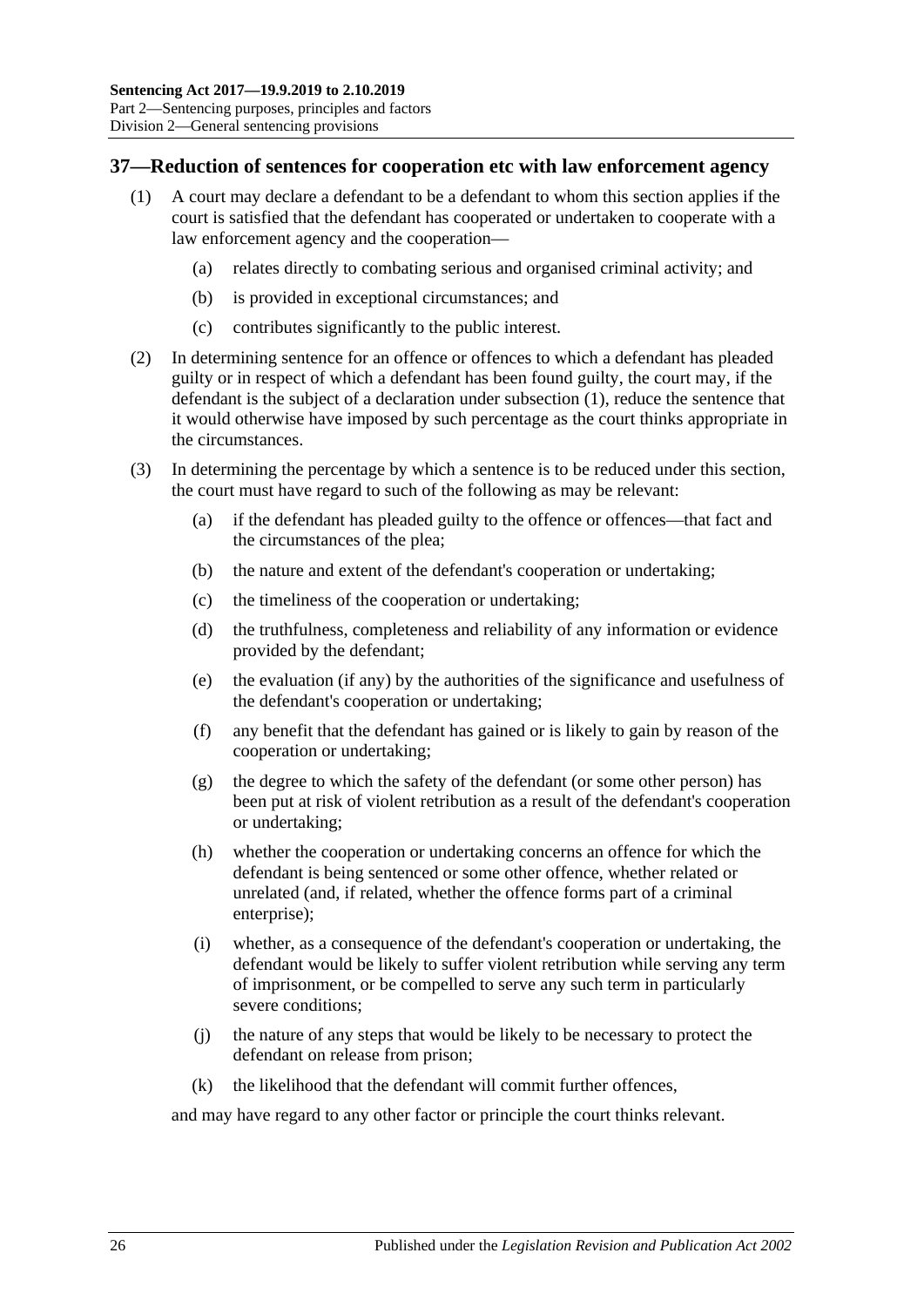(4) In this section—

*serious and organised criminal activity* includes any activity that may constitute a serious and organised crime offence within the meaning of the *[Criminal Law](http://www.legislation.sa.gov.au/index.aspx?action=legref&type=act&legtitle=Criminal%20Law%20Consolidation%20Act%201935)  [Consolidation Act](http://www.legislation.sa.gov.au/index.aspx?action=legref&type=act&legtitle=Criminal%20Law%20Consolidation%20Act%201935) 1935*.

#### <span id="page-26-0"></span>**38—Reduction of sentences for cooperation with procedural requirements etc**

- (1) If a defendant has not pleaded guilty to an indictable offence but the sentencing court is satisfied that the defendant complied with all statutory or court ordered requirements relating to pre-trial disclosure and procedures and has otherwise conducted the case in a cooperative and expeditious manner, the sentencing court may reduce the sentence that it would otherwise have imposed by up to 10%.
- (2) In determining the percentage by which a sentence for an offence is to be reduced in accordance with this section, the court must have regard to—
	- (a) the impact of the proceedings on any victim of the offence; and
	- (b) the utilitarian benefit to the community of the defendant's conduct in relation to the proceedings,

and may have regard to any factor or principle the court thinks relevant.

#### <span id="page-26-3"></span><span id="page-26-1"></span>**39—Reduction of sentences for guilty plea in Magistrates Court etc**

- (1) This section applies—
	- (a) if the offence is a summary offence; or
	- (b) if the sentencing court is sentencing in relation to a minor indictable offence that has been tried in the same way as a summary offence; or
	- (c) in any other circumstances prescribed by the regulations.
- <span id="page-26-2"></span>(2) Subject to this section, if a defendant has pleaded guilty to an offence or offences—
	- (a) not more than 4 weeks after the defendant's first court appearance in relation to the relevant offence or offences—the sentencing court may reduce the sentence that it would otherwise have imposed by up to 40%;
	- (b) more than 4 weeks after the defendant's first court appearance in relation to the relevant offence or offences but—
		- (i) if a date has been set for a trial for the offence or offences—not less than 4 weeks before that day; or
		- (ii) in any other case—before the commencement of the trial for the offence or offences,

the sentencing court may reduce the sentence that it would otherwise have imposed by up to 30%;

(c) less than 4 weeks before the day set for trial for the offence or offences, and if the defendant satisfies the sentencing court that the defendant could not reasonably have pleaded guilty at an earlier stage in the proceedings because of circumstances outside of the defendant's control—the sentencing court may reduce the sentence that it would otherwise have imposed by up to 30%;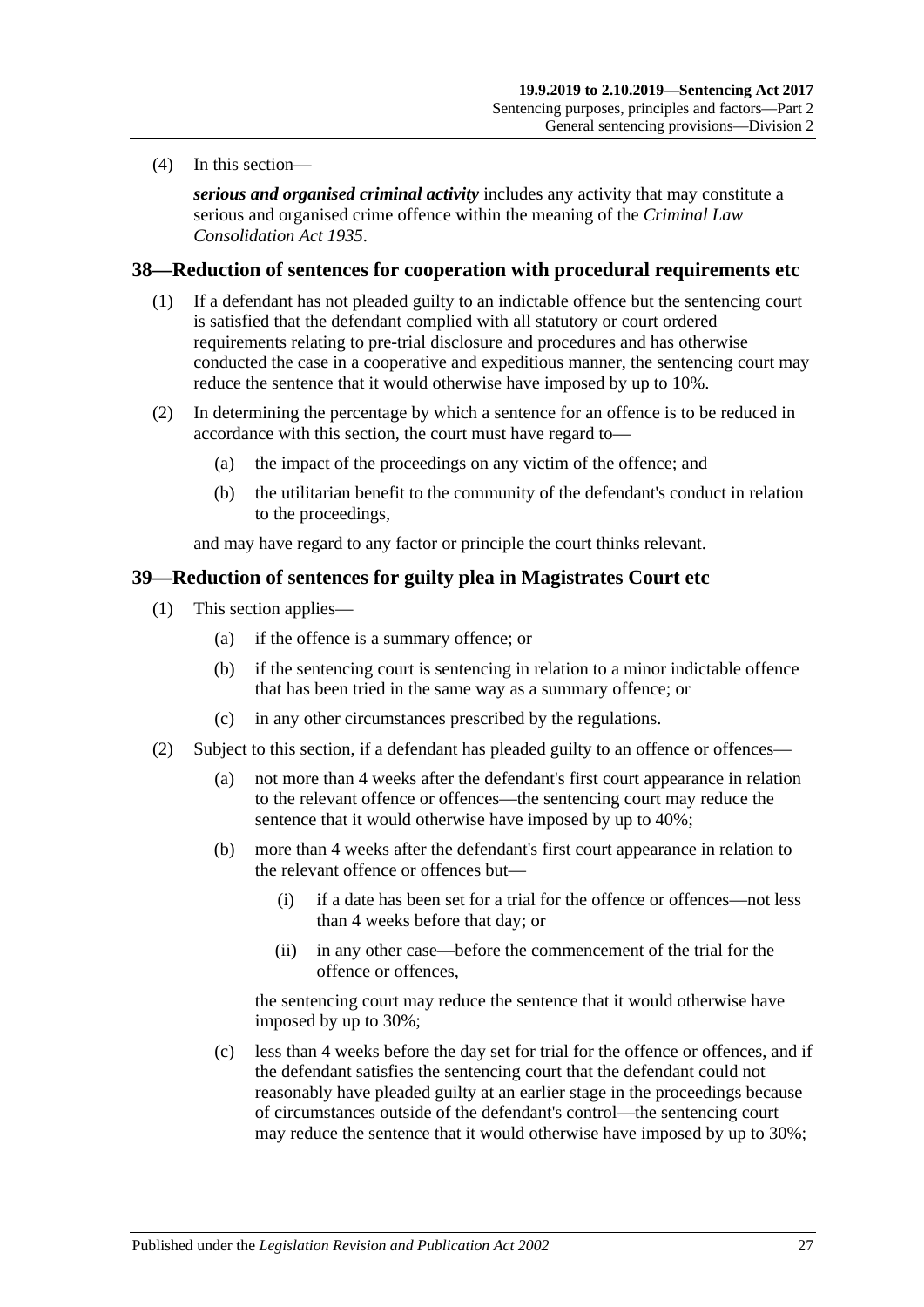- (d) in circumstances other than those referred to in a preceding paragraph—the sentencing court may, if satisfied that there is good reason to do so, reduce the sentence that it would otherwise have imposed by up to 10%.
- $(3)$  If—
	- (a) a maximum reduction available under [subsection](#page-26-2) (2) does not apply in relation to a defendant's plea of guilty because the defendant did not plead guilty within the relevant period; and
	- (b) the court is satisfied that the only reason that the defendant did not plead guilty within the relevant period was because—
		- (i) the court did not sit during that period; or
		- (ii) the court did not sit during that period at a place where the defendant could reasonably have been expected to attend; or
		- (iii) the court did not list the defendant's matter for hearing during that period; or
		- (iv) the court was, for any other reason outside of the control of the defendant, unable to hear the defendant's matter during that period; or
		- (v) the prosecution was, for any reason outside of the control of the defendant, unable to finalise negotiations with the defendant in relation to the plea during that period,

the court may nevertheless reduce the sentence that it would otherwise have imposed as if the defendant had pleaded guilty during the relevant period.

- (4) In determining the percentage by which a sentence for an offence is to be reduced in respect of a guilty plea made within a particular period, a court must have regard to such of the following as may be relevant:
	- (a) whether the reduction of the defendant's sentence by the percentage contemplated would be so disproportionate to the seriousness of the offence, or so inappropriate in the case of that particular defendant, that it would, or may, affect public confidence in the administration of justice;
	- (b) the stage in the proceedings for the offence at which the defendant first indicated the defendant's intention to plead guilty (including whether it would, in the opinion of the court, have been reasonable to expect the defendant to have done so at an earlier stage in the proceedings);
	- (c) whether the defendant was initially charged with a different offence in respect of the same conduct and whether (and at what stage in the proceedings) negotiations occurred with the prosecution in relation to the offence charged;
	- (d) in the case where the defendant has been charged with more than 1 offence—whether the defendant pleaded guilty to all of the offences;
	- (e) whether or not the defendant was made aware of any relevant matter that would have enabled the defendant to plead guilty at an earlier stage in the proceedings,

and may have regard to any other factor or principle the court thinks relevant.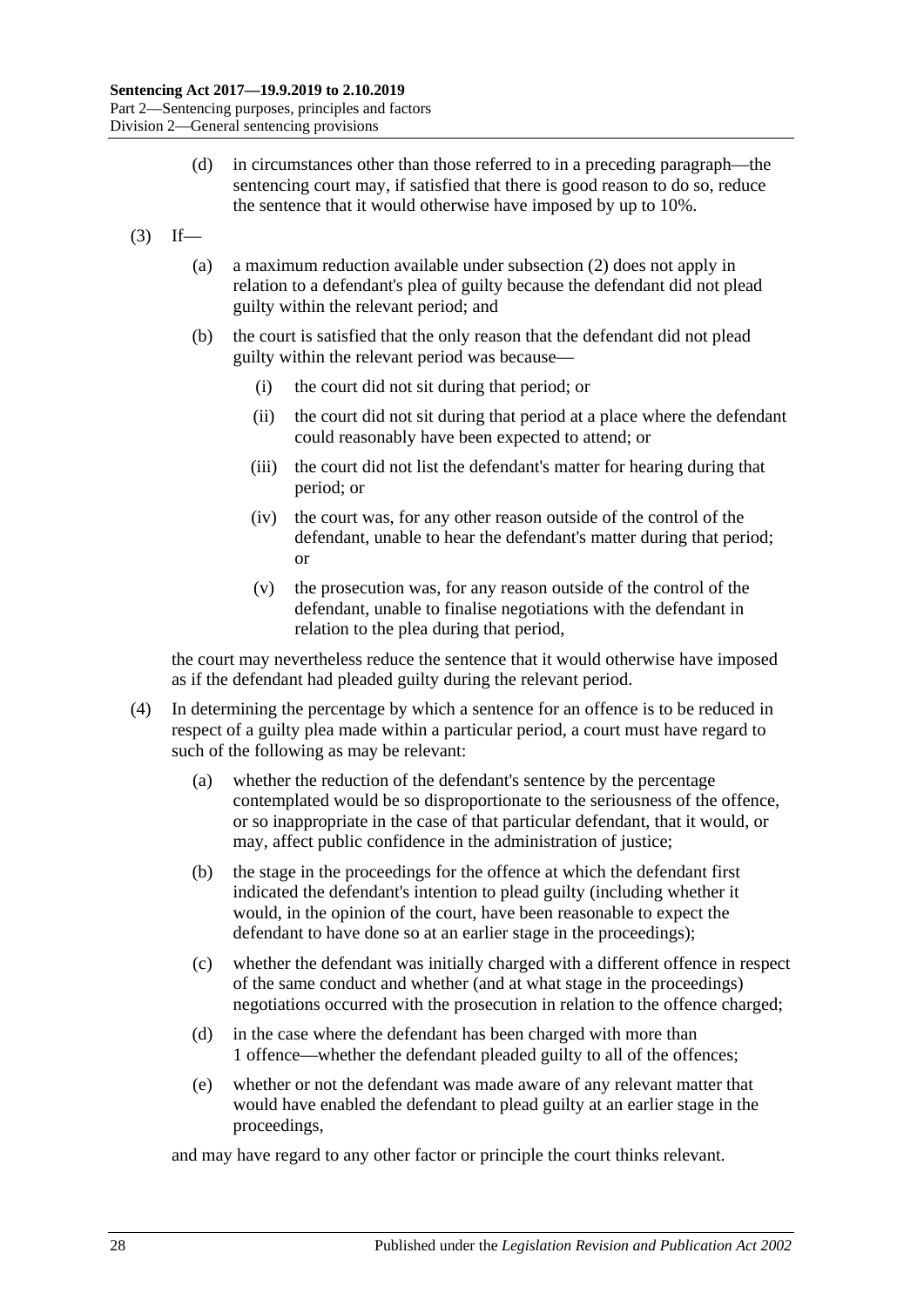(5) For the purposes of this section, a reference to a defendant appearing in a court will be taken to include a reference to a person appearing in a court on behalf of the defendant.

# <span id="page-28-0"></span>**40—Reduction of sentences for guilty pleas in other cases**

- (1) This section applies to a court sentencing a defendant for an offence other than an offence described in [section](#page-26-3) 39(1).
- $(2)$  If—
	- (a) a defendant in any proceedings is pleading guilty to more than 1 offence; and
	- (b) this section applies to at least 1 of the offences,

this section will be taken to apply to all of the offences (despite [section](#page-26-3) 39(1)).

- <span id="page-28-1"></span>(3) If a defendant has pleaded guilty to an offence or offences—
	- (a) not more than 4 weeks after the defendant's first court appearance in relation to the relevant offence or offences—the sentencing court may reduce the sentence that it would otherwise have imposed by up to 40%;
	- (b) more than 4 weeks after the defendant's first court appearance in relation to the relevant offence or offences but on the day of, or before, the defendant's committal appearance in relation to the relevant offence or offences—the sentencing court may reduce the sentence that it would otherwise have imposed by up to 30%;
	- (c) during the period commencing on the day after the defendant's committal appearance in relation to the relevant offence or offences and ending immediately before the defendant is committed for trial for the offence or offences—the sentencing court may reduce the sentence that it would otherwise have imposed by up to 20%;

#### **Note—**

See also section 110(3) of the *[Criminal Procedure Act](http://www.legislation.sa.gov.au/index.aspx?action=legref&type=act&legtitle=Criminal%20Procedure%20Act%201921) 1921*.

- (d) during the period commencing immediately after the defendant is committed for trial for the relevant offence or offences and ending immediately after the first date fixed for the arraignment of the defendant in a superior court—the sentencing court may reduce the sentence that it would otherwise have imposed by up to 15%;
- (e) during the period commencing immediately after the first date fixed for the arraignment of the defendant in a superior court in relation to the relevant offence or offences and ending at the commencement of the defendant's trial for the relevant offence or offences—the sentencing court may, if satisfied that there is good reason to do so, reduce the sentence that it would otherwise have imposed by up to 10%.
- $(4)$  If—
	- (a) a maximum reduction available under [subsection](#page-28-1) (3) does not apply in relation to a defendant's plea of guilty because the defendant did not plead guilty within the relevant period; and
	- (b) the court is satisfied that the only reason that the defendant did not plead guilty within the relevant period was because—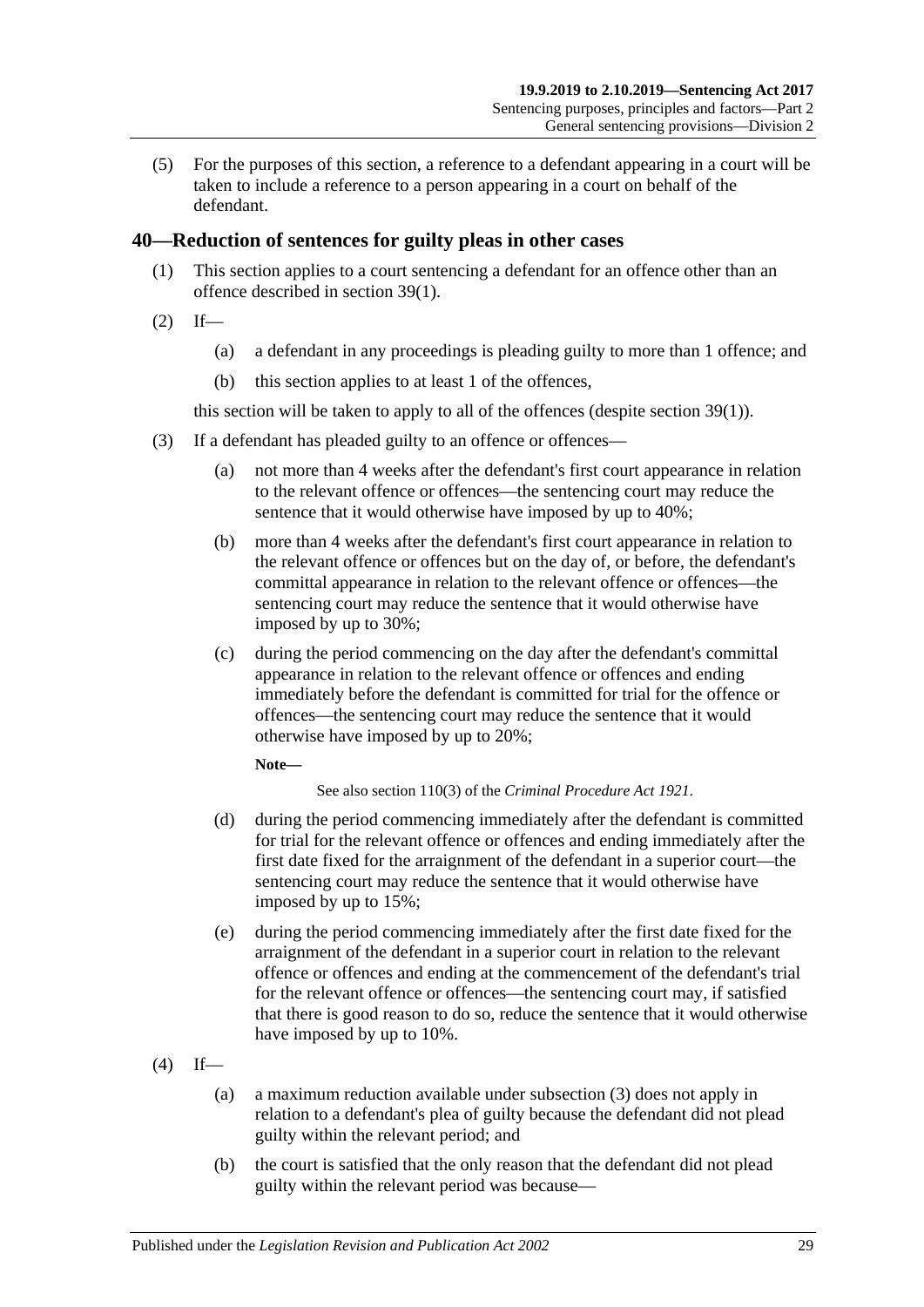- (i) the court did not sit during that period; or
- (ii) the court did not sit during that period at a place where the defendant could reasonably have been expected to attend; or
- (iii) the court did not list the defendant's matter for hearing during that period; or
- (iv) the court was, for any other reason outside of the control of the defendant, unable to hear the defendant's matter during that period; or
- (v) after the making of the charge determination (within the meaning of section 106 of the *[Criminal Procedure Act](http://www.legislation.sa.gov.au/index.aspx?action=legref&type=act&legtitle=Criminal%20Procedure%20Act%201921) 1921*)—the prosecution was, for any reason outside of the control of the defendant, unable to finalise negotiations with the defendant in relation to the plea during that period,

the court may nevertheless reduce the sentence that it would otherwise have imposed as if the defendant had pleaded guilty during the relevant period.

- (5) In determining the percentage by which a sentence for an offence is to be reduced in respect of a guilty plea made within a particular period, a court must have regard to such of the following as may be relevant:
	- (a) whether the reduction of the defendant's sentence by the percentage contemplated would be so disproportionate to the seriousness of the offence, or so inappropriate in the case of that particular defendant, that it would, or may, affect public confidence in the administration of justice;
	- (b) the stage in the proceedings for the offence at which the defendant indicated an intention to plead guilty (including whether it would, in the opinion of the court, have been reasonable to expect the defendant to have done so at an earlier stage in the proceedings);
	- (c) whether the defendant was initially charged with a different offence in respect of the same conduct and whether (and at what stage in the proceedings) negotiations occurred with the prosecution in relation to the offence charged;
	- (d) in the case where the defendant has been charged with more than 1 offence—whether the defendant pleaded guilty to all of the offences;
	- (e) if the defendant satisfies the court that the defendant could not reasonably have been expected to plead guilty at an earlier stage in the proceedings because of circumstances outside of the defendant's control—that fact;
	- (f) whether or not the defendant was made aware of any relevant matter that would have enabled the defendant to plead guilty at an earlier stage in the proceedings,

and may have regard to any other factor or principle the court thinks relevant.

(6) For the purposes of this section, a reference to a defendant appearing in a court will be taken to include a reference to a person appearing in a court on behalf of the defendant.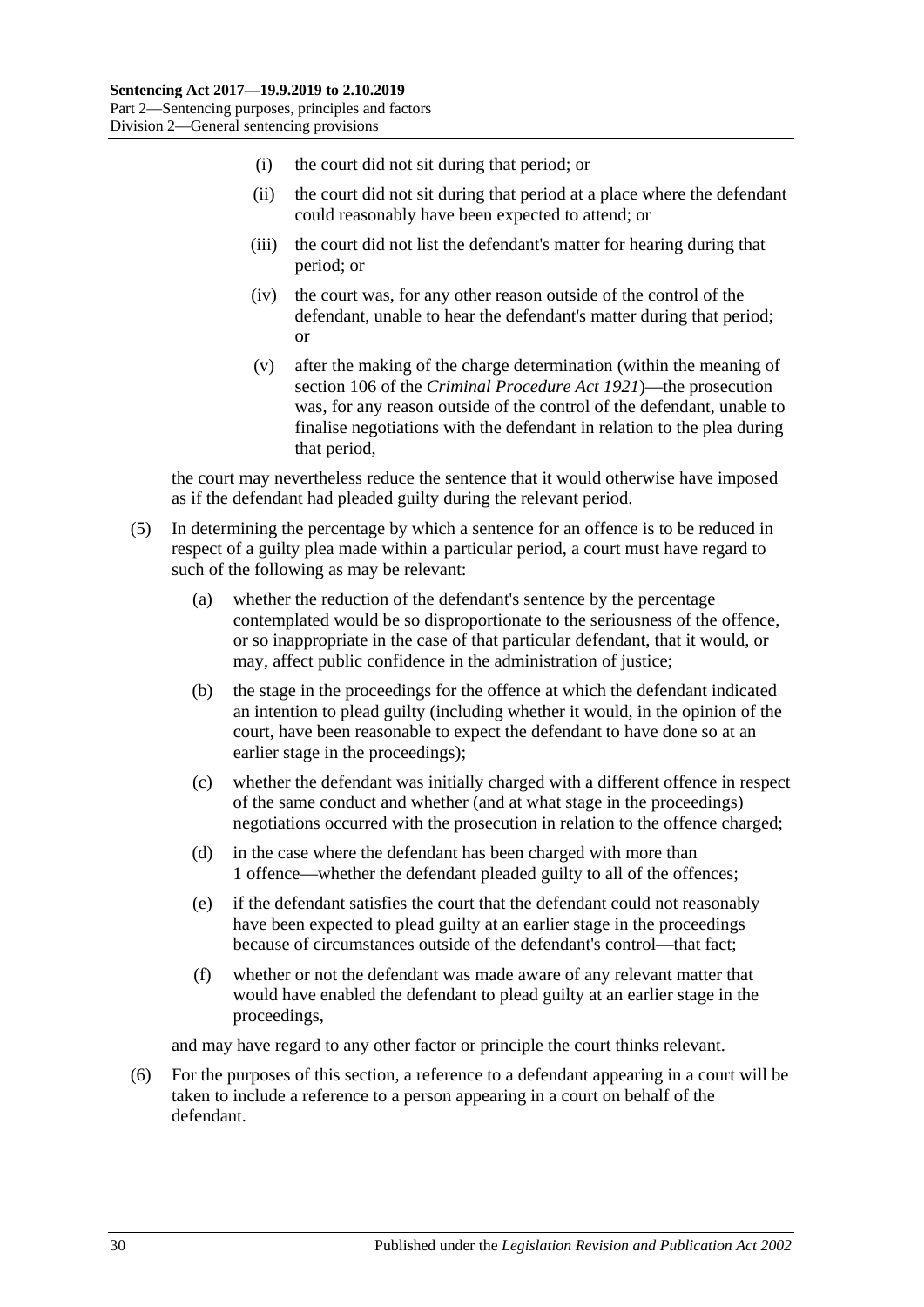- (7) Where proceedings have been instituted in a superior court by the DPP laying an information ex officio in accordance with section 103 of the *[Criminal Procedure](http://www.legislation.sa.gov.au/index.aspx?action=legref&type=act&legtitle=Criminal%20Procedure%20Act%201921)  Act [1921](http://www.legislation.sa.gov.au/index.aspx?action=legref&type=act&legtitle=Criminal%20Procedure%20Act%201921)*, this section applies in relation to those proceedings with the modifications prescribed by the regulations.
- (8) In this section—

*committal appearance* has the same meaning as in section 109 of the *[Criminal](http://www.legislation.sa.gov.au/index.aspx?action=legref&type=act&legtitle=Criminal%20Procedure%20Act%201921)  [Procedure Act](http://www.legislation.sa.gov.au/index.aspx?action=legref&type=act&legtitle=Criminal%20Procedure%20Act%201921) 1921*.

# <span id="page-30-5"></span><span id="page-30-0"></span>**41—Application of sentencing reductions**

- <span id="page-30-4"></span><span id="page-30-2"></span>(1) For the purpose of applying [section](#page-25-0) 37, [38,](#page-26-0) [39](#page-26-1) or [40](#page-28-0) in sentencing a defendant for a particular offence, the sentencing court must—
	- (a) first determine the sentence that the court would apply but for the existence of those provisions; and
	- (b) then determine the maximum percentage reduction that is applicable to the sentencing in accordance with those provisions; and
	- (c) then determine the percentage reduction that is, in the opinion of the court, appropriate in the particular case (being not more than the maximum percentage determined in accordance with [paragraph](#page-30-2) (b)); and
	- (d) finally, apply the percentage reduction determined in accordance with [paragraph](#page-30-3) (c) to the sentence determined in accordance with [paragraph](#page-30-4) (a).
- <span id="page-30-3"></span>(2) A sentencing court that wants to apply [section](#page-20-0) 26 to sentence a defendant to a single penalty for more than 1 offence must, if the court would otherwise be required to apply [section](#page-25-0) 37, [38,](#page-26-0) [39](#page-26-1) or [40](#page-28-0) in sentencing the defendant for any 1 or more of those offences (the *discounted offences*), determine, in accordance with [subsection](#page-30-5) (1), the appropriate sentence for each discounted offence before applying [section](#page-20-0) 26 to determine the total sentence (and for the purposes of [section](#page-20-0) 26, a reference to the maximum penalty that could be imposed in respect of an offence will, in the case of each discounted offence, be a reference to the sentence determined, in accordance with [subsection](#page-30-5) (1), for that discounted offence).
- (3) Nothing in this Subdivision affects the operation of [section 23,](#page-18-1) [24](#page-18-2) or [25.](#page-19-0)

# <span id="page-30-1"></span>**42—Re-sentencing for failure to cooperate in accordance with undertaking under [section](#page-25-0) 37**

- (1) This section applies if—
	- (a) a person is currently serving a sentence of imprisonment for an offence or offences that was reduced by the sentencing court under [section](#page-25-0) 37 (the *relevant sentence*); and
	- (b) the person has failed to cooperate with a law enforcement agency in accordance with the terms of an undertaking given by the person under that section.
- (2) The DPP may, with the permission of the court that imposed the relevant sentence on the person, apply to the court to have the sentence quashed and a new sentence imposed, taking into account the person's failure to cooperate with the law enforcement agency in accordance with the terms of an undertaking given by the person under [section](#page-25-0) 37.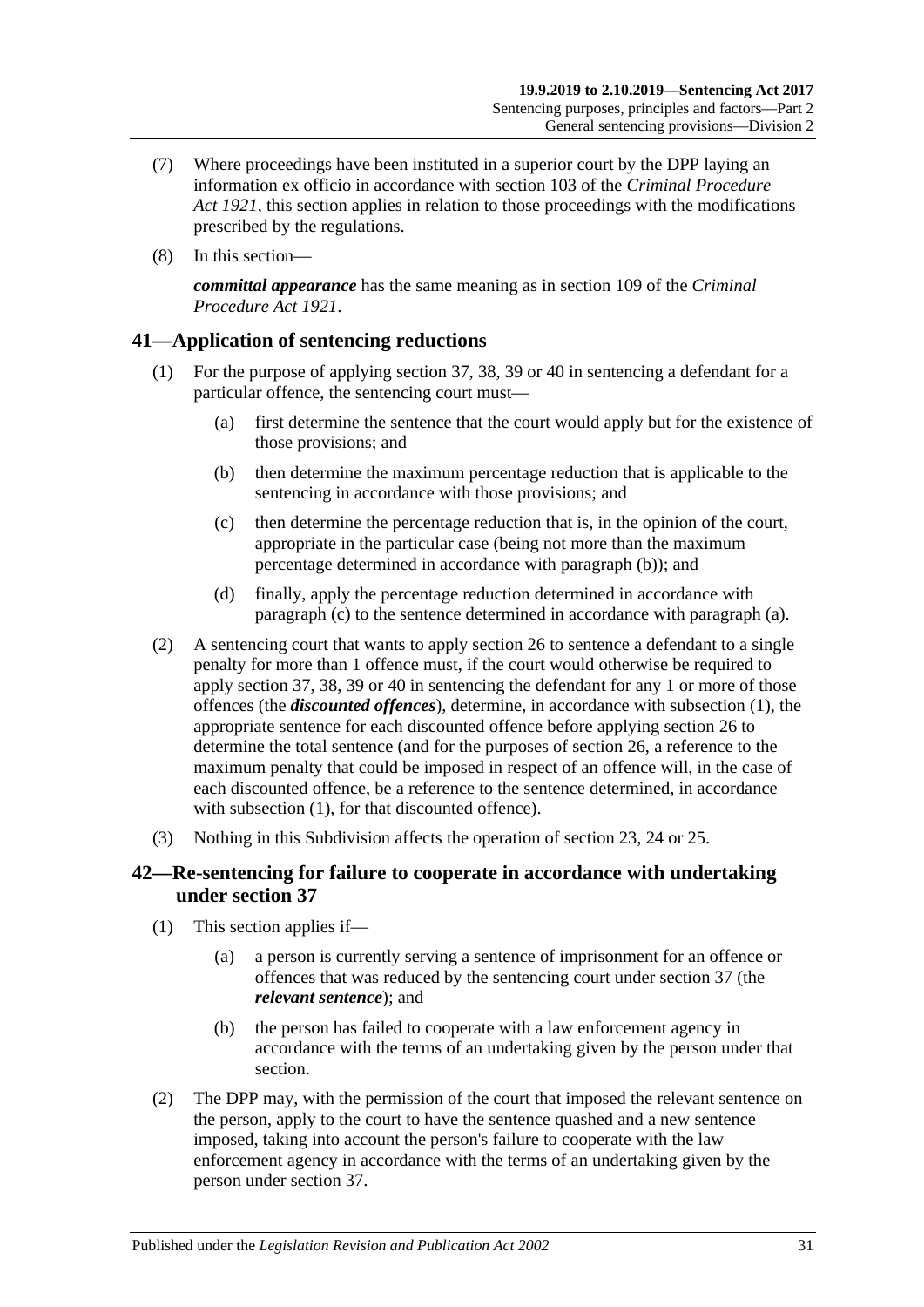- (3) The DPP, the chief officer of the law enforcement agency and the person are parties to the proceedings on the application.
- (4) Nothing in this section authorises a court to impose a new sentence that would exceed the sentence that would, but for the reduction given under [section](#page-25-0) 37, have been imposed by the sentencing court under that section.

#### <span id="page-31-0"></span>**43—Re-sentencing for subsequent cooperation with law enforcement agency**

- (1) This section applies to a person if—
	- (a) the person is currently serving a period of imprisonment for an offence or offences (the *relevant sentence*); and
	- (b) the person has cooperated with a law enforcement agency.
- (2) A person to whom this section applies may, with the permission of the court that imposed the relevant sentence, apply to the court to have the sentence quashed and a new sentence imposed, taking into account the person's cooperation with the law enforcement agency in accordance with this section.
- (3) The court may only grant permission to make an application under this section if the court is satisfied that the cooperation relates directly to an offence that is, in the opinion of the court, a serious offence that has been committed or may be committed in the future (whether in this or any other jurisdiction).
- (4) The chief officer of the law enforcement agency, the DPP and the applicant are parties to the proceedings on the application.
- (5) In determining a new sentence on an application under this section, the court must have regard to such of the following as may be relevant:
	- (a) the nature and extent of the person's cooperation;
	- (b) the timeliness of the cooperation;
	- (c) the truthfulness, completeness and reliability of any information or evidence provided by the person;
	- (d) the evaluation (if any) by the authorities of the significance and usefulness of the person's cooperation;
	- (e) any benefit that the person has gained or is likely to gain by reason of the cooperation;
	- (f) the degree to which the safety of the person (or some other person) has been put at risk of violent retribution as a result of the person's cooperation;
	- (g) whether the cooperation concerns the offence for which the person is being sentenced or some other offence, whether related or unrelated;
	- (h) whether, as a consequence of the person's cooperation, the person would be likely to suffer violent retribution while serving any term of imprisonment, or be compelled to serve any such term in particularly severe conditions;
	- (i) the nature of any steps that would be likely to be necessary to protect the person on release from prison;
	- (j) the likelihood that the person will commit further offences,

and may have regard to any other factor or principle the court thinks relevant.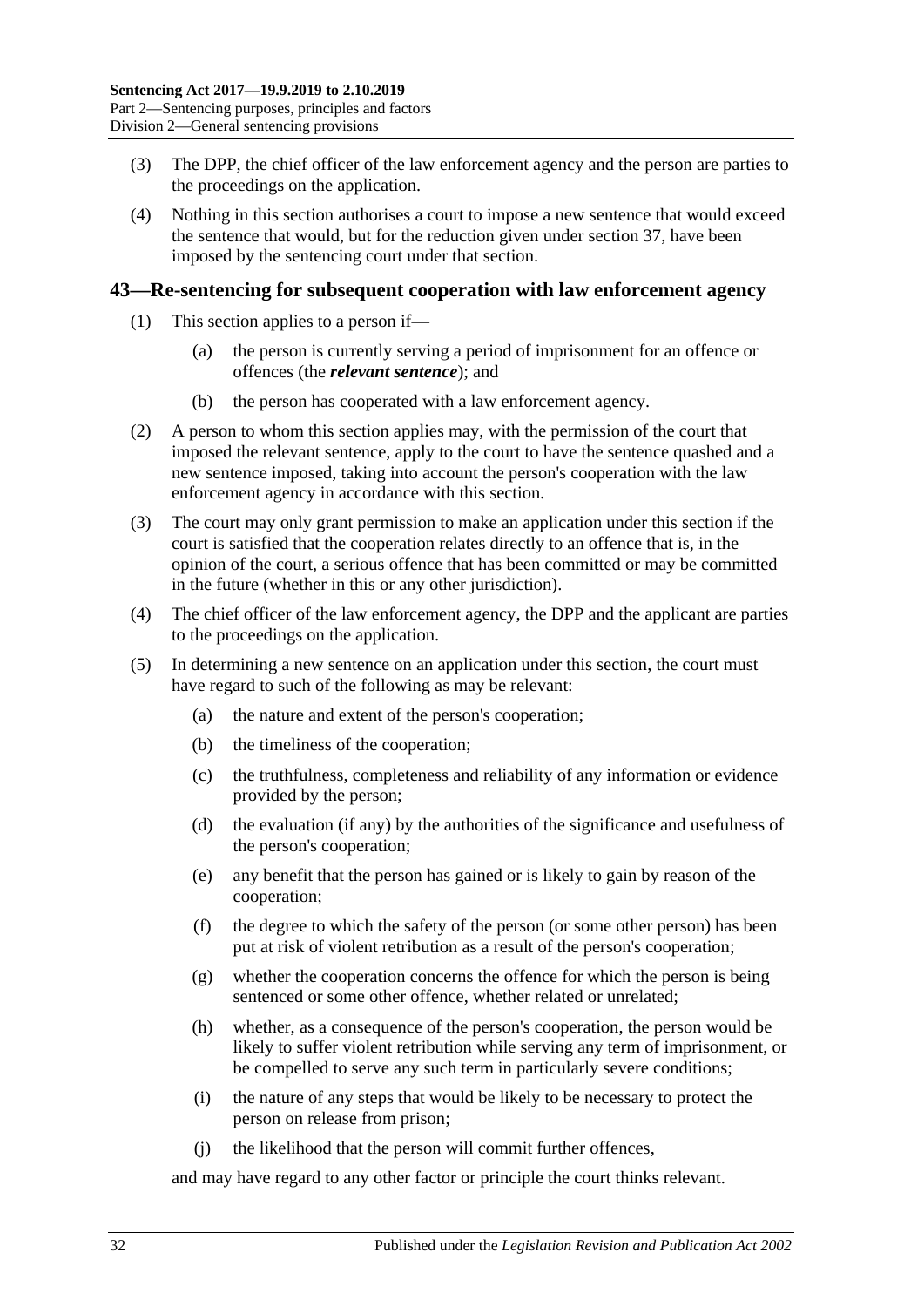- (6) Except as provided in this section, in determining a new sentence on an application under this section, the court must apply the law that was applicable in relation to the relevant sentence at the time that sentence was imposed (and this subsection applies to an application under this section, whether made or determined before or after the commencement of this subsection).
- (7) On an application by a person under this section, the court must not impose a sentence that is more severe than the relevant sentence, but the court may extend the non-parole period where the court passes a shorter sentence.
- (8) In this section—

*chief officer* of a law enforcement agency means—

- (a) in the case of SA Police—the Commissioner of Police;
- (b) in the case of the Independent Commissioner Against Corruption—the Independent Commissioner Against Corruption;
- (c) in any other case—the person for the time being occupying a position within the agency prescribed by the regulations.

# <span id="page-32-0"></span>**Part 3—Custodial sentences**

# <span id="page-32-1"></span>**Division 1—Imprisonment**

#### <span id="page-32-2"></span>**44—Commencement of sentences and non-parole periods**

- (1) If a court imposes a sentence of imprisonment and does not suspend the sentence under Part [4 Division](#page-77-0) 2, the court must specify the date on which, or the time at which, the sentence is to commence or is to be taken to have commenced.
- (2) If a defendant has spent time in custody in respect of an offence for which the defendant is subsequently sentenced to imprisonment, the court may, when sentencing the defendant, take into account the time already spent in custody and—
	- (a) make an appropriate reduction in the term of the sentence; or
	- (b) direct that the sentence will be taken to have commenced—
		- (i) on the day on which the defendant was taken into custody; or
		- (ii) on a date specified by the court that occurs after the day on which the defendant was taken into custody but before the day on which the defendant is sentenced.
- (3) If a court imposes a sentence of imprisonment on a defendant who is not present in court, the court must direct that the sentence is to commence—
	- (a) on the day on which the defendant is taken into custody under the warrant of commitment issued in respect of the sentence; or
	- (b) if the defendant is subject to some other sentence of imprisonment—on the completion of that other sentence of imprisonment or at some earlier time fixed by the court.
- (4) If a court fixes a non-parole period, the court must specify the date on which the non-parole period is to commence or is to be taken to have commenced.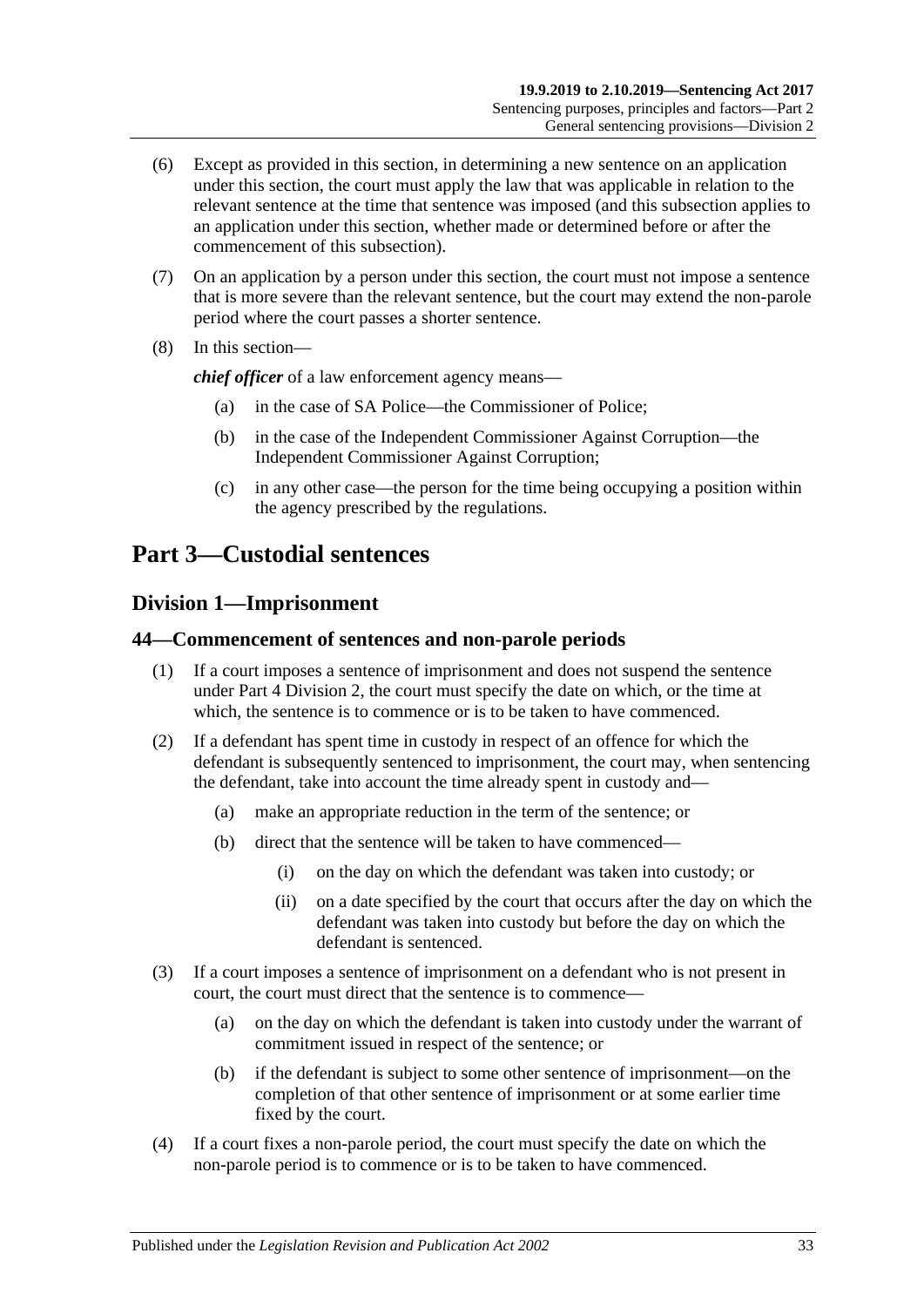- (5) If a court directs that a sentence of imprisonment is to be taken to have commenced on the day on which the defendant was taken into custody, any non-parole period fixed by the court in respect of that sentence will be taken to have commenced on that day.
- (6) If, on imposing a sentence of imprisonment, the court fails to specify the date on which or the time at which the sentence is to commence or is to be taken to have commenced, the sentence will—
	- (a) in the case of a defendant not then in custody—commence on the day on which the defendant is subsequently taken into custody for the offence; or
	- (b) in the case of a defendant already in custody for the offence—be taken to have commenced on the day on which the defendant was last so taken into custody; or
	- (c) in the case of a defendant in custody for some other offence—commence on the day on which the sentence is imposed, unless the sentence is to be served cumulatively under this Act or any other Act.

# <span id="page-33-4"></span><span id="page-33-0"></span>**45—Cumulative sentences**

- (1) Subject to [subsection](#page-33-3) (2), the court by which a sentence of imprisonment is imposed may direct that the sentence be cumulative on any other sentence, or sentences, of imprisonment or detention in a training centre then being served, or to be served, by the defendant.
- <span id="page-33-3"></span>(2) If a sentence of imprisonment is imposed for an offence committed by the defendant—
	- (a) during a period of release on parole or conditional release; or
	- (b) while serving a period of imprisonment under an order of the Parole Board for breach of parole conditions,

the sentence will (except where 1 of the sentences to which the defendant is subject is life imprisonment) be cumulative on the sentence, or sentences, in respect of which the defendant was on parole.

- (3) A direction may be given under [subsection](#page-33-4) (1) irrespective of the number of cumulative sentences that the defendant is already serving or will, in consequence of the direction, be liable to serve.
- (4) This section does not apply in relation to a youth unless the youth is sentenced as an adult.

# <span id="page-33-1"></span>**Division 2—Non-parole periods**

# <span id="page-33-2"></span>**46—Application of Division to youths**

- (1) The following provisions of this Division do not apply in relation to a youth unless the youth is sentenced as an adult:
	- (a) section  $47(5)(b)$ ;
	- (b) section  $47(5)(d)$ ;
	- (c) [section](#page-35-1)  $47(6)$ ;
	- (d) [section](#page-37-0) 48.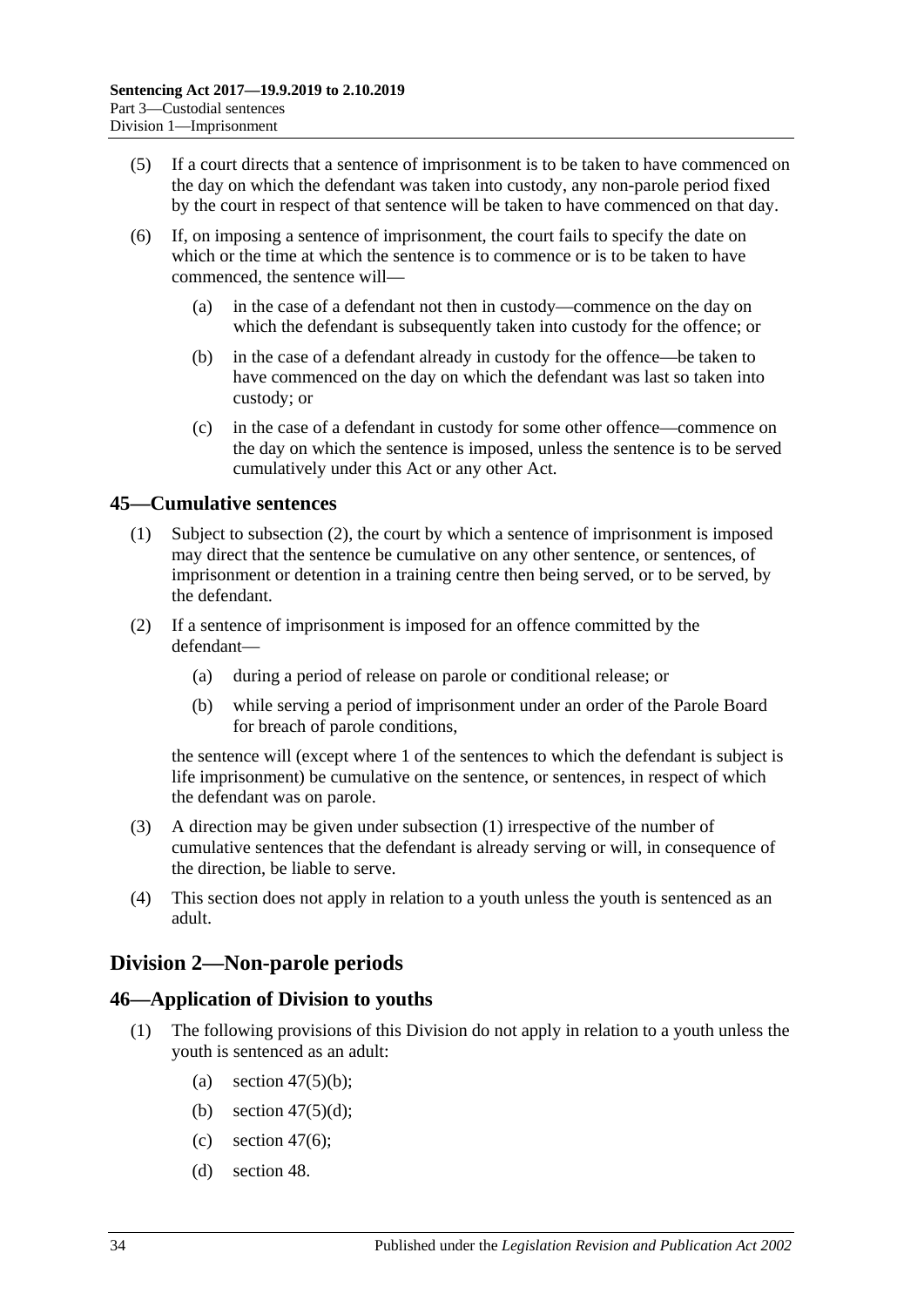- (2) The remaining provisions of this Division do not apply in relation to a youth unless the youth is sentenced as an adult, or is sentenced to detention to be served in a prison, or is otherwise transferred to or ordered to serve a period of detention in a prison.
- (3) [Section](#page-34-0) 47 applies in relation to a person who is serving concurrent sentences of imprisonment and detention in a prison as if the person were serving concurrent sentences of imprisonment.

# <span id="page-34-0"></span>**47—Duty of court to fix or extend non-parole periods**

- <span id="page-34-2"></span>(1) Subject to this section, when a court, on convicting a person of an offence, sentences the person to imprisonment, the court must—
	- (a) if the person is not subject to an existing non-parole period—fix a non-parole period; or
	- (b) if the person is subject to an existing non-parole period—review the non-parole period and extend it by such period as the court thinks fit (but not so that the period of extension exceeds the period of imprisonment that the person becomes liable to serve by virtue of the sentence, or sentences, imposed by the court); or
	- (c) if the person is serving a minimum term imposed in respect of an offence under a law of the Commonwealth or is liable to serve such a term on the expiry of an existing non-parole period—fix a non-parole period in respect of the sentence, or sentences, to be served on the expiry of that minimum term.
- (2) If the sentence of imprisonment is imposed for an offence committed during a period of release on parole or conditional release from a previous sentence of imprisonment or detention, the court, in fixing a non-parole period under [subsection](#page-34-2)  $(1)(a)$ , must have regard to the total period of imprisonment (or detention and imprisonment) that the person is, by virtue of the new sentence and the balance of the previous sentence, liable to serve.
- <span id="page-34-4"></span>(3) If a prisoner is serving a sentence of imprisonment but is not subject to an existing non-parole period, the sentencing court may, subject to [subsection](#page-34-3) (5), fix a non-parole period, on application by the prisoner or the presiding member of the Parole Board.
- (4) The fact that the prisoner has completed a non-parole period previously fixed in respect of the same sentence of imprisonment, or that a court has previously declined to fix a non-parole period in respect of that sentence, does not preclude an application under [subsection](#page-34-4) (3).
- <span id="page-34-3"></span><span id="page-34-1"></span>(5) The above provisions are subject to the following qualifications:
	- (a) a non-parole period may not be fixed—
		- (i) in respect of a person who is liable to serve a total period of imprisonment (or detention and imprisonment) of less than 12 months; or
		- (ii) in respect of a person who is liable to serve a sentence in the community while subject to an intensive correction order;
	- (b) if fixing a non-parole period in respect of a person sentenced to life imprisonment for an offence of murder, the mandatory minimum non-parole period prescribed in respect of the offence is 20 years;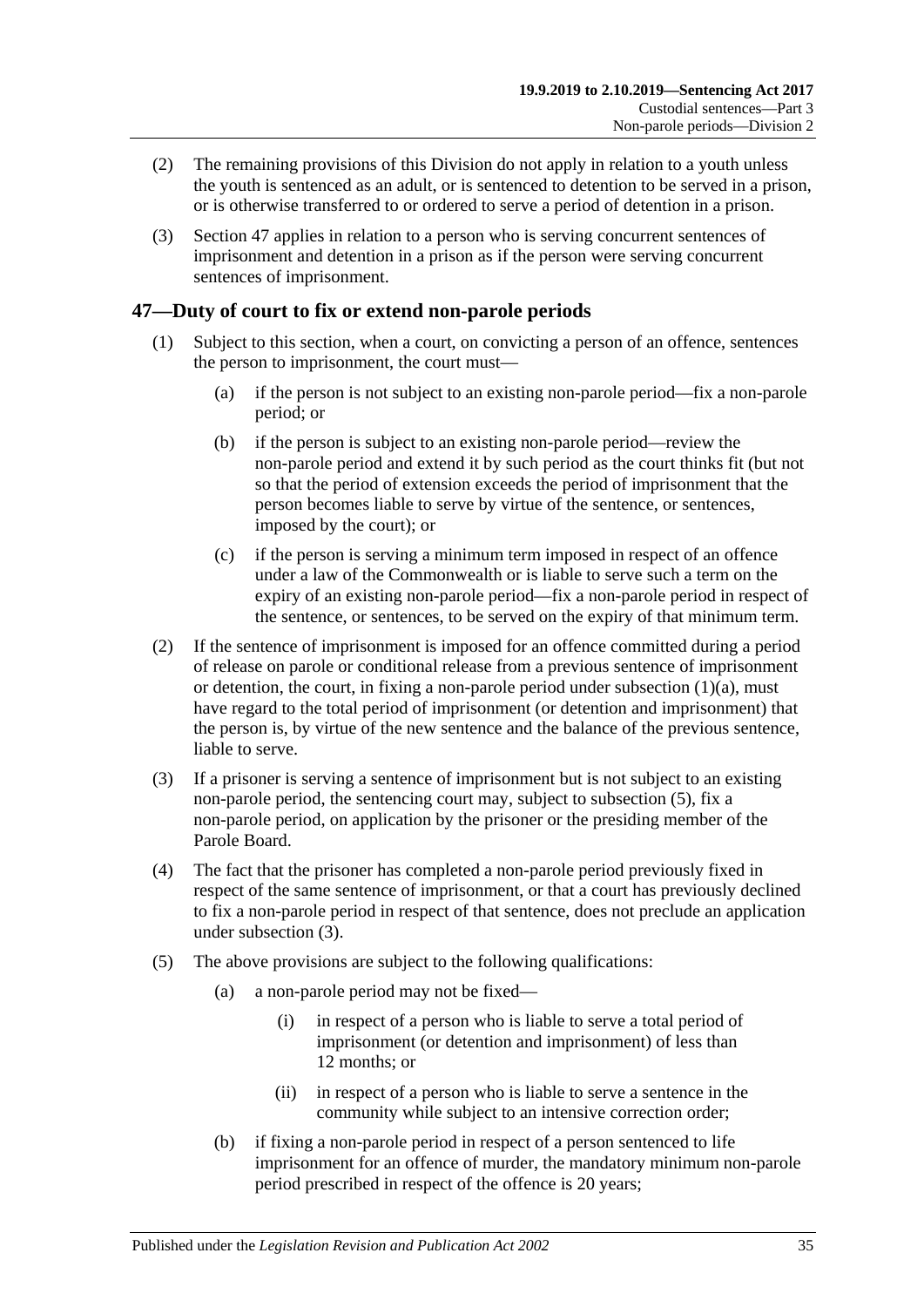- (c) if a person who is subject to a sentence of life imprisonment is further sentenced to imprisonment by the Magistrates Court or the Youth Court, the question of whether a non-parole period should be fixed or extended must be referred to the court by which the sentence of life imprisonment was imposed;
- <span id="page-35-0"></span>(d) if fixing a non-parole period in respect of a person sentenced to imprisonment for a serious offence against the person, the mandatory minimum non-parole period prescribed in respect of the offence is four-fifths the length of the sentence;
- (e) a court may, by order, decline to fix a non-parole period in respect of a person sentenced to imprisonment if the court is of the opinion that it would be inappropriate to fix such a period because of—
	- (i) the gravity of the offence or the circumstances surrounding the offence; or
	- (ii) the criminal record of the person; or
	- (iii) the behaviour of the person during any previous period of release on parole or conditional release; or
	- (iv) any other circumstance.
- <span id="page-35-1"></span> $(6)$  If—
	- (a) a court sentences a person under [section](#page-20-0) 26 to the 1 penalty for a number of offences; and
	- (b) a mandatory minimum non-parole period is prescribed (*mandatory period*) in respect of any of those offences,

any non-parole period to be fixed by the court under that section—

- (c) must be a period not less than the mandatory period prescribed in respect of the relevant offence; and
- (d) if there is more than 1 such offence in respect of which a mandatory period is prescribed—must be a period not less than the greater of any such mandatory period; and
- (e) must be commenced or be taken to have commenced on the date specified by the court (which may be the day on which the person was first taken into custody or a later date specified by the court that occurs after the day on which the defendant was taken into custody but before the day on which the person is sentenced).

**Note—**

See PNJ v The Queen [2009] HCA 6.

- (7) The DPP or the presiding member of the Parole Board or the Training Centre Review Board (as the case may require) may apply to the sentencing court for an order extending a non-parole period fixed in respect of the sentence, or sentences, of a prisoner, whether the non-parole period was fixed before or after the commencement of this Act.
- (8) The DPP must be notified of an application made by the presiding member of the Parole Board or Training Centre Review Board under this section.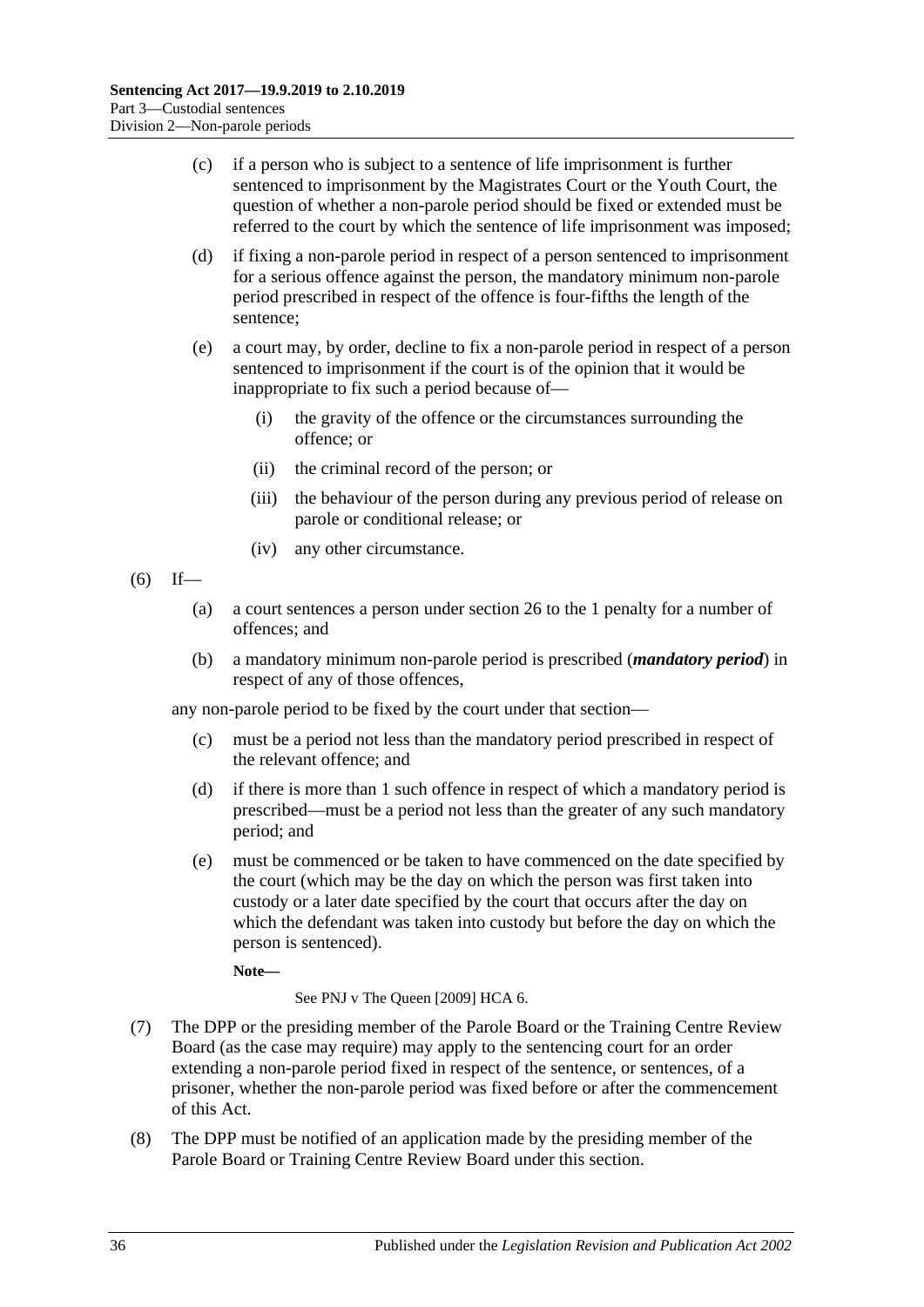- (9) In fixing or extending a non-parole period, the court—
	- (a) must, if the person in respect of whom the non-parole period is to be fixed or extended is in prison or a training centre serving a sentence of imprisonment or detention, take into account the period already served; and
	- (b) in the case of an application by the DPP or the presiding member of the Parole Board or Training Centre Review Board under [subsection](#page-35-0) (7), must have regard to—
		- (i) the likely behaviour of the person the subject of the application should the person be released from custody; and
		- (ii) the necessity (if any) to protect some other person or persons generally should the person be released from custody; and
		- (iii) the behaviour of the person while in custody (but only insofar as it may assist the court to determine how the person is likely to behave should the person be released); and
		- (iv) such other matters as the court thinks relevant.
- (10) This section does not apply in relation to a person who is serving, or is liable to serve, a sentence of indeterminate duration.
- (11) The Parole Board or the Training Centre Review Board (as the case may require) must, at the request of a sentencing court, make a report to the court on any person in respect of whom the court proposes to fix or extend a non-parole period.
- (12) For the purposes of this section—
	- (a) a court that orders a suspended sentence of imprisonment to be carried into effect will be taken to have sentenced the person to whom the order relates to imprisonment; and
	- (b) the person the subject of an application by the DPP or the presiding member of the Parole Board or Training Centre Review Board under this section is a party to the application and the DPP is a party to an application under [subsection](#page-34-0) (3); and
	- (c) a reference to an *offence of murder* includes—
		- (i) an offence of conspiracy to murder; and
		- (ii) an offence of aiding, abetting, counselling or procuring the commission of murder; and
	- (d) the *sentencing court* means—
		- (i) if the prisoner is subject to a single sentence of imprisonment, or a number of sentences imposed by the 1 court or by a number of courts of coordinate jurisdiction—that court, or a court of coordinate jurisdiction; or
		- (ii) if the prisoner is subject to a number of sentences of imprisonment imposed by courts of different jurisdiction—the court of the highest jurisdiction or a court whose jurisdiction is coordinate with the jurisdiction of that court; and
	- (e) a *serious offence against the person* means—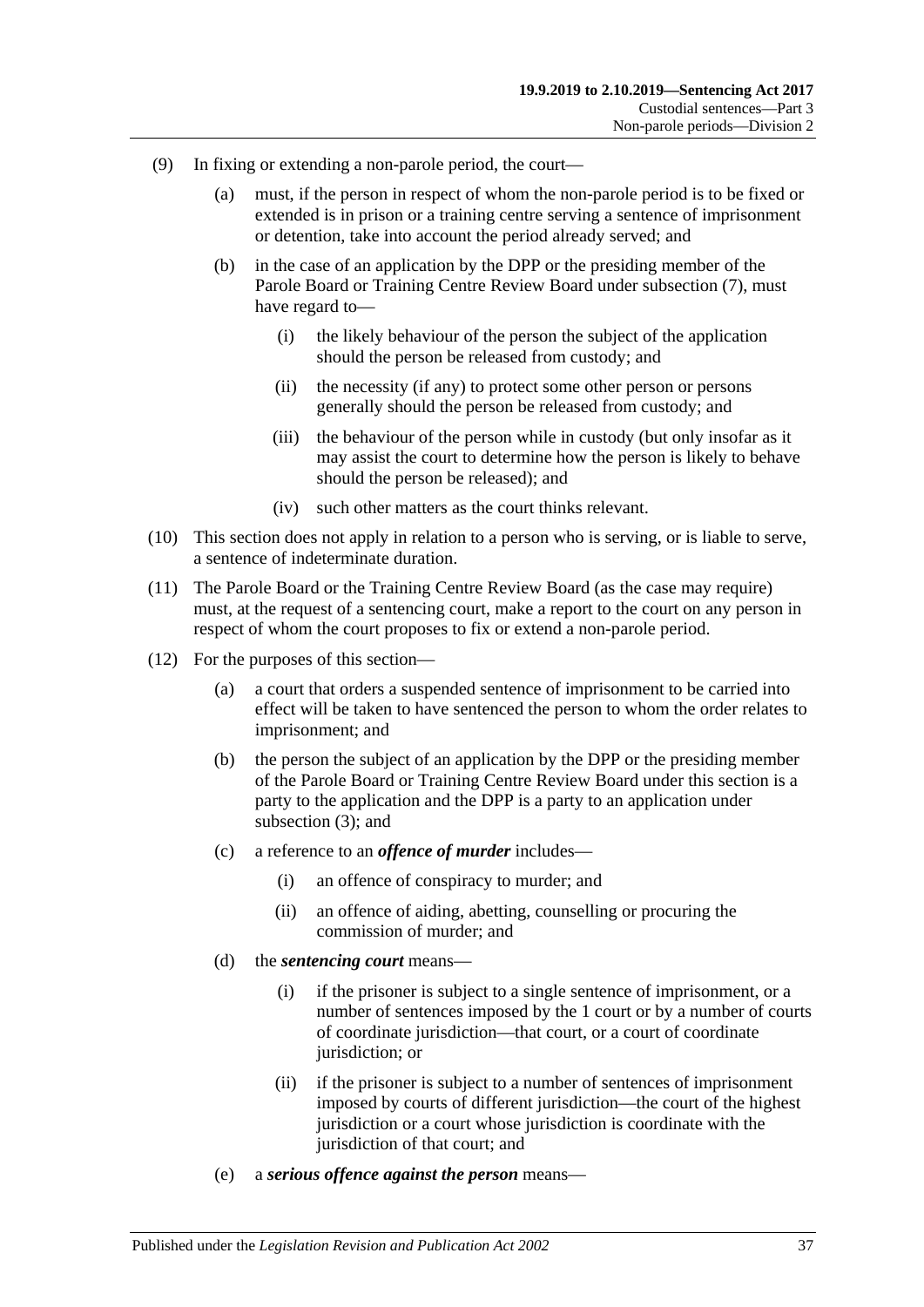- <span id="page-37-0"></span>(i) a major indictable offence (other than an offence of murder) that results in the death of the victim or the victim suffering total incapacity; or
- (ii) a conspiracy to commit an offence referred to in [subparagraph](#page-37-0) (i); or
- (iii) aiding, abetting, counselling or procuring the commission of an offence referred to in [subparagraph](#page-37-0) (i); and
- (f) a victim suffers *total incapacity* if the victim is permanently physically or mentally incapable of independent function.

# **48—Mandatory minimum non-parole periods and proportionality**

- (1) If a mandatory minimum non-parole period is prescribed in respect of an offence, the period prescribed represents the non-parole period for an offence at the lower end of the range of objective seriousness for offences to which the mandatory minimum non-parole period applies.
- (2) In fixing a non-parole period in respect of an offence for which a mandatory minimum non-parole period is prescribed, the court may—
	- (a) if satisfied that a non-parole period that is longer than the prescribed period is warranted because of any objective or subjective factors affecting the relative seriousness of the offence, fix such longer non-parole period as it thinks fit; or
	- (b) if satisfied that special reasons exist for fixing a non-parole period that is shorter than the prescribed period, fix such shorter non-parole period as it thinks fit.
- <span id="page-37-1"></span>(3) In deciding whether special reasons exist for the purposes of [subsection](#page-37-1)  $(2)(b)$ , the court must have regard to the following matters and only those matters:
	- (a) the offence was committed in circumstances in which the victim's conduct or condition substantially mitigated the offender's conduct;
	- (b) if the offender pleaded guilty to the charge of the offence—that fact and the circumstances surrounding the plea;
	- (c) the degree to which the offender has cooperated in the investigation or prosecution of that or any other offence and the circumstances surrounding, and likely consequences of, any such cooperation.
- (4) This section applies whether a mandatory minimum non-parole period is prescribed under this Act or some other Act.

# <span id="page-37-2"></span>**Division 3—Serious firearm offenders**

# **49—Interpretation**

(1) In this Division—

*serious drug offence* means an offence under section 32, 33, 33A, 33B, 33C, 33F, 33G, 33H, 33I, 33J, 33K, 33LA or 33LB of the *[Controlled Substances Act](http://www.legislation.sa.gov.au/index.aspx?action=legref&type=act&legtitle=Controlled%20Substances%20Act%201984) 1984*;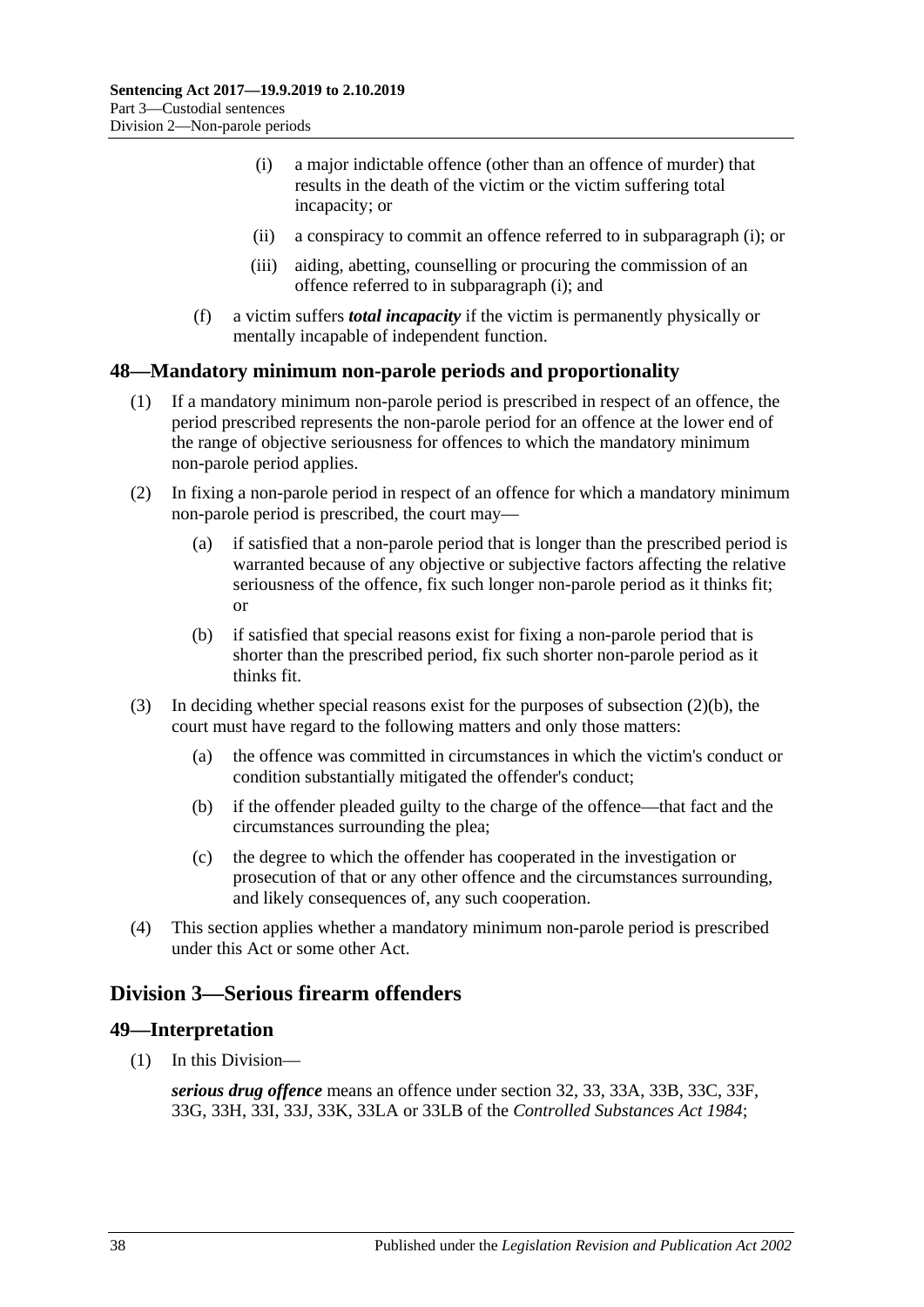### *serious firearm offence* means—

- (a) an offence under the *[Criminal Law Consolidation Act](http://www.legislation.sa.gov.au/index.aspx?action=legref&type=act&legtitle=Criminal%20Law%20Consolidation%20Act%201935) 1935* or the *[Firearms](http://www.legislation.sa.gov.au/index.aspx?action=legref&type=act&legtitle=Firearms%20Act%202015)  Act [2015](http://www.legislation.sa.gov.au/index.aspx?action=legref&type=act&legtitle=Firearms%20Act%202015)* involving the use or carriage of—
	- (i) a category H firearm—
		- (A) that is unregistered at the time of the offence or is registered in the name of a person other than the defendant; and
		- (B) for which the defendant does not, at the time of the offence, hold a firearms licence authorising possession of the firearm; or
	- (ii) a category C firearm or category D firearm that is an automatic firearm; or
	- (iii) a prescribed firearm (other than a firearm declared by the regulations to be excluded from the ambit of this subparagraph); or
	- (iv) any other firearm declared by the regulations to be included in the ambit of this paragraph; or
- (b) an offence under the *[Criminal Law Consolidation Act](http://www.legislation.sa.gov.au/index.aspx?action=legref&type=act&legtitle=Criminal%20Law%20Consolidation%20Act%201935) 1935* or the *[Firearms](http://www.legislation.sa.gov.au/index.aspx?action=legref&type=act&legtitle=Firearms%20Act%202015)  Act [2015](http://www.legislation.sa.gov.au/index.aspx?action=legref&type=act&legtitle=Firearms%20Act%202015)* involving the use or possession of a firearm and committed—
	- (i) while the defendant is the subject of a control order under the *[Serious](http://www.legislation.sa.gov.au/index.aspx?action=legref&type=act&legtitle=Serious%20and%20Organised%20Crime%20(Control)%20Act%202008)  [and Organised Crime \(Control\) Act](http://www.legislation.sa.gov.au/index.aspx?action=legref&type=act&legtitle=Serious%20and%20Organised%20Crime%20(Control)%20Act%202008) 2008*; or
	- (ii) in the circumstances contemplated by section  $5AA(1)(ga)$  of the *[Criminal Law Consolidation Act](http://www.legislation.sa.gov.au/index.aspx?action=legref&type=act&legtitle=Criminal%20Law%20Consolidation%20Act%201935) 1935*; or
	- (iii) while the defendant is the subject of a firearms prohibition order; or
- (c) an offence under section 29A of the *[Criminal Law Consolidation Act](http://www.legislation.sa.gov.au/index.aspx?action=legref&type=act&legtitle=Criminal%20Law%20Consolidation%20Act%201935) 1935*; or
- (d) an offence under the *[Firearms Act](http://www.legislation.sa.gov.au/index.aspx?action=legref&type=act&legtitle=Firearms%20Act%202015) 2015* involving the use or possession of a firearm if the use or possession of the firearm occurred in the course of, or was for a purpose related to, the commission of a serious drug offence; or
- (e) an offence under the *[Firearms Act](http://www.legislation.sa.gov.au/index.aspx?action=legref&type=act&legtitle=Firearms%20Act%202015) 2015* committed while the defendant—
	- (i) is on bail (being bail that was, at the relevant time, subject to the condition imposed by section 11(1)(a) of the *[Bail Act](http://www.legislation.sa.gov.au/index.aspx?action=legref&type=act&legtitle=Bail%20Act%201985) 1985*); or
	- (ii) is the subject of a bond under this or any other Act (being a bond that was, at the relevant time, subject to the condition imposed by section [96\(2\)\(a\),](#page-77-0) or a condition of a similar kind); or
	- (iii) is serving a sentence on home detention under a home detention order subject to the condition imposed by section [72\(1\)\(e\);](#page-59-0) or
	- (iv) is on release from prison on home detention (being a release subject to the condition imposed by section 37A(3)(ca) of the *[Correctional](http://www.legislation.sa.gov.au/index.aspx?action=legref&type=act&legtitle=Correctional%20Services%20Act%201982)  [Services Act](http://www.legislation.sa.gov.au/index.aspx?action=legref&type=act&legtitle=Correctional%20Services%20Act%201982) 1982*); or
	- (v) is on parole (being parole that was, at the relevant time, subject to the condition imposed by section 68(1)(a)(ia) of the *[Correctional](http://www.legislation.sa.gov.au/index.aspx?action=legref&type=act&legtitle=Correctional%20Services%20Act%201982)  [Services Act](http://www.legislation.sa.gov.au/index.aspx?action=legref&type=act&legtitle=Correctional%20Services%20Act%201982) 1982*); or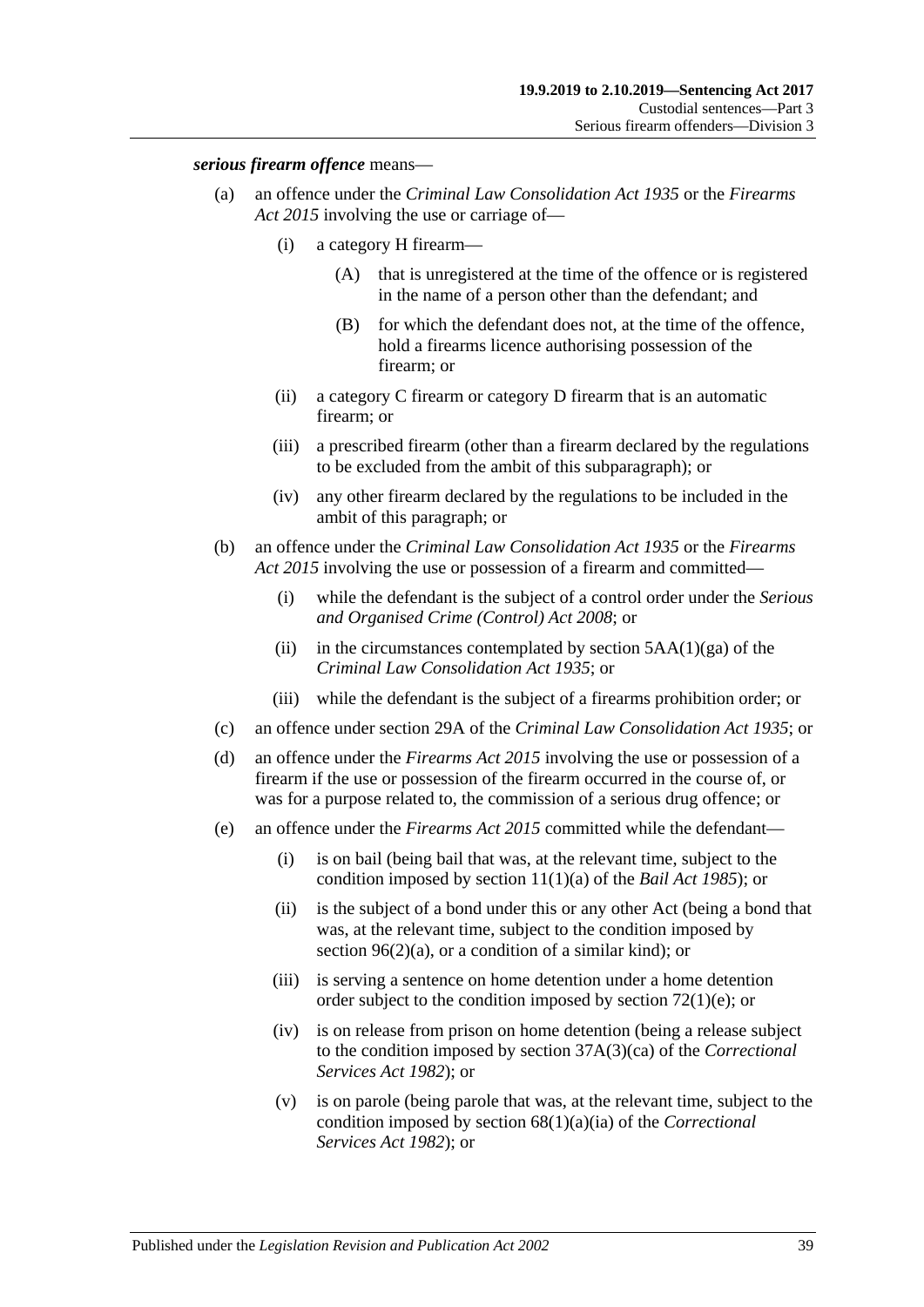- (vi) is on release on licence from custody under this or any other Act (being a licence that was, at the relevant time, subject to a condition prohibiting the defendant from possessing a firearm, part of a firearm or ammunition); or
- (f) an offence under section 45(9) of the *[Firearms Act](http://www.legislation.sa.gov.au/index.aspx?action=legref&type=act&legtitle=Firearms%20Act%202015) 2015*; or
- (g) an offence under section 22(2)(a) of the *[Firearms Act](http://www.legislation.sa.gov.au/index.aspx?action=legref&type=act&legtitle=Firearms%20Act%202015) 2015*; or
- (h) an offence that was a *serious firearms offence* within the meaning of section 20AA of the *[Criminal Law \(Sentencing\) Act](http://www.legislation.sa.gov.au/index.aspx?action=legref&type=act&legtitle=Criminal%20Law%20(Sentencing)%20Act%201988) 1988* at the time of the commission of the offence;

*serious firearm offender* means a person who is, by virtue of the operation of [section](#page-39-0) 50, a serious firearm offender.

- (2) In this Division, the following terms have the same meaning as in the *[Firearms](http://www.legislation.sa.gov.au/index.aspx?action=legref&type=act&legtitle=Firearms%20Act%202015)  Act [2015](http://www.legislation.sa.gov.au/index.aspx?action=legref&type=act&legtitle=Firearms%20Act%202015)*:
	- (a) automatic firearm;
	- (b) category C firearm;
	- (c) category D firearm;
	- (d) category H firearm;
	- (e) firearm;
	- (f) firearms prohibition order;
	- (g) prescribed firearm.
- (3) For the purposes of this Division, a reference to imprisonment includes, in the case of a youth, a reference to detention in a training centre or home detention (within the meaning of the *[Young Offenders Act](http://www.legislation.sa.gov.au/index.aspx?action=legref&type=act&legtitle=Young%20Offenders%20Act%201993) 1993*).

## <span id="page-39-1"></span><span id="page-39-0"></span>**50—Serious firearm offenders**

- (1) A person will, by force of this section, be taken to be a *serious firearm offender* if the person is convicted of a serious firearm offence (whether the offence was committed as an adult or as a youth).
- (2) [Subsection](#page-39-1) (1) does not apply in relation to a conviction of a serious firearm offence if—
	- (a) the defendant was prosecuted and punished as a principal offender in respect of the offence under section 267 of the *[Criminal Law Consolidation](http://www.legislation.sa.gov.au/index.aspx?action=legref&type=act&legtitle=Criminal%20Law%20Consolidation%20Act%201935)  Act [1935](http://www.legislation.sa.gov.au/index.aspx?action=legref&type=act&legtitle=Criminal%20Law%20Consolidation%20Act%201935)*; or
	- (b) the defendant's liability in respect of the offence derives solely from the defendant's involvement in a joint criminal enterprise (however described).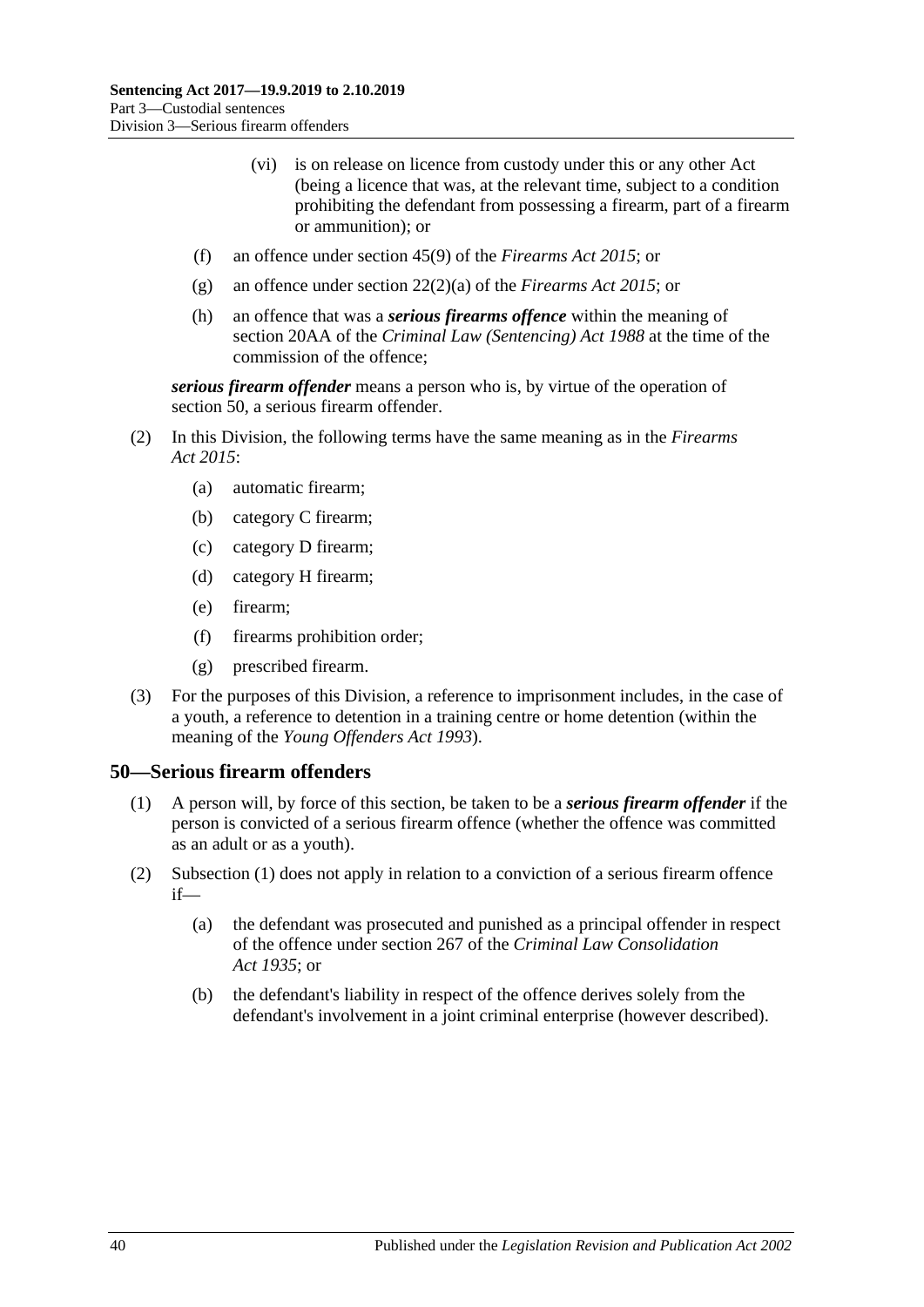## **51—Sentence of imprisonment not to be suspended**

- (1) Subject to [subsection](#page-40-0) (2), but despite any other provision of this Act or any other Act or law, the following provisions apply in relation to the sentencing of a person who is a serious firearm offender for a serious firearm offence (including where the offence is the serious firearm offence that resulted in the person being a serious firearm offender):
	- (a) if the maximum penalty for the serious firearm offence includes a period of imprisonment—a sentence of imprisonment must be imposed on the person;
	- (b) the sentence of imprisonment cannot be suspended;
	- (c) [section](#page-19-0) 25 does not apply in respect of the sentencing of the person.
- <span id="page-40-1"></span><span id="page-40-0"></span>(2) A court sentencing a person who is a serious firearm offender for a serious firearm offence may declare that [subsection](#page-40-1) (1)(b) does not apply to the person if the person satisfies the court, by evidence given on oath, that—
	- (a) the person's personal circumstances are so exceptional as to outweigh the paramount consideration of protecting the safety of the community (whether as individuals or in general) and personal and general deterrence; and
	- (b) it is, in all the circumstances, appropriate to suspend the sentence.

# **Division 4—Serious repeat adult offenders and recidivist young offenders**

# **52—Interpretation and application**

(1) In this Division—

*category A serious offence* means any of the following serious offences:

- (a) home invasion;
- (b) a serious and organised crime offence;
- (c) a serious firearm offence;

*home invasion* means a criminal trespass committed in a place of residence while a person is lawfully present in the place and the trespasser knows of the person's presence or is reckless about whether anyone is in the place;

*serious and organised crime offence* has the same meaning as in the *[Criminal Law](http://www.legislation.sa.gov.au/index.aspx?action=legref&type=act&legtitle=Criminal%20Law%20Consolidation%20Act%201935)  [Consolidation Act](http://www.legislation.sa.gov.au/index.aspx?action=legref&type=act&legtitle=Criminal%20Law%20Consolidation%20Act%201935) 1935*;

*serious drug offence* means—

- (a) an offence under Part 5 Division 2 or 3 of the *[Controlled Substances Act](http://www.legislation.sa.gov.au/index.aspx?action=legref&type=act&legtitle=Controlled%20Substances%20Act%201984) 1984* or a substantially similar offence under a corresponding previous enactment; or
- (b) a conspiracy to commit, or an attempt to commit, such an offence;

*serious firearm offence* means a serious firearm offence within the meaning of [Division](#page-37-2) 3;

*serious offence* means—

(a) a serious drug offence; or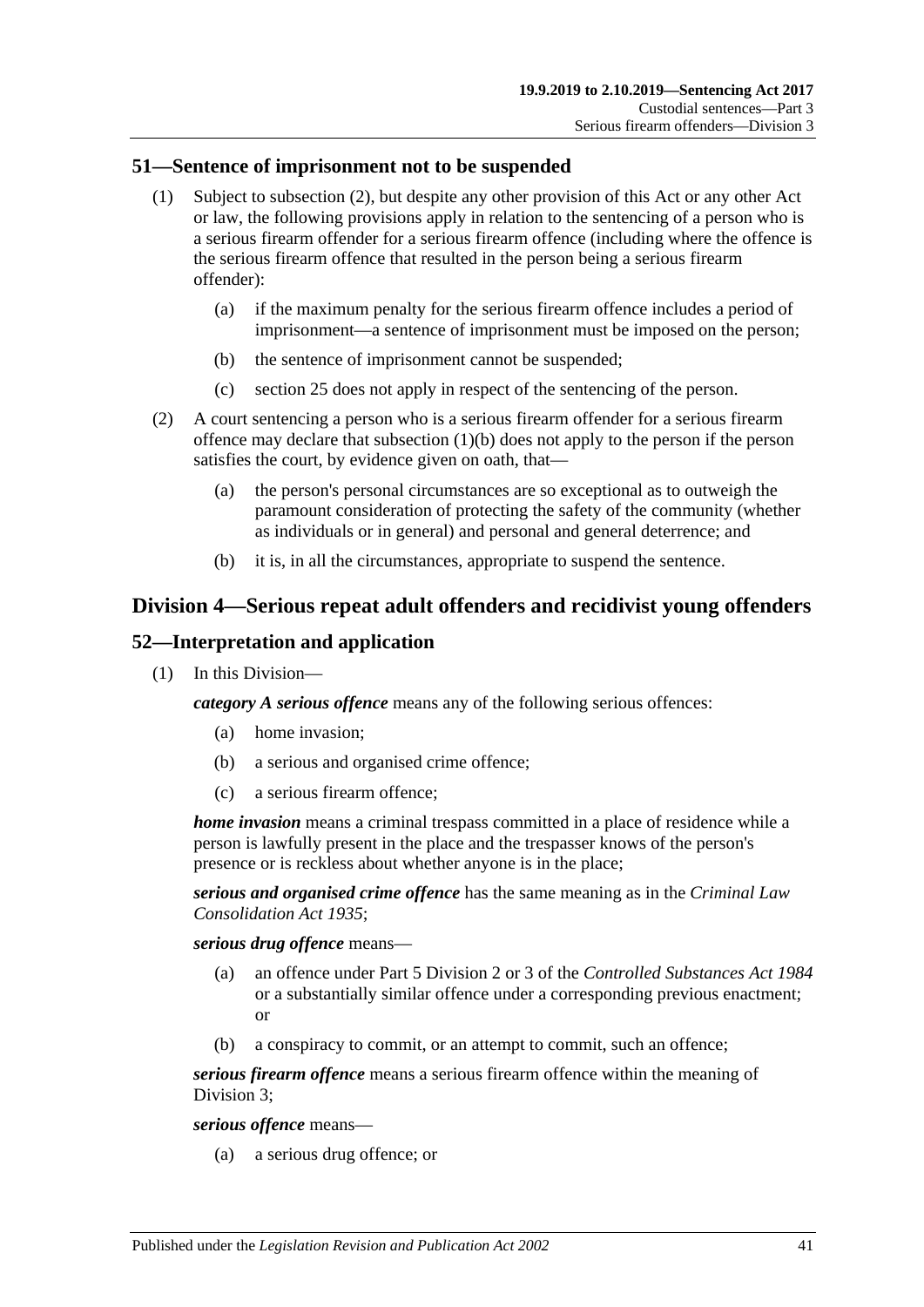- (b) an offence under a law of the Commonwealth dealing with the unlawful importation of drugs into Australia; or
- (c) an offence involving a terrorist act (within the meaning of Part 5.3 of the *Criminal Code* of the Commonwealth); or
- <span id="page-41-0"></span>(d) one of the following offences:
	- (i) an offence under Part 3 of the *[Criminal Law Consolidation Act](http://www.legislation.sa.gov.au/index.aspx?action=legref&type=act&legtitle=Criminal%20Law%20Consolidation%20Act%201935) 1935*;
	- (ii) an offence of robbery or aggravated robbery;
	- (iii) home invasion;
	- (iv) an offence of damage to property by fire or explosives;
	- (v) an offence of causing a bushfire;
	- (vi) an offence under a corresponding previous enactment substantially similar to an offence referred to in any of the preceding subparagraphs;
	- (vii) a conspiracy to commit, or an attempt to commit, an offence referred to in any of the preceding subparagraphs; or
	- **Note—**

A person who acts as an accessary to the commission of an offence described in [paragraph](#page-41-0) (d) is, by virtue of section 267 of the *[Criminal Law Consolidation](http://www.legislation.sa.gov.au/index.aspx?action=legref&type=act&legtitle=Criminal%20Law%20Consolidation%20Act%201935)  Act [1935](http://www.legislation.sa.gov.au/index.aspx?action=legref&type=act&legtitle=Criminal%20Law%20Consolidation%20Act%201935)*, guilty of the principal offence and has, therefore, committed a serious offence.

- (e) an offence that is committed in circumstances in which the offender uses violence or a threat of violence for the purpose of committing the offence, in the course of committing the offence, or for the purpose of escaping from the scene of the offence; or
- (f) a serious firearm offence; or
- (g) a serious and organised crime offence; or
- (h) an offence under the law of another State or a Territory that would, if committed in this State, be a serious offence;

## *serious repeat offender* means—

- (a) a person who is a serious repeat offender under [section](#page-42-0) 53(1); or
- (b) a person declared to be a serious repeat offender under section 20B of the *[Criminal Law \(Sentencing\) Act](http://www.legislation.sa.gov.au/index.aspx?action=legref&type=act&legtitle=Criminal%20Law%20(Sentencing)%20Act%201988) 1988* as in force immediately before the commencement of section 17 of the *[Statutes Amendment \(Serious Firearm](http://www.legislation.sa.gov.au/index.aspx?action=legref&type=act&legtitle=Statutes%20Amendment%20(Serious%20Firearm%20Offences)%20Act%202012)  [Offences\) Act](http://www.legislation.sa.gov.au/index.aspx?action=legref&type=act&legtitle=Statutes%20Amendment%20(Serious%20Firearm%20Offences)%20Act%202012) 2012*; or
- (c) a person declared to be a serious repeat offender under section 20B of the *[Criminal Law \(Sentencing\) Act](http://www.legislation.sa.gov.au/index.aspx?action=legref&type=act&legtitle=Criminal%20Law%20(Sentencing)%20Act%201988) 1988* as in force immediately before the repeal of that Act;

## <span id="page-41-2"></span><span id="page-41-1"></span>*serious sexual offence* means—

- (a) any of the following serious offences:
	- (i) an offence under section 48, 48A, 49, 50, 56, 58, 59, 60, 63, 63B, 66, 67, 68 or 72 of the *[Criminal Law Consolidation Act](http://www.legislation.sa.gov.au/index.aspx?action=legref&type=act&legtitle=Criminal%20Law%20Consolidation%20Act%201935) 1935*;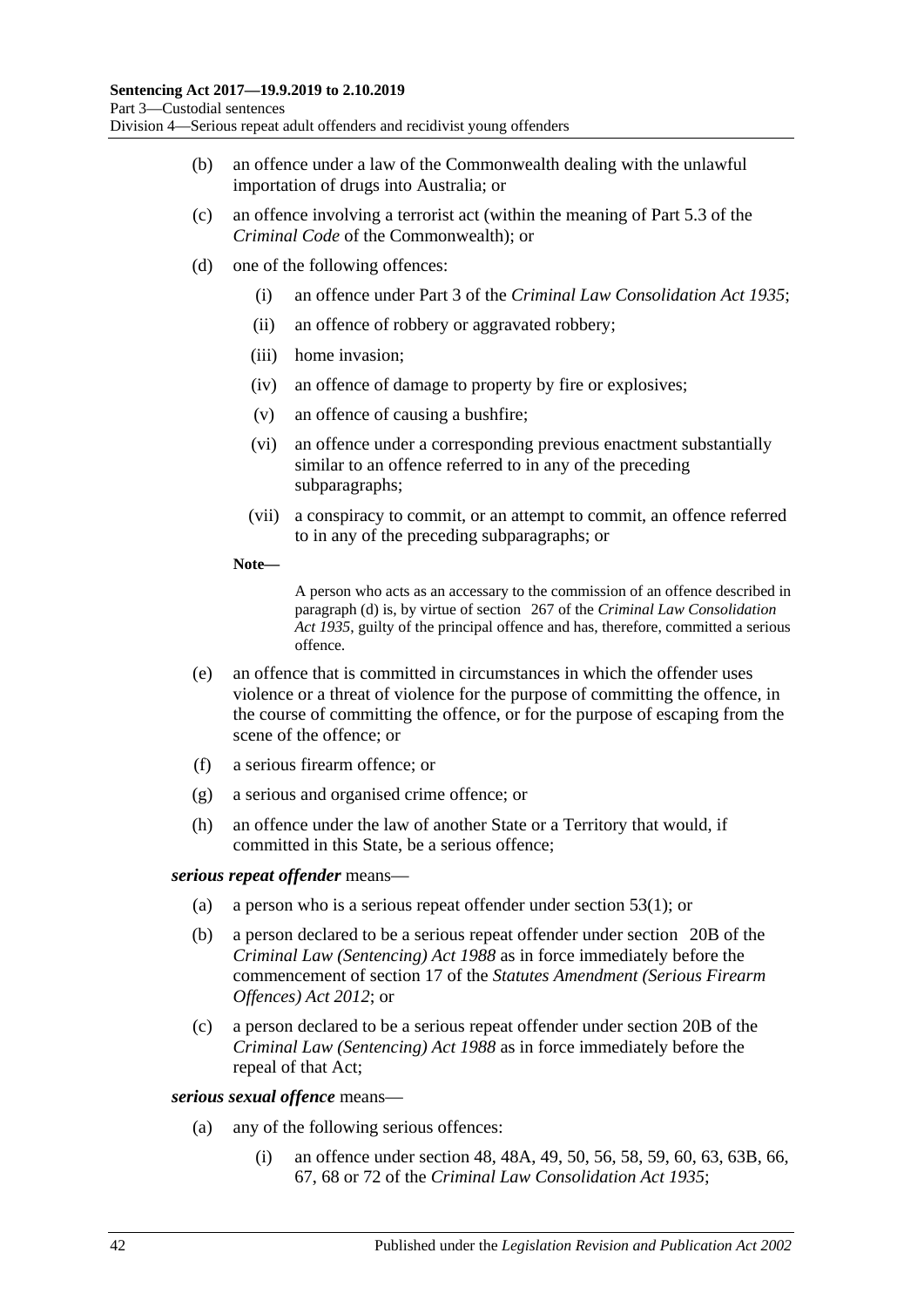- (ii) an offence under a corresponding previous enactment substantially similar to an offence referred to in [subparagraph](#page-41-1) (i);
- (iii) an attempt to commit or an assault with intent to commit any of those offences; or
- (b) an offence under the law of another State or a Territory corresponding to an offence referred to in [paragraph](#page-41-2) (a).
- (2) For the purposes of this Division, an offence (other than a serious firearm offence) will not be regarded as a serious offence unless the maximum penalty prescribed for the offence is, or includes, imprisonment for at least 5 years.
- (3) An offence is one to which this Division applies if the offence is a serious offence and—
	- (a) a sentence of imprisonment (other than a suspended sentence) has been imposed for the offence; or
	- (b) if a penalty is yet to be imposed—a sentence of imprisonment (other than a suspended sentence) is, in the circumstances, the appropriate penalty.

# <span id="page-42-0"></span>**53—Serious repeat offenders**

- (1) A person will, by force of this subsection, be taken to be a *serious repeat offender* if—
	- (a) the person (whether as an adult or as a youth)—
		- (i) has committed on at least 3 separate occasions a category A serious offence to which this Division applies (whether or not the same offence on each occasion); and
		- (ii) has been convicted of those offences; or
	- (b) the person (whether as an adult or as a youth)—
		- (i) has committed on at least 3 separate occasions an offence to which this Division applies (whether or not the same offence on each occasion); and
		- (ii) has been convicted of those offences; or
	- (c) the person (whether as an adult or as a youth)—
		- (i) has committed on at least 2 separate occasions a serious sexual offence against a person or persons under the age of 14 years (whether or not the same offence on each occasion); and
		- (ii) has been convicted of those offences; or
	- (d) the person (whether as an adult or as a youth)—
		- (i) has committed on at least 2 separate occasions a category A serious offence (whether or not the same offence on each occasion); and
		- (ii) has been convicted of those offences.
- (2) For the purposes of this section, when determining the number of occasions on which a person has committed a particular kind of offence, the offence for which the person is being sentenced is to be included if it is of the relevant kind.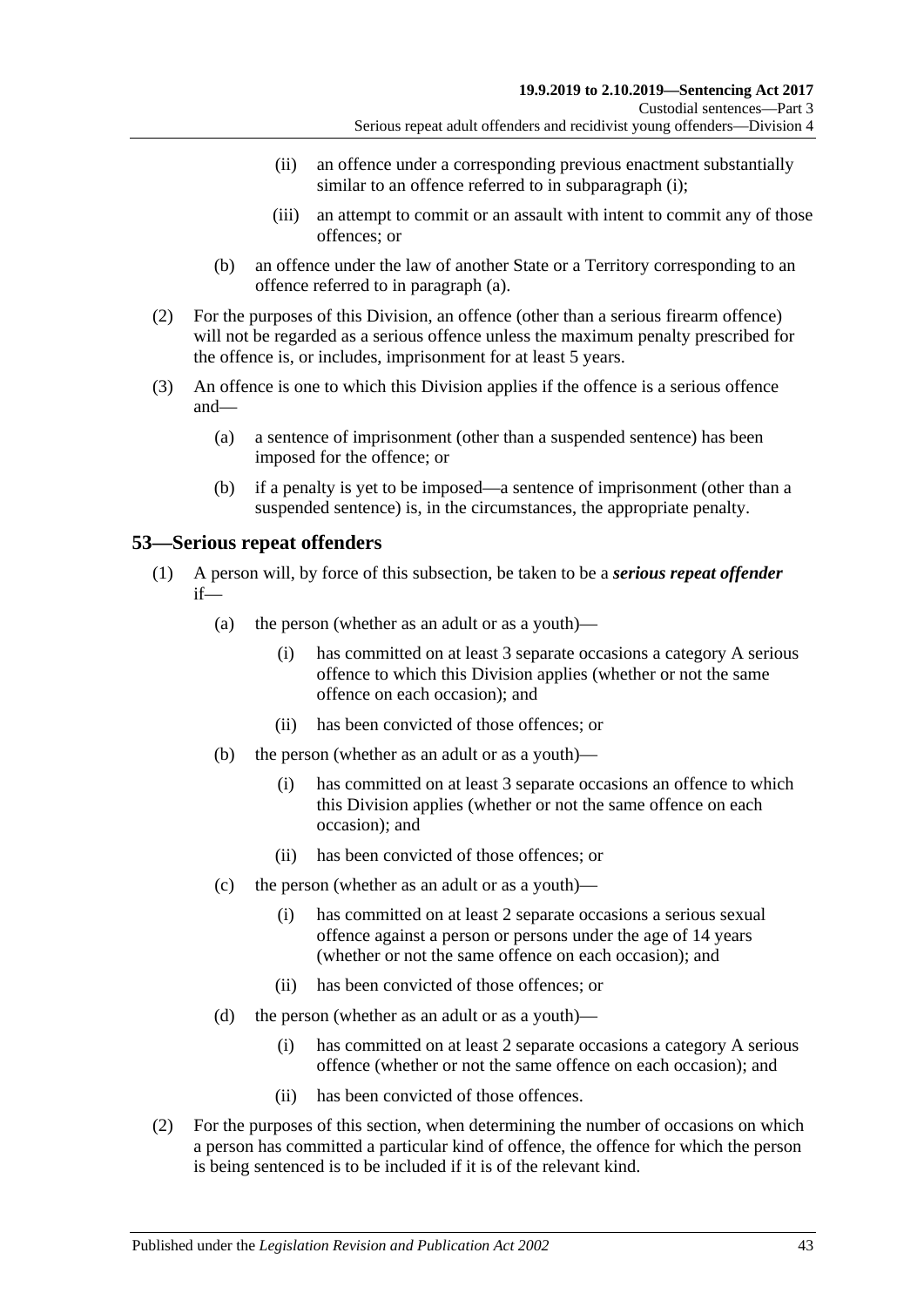# <span id="page-43-0"></span>**54—Sentencing of serious repeat offenders**

- (1) The following provisions apply in relation to the sentencing of a person who is a serious repeat offender for an offence (including an offence that resulted in the person being a serious repeat offender):
	- (a) the court sentencing the person is not bound to ensure that the sentence it imposes for the offence is proportional to the offence;
	- (b) any non-parole period fixed in relation to the sentence must be at least four-fifths the length of the sentence.
- (2) However, a court that is sentencing a person who is a serious repeat offender for an offence may declare that [subsection](#page-43-0) (1) does not apply if the person satisfies the court, by evidence given on oath, that—
	- (a) the person's personal circumstances are so exceptional as to outweigh the paramount consideration of protecting the safety of the community (whether as individuals or in general) and personal and general deterrence; and
	- (b) it is, in all the circumstances, not appropriate that the person be sentenced as a serious repeat offender.

# **55—Declaration that youth is recidivist young offender**

- (1) A youth is liable to be declared a recidivist young offender if—
	- (a) the youth—
		- (i) has committed on at least 3 separate occasions an offence to which this Division applies (whether or not the same offence on each occasion); and
		- (ii) has been convicted of those offences; or
	- (b) the youth—
		- (i) has committed on at least 2 separate occasions a serious sexual offence against a person or persons under the age of 14 years (whether or not the same offence on each occasion); and
		- (ii) has been convicted of those offences.
- (2) If a court convicts a youth of a serious offence, and the youth is liable, or becomes liable as a result of the conviction, to a declaration that the youth is a recidivist young offender, the court—
	- (a) must consider whether to make such a declaration; and
	- (b) if of the opinion that the youth's history of offending warrants a particularly severe sentence in order to protect the community—should make such a declaration.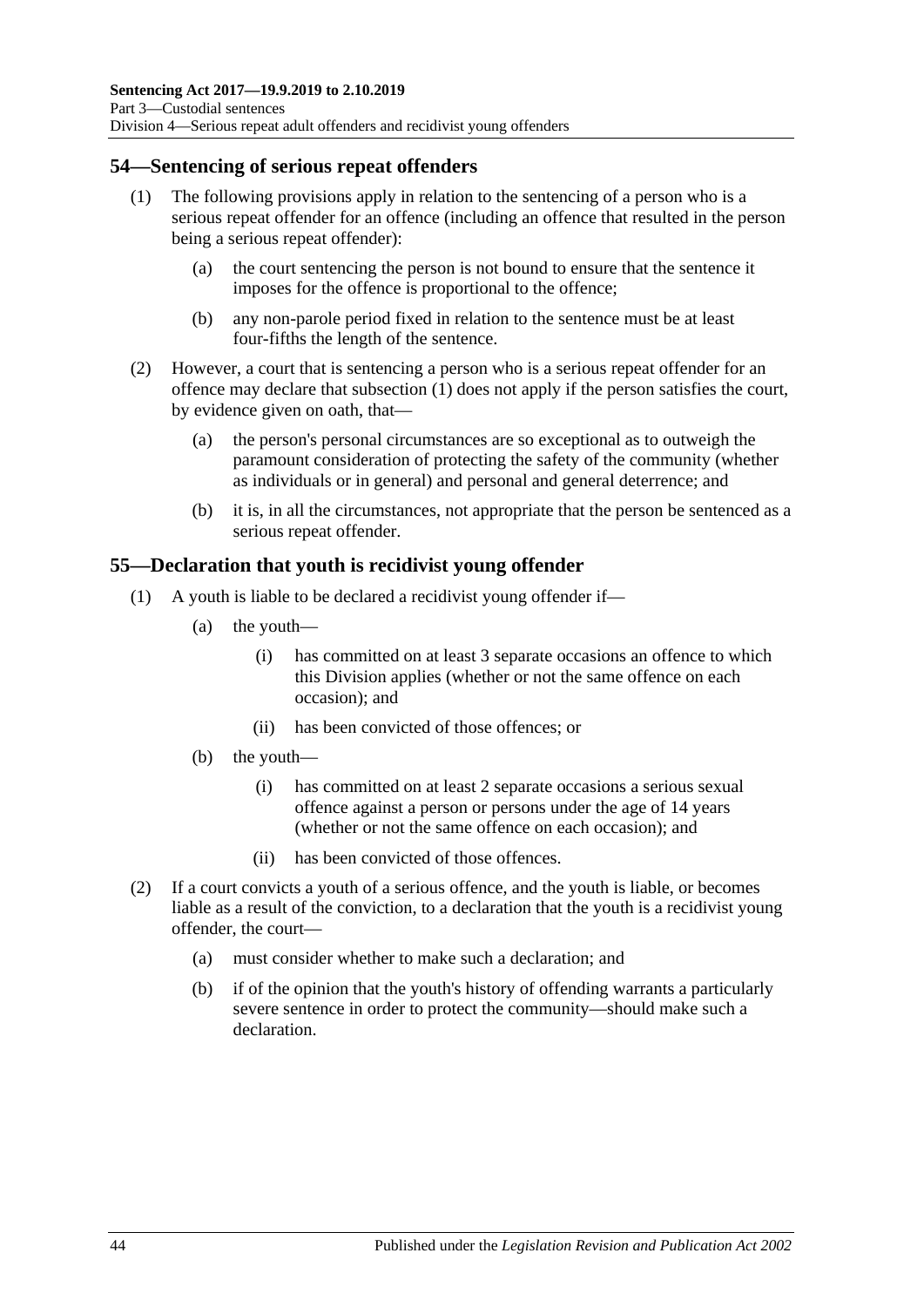- (3) If a court convicts a youth of a serious offence, and the youth is declared (or has previously been declared) to be a recidivist young offender—
	- (a) the court is not bound to ensure that the sentence it imposes for the offence is proportional to the offence (but, in the case of the Youth Court, the limitations relating to a sentence of detention under section 23 of the *[Young](http://www.legislation.sa.gov.au/index.aspx?action=legref&type=act&legtitle=Young%20Offenders%20Act%201993)  [Offenders Act](http://www.legislation.sa.gov.au/index.aspx?action=legref&type=act&legtitle=Young%20Offenders%20Act%201993) 1993* apply to the sentence that may be imposed by the Youth Court on the recidivist young offender); and
	- (b) any non-parole period fixed in relation to the sentence must be at least four-fifths the length of the sentence.

# **Division 5—Offenders incapable of controlling, or unwilling to control, sexual instincts**

# **56—Application of this Division**

- (1) Subject to [subsection](#page-44-0) (2), this Division does not apply in relation to a youth.
- <span id="page-44-0"></span>(2) The Supreme Court may exercise its powers under [section](#page-44-1) 57 in relation to a youth who is sentenced as an adult under the *[Young Offenders Act](http://www.legislation.sa.gov.au/index.aspx?action=legref&type=act&legtitle=Young%20Offenders%20Act%201993) 1993*.

# <span id="page-44-1"></span>**57—Offenders incapable of controlling, or unwilling to control, sexual instincts**

(1) In this section—

### *institution* means—

- (a) a prison; and
- (b) a place declared by the Governor by proclamation to be a place in which persons may be detained under this section; and
- (c) in relation to a youth, includes a training centre;

#### *person to whom this section applies* means—

- (a) a person convicted by the Supreme Court of a relevant offence; or
- (b) a person remanded by the District Court or the Magistrates Court under [subsection](#page-45-0) (2) to be dealt with by the Supreme Court under this section; or
- (c) a person who is the subject of an application by the Attorney-General under [subsection](#page-45-1) (3);

*relevant offence* means—

- (a) an offence under section 48, 48A, 49, 50, 56, 58, 59, 63, 63A, 63B, 69 or 72 of the *[Criminal Law Consolidation Act](http://www.legislation.sa.gov.au/index.aspx?action=legref&type=act&legtitle=Criminal%20Law%20Consolidation%20Act%201935) 1935*; or
- (b) an offence under section 23 of the *[Summary Offences Act](http://www.legislation.sa.gov.au/index.aspx?action=legref&type=act&legtitle=Summary%20Offences%20Act%201953) 1953*; or
- (c) an offence under a corresponding previous enactment substantially similar to an offence referred to in either of the preceding paragraphs; or
- (d) any other offence where the evidence indicates that the defendant may be incapable of controlling, or unwilling to control, the defendant's sexual instincts; or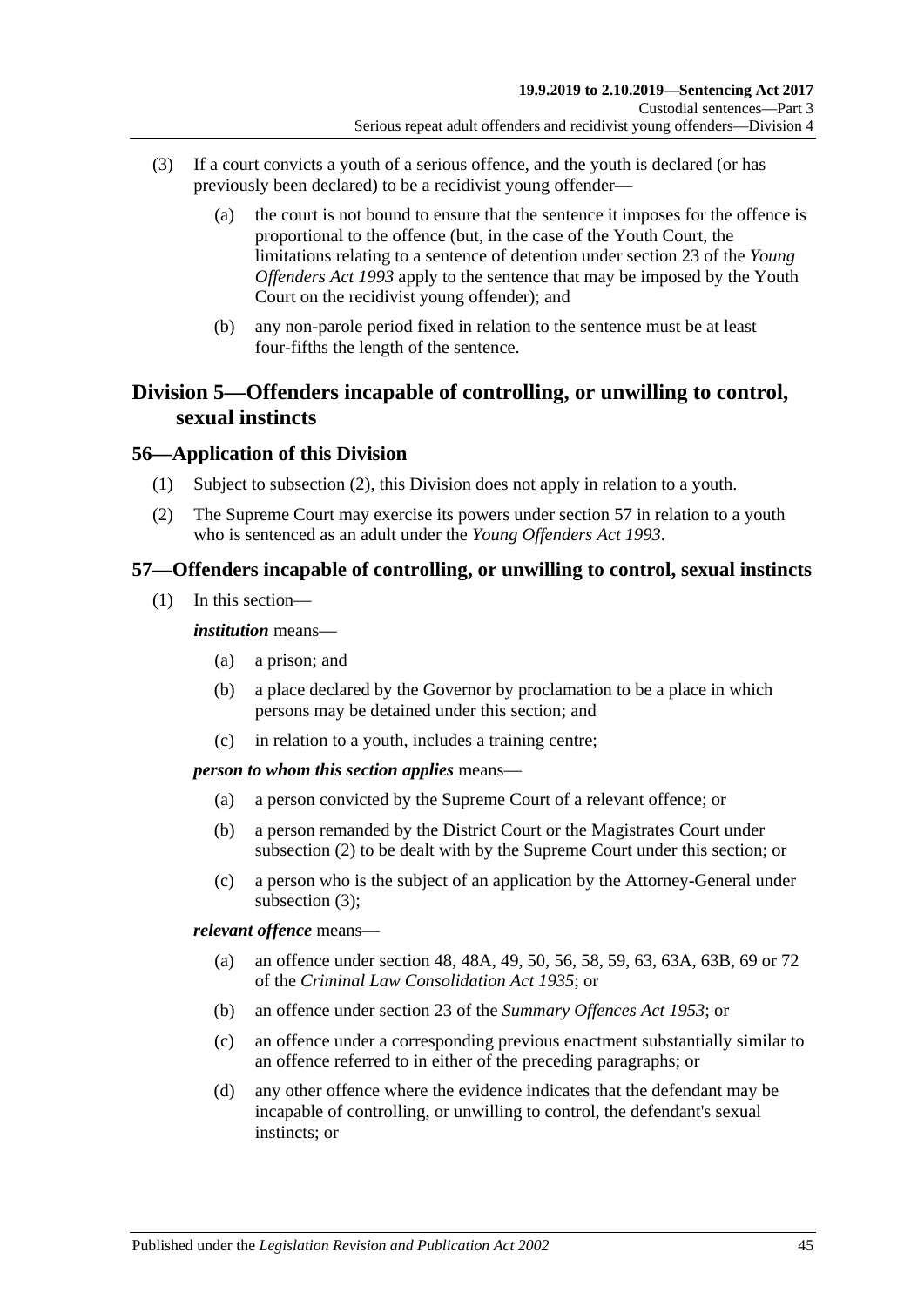(e) an offence of failing to comply with a reporting obligation relating to reportable contact with a child without a reasonable excuse where the defendant is a registrable offender within the meaning of the *[Child Sex](http://www.legislation.sa.gov.au/index.aspx?action=legref&type=act&legtitle=Child%20Sex%20Offenders%20Registration%20Act%202006)  [Offenders Registration Act](http://www.legislation.sa.gov.au/index.aspx?action=legref&type=act&legtitle=Child%20Sex%20Offenders%20Registration%20Act%202006) 2006*;

*unwilling*—a person to whom this section applies will be regarded as unwilling to control sexual instincts if there is a significant risk that the person would, given an opportunity to commit a relevant offence, fail to exercise appropriate control of the person's sexual instincts.

- <span id="page-45-0"></span>(2) If, in proceedings before the District Court or Magistrates Court, a person is convicted of a relevant offence and—
	- (a) the court is of the opinion that the defendant should be dealt with under this section; or
	- (b) the prosecutor applies to have the defendant dealt with under this section,

the court will, instead of sentencing the defendant itself, remand the convicted person, in custody or on bail, to appear before the Supreme Court to be dealt with under this section.

- <span id="page-45-1"></span>(3) If a person has been convicted of a relevant offence, the Attorney-General may, while the person remains in prison serving a sentence of imprisonment, apply to the Supreme Court to have the person dealt with under this section.
- (4) The Attorney-General may make an application under [subsection](#page-45-1) (3) in respect of a person serving a sentence of imprisonment whether or not an application to the Supreme Court to have the person dealt with under this section has previously been made (but, if a previous application has been made, a further application cannot be made more than 12 months before the person is eligible to apply for release on parole).
- (5) The Supreme Court may, if the Attorney-General has made an application under [subsection](#page-45-1) (3) in respect of a person who is in prison serving a sentence of imprisonment, make an interim order that the person is to remain in custody pending determination by the Supreme Court as to whether to make an order under this section that the person be detained in custody until further order.
- <span id="page-45-2"></span>(6) The Supreme Court must, before determining whether to make an order that a person to whom this section applies be detained in custody until further order, direct that at least 2 legally qualified medical practitioners (to be nominated by a prescribed authority for the purpose) inquire into the mental condition of a person to whom this section applies and report to the Court on whether the person is incapable of controlling, or unwilling to control, the person's sexual instincts.
- (7) The Supreme Court may order that a person to whom this section applies be detained in custody until further order if satisfied that the order is appropriate.
- (8) The paramount consideration of the Supreme Court in determining whether to make an order that a person to whom this section applies be detained in custody until further order must be to protect the safety of the community (whether as individuals or in general).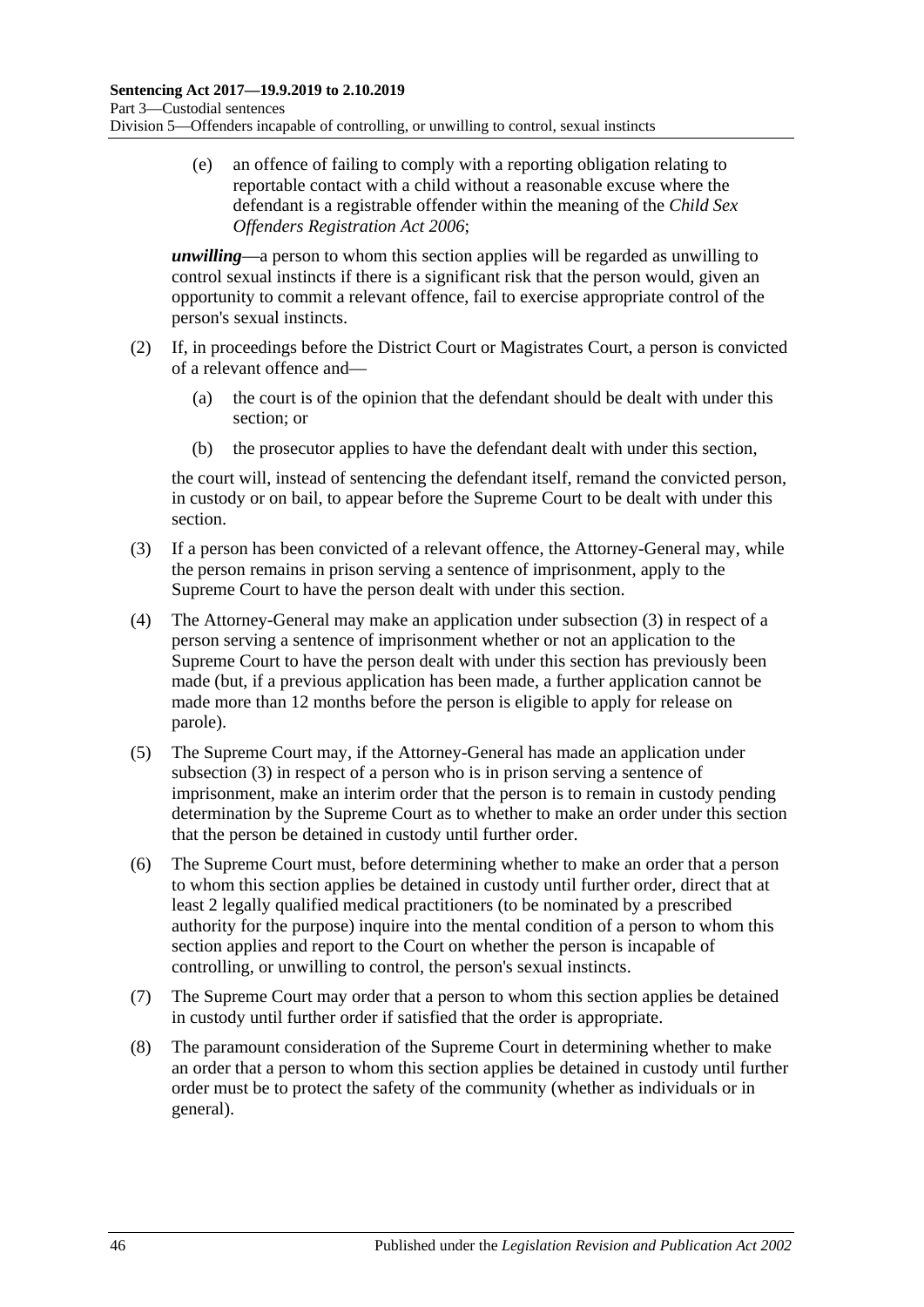- <span id="page-46-0"></span>(9) The Supreme Court must also take the following matters into consideration in determining whether to make an order that a person to whom this section applies be detained in custody until further order:
	- (a) the reports of the medical practitioners (as directed and nominated under [subsection](#page-45-2) (6)) provided to the Court;
	- (b) any relevant evidence or representations that the person may desire to put to the Court;
	- (c) any report required by the Court under [section](#page-51-0) 61;
	- (d) any other matter that the Court thinks relevant.
- (10) A copy of a report provided to the Supreme Court under [subsection](#page-46-0) (9) must be given to each party to the proceedings or to counsel for those parties.
- (11) If a person to whom this section applies refuses to cooperate with an inquiry or examination for the purposes of this section, the Supreme Court may, if satisfied that the order is appropriate, order that the person be detained in custody until further order having given—
	- (a) paramount consideration to protecting the safety of the community (whether as individuals or in general); and
	- (b) consideration to any relevant evidence and representations that the person may desire to put to the Court.
- (12) If a person to whom this section applies has not been sentenced for a relevant offence, the Supreme Court will deal with the question of sentence at the same time as it deals with the question whether an order is to be made under this section and, if the Court decides to make such an order, the order may be made in addition to, or instead of, a sentence of imprisonment.
- (13) If the detention is in addition to a sentence of imprisonment, the detention will commence on the expiration of the term of imprisonment, or of all terms of imprisonment, that the person is liable to serve.
- (14) A person detained in custody under this section will be detained—
	- (a) if the defendant is under 18 years of age—in such institution (not being a prison) as the Minister for Youth Justice from time to time directs;
	- (b) in any other case—in such institution as the Minister for Correctional Services from time to time directs.
- <span id="page-46-1"></span>(15) The progress and circumstances of a person subject to an order under this section must be reviewed at least once in each period of 12 months—
	- (a) if the person is detained in, or released on licence from, a training centre—by the Training Centre Review Board; or
	- (b) in any other case—by the Parole Board,

for the purpose of making a recommendation about whether the person is—

- (c) if the person is in custody—suitable for release on licence under [section](#page-48-0) 59; or
- (d) if the person has been authorised to be released, or has been released, on licence under [section](#page-48-0) 59—suitable to be so released.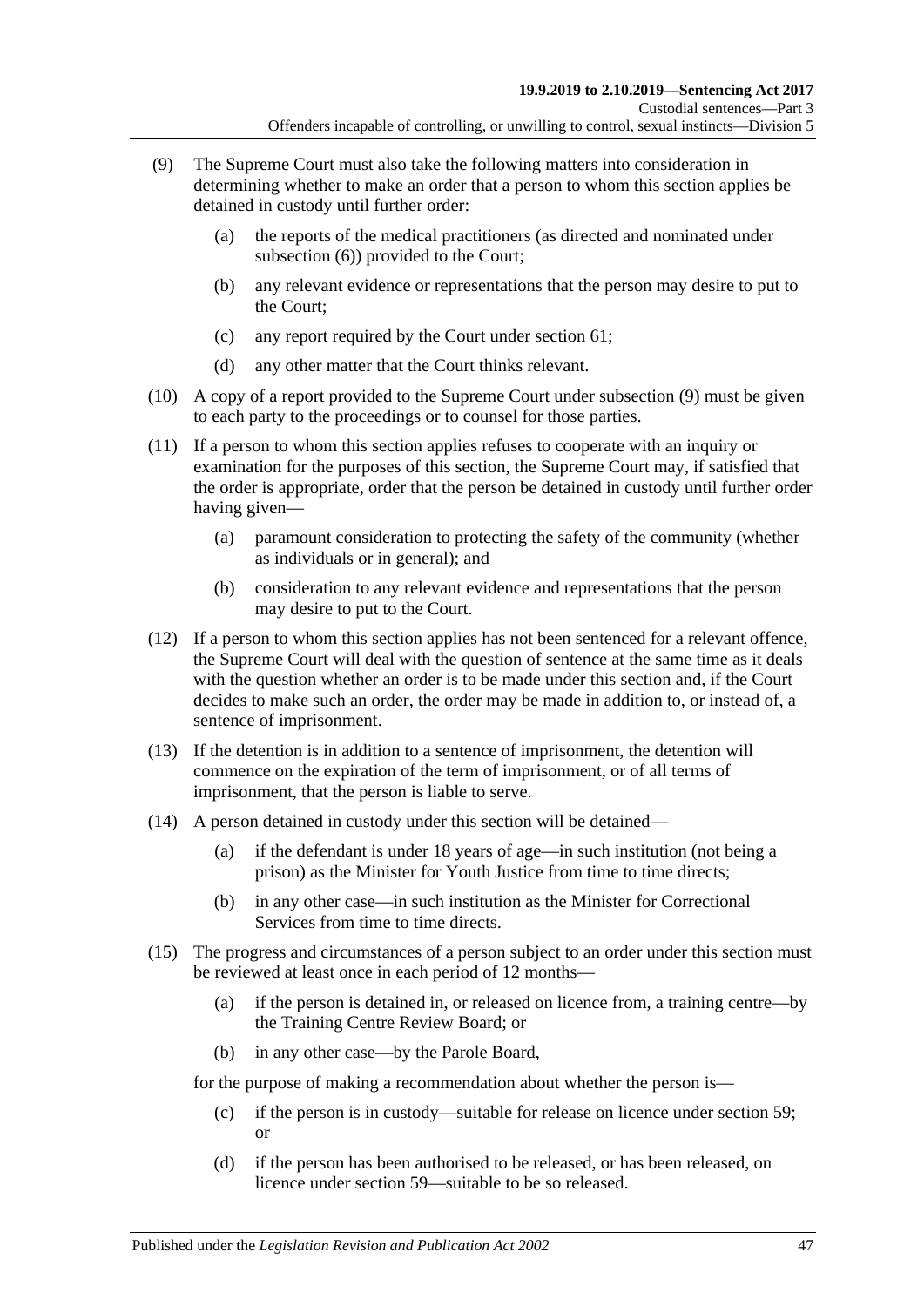- (16) The results of a review under [subsection](#page-46-1) (15), including the recommendation of the relevant Board, must be embodied in a written report, a copy of which must be provided to the person the subject of the report, the Attorney-General and—
	- (a) in the case of a report of the Training Centre Review Board—the Minister for Youth Justice;
	- (b) in the case of a report of the Parole Board—the Minister for Correctional **Services**

# **58—Discharge of detention order under [section](#page-44-1) 57**

- (1) Subject to this Act, a person subject to an order for detention under [section](#page-44-1) 57 will not be released from detention under that section until the Supreme Court, on application by the DPP or the person, discharges the order for detention.
- (1a) An order for detention under [section](#page-44-1) 57 cannot be discharged unless the person subject to the order satisfies the Supreme Court that—
	- (a) the person is both capable of controlling and willing to control the person's sexual instincts; or
	- (b) the person no longer presents an appreciable risk to the safety of the community (whether as individuals or in general) due to the person's advanced age or permanent infirmity.
- <span id="page-47-0"></span>(2) The Supreme Court must, before determining an application under this section for the discharge of an order for detention under [section](#page-44-1) 57, direct that at least 2 legally qualified medical practitioners (to be nominated by a prescribed authority for the purpose) inquire into the mental condition of the person subject to the order and report to the Court on whether the person is incapable of controlling, or unwilling to control, the person's sexual instincts.
- (3) The paramount consideration of the Supreme Court when determining an application for the discharge of an order for detention under [section](#page-44-1) 57 must be to protect the safety of the community (whether as individuals or in general).
- <span id="page-47-1"></span>(4) The Supreme Court must also take the following matters into consideration when determining an application for the discharge of an order for detention under [section](#page-44-1) 57:
	- (a) the reports of the medical practitioners (as directed and nominated under [subsection](#page-47-0) (2)) provided to the Court;
	- (b) any relevant evidence or representations that the person may desire to put to the Court;
	- (c) a report provided to the Court by the Training Centre Review Board or Parole Board (as the case may be) in accordance with the direction of the Court for the purposes of assisting the Court to determine the application, including—
		- (i) any opinion that the relevant Board may have about the effect the discharge of the order may have on the safety of the community; and
		- (ii) a report as to the probable circumstances of the person if the order is discharged; and
		- (iii) the recommendation of the relevant Board about whether the order should be discharged;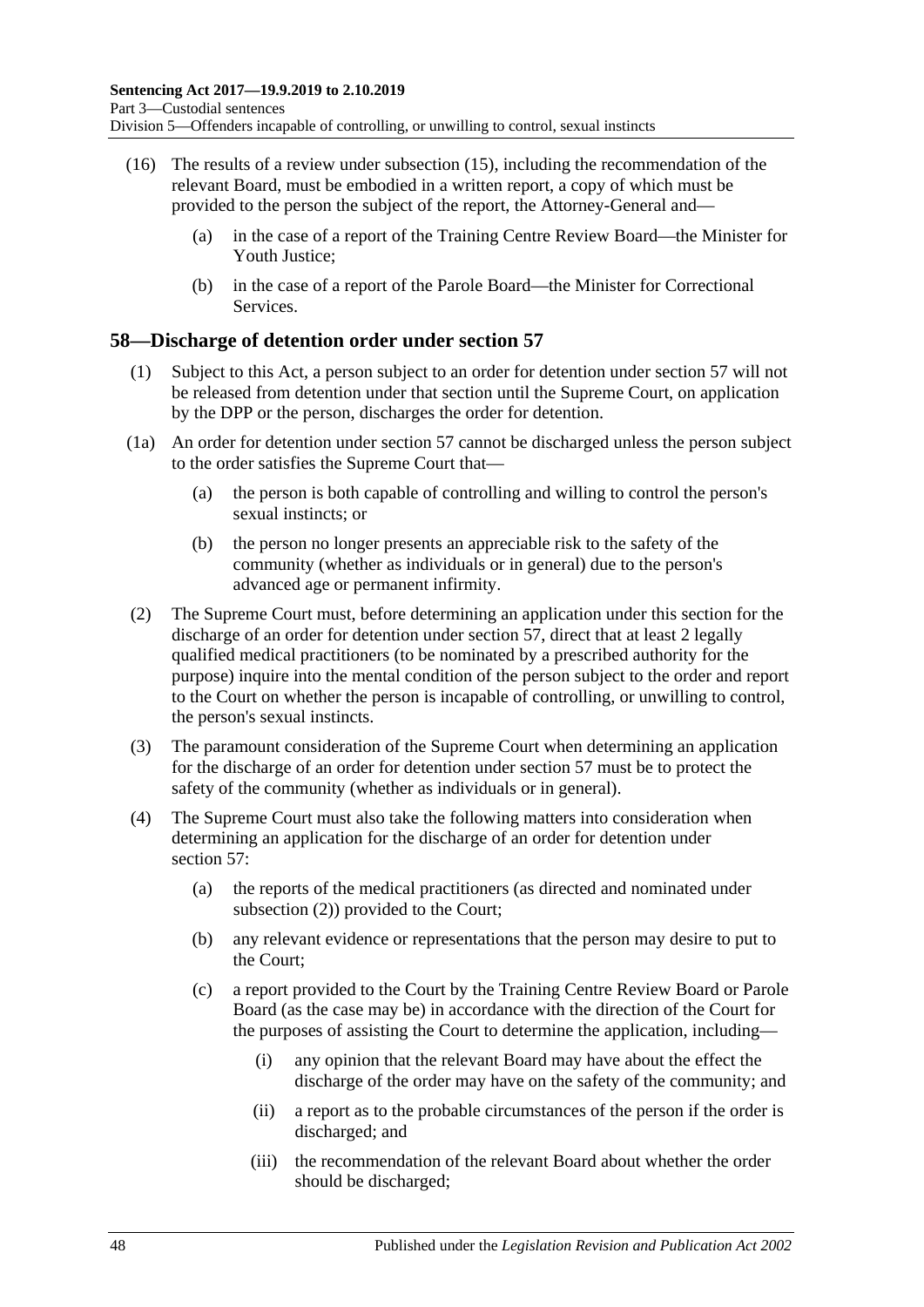- (d) the reports resulting from the periodic reviews under [section](#page-46-1)  $57(15)$  on the progress and circumstances of the person tendered to the Court;
- (e) any other report required by the Court under [section](#page-51-0) 61;
- (f) any other matter that the Court thinks relevant.
- (4a) The Supreme Court, when determining an application under this section, must not have regard to the length of time that the person subject to the order may spend in custody if the order is not discharged.
- (5) A copy of a report provided to the Supreme Court under [subsection](#page-47-1) (4) must be given to each party to the proceedings or to counsel for those parties.
- (6) If the discharge of an order for detention would result in the immediate release of a person subject to the order from custody, the Supreme Court may order that the discharge is not to take effect for such time as it considers necessary for the purpose of enabling the person to undergo a suitable pre-release program.

# <span id="page-48-3"></span><span id="page-48-0"></span>**59—Release on licence**

- (1) The Supreme Court may, on application by the DPP or the person, authorise the release on licence of a person detained in custody under this Division.
- (1a) A person detained in custody under this Division cannot be released on licence unless the person satisfies the Supreme Court that—
	- (a) the person is both capable of controlling and willing to control the person's sexual instincts; or
	- (b) the person no longer presents an appreciable risk to the safety of the community (whether as individuals or in general) due to the person's advanced age or permanent infirmity.
- <span id="page-48-4"></span><span id="page-48-1"></span>(2) The Supreme Court must, before determining an application under this section for the release on licence of a person detained in custody under this Division, direct that at least 2 legally qualified medical practitioners (to be nominated by a prescribed authority for the purpose) inquire into the mental condition of the person and report to the Court on whether the person is incapable of controlling, or unwilling to control, the person's sexual instincts.
- (3) The paramount consideration of the Supreme Court when determining an application under this section for the release on licence of a person detained in custody under this Division must be to protect the safety of the community (whether as individuals or in general).
- <span id="page-48-2"></span>(4) The Supreme Court must also take the following matters into consideration when determining an application under this section for the release on licence of a person detained in custody under this Division:
	- (a) the reports of the medical practitioners (as directed and nominated under [subsection](#page-48-1) (2)) provided to the Court;
	- (b) any relevant evidence or representations that the person may desire to put to the Court;
	- (c) a report provided to the Court by the appropriate board in accordance with the direction of the Court for the purposes of assisting the Court to determine the application, including—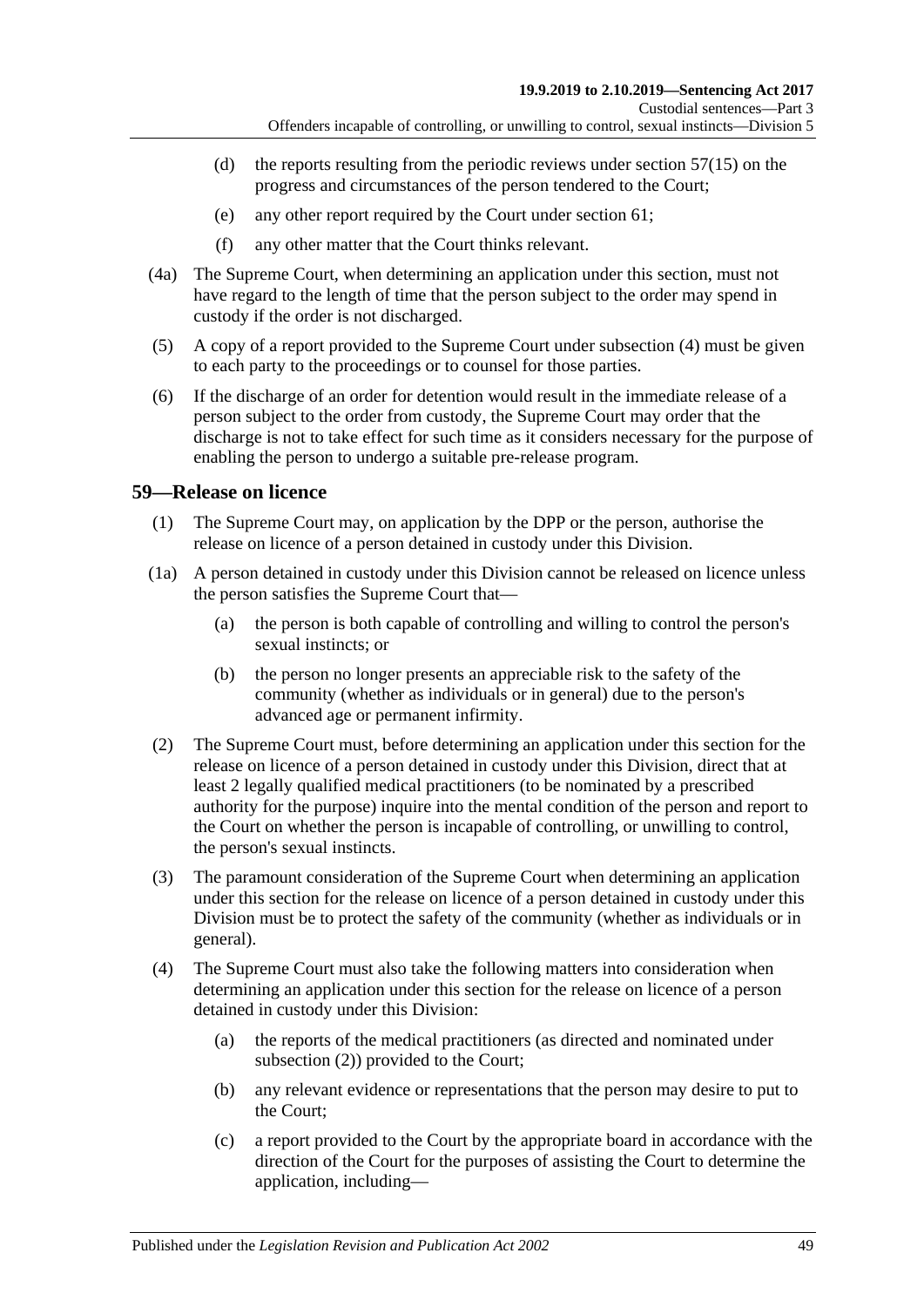- (i) any opinion of the appropriate board on the effect that the release on licence of the person would have on the safety of the community; and
- (ii) a report as to the probable circumstances of the person if the person is released on licence; and
- (iii) the recommendation of the appropriate board as to whether the person should be released on licence;
- (d) evidence tendered to the Court of the estimated costs directly related to the release of the person on licence;
- (e) the reports resulting from the periodic reviews under [section](#page-46-1) 57(15) on the progress and circumstances of the person tendered to the Court;
- (f) any other report required by the Court under [section](#page-51-0) 61;
- (g) any other matter that the Court thinks relevant.
- (4a) The Supreme Court, when determining an application under this section, must not have regard to the length of time that the person has spent in custody or may spend in custody if the person is not released on licence.
- (5) A copy of any report provided to the Supreme Court under [subsection](#page-48-2) (4) must be given to each party to the proceedings or to counsel for those parties.
- (6) On the Supreme Court authorising the release of a person under [subsection](#page-48-3) (1), the appropriate board must order the release of the person on licence on the day specified by the Court.
- <span id="page-49-2"></span><span id="page-49-0"></span>(7) Subject to this Act, every release of a person on licence under this section is subject to the following conditions:
	- (a) a condition prohibiting the person from possessing a firearm or ammunition or any part of a firearm;
	- (b) a condition requiring the person to submit to such tests (including testing without notice) for gunshot residue as may be reasonably required by a person or class of persons or body specified by the appropriate board.
- (8) Without limiting [subsection](#page-49-0) (7), the release of a person on licence under this section will be subject to such conditions as the appropriate board thinks fit and specifies in the licence (including a condition that the person be monitored by use of an electronic device approved under section 4 of the *[Correctional Services Act](http://www.legislation.sa.gov.au/index.aspx?action=legref&type=act&legtitle=Correctional%20Services%20Act%201982) 1982*).
- (9) If the Supreme Court has refused a person's application for release on licence, the person may not further apply for release for a period of 6 months, or such lesser or greater period as the Court may have directed on refusing the application.
- <span id="page-49-1"></span>(10) The appropriate board may—
	- (a) on application by the DPP or the person, or on its own initiative, vary or revoke a condition of a licence or impose further conditions; or
	- (b) on application by the DPP, or on its own initiative, cancel the release of a person on licence, if satisfied that—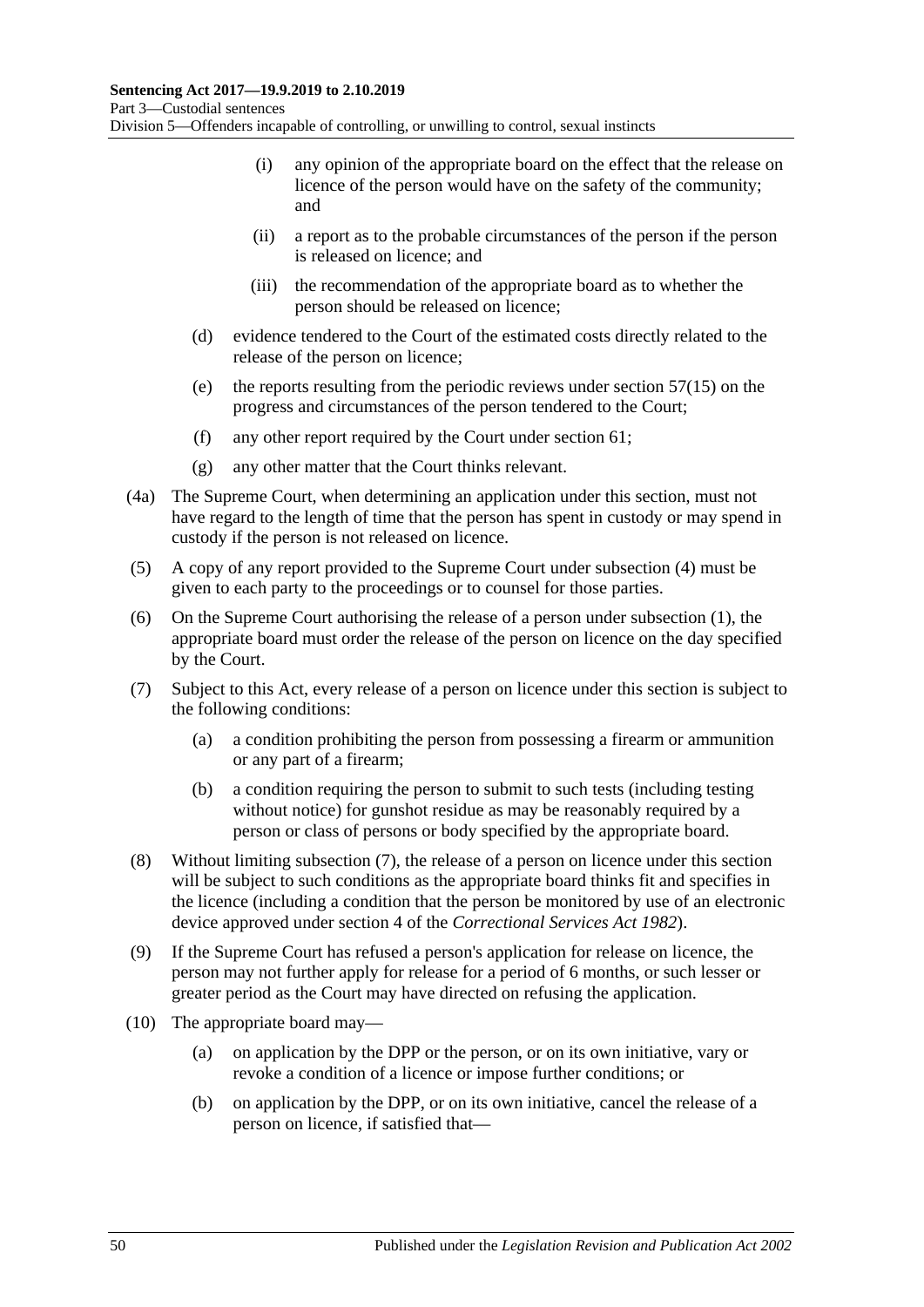- (i) in the case of a person released on licence on the ground referred to in [subsection](#page-48-4)  $(1a)(b)$ —there is evidence suggesting that the person may now present an appreciable risk to the safety of the community (whether as individuals or in general); or
- (ii) in any case—the person has contravened, or is likely to contravene, a condition of the licence.
- (11) A board cannot exercise its powers under [subsection](#page-49-1) (10) on its own initiative in relation to a person released on licence unless the person and the Crown have been afforded a reasonable opportunity to make submissions to the board on the matter, and the board has considered any submissions so made.
- (12) The appropriate board may only vary or revoke the conditions imposed by [subsection](#page-49-0) (7) on the release of a person on licence if the board is satisfied that—
	- (a) there are cogent reasons to do so; and
	- (b) the possession of a firearm, ammunition or part of a firearm by the person does not represent an undue risk to the safety of the public.
- (13) For the purposes of proceedings under [subsection](#page-49-1) (10), a member of the appropriate board may—
	- (a) summon the person the subject of the proceedings to appear before the board; or
	- (b) in the case of proceedings for cancellation of release—
		- (i) with the concurrence of a second member of the board—issue a warrant for the apprehension and detention of the person pending determination of the proceedings; or
		- (ii) apply to a magistrate for a warrant for the apprehension and detention of the person pending determination of the proceedings.
- (14) If a person who has been summoned to appear before the appropriate board fails to attend in compliance with the summons, the board may—
	- (a) determine the proceedings in the person's absence; or
	- (b) direct a member of the board to—
		- (i) issue a warrant; or
		- (ii) apply to a magistrate for a warrant,

for the apprehension and detention of the person for the purpose of bringing the person before the board.

- (15) A member of the appropriate board may apply to a magistrate for a warrant for the apprehension and return to custody of a person whose release on licence has been cancelled by the board.
- (16) A magistrate must, on application under this section, issue a warrant for the apprehension and detention of a person or for the apprehension and return to custody of a person, as the case may require, unless it is apparent, on the face of the application, that no reasonable grounds exist for the issue of the warrant.
- (17) The appropriate board may, if it thinks good reason exists for doing so, cancel a warrant issued under this section at any time before its execution.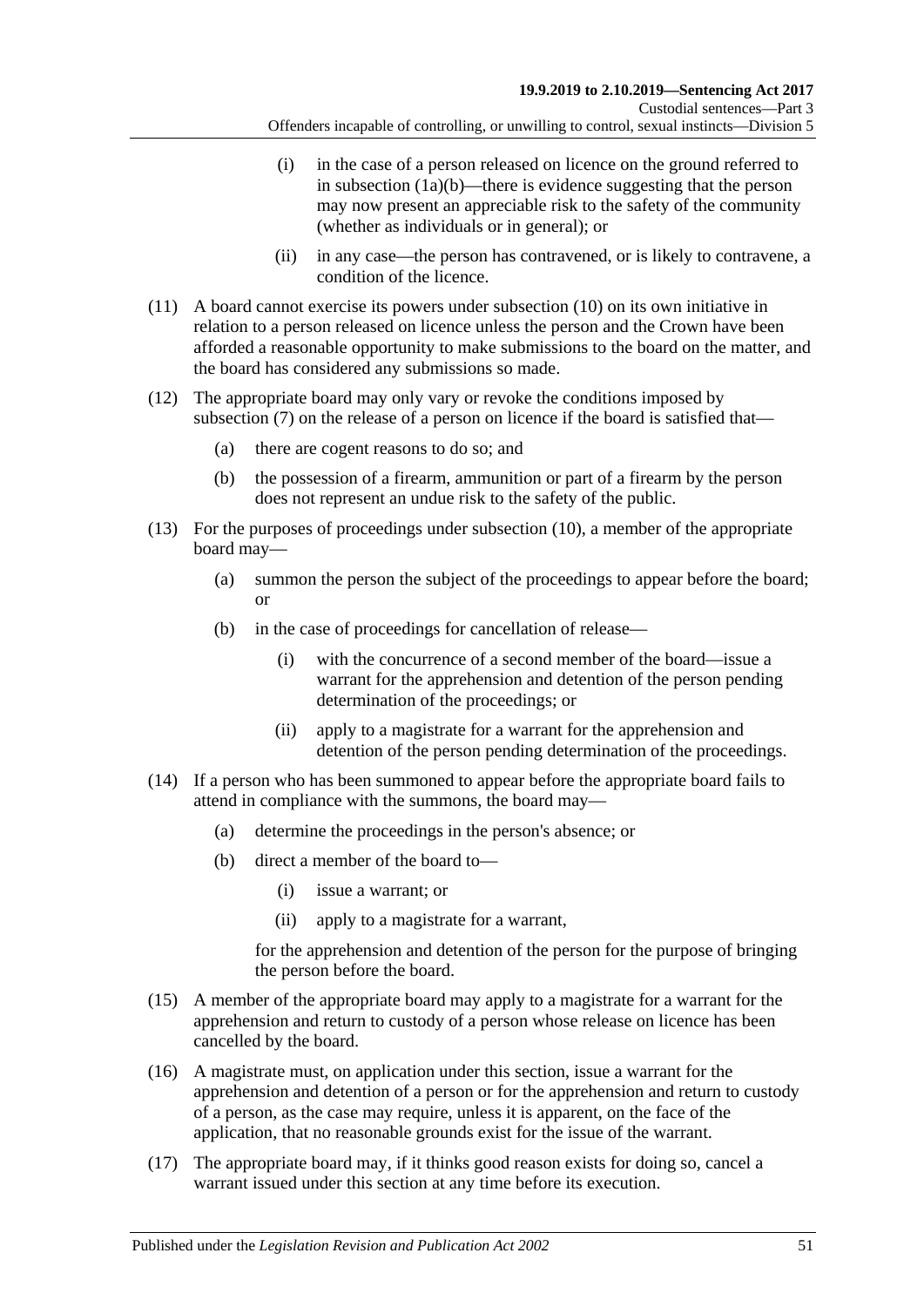- (18) If a person who has been released on licence commits an offence while subject to that licence and is sentenced to imprisonment for the offence, the release on licence is, by virtue of this subsection, cancelled.
- (20) For the purposes of this section, the *appropriate board*, in relation to proceedings under this section, means—
	- (a) if the person the subject of the proceedings is being detained in a training centre, or has been released on licence from a training centre—the Training Centre Review Board;
	- (b) in any other case—the Parole Board.

## <span id="page-51-1"></span>**60—Appropriate board may direct person to surrender firearm etc**

- (1) The appropriate board may, in relation to the release of a person on licence under [section](#page-48-0) 59 that is subject to the condition imposed by section [59\(7\)\(a\),](#page-49-2) direct the person to immediately surrender at a police station specified by the appropriate board any firearm, ammunition or part of a firearm owned or possessed by the person.
- (2) A person who refuses or fails to comply with a direction under [subsection](#page-51-1) (1) is guilty of an offence.

Maximum penalty: \$10 000 or imprisonment for 2 years.

- (3) No criminal liability attaches to a person to the extent that the person is complying with a direction under this section.
- (4) The Commissioner of Police must deal with any surrendered firearm, ammunition or part of a firearm in accordance with the scheme set out in the regulations.
- (5) No compensation is payable by the Crown or any other person in respect of the exercise of a function or power under this section.
- (6) The regulations may provide for the payment, recovery or waiver of fees in respect of this section.
- (7) In this section—

*appropriate board* has the same meaning as in [section](#page-48-0) 59.

## <span id="page-51-2"></span><span id="page-51-0"></span>**61—Court may obtain reports**

- (1) A court may, for the purpose of obtaining assistance in making a determination under this Division or [Schedule 2,](#page-101-0) require the Parole Board, the Training Centre Review Board or any other body or person to provide the court with a report on any matter.
- (2) A copy of a report provided to a court under [subsection](#page-51-2) (1) must be given to each party to the proceedings or to counsel for those parties.

# **62—Inquiries by medical practitioners**

If, for the purposes of this Division or [Schedule 2,](#page-101-0) the Supreme Court directs that at least 2 legally qualified medical practitioners (to be nominated by a prescribed authority) inquire into the mental condition of a person and report to the Court on whether the person is incapable of controlling, or unwilling to control, the person's sexual instincts, each medical practitioner so nominated—

(a) must carry out an independent personal examination of the person; and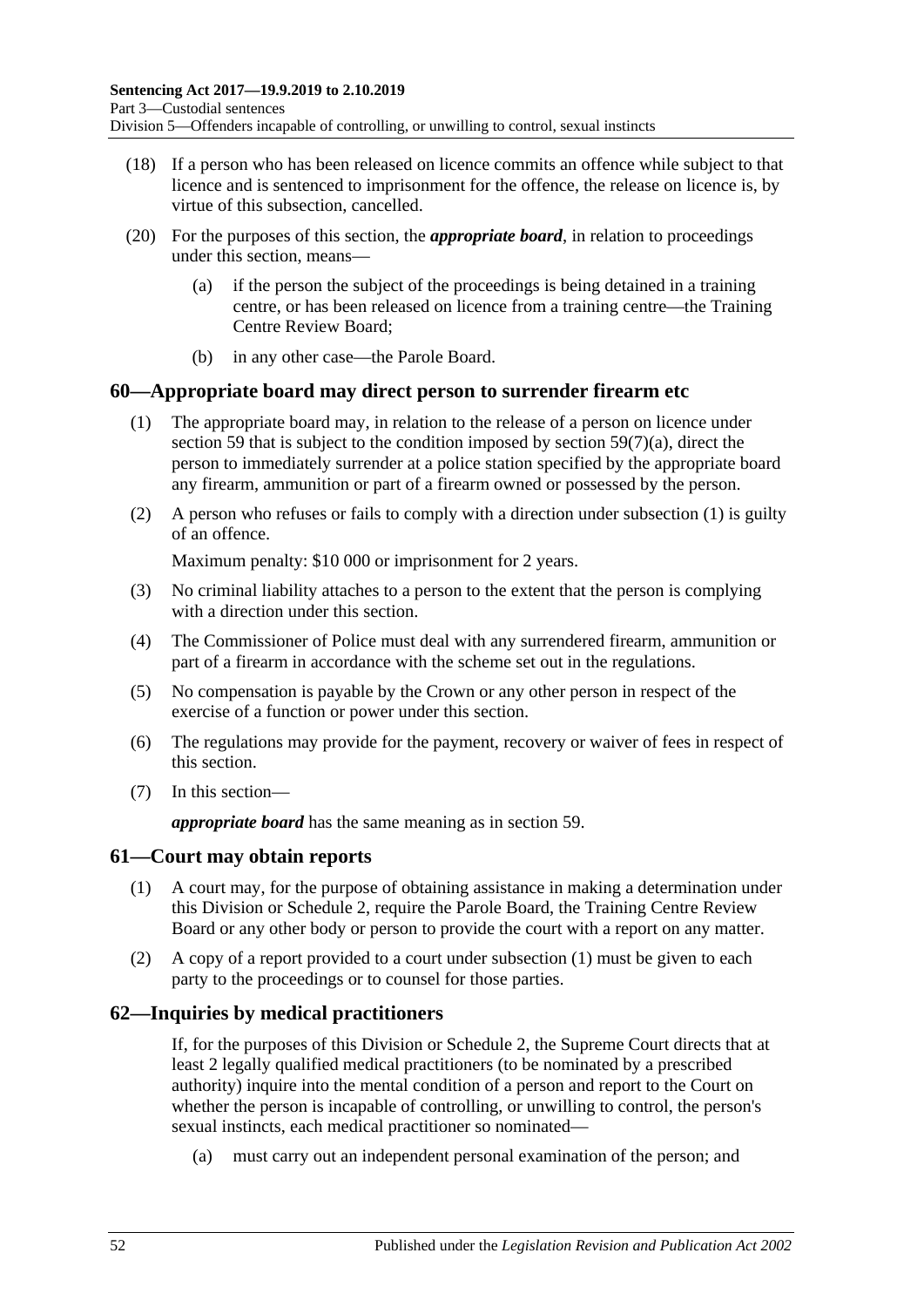- (b) may have access to any evidence before the court by which the person was convicted; and
- (c) may obtain the assistance of a psychologist, social worker, community corrections officer or any other person.

# **63—Parties**

Both the DPP and the person to whom an application under this Division or [Schedule](#page-101-0) 2 relates are parties to the application.

# **64—Service on guardian**

If the person to whom an application under this Division or [Schedule 2](#page-101-0) relates is under 18 years of age, a copy of the application must be served on a guardian of the child, unless—

- (a) it is not practicable to do so; or
- (b) the whereabouts of all of the guardians of the child cannot, after reasonable inquiries, be ascertained.

# **65—Appeals**

(1) An appeal lies to the Full Court against—

- (a) a decision of the Supreme Court on an application to discharge an order for detention under this Division;
- (b) a decision of the Supreme Court on an application to release a person on licence under this Division.
- (2) An appeal under this section may be instituted by the DPP or by the person to whom the particular decision relates.
- (3) Subject to a contrary order of the Full Court, an appeal cannot be commenced after 10 days from the date of the decision against which the appeal lies.
- (4) On an appeal, the Full Court may—
	- (a) confirm, reverse or annul the decision subject to appeal;
	- (b) make any order that it considers should have been made in the first instance;
	- (c) make any consequential or ancillary orders.
- <span id="page-52-1"></span>(5) Subject to [subsection](#page-52-0) (6), if—
	- (a) the Supreme Court decides—
		- (i) to discharge an order for detention under this Division; or
		- (ii) to release a person on licence under this Division; and
	- (b) counsel appearing on behalf of the DPP gives immediate notice that an appeal against the decision will be instituted,

the decision has no force or effect pending the outcome of the appeal.

<span id="page-52-0"></span>(6) If the DPP gives notice under [subsection](#page-52-1) (5) of an appeal against a decision of the Supreme Court but then a person acting on behalf of the DPP subsequently files with the Supreme Court a notice that the DPP does not desire to proceed with the appeal, the decision will take effect.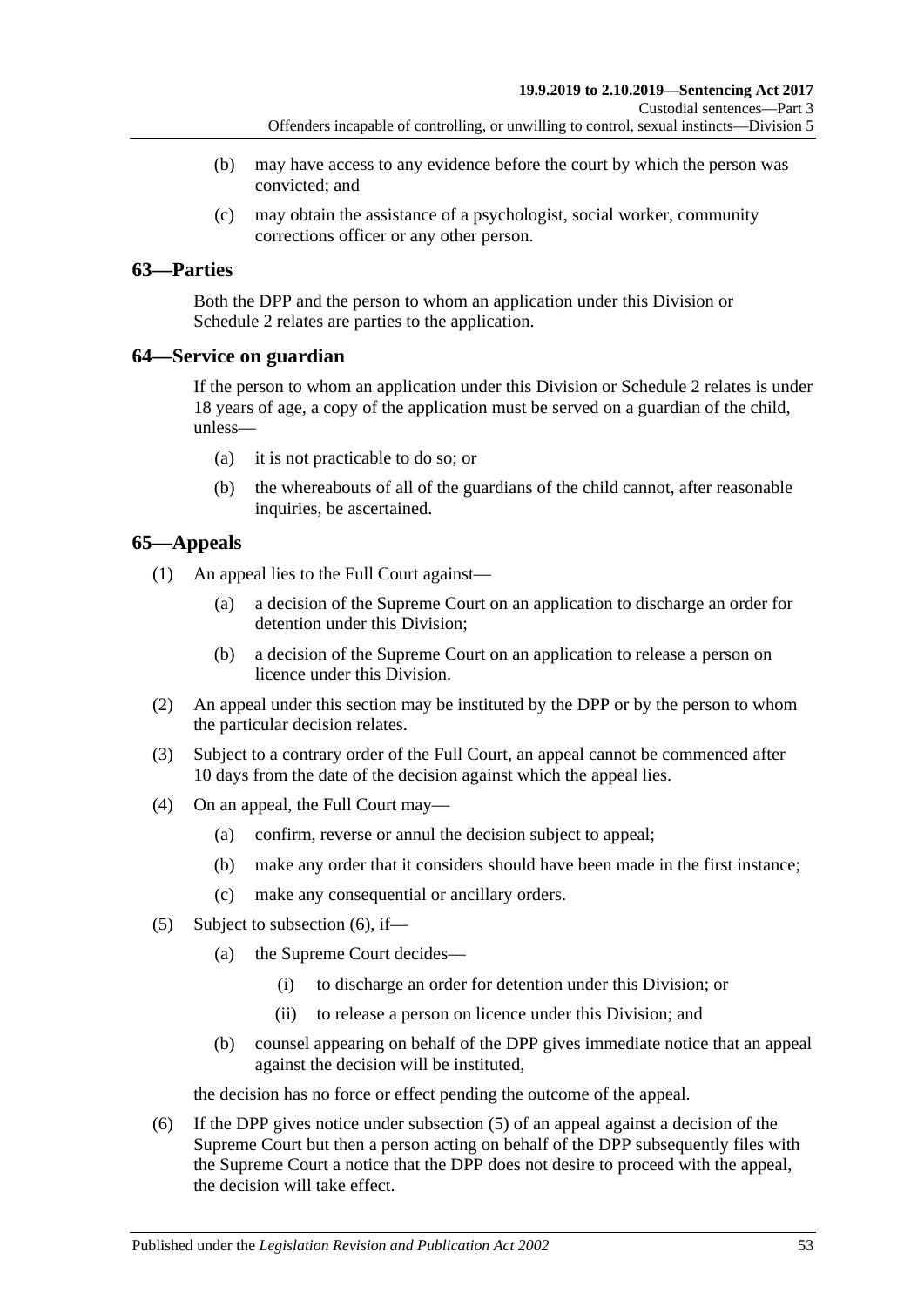## **66—Proclamations**

The Governor may, by proclamation, vary or revoke a proclamation under this Division.

## **67—Regulations**

The Governor may make regulations—

- (a) providing for the care, treatment, rights and duties of a person detained in custody under this Division in consequence of being found to be incapable of controlling the person's sexual instincts;
- (b) providing for the granting of periods of leave for a person so detained;
- (c) providing for any other related matter.

# **Division 6—Sentencing standards for offences involving paedophilia**

# **68—Sentencing standards for offences involving paedophilia**

- (1) The Parliament declares that—
	- (a) the 1997 amendment of sentencing standards reflected an emerging recognition by the judiciary and the community generally of the inherent seriousness of offences involving paedophilia; and
	- (b) the reformed standards should be applied to offences involving paedophilia committed before or after the enunciation of the 1997 amendment of sentencing standards (or committed in part before, and in part after, the enunciation of the 1997 amendment of sentencing standards).
- (2) In this section—

*1997 amendment of sentencing standards* means the change to sentencing standards enunciated in *R v D* (1997) 69 SASR 413;

*offences involving paedophilia* means all offences to which the 1997 amendment of sentencing standards is applicable, whether individual sentences for the offences have been, or are to be, imposed or a global sentence covering a series of offences (see [section](#page-20-0) 26) or a course of conduct involving a number of criminal incidents (see section 74 of the *[Criminal Law Consolidation Act](http://www.legislation.sa.gov.au/index.aspx?action=legref&type=act&legtitle=Criminal%20Law%20Consolidation%20Act%201935) 1935*);

*reformed standards* means sentencing standards as changed by the 1997 amendment of sentencing standards.

# **Division 7—Community based custodial sentences**

# **Subdivision 1—Home detention**

# **69—Purpose of home detention**

- (1) The purpose of a home detention order is to allow a court to impose a custodial sentence but direct that the sentence be served on home detention.
- (2) The paramount consideration of the court when determining whether to make a home detention order must be to protect the safety of the community (whether as individuals or in general).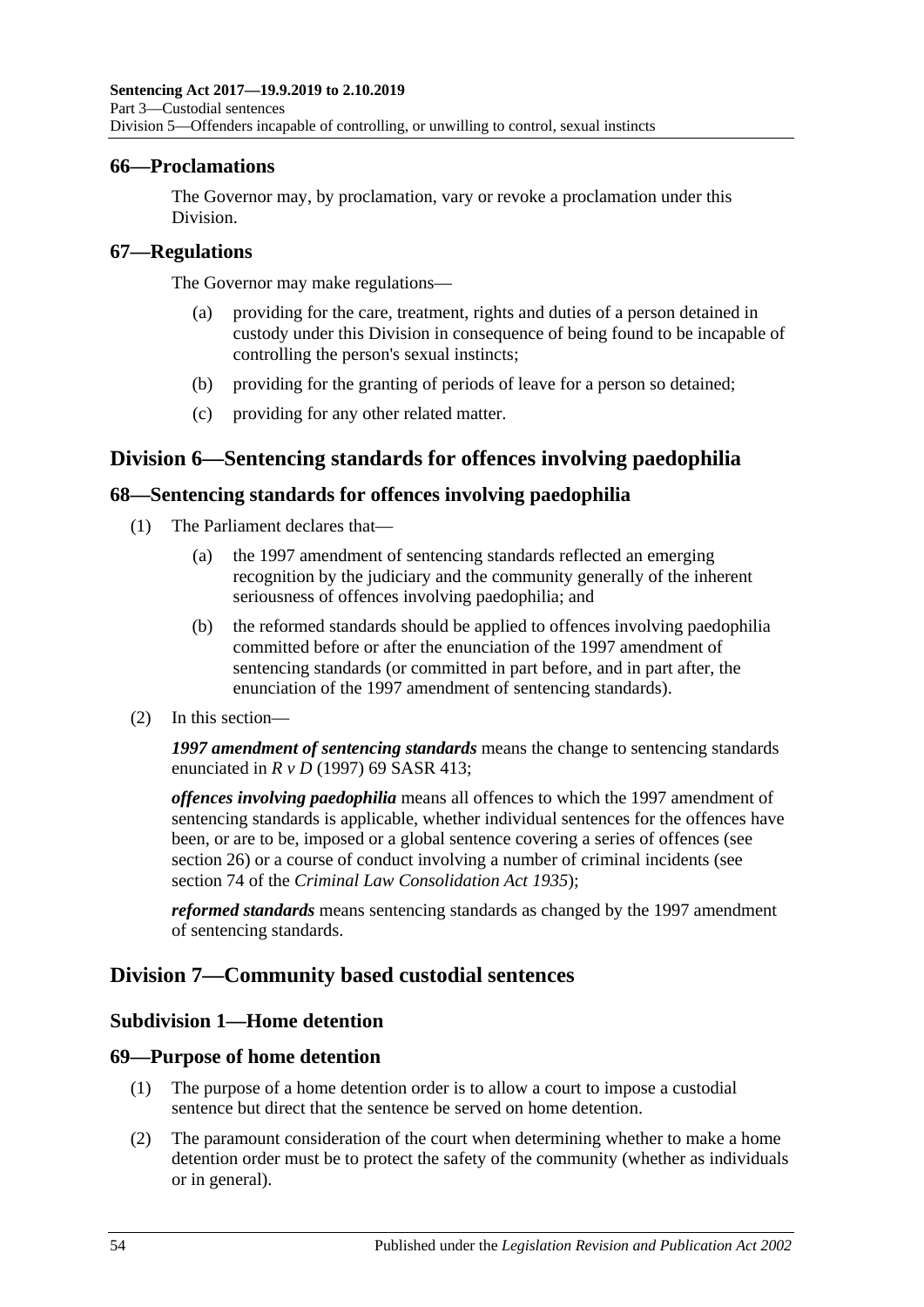# **70—Home detention not available for certain offences**

- (1) The powers vested in a court by this Subdivision—
	- (a) are exercisable despite the fact that an Act prescribes a minimum penalty; but
	- (b) are not exercisable in relation to—
		- (i) a defendant who is serving or is liable to serve a sentence of indeterminate duration and who has not had a non-parole period fixed; or
		- (ii) a defendant who is being sentenced for—
			- (A) an offence of murder; or
			- (B) treason; or
			- (C) an offence involving a terrorist act; or
			- (D) any other offence in respect of which an Act expressly prohibits the reduction, mitigation or substitution of penalties or sentences.
- (2) In this section—

*Act* includes a statutory instrument;

*terrorist act* has the same meaning as in Part 5.3 of the *Criminal Code* of the Commonwealth.

- (3) For the purposes of this Division, a reference to an *offence of murder* includes—
	- (a) an offence of conspiracy to murder; and
	- (b) an offence of aiding, abetting, counselling or procuring the commission of murder.

# **71—Home detention orders**

- (1) Subject to this section, if—
	- (a) a court has imposed a sentence of imprisonment on a defendant; and
	- (b) the court considers that the sentence should not be suspended under [Part](#page-77-1) 4 [Division](#page-77-1) 2; and
	- (c) the court considers that the defendant is a suitable person to serve the sentence on home detention,

the court may order that the defendant serve the sentence on home detention (a *home detention order*).

- (2) The following provisions apply to a home detention order:
	- (a) a home detention order must not be made if the court considers that the making of such an order would, or may, affect public confidence in the administration of justice;
	- (b) a home detention order must not be made if the defendant is being sentenced—
		- (i) as an adult to a period of imprisonment with a non-parole period of 2 years or more for a prescribed designated offence; or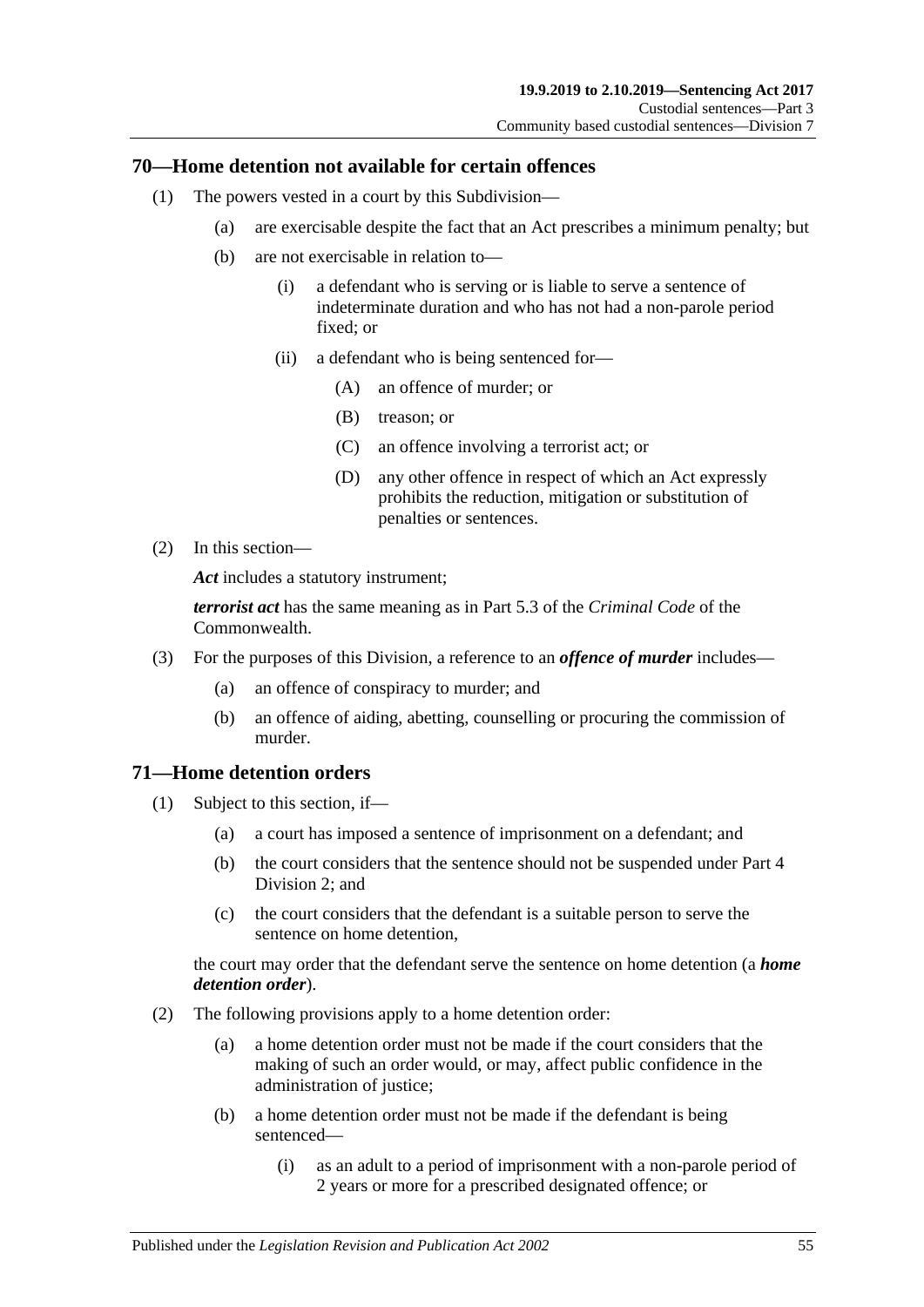- <span id="page-55-1"></span><span id="page-55-0"></span>(ii) as an adult for a serious sexual offence unless—
	- (A) the offence is a prescribed serious sexual offence that occurred in prescribed circumstances; or
	- (B) if [subsubparagraph](#page-55-0) (A) does not apply, the court is satisfied that special reasons exist for the making of a home detention order; or
- (iii) as an adult for a serious and organised crime offence or specified offence against police; or
- (iv) as an adult for a designated offence and, during the 5 year period immediately preceding the date on which the relevant offence was committed, a court has sentenced the defendant to imprisonment (other than where the sentence is suspended), home detention or an intensive correction order for a designated offence;
- (c) a home detention order must not be made unless the court is satisfied that the residence the court proposes to specify in its order is suitable and available for the detention of the defendant and that the defendant will be properly maintained and cared for while detained in that place;
- (d) a home detention order must not be made if the home detention is to be served cumulatively on another term of imprisonment (other than a term of imprisonment to be served subject to a home detention order), or concurrently with another term of imprisonment then being served, or about to be served, by the defendant;
- (e) a home detention order should not be made unless the court is satisfied that adequate resources exist for the proper monitoring of the defendant while on home detention by a home detention officer.
- (3) The court must take the following matters into consideration when determining whether to make a home detention order:
	- (a) the impact that the home detention order is likely to have on—
		- (i) any victim of the offence for which the defendant is being sentenced; and
		- (ii) any spouse or domestic partner of the defendant; and
		- (iii) any person residing at the residence at which the prisoner would, if released, be required to reside;
	- (b) the pre-sentence report (if any) ordered by the court;
	- (c) any other matter the court thinks relevant.
- (4) The following provisions apply for the purposes of subsection  $(2)(b)(ii)(B)$ :
	- (a) the court cannot be satisfied that special reasons exist for the purposes of subsection  $(2)(b)(ii)(B)$  unless the court is satisfied that—
		- (i) the defendant's advanced age or permanent infirmity means that the defendant no longer presents an appreciable risk to the safety of the community (whether as individuals or in general); and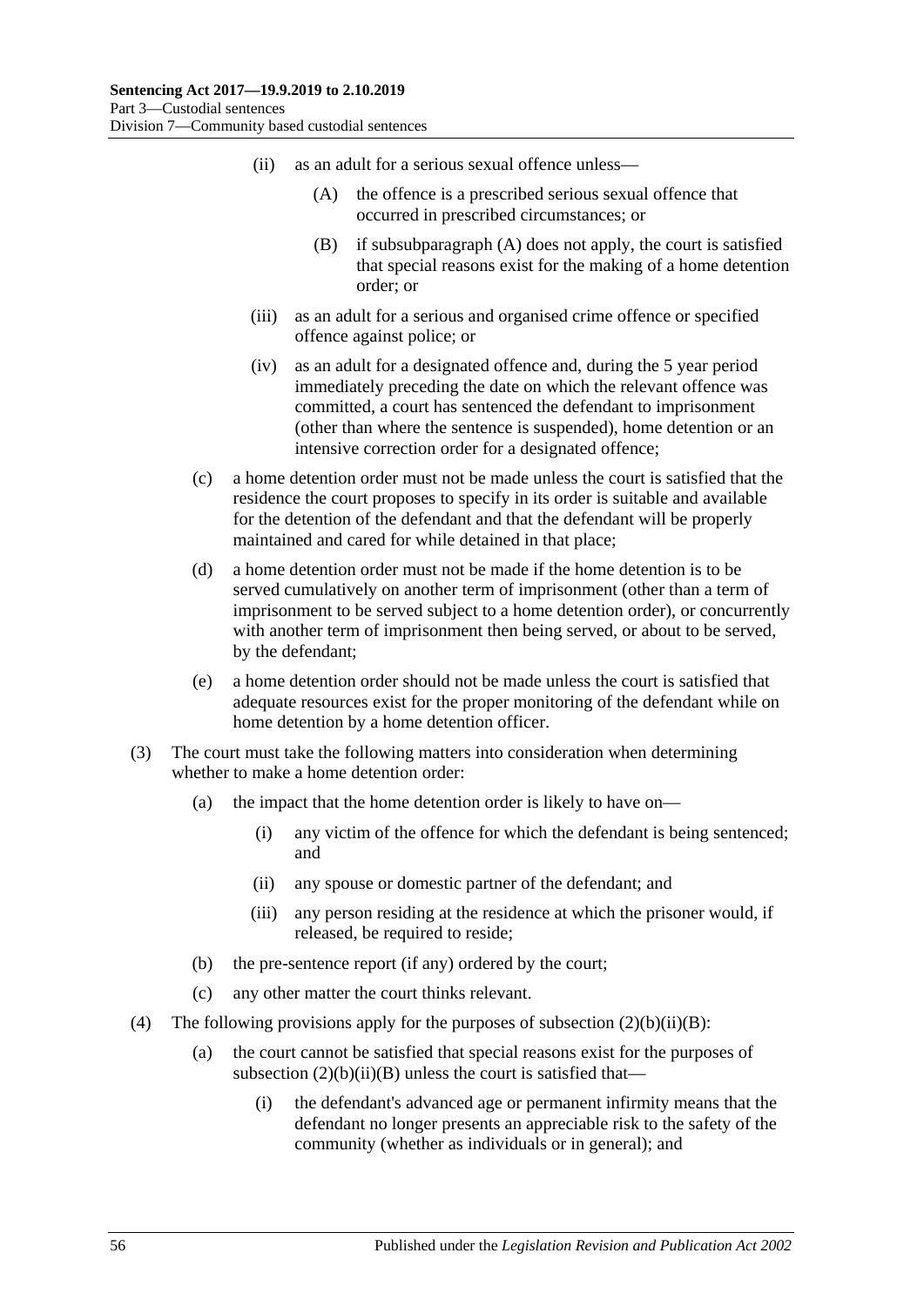- (ii) the interest of the community as a whole would be better served by the defendant serving the sentence on home detention rather than in custody;
- (b) the court must not have regard to any other matter in determining whether it is satisfied that special reasons exist for the purposes of subsection  $(2)(b)(ii)(B)$ .
- (5) In this section—

*designated offence* means any of the following offences under the *[Criminal Law](http://www.legislation.sa.gov.au/index.aspx?action=legref&type=act&legtitle=Criminal%20Law%20Consolidation%20Act%201935)  [Consolidation Act](http://www.legislation.sa.gov.au/index.aspx?action=legref&type=act&legtitle=Criminal%20Law%20Consolidation%20Act%201935) 1935*:

- (a) an offence under section 13 or 13A;
- (b) an offence under section 19;
- (c) an offence under section 19AA;
- (d) an offence under section 19AC;
- (e) an offence under section 19A;
- (f) an offence under section 23 or 24;
- (g) an offence under section 29A;
- (h) an offence under section 39;
- (i) an offence under section 137;
- (j) an offence under section 170;
- (k) an offence under section 270B if the offence against the person to which that section applies is a relevant offence referred to in a preceding paragraph;

*foster parent*, of a child, includes—

- (a) an approved carer of the child; and
- (b) a person in whose care the child is placed under section 77 of the *[Children](http://www.legislation.sa.gov.au/index.aspx?action=legref&type=act&legtitle=Children%20and%20Young%20People%20(Safety)%20Act%202017)  [and Young People \(Safety\) Act](http://www.legislation.sa.gov.au/index.aspx?action=legref&type=act&legtitle=Children%20and%20Young%20People%20(Safety)%20Act%202017) 2017*;

*prescribed designated offence* means an offence under section 13 or 23 of the *[Criminal Law Consolidation Act](http://www.legislation.sa.gov.au/index.aspx?action=legref&type=act&legtitle=Criminal%20Law%20Consolidation%20Act%201935) 1935*;

### *prescribed serious sexual offence* means—

- (a) any of the following offences under the *[Criminal Law Consolidation](http://www.legislation.sa.gov.au/index.aspx?action=legref&type=act&legtitle=Criminal%20Law%20Consolidation%20Act%201935)  Act [1935](http://www.legislation.sa.gov.au/index.aspx?action=legref&type=act&legtitle=Criminal%20Law%20Consolidation%20Act%201935)* where the maximum penalty prescribed for the offence is, or includes, imprisonment for at least 5 years:
	- (i) an offence under section 49 (unlawful sexual intercourse);
	- (ii) an offence under section 56 (indecent assault);
	- (iii) an offence under section 58 (gross indecency);
	- (iv) an offence under section 63 (production or dissemination of child exploitation material);
	- (v) an offence under section 63B (procuring child to commit an indecent act etc); or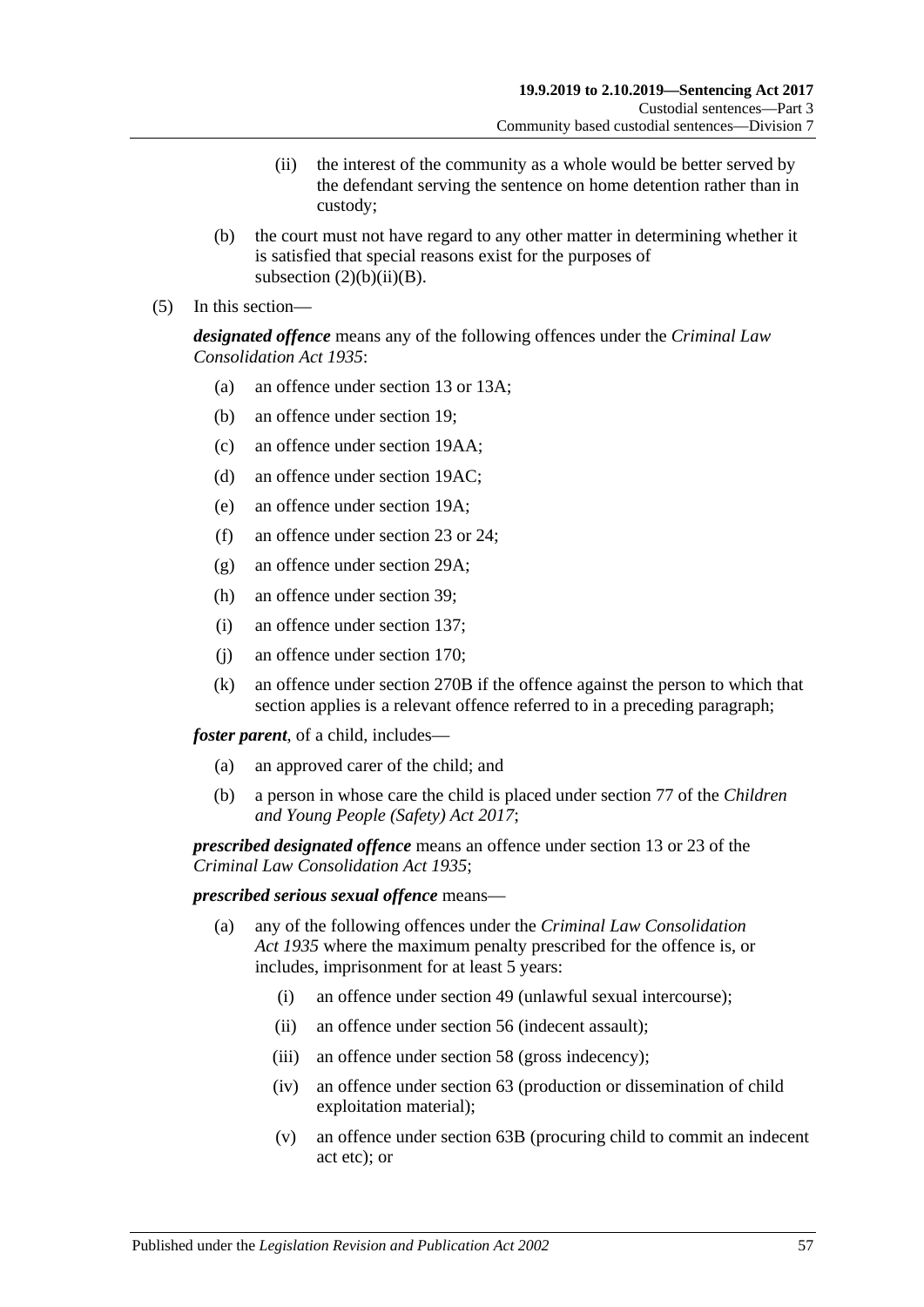- (b) an offence against a corresponding previous enactment substantially similar to an offence referred to in paragraph (a); or
- (c) an attempt to commit or an assault with intent to commit any of the offences referred to in either of the preceding paragraphs;

### *serious and organised crime offence* means—

- (a) any of the following offences under the *[Criminal Law Consolidation](http://www.legislation.sa.gov.au/index.aspx?action=legref&type=act&legtitle=Criminal%20Law%20Consolidation%20Act%201935)  Act [1935](http://www.legislation.sa.gov.au/index.aspx?action=legref&type=act&legtitle=Criminal%20Law%20Consolidation%20Act%201935)*:
	- (i) an offence under section 83E;
	- (ii) an aggravated offence under section 172 or 251, where the aggravating circumstances of the offence are the circumstances referred to in section  $5AA(1)(ga)(i)$  or (ii) of that Act;
	- (iii) an offence under section 244 or 245;
	- (iv) an attempt to commit any of the offences referred to in any of the preceding subparagraphs; or
- (b) any of the following offences under the *[Controlled Substances Act](http://www.legislation.sa.gov.au/index.aspx?action=legref&type=act&legtitle=Controlled%20Substances%20Act%201984) 1984*:
	- (i) an offence under section 32(1);
	- (ii) an aggravated offence under section  $32(2)$ ,  $32(2a)$  or  $32(3)$ ;
	- (iii) an offence under section 33(1);
	- (iv) an aggravated offence under section 33(2) or 33(3);
	- (v) an aggravated offence under section 33A(1), 33A(2), 33A(3), 33A(4) or 33A(5);
	- (va) an offence under section 33F, 33G or 33H;
	- (vi) an attempt to commit any of the offences referred to in any of the preceding subparagraphs;

<span id="page-57-1"></span>*serious sexual offence* means any of the following offences where the maximum penalty prescribed for the offence is, or includes, imprisonment for at least 5 years:

- <span id="page-57-0"></span> $(a)$
- (i) an offence under section 48, 48A, 49, 50, 51, 56, 58, 59, 60, 63, 63B, 66, 67, 68 or 72 of the *[Criminal Law Consolidation Act](http://www.legislation.sa.gov.au/index.aspx?action=legref&type=act&legtitle=Criminal%20Law%20Consolidation%20Act%201935) 1935*;
- (ii) an offence against a corresponding previous enactment substantially similar to an offence referred to in [subparagraph](#page-57-0) (i);
- (iii) an attempt to commit or an assault with intent to commit any of the offences referred to in either of the preceding subparagraphs;
- (b) an offence against the law of another State or a Territory corresponding to an offence referred to in [paragraph](#page-57-1) (a);

#### *specified offence against police* means—

(a) an aggravated offence under section 23(1) or 23(3) of the *[Criminal Law](http://www.legislation.sa.gov.au/index.aspx?action=legref&type=act&legtitle=Criminal%20Law%20Consolidation%20Act%201935)  [Consolidation Act](http://www.legislation.sa.gov.au/index.aspx?action=legref&type=act&legtitle=Criminal%20Law%20Consolidation%20Act%201935) 1935* where the aggravating circumstances of the offence are the circumstances referred to in section 5AA(1)(c) of that Act and the victim is a police officer; or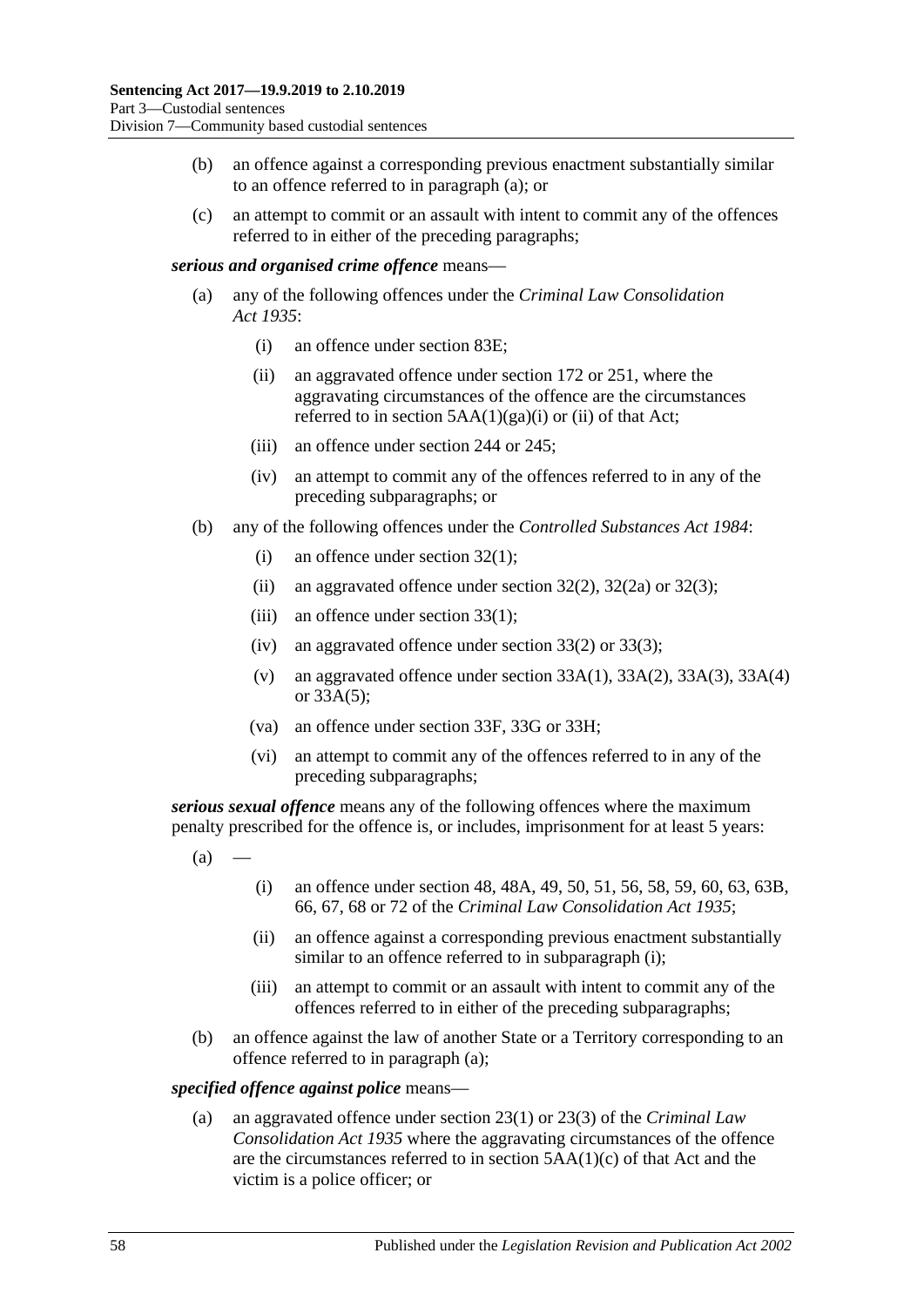- (b) an offence of attempted murder or attempted manslaughter under the *[Criminal Law Consolidation Act](http://www.legislation.sa.gov.au/index.aspx?action=legref&type=act&legtitle=Criminal%20Law%20Consolidation%20Act%201935) 1935* where the victim is a police officer and the offender committed the offence—
	- (i) knowing the victim to be acting in the course of the victim's official duty; or
	- (ii) in retribution for something the offender knows or believes to have been done by the victim in the course of the victim's official duty.
- <span id="page-58-0"></span>(6) For the purposes of this section, an offence occurred in *prescribed circumstances* if—
	- (a) the defendant was, at the time of the offence, 20 years of age or less; and
	- (b) the circumstances of the offending, including the victim's age and the age difference between the defendant and the victim, are such that it is appropriate that a home detention order be made; and
	- (c) the defendant was not, at the time of the offence, a person in a position of authority in relation to the victim.
- (7) For the purposes of [subsection](#page-58-0) (6), a person is in *a position of authority* in relation to a victim (the *child*) if—
	- (a) the person is a teacher and the child is a pupil of the teacher or of a school at which the teacher works; or
	- (b) the person is a parent, step-parent, guardian or foster parent of the child or the de facto partner or domestic partner of a parent, step-parent, guardian or foster parent of the child; or
	- (c) the person provides religious, sporting, musical or other instruction to the child; or
	- (d) the person is a religious official or spiritual leader (however described and including lay members and whether paid or unpaid) in a religious or spiritual group attended by the child; or
	- (e) the person is a health professional or social worker providing professional services to the child; or
	- (f) the person is responsible for the care of the child and the child has a cognitive impairment; or
	- (g) the person is employed or providing services in a correctional institution (within the meaning of the *[Correctional Services Act](http://www.legislation.sa.gov.au/index.aspx?action=legref&type=act&legtitle=Correctional%20Services%20Act%201982) 1982*) or a training centre (within the meaning of the *[Young Offenders Act](http://www.legislation.sa.gov.au/index.aspx?action=legref&type=act&legtitle=Young%20Offenders%20Act%201993) 1993*), or is a person engaged in the administration of those Acts, acting in the course of the person's duties in relation to the child; or
	- (h) the person is employed or providing services in a licensed children's residential facility (within the meaning of the *[Children and Young People](http://www.legislation.sa.gov.au/index.aspx?action=legref&type=act&legtitle=Children%20and%20Young%20People%20(Safety)%20Act%202017)  [\(Safety\) Act](http://www.legislation.sa.gov.au/index.aspx?action=legref&type=act&legtitle=Children%20and%20Young%20People%20(Safety)%20Act%202017) 2017*), or a residential care facility or other facility established under section 36 of the *[Family and Community Services Act](http://www.legislation.sa.gov.au/index.aspx?action=legref&type=act&legtitle=Family%20and%20Community%20Services%20Act%201972) 1972*, or is a person engaged in the administration of those Acts, acting in the course of the person's duties in relation to the child; or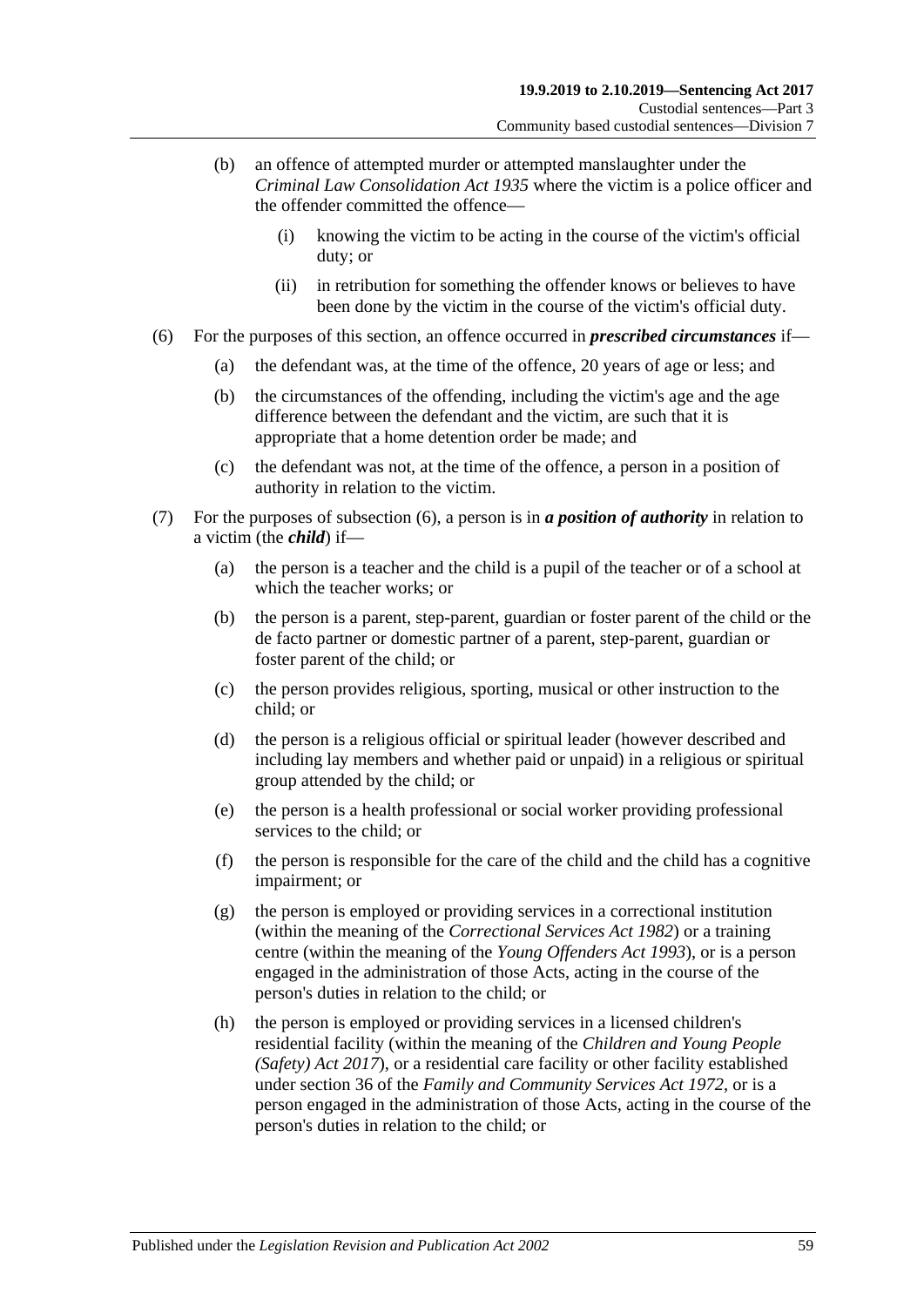- (i) the person is an employer of the child or other person who has the authority to determine significant aspects of the child's terms and conditions of employment or to terminate the child's employment (whether the child is being paid in respect of that employment or is working in a voluntary capacity).
- (8) A description of an offence appearing in brackets in this section is for convenience of reference only.

# **72—Conditions of home detention order**

- (1) A home detention order is subject to the following conditions:
	- (a) a condition requiring the person subject to the order to remain at the residence specified by the court throughout the period of the home detention order and not to leave that residence at any time during that period except for the following purposes:
		- (i) attendance at such remunerated employment at such times and places as approved from time to time by the home detention officer to whom the person is assigned during the period of the home detention order;
		- (ii) urgent medical or dental treatment for the person;
		- (iii) attendance at—
			- (A) a place for the purpose of undergoing assessment or treatment (or both) relating to the person's mental or physical condition; or
			- (B) an intervention program; or
			- (C) any other course of education, training or instruction, or other activity,

as approved or directed by the home detention officer to whom the person is assigned;

- (iv) any other purposes as approved or directed by the home detention officer to whom the person is assigned;
- (b) a condition requiring the person to be of good behaviour;
- (c) a condition requiring the person to be under the supervision of a home detention officer;
- (d) a condition requiring the person to obey the lawful directions of the home detention officer to whom the person is assigned;
- <span id="page-59-0"></span>(e) a condition prohibiting the person from possessing a firearm or ammunition or any part of a firearm;
- (f) a condition relating to the use of drugs by the person other than for therapeutic purposes;
- <span id="page-59-1"></span>(g) a condition requiring the person to submit to such tests (including testing without notice)—
	- (i) for gunshot residue; or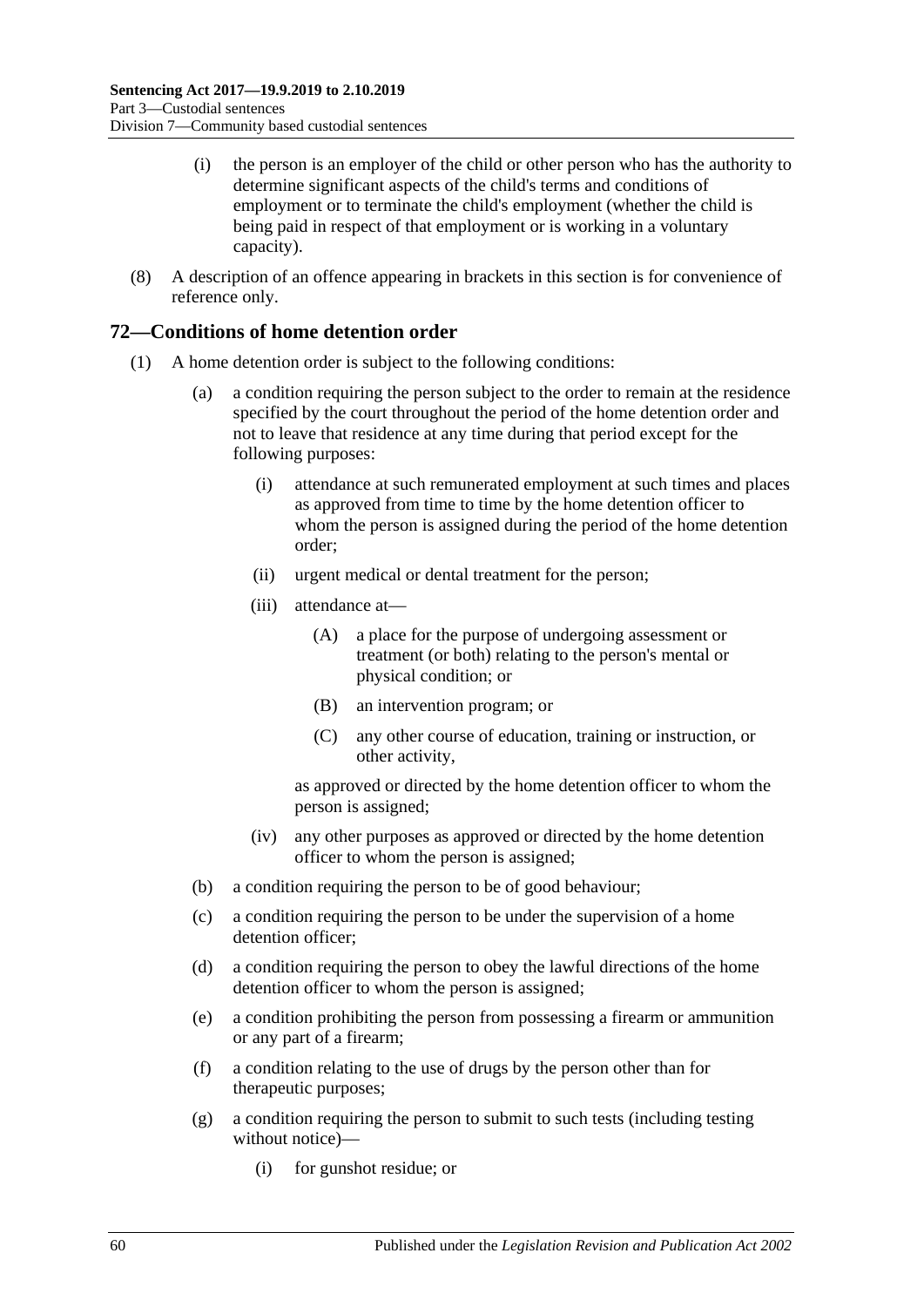(ii) relating to drug use,

as a home detention officer may reasonably require;

- <span id="page-60-1"></span>(h) a condition that the person be monitored by use of an electronic device approved under section 4 of the *[Correctional Services Act](http://www.legislation.sa.gov.au/index.aspx?action=legref&type=act&legtitle=Correctional%20Services%20Act%201982) 1982*;
- (i) such other conditions as the court thinks appropriate and specifies in the order.
- (2) A person subject to a home detention order will, unless the home detention order is earlier revoked, remain on home detention—
	- (a) in the case of a person subject to a non-parole period—until the person is released on parole; or
	- (b) in the case of any other person—in accordance with Part 4 Division 7 of the *[Correctional Services Act](http://www.legislation.sa.gov.au/index.aspx?action=legref&type=act&legtitle=Correctional%20Services%20Act%201982) 1982*.
- (3) Subject to [subsection](#page-60-0) (4), the court may vary or revoke a condition imposed under this section.
- <span id="page-60-0"></span>(4) The court may only vary or revoke the following conditions in the following circumstances:
	- (a) the conditions imposed by [subsection](#page-59-0) (1)(e) and [\(g\)\(i\)—](#page-59-1)if the court is satisfied, by evidence given on oath, that—
		- (i) there are cogent reasons to do so; and
		- (ii) the possession of a firearm, ammunition or part of a firearm by the person does not represent an undue risk to the safety of the public;
	- (b) the condition imposed by [subsection](#page-60-1)  $(1)(h)$ —if the court is satisfied, by evidence given on oath, that removal of the electronic device is necessary for medical reasons.

# <span id="page-60-4"></span>**73—Orders that court may make on breach of condition of home detention order etc**

- <span id="page-60-3"></span><span id="page-60-2"></span>(1) Subject to this section, if the court that imposed a home detention order on a person is satisfied that—
	- (a) a person subject to a home detention order has breached a condition of the order; or
	- (b) the residence specified by the court at which the person is required to remain throughout the period of the home detention order is no longer suitable for the person and no other suitable residence is available for the person's detention,

the court must revoke the home detention order and order that the balance of the sentence the person was serving on home detention be served in custody.

- (2) Despite [subsection](#page-60-2)  $(1)(a)$ , if the court is satisfied that the failure of the person to comply with the conditions of the home detention order was trivial or there are proper grounds on which the failure should be excused, the court—
	- (a) may refrain from revoking the order; and
	- (b) may impose a further condition on, or revoke or vary a condition of, the order.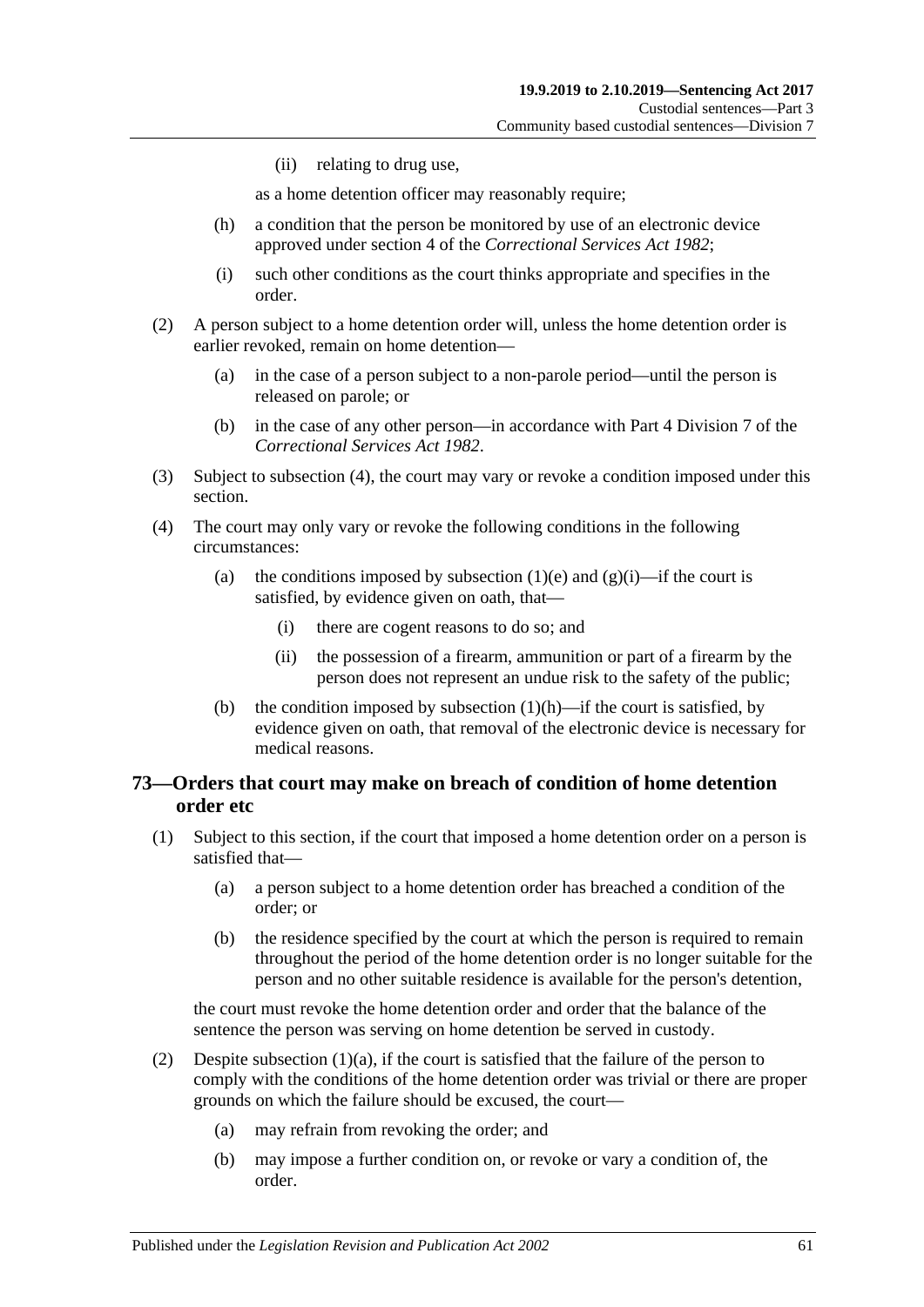- (3) A person subject to a home detention order is not in breach of a condition requiring the person to remain at the person's residence if the person leaves the residence for the purpose of averting or minimising a serious risk of death or injury (either to the person or some other person).
- (4) If a court revokes a home detention order and orders that the balance of the sentence be served in custody in the circumstances referred to in [subsection](#page-60-3)  $(1)(b)$ , the court—
	- (a) must take the following periods into account:
		- (i) the period of compliance by the person with the conditions of the home detention order;
		- (ii) the period spent by the person on home detention or in custody pending determination of the proceedings under this section; and
	- (c) may direct that the sentence be cumulative on any other sentence, or sentences, of imprisonment then being served, or to be served, by the person.
- <span id="page-61-0"></span>(4a) If a court revokes a home detention order for breach of a condition of the order and orders that the balance of the sentence be served in custody—
	- (a) the balance of the sentence is the balance remaining as at the day on which the breach was committed, but the court may reduce the sentence after taking into account both of the following:
		- (i) any period spent by the person on home detention after the day on which the breach was committed pending determination of the proceedings for the breach;
		- (ii) any period spent by the person in custody pending determination of the proceedings for the breach of condition; and
	- (b) the court may direct that the sentence be cumulative on any other sentence, or sentences, of imprisonment then being served, or to be served, by the person.
- (4b) In relation to the breach of a condition of a home detention order, a reference in [subsection](#page-61-0) (4a) to the day on which the breach was committed will, in the case of proceedings relating to more than 1 breach, be taken to be a reference to the day on which the first breach was committed.
- (5) The court may, if it thinks it is necessary to do so for the purpose of proceedings under this section—
	- (a) issue a summons to a person subject to a home detention order requiring the person to appear before the court at the time and place specified in the summons; or
	- (b) issue a warrant for the person's arrest.
- (6) A person who appears before the court as required by a summons issued under this section may be remanded in custody pending determination of the proceedings.
- (7) If a person fails to appear before the court as required by a summons issued under this section, the court may issue a warrant for the person's arrest.
- <span id="page-61-1"></span>(8) If a person is arrested pursuant to a warrant issued under this section, the person must be brought before the court or the Magistrates Court not later than the next working day and may be remanded in custody pending determination of the proceedings.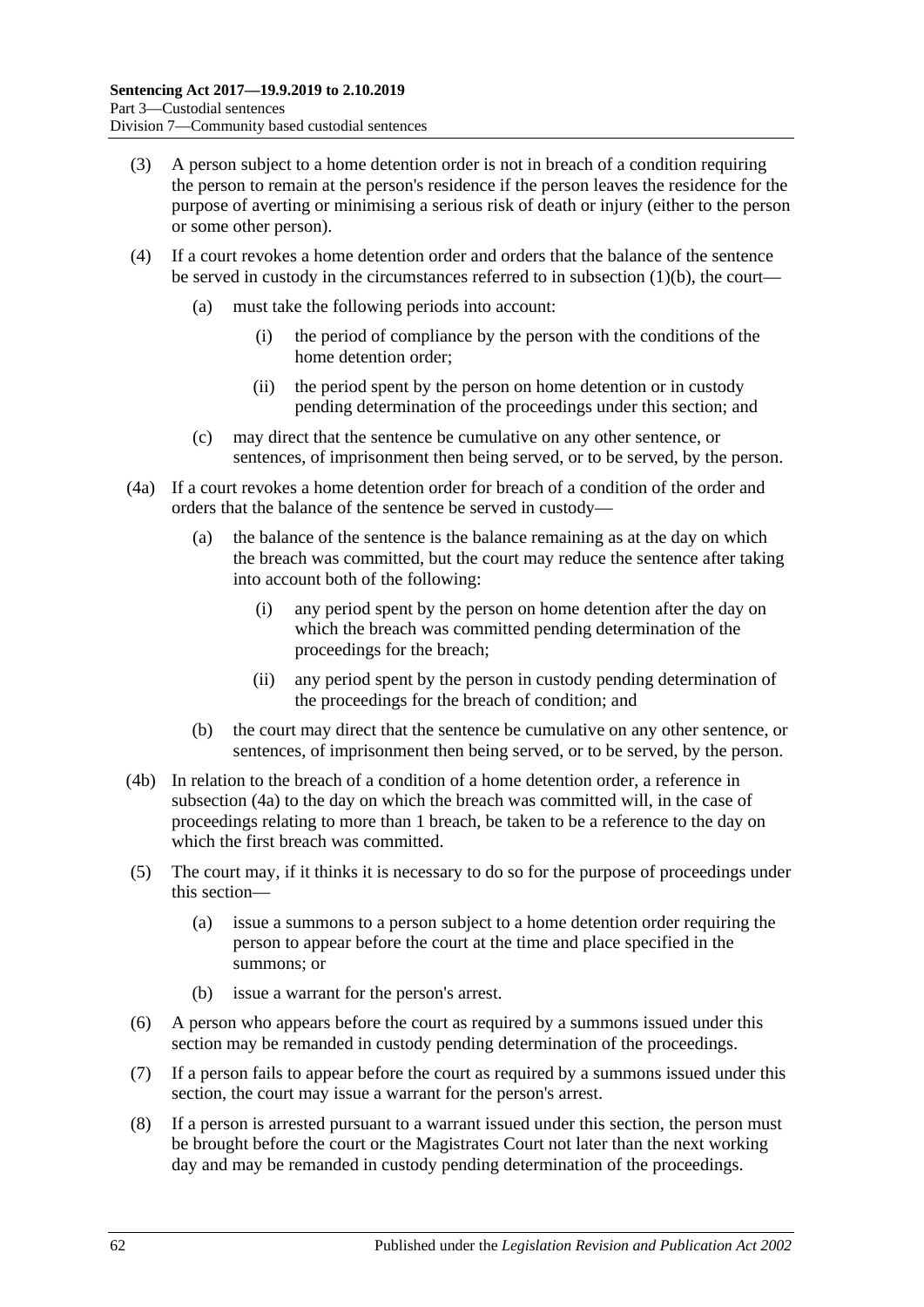- (9) A warrant issued under this section authorises the detention of the person in custody pending appearance before the court.
- <span id="page-62-0"></span>(10) The obligations of a person subject to a home detention order are suspended during any period the person is in custody.
- (11) If a person subject to a home detention order is found guilty of an offence by a court of a superior jurisdiction to that of the court that made the order, being an offence committed during the period of the home detention order, any proceedings for breach of condition arising out of the offence are to be taken in the court of superior jurisdiction.
- (12) If a person subject to a home detention order is found guilty of an offence by a court of an inferior jurisdiction to that of the court that made the order, being an offence committed during the period of the home detention order, the court of inferior jurisdiction must—
	- (a) sentence the person for the offence and remand the person to the court that made the home detention order to be dealt with for breach of condition of the order; or
	- (b) remand the person to the court that made the home detention order to be sentenced for the offence and dealt with for breach of condition of the order.
- (13) The court dealing with a person for breach of condition of a home detention order must hear any evidence adduced tending to establish that the person has failed to comply with a condition of the order and any evidence or representations that the person may wish to adduce or make in reply.
- (14) In this section—

## *court of an inferior jurisdiction* means—

- (a) if the court that made the home detention order is the Supreme Court—the District Court or the Magistrates Court;
- (b) if the court that made the home detention order is the District Court—the Magistrates Court;

### *court of a superior jurisdiction* means—

- (a) if the court that made the home detention order is the Magistrates Court—the Supreme Court or the District Court;
- (b) if the court that made the home detention order is the District Court—the Supreme Court.

# **74—Court to provide CE with copy of home detention order**

If a home detention order is made in respect of a person, or the order or conditions of the order are varied or revoked, or a further order is made in respect of the person, the court must notify the CE of the terms of the order, variation, revocation or further order, as the case may require.

# **75—CE must assign home detention officer**

(1) The CE must, on receiving a copy of a home detention order (and may after then from time to time) assign the person to whom the order relates to a home detention officer.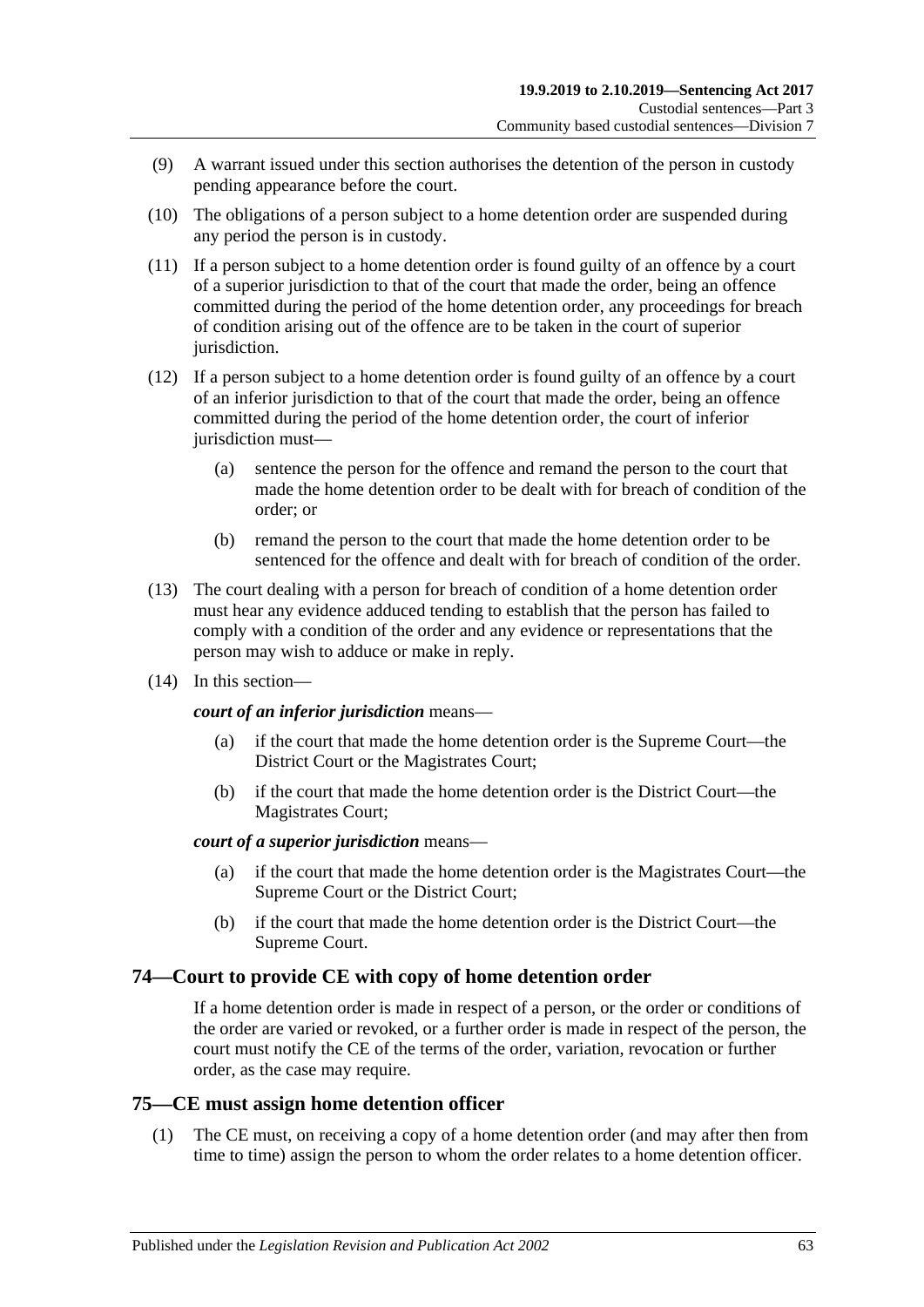- (2) The CE must ensure that the person is notified in writing of the name of the home detention officer to whom the person has been assigned and, if necessary, of the place and time at which the person must first report to that officer.
- (3) It is the duty of a home detention officer to endeavour to ensure that any person assigned to the officer complies with the conditions of the order.

# **76—Powers of home detention officers**

- (1) A home detention officer may, at any time—
	- (a) enter or telephone the residence of a person to whom the officer has been assigned; or
	- (b) telephone the person's place of employment or any other place at which the person is permitted or required to attend; or
	- (c) question any person who is at that residence or place as to the whereabouts of the person to whom the officer has been assigned,

for the purposes of ascertaining whether or not the person is complying with a condition of the home detention order.

- (2) A person must not—
	- (a) hinder a home detention officer in the exercise of powers under this section; or
	- (b) fail to answer truthfully any question put to the person by a home detention officer under those powers.

Maximum penalty: \$2 500.

# **77—Apprehension and detention of person subject to home detention order without warrant**

- (1) If the CE suspects on reasonable grounds that a person subject to a home detention order has breached a condition of the order, the person may be apprehended, without warrant, by a police officer or home detention officer and detained in custody for the purposes of proceedings relating to the suspected breach under [section](#page-60-4) 73 before the court that imposed the order.
- (2) [Section](#page-61-1) 73(8) to [\(10\)](#page-62-0) (inclusive) apply to a person apprehended under this section as if the person were arrested pursuant to a warrant issued under [section](#page-60-4) 73.

# **78—Offence to contravene or fail to comply with condition of home detention order**

A person subject to a home detention order who contravenes or fails to comply with a condition of the order is guilty of an offence.

Maximum penalty: \$10 000 or imprisonment for 2 years.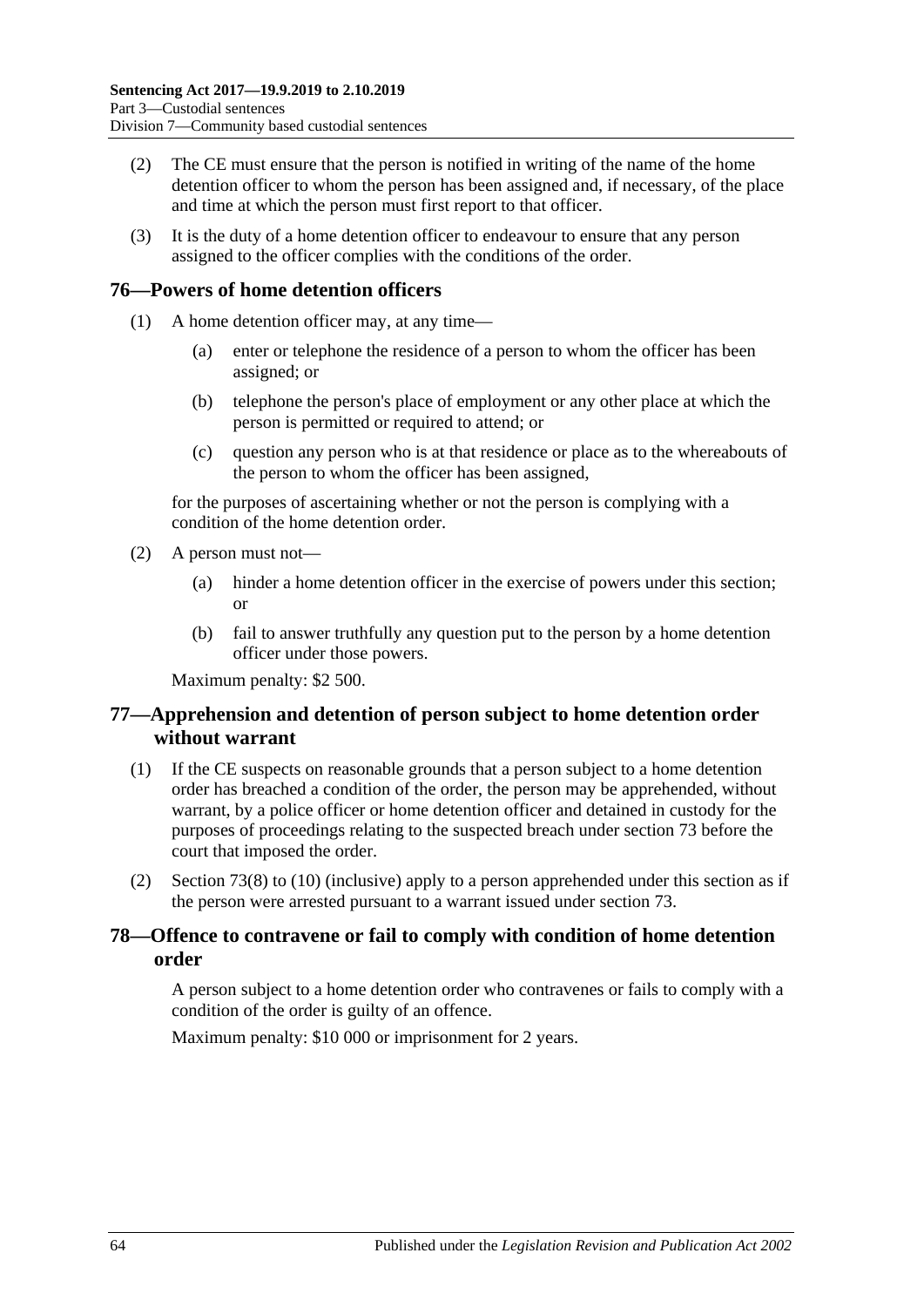## **Subdivision 2—Intensive correction**

## **79—Purpose of intensive correction order**

- (1) The purpose of an intensive correction order is to provide a court with an alternative sentencing option for a defendant where the court—
	- (a) is considering imposing a sentence of imprisonment of 2 years or less; and
	- (b) considers there is a genuine risk that the defendant will re-offend if not provided with a suitable intervention program for rehabilitation purposes.
- (2) The court should not impose an intensive correction order on a defendant unless the court considers that, given the short custodial sentence that the court would otherwise have imposed, rehabilitation of the defendant is more likely to be achieved by allowing the defendant to serve the sentence in the community while subject to strict conditions of intensive correction.
- (3) Despite the preceding subsections, the paramount consideration of the court when determining whether to make an intensive correction order must be to protect the safety of the community (whether as individuals or in general).

## **80—Intensive correction not available for certain offences**

- (1) The powers vested in a court by this Subdivision—
	- (a) are exercisable despite the fact that an Act prescribes a minimum penalty; but
	- (ab) are not exercisable in relation to an offence involving a terrorist act; or
	- (b) are not exercisable in relation to any offence in respect of which an Act expressly prohibits the reduction, mitigation or substitution of penalties or sentences.
- (2) In this section—

*Act* includes a statutory instrument;

*terrorist act* has the same meaning as Part 5.3 of the *Criminal Code* of the Commonwealth.

## **81—Intensive correction orders**

- (1) Subject to this section, if—
	- (a) a court has imposed a sentence of imprisonment on a defendant of a term that is 2 years or less; and
	- (b) the court considers that the sentence should not be suspended under [Part](#page-77-1) 4 [Division](#page-77-1) 2; and
	- (c) the court determines that there is good reason for the defendant to serve the sentence in the community while subject to intensive correction,

<span id="page-64-0"></span>the court may order that the defendant serve the sentence in the community while subject to intensive correction (an *intensive correction order*).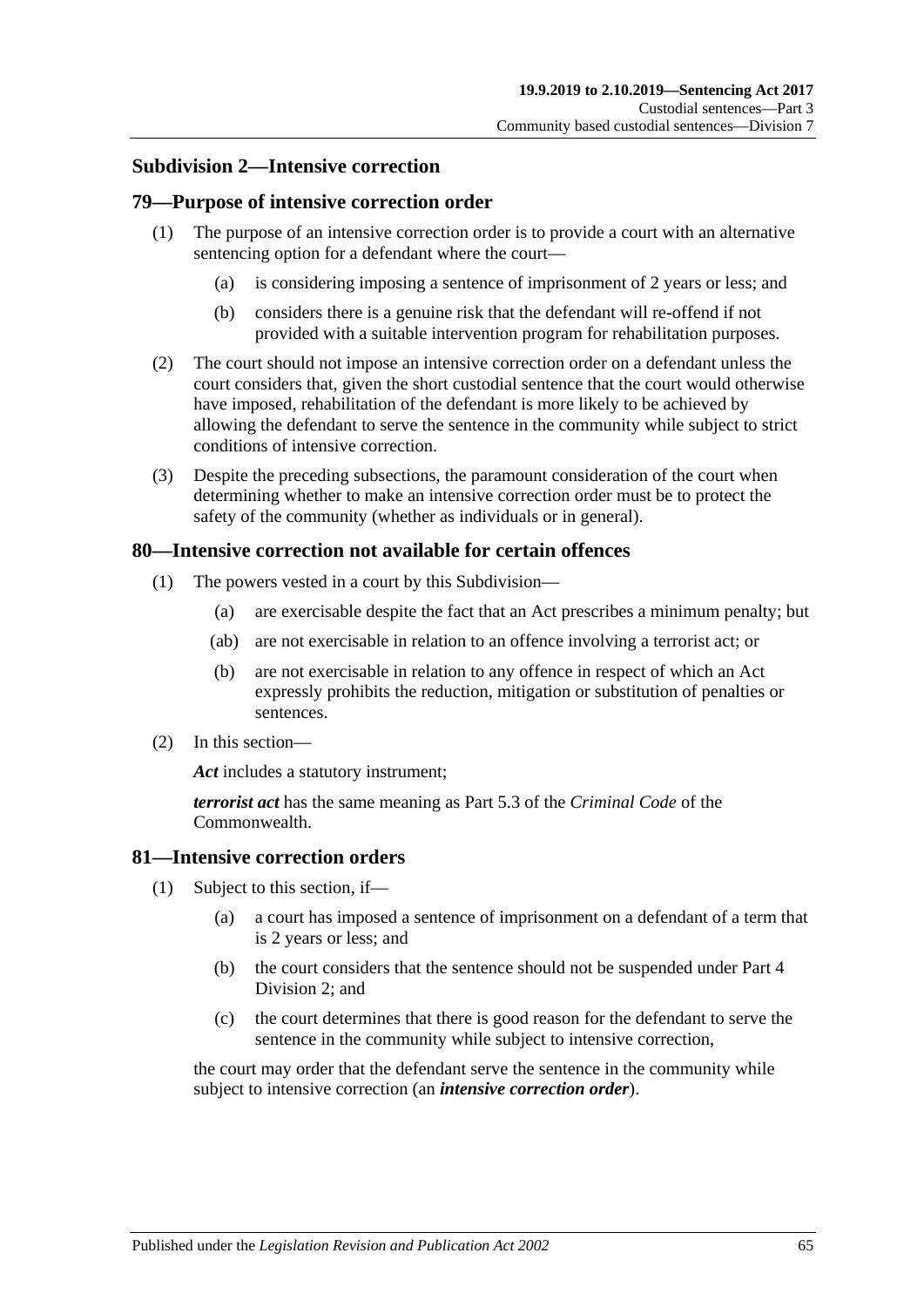- (2) For the purposes of [subsection](#page-64-0)  $(1)(c)$ , the court may determine that, even though a custodial sentence is warranted and there is a moderate to high risk of the defendant re-offending, any rehabilitation achieved during the period that would be spent in prison is likely to be limited compared to the likely rehabilitative effect if the defendant were instead to spend that period in the community while subject to intensive correction.
- (3) The following provisions apply to an intensive correction order:
	- (a) an intensive correction order must not be made if the sentence is to be served cumulatively on another term of imprisonment (other than a term of imprisonment to be served subject to an intensive correction order), or concurrently with another term of imprisonment then being served, or about to be served, by the defendant;
	- (ab) an intensive correction order must not be made if the defendant is being sentenced—
		- (i) as an adult for a serious sexual offence; or
		- (ii) as an adult for a serious and organised crime offence or specified offence against police; or
		- (iii) as an adult for a designated offence and, during the 5 year period immediately preceding the date on which the relevant offence was committed, a court has sentenced the defendant to imprisonment (other than where the sentence is suspended), home detention or an intensive correction order for a designated offence;
	- (b) an intensive correction order should not be made if the court is not satisfied that adequate resources exist for the proper monitoring of the defendant while subject to an intensive correction order by a community corrections officer.
- (4) The court must take the following matters into consideration when determining whether to make an intensive correction order:
	- (a) the impact that the intensive correction order is likely to have on—
		- (i) any victim of the offence for which the defendant is being sentenced; and
		- (ii) any spouse or domestic partner of the defendant; and
		- (iii) any person residing at the residence at which the defendant may, if released, reside;
	- (b) the pre-sentence report (if any) ordered by the court;
	- (c) any other matter the court thinks relevant.
- (5) In this section—

*designated offence* means any of the following offences under the *[Criminal Law](http://www.legislation.sa.gov.au/index.aspx?action=legref&type=act&legtitle=Criminal%20Law%20Consolidation%20Act%201935)  [Consolidation Act](http://www.legislation.sa.gov.au/index.aspx?action=legref&type=act&legtitle=Criminal%20Law%20Consolidation%20Act%201935) 1935*:

- (a) an offence under section 12 (conspiring or soliciting to commit murder);
- (b) an offence under section 13 (manslaughter);
- (c) an offence under section 13A (criminal liability in relation to suicide);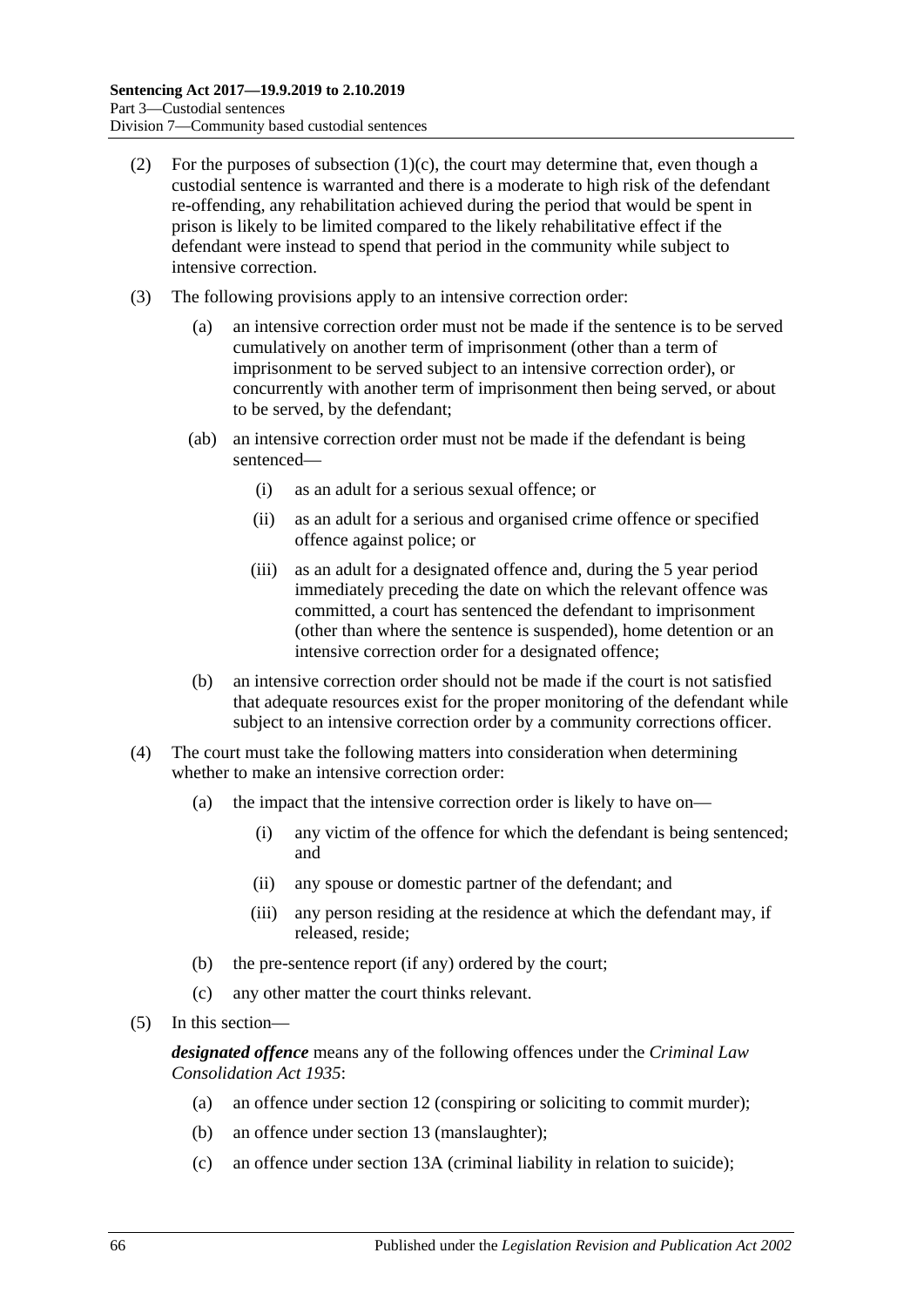- (d) an offence under section 19 (unlawful threats);
- (e) an offence under section 19AA (unlawful stalking);
- (f) an offence under section 19AC (dangerous driving to escape police pursuit);
- (g) an offence under section 19A (causing death or harm by use of vehicle or vessel);
- (h) an offence under section 23 (causing serious harm);
- (i) an offence under section 24 (causing harm);
- (j) an offence under section 29A (shooting at police officers);
- (k) an offence under section 39 (kidnapping);
- (l) an offence under section 137 (robbery);
- (m) an offence under section 170 (serious criminal trespass—places of residence);
- (n) an offence under section 270B (assaults with intent) if the offence against the person to which that section applies is a relevant offence referred to in a preceding paragraph;

### *serious and organised crime offence* means—

- (a) any of the following offences under the *[Criminal Law Consolidation](http://www.legislation.sa.gov.au/index.aspx?action=legref&type=act&legtitle=Criminal%20Law%20Consolidation%20Act%201935)  Act [1935](http://www.legislation.sa.gov.au/index.aspx?action=legref&type=act&legtitle=Criminal%20Law%20Consolidation%20Act%201935)*:
	- (i) an offence under section 83E (participation in criminal organisation);
	- (ii) an aggravated offence under—
		- (A) section 172 (blackmail); or
		- (B) section 251 (abuse of public office),

where the aggravating circumstances of the offence are the circumstances referred to in section  $5AA(1)(ga)(i)$  or (ii) of that Act;

- (iii) an offence under section 244 (offences relating to witnesses);
- (iv) an offence under section 245 (offences relating to jurors);
- (v) an attempt to commit any of the offences referred to in any of the preceding subparagraphs; or
- (b) any of the following offences under the *[Controlled Substances Act](http://www.legislation.sa.gov.au/index.aspx?action=legref&type=act&legtitle=Controlled%20Substances%20Act%201984) 1984*:
	- (i) an offence under section 32(1) (trafficking (large commercial quantity controlled drug));
	- (ii) an aggravated offence under section 32(2) (trafficking (commercial quantity controlled drug));
	- (iii) an aggravated offence under section 32(2a) (trafficking (controlled drug in prescribed area));
	- (iv) an aggravated offence under section 32(3) (trafficking (controlled drug));
	- (v) an offence under section 33(1) (manufacturing controlled drug for sale (large commercial quantity));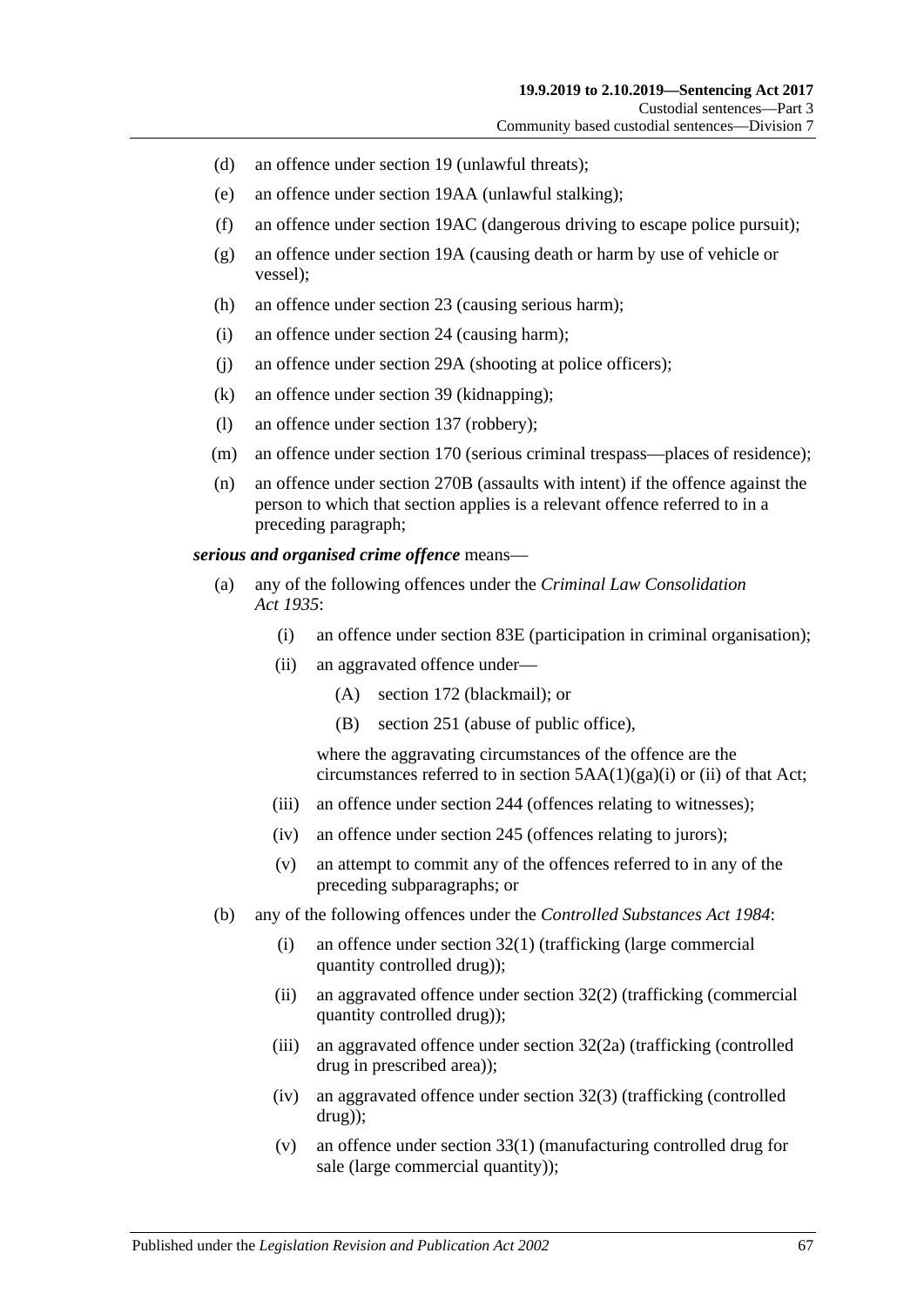- (vi) an aggravated offence under section 33(2) (manufacturing controlled drug for sale (commercial quantity));
- (vii) an aggravated offence under section 33(3) (manufacturing controlled drug for sale);
- (viii) an aggravated offence under section 33A(1) (sale/manufacture etc controlled precursor (large commercial quantity));
- (ix) an aggravated offence under section 33A(2) (sale/manufacture etc controlled precursor (commercial quantity));
- (x) an aggravated offence under section 33A(3) (sale/manufacture etc controlled precursor);
- (xi) an aggravated offence under section 33A(4) (manufacture etc controlled precursor);
- (xii) an aggravated offence under section 33A(5) (manufacture etc controlled precursor);
- (xiii) an offence under section 33F (sale, supply or administration of controlled drug to child);
- (xiv) an offence under section 33G (sale, supply or administration of controlled drug in school zone);
- (xv) an offence under section 33H (procuring child to commit offence (relating to controlled drug, precursor or plant));
- (xvi) an attempt to commit any of the offences referred to in any of the preceding subparagraphs;

#### <span id="page-67-0"></span>*serious sexual offence* means—

- (a) any of the following offences under the *[Criminal Law Consolidation](http://www.legislation.sa.gov.au/index.aspx?action=legref&type=act&legtitle=Criminal%20Law%20Consolidation%20Act%201935)  Act [1935](http://www.legislation.sa.gov.au/index.aspx?action=legref&type=act&legtitle=Criminal%20Law%20Consolidation%20Act%201935)* where the maximum penalty prescribed for the offence is, or includes, imprisonment for at least 5 years:
	- (i) an offence under section 48 (rape);
	- (ii) an offence under section 48A (compelled sexual manipulation);
	- (iii) an offence under section 49 (unlawful sexual intercourse);
	- (iv) an offence under section 50 (persistent sexual abuse of a child);
	- (v) an offence under section 51 (sexual exploitation of person with a cognitive impairment);
	- (vi) an offence under section 56 (indecent assault);
	- (vii) an offence under section 58 (gross indecency);
	- (viii) an offence under section 59 (abduction);
	- (ix) an offence under section 60 (procuring sexual intercourse);
	- (x) an offence under section 63 (production or dissemination of child exploitation material);
	- (xi) an offence under section 63B (procuring child to commit an indecent act etc);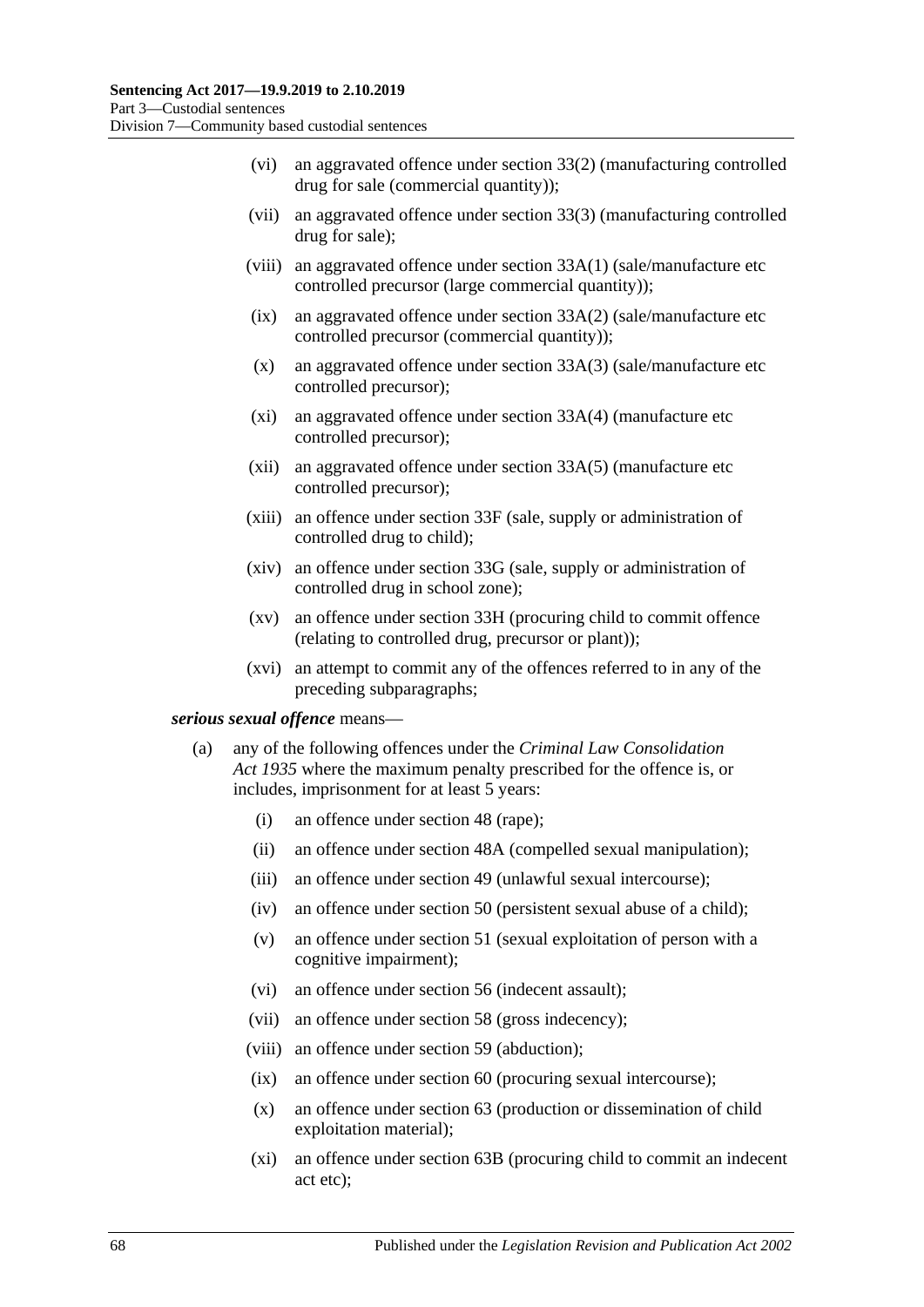- (xii) an offence under section 66 (sexual servitude and related offences);
- (xiii) an offence under section 67 (deceptive recruiting for commercial sexual services);
- (xiv) an offence under section 68 (use of children in commercial sexual services);
- (xv) an offence under section 72 (incest);
- (xvi) an offence against a corresponding previous enactment substantially similar to an offence referred to in any of the preceding subparagraphs;
- (xvii) an attempt to commit or an assault with intent to commit any of the offences referred to in any of the preceding subparagraphs; or
- (b) an offence against the law of another State or a Territory corresponding to an offence referred to in [paragraph](#page-67-0) (a);

#### *specified offence against police* means—

- (a) an aggravated offence under—
	- (i) section 23(1) of the *[Criminal Law Consolidation Act](http://www.legislation.sa.gov.au/index.aspx?action=legref&type=act&legtitle=Criminal%20Law%20Consolidation%20Act%201935) 1935* (intentionally causing serious harm); or
	- (ii) section 23(3) of the *Criminal [Law Consolidation Act](http://www.legislation.sa.gov.au/index.aspx?action=legref&type=act&legtitle=Criminal%20Law%20Consolidation%20Act%201935) 1935* (recklessly causing serious harm),

where the aggravating circumstances of the offence are the circumstances referred to in section  $5AA(1)(c)$  of that Act and the victim is a police officer; or

- (b) an offence of attempted murder or attempted manslaughter under the *[Criminal Law Consolidation Act](http://www.legislation.sa.gov.au/index.aspx?action=legref&type=act&legtitle=Criminal%20Law%20Consolidation%20Act%201935) 1935* where the victim is a police officer and the offender committed the offence—
	- (i) knowing the victim to be acting in the course of the victim's official duty; or
	- (ii) in retribution for something the offender knows or believes to have been done by the victim in the course of the victim's official duty.
- (6) A description of an offence appearing in brackets in this section is for convenience of reference only.

## **82—Conditions of intensive correction order**

- (1) An intensive correction order is subject to the following conditions:
	- (a) a condition requiring the person to be of good behaviour;
	- (b) a condition requiring the person to be under the supervision of a community corrections officer;
	- (c) a condition requiring the person to obey the lawful directions of the community corrections officer to whom the person is assigned;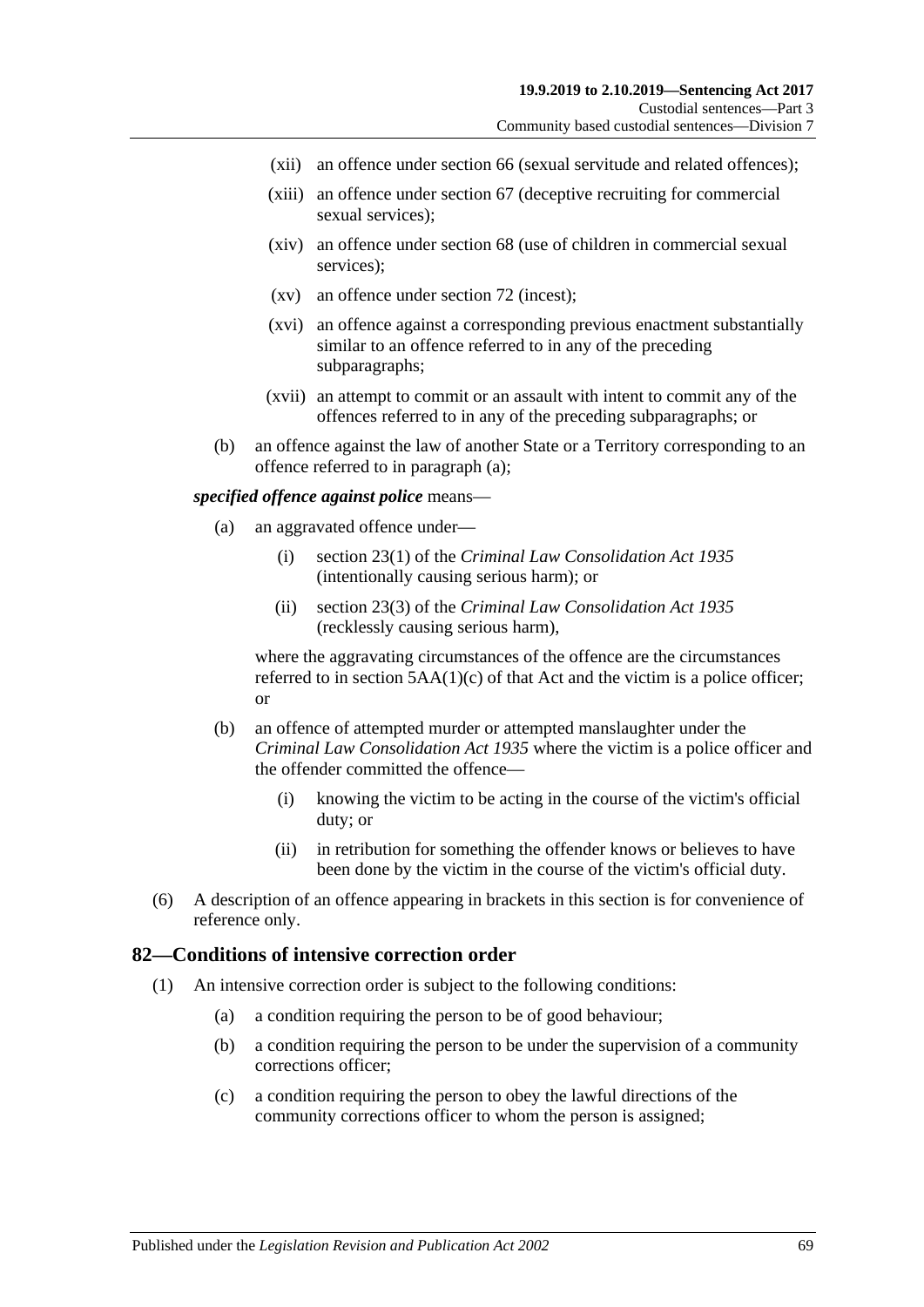- (d) a condition requiring the person to report to a specified place not later than 2 working days after the date of the order unless, within that period, the defendant receives a notice from the CE to the contrary;
- <span id="page-69-2"></span>(e) a condition prohibiting the person from possessing a firearm or ammunition or any part of a firearm;
- <span id="page-69-3"></span>(f) a condition requiring the person to submit to such tests (including testing without notice) for gunshot residue as a community corrections officer may reasonably require;
- (g) a condition that the person undergo assessment or treatment (or both) relating to the person's mental or physical condition;
- (ga) a condition requiring the person to undertake an intervention program as directed by the community corrections officer to whom the person is assigned;
- (h) a condition requiring the person to report to the community corrections officer to whom the person is assigned any change of address or employment, not later than 2 working days after the date of the change;
- (i) a condition that the person must not leave the State for any reason except in accordance with the written permission of the CE;
- (j) if the defendant is unemployed—a condition requiring the person to perform a specified number of hours of community service;
- (k) a condition requiring the person to comply with the following:
	- (i) regulations made for the purposes of this section;
	- (ii) the lawful directions of the CE;
- (l) such other conditions as the court thinks appropriate and specifies in the order.
- <span id="page-69-1"></span><span id="page-69-0"></span>(2) Without limiting the generality of [subsection](#page-69-0) (1)(l), an intensive correction order may (for example) be subject to any of the following conditions:
	- (a) a condition that the person subject to the order reside at specified premises;
	- (b) a condition that the defendant be monitored by use of an electronic device approved under section 4 of the *[Correctional Services Act](http://www.legislation.sa.gov.au/index.aspx?action=legref&type=act&legtitle=Correctional%20Services%20Act%201982) 1982*;
	- (c) a condition requiring the defendant to abstain from drugs of a specified class (including alcohol);
	- (e) a condition requiring the person to submit to such tests (including testing without notice) relating to drug use, as a community corrections officer may reasonably require;
	- (f) a condition that the person contribute financially to any course or treatment program that the person is required to undertake;
	- (g) any other condition that the court thinks fit.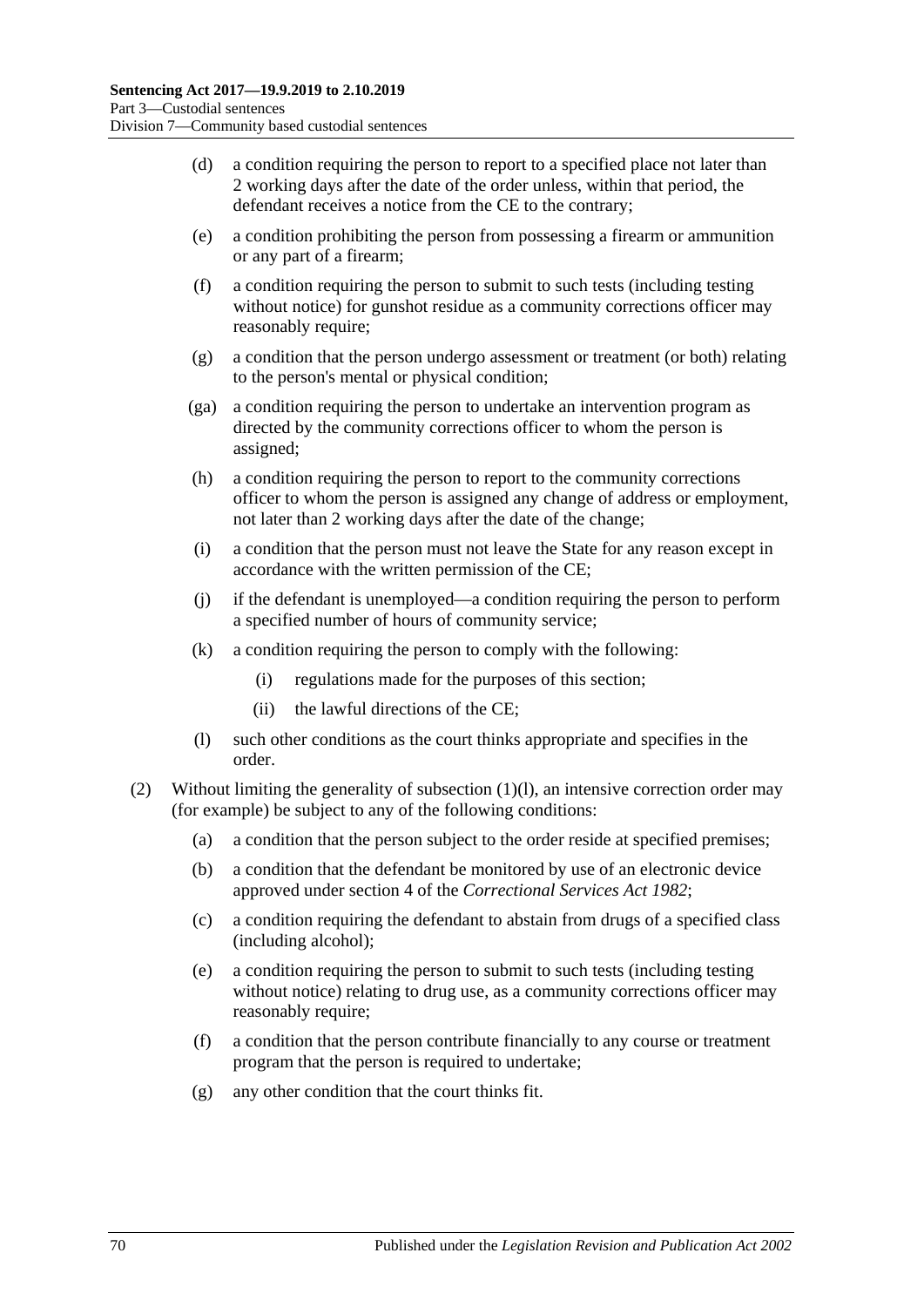- (3) Without limiting the generality of [subsection](#page-69-1)  $(1)(k)(ii)$ , the CE may (for example) direct the person subject to the order to do 1 or more of the following during the period of the order:
	- (a) reside at specified premises;
	- (b) be monitored (for a period not exceeding 28 days) by use of an electronic device approved under section 4 of the *[Correctional Services Act](http://www.legislation.sa.gov.au/index.aspx?action=legref&type=act&legtitle=Correctional%20Services%20Act%201982) 1982*;
	- (c) submit to such tests (including testing without notice) relating to drug use, as a community corrections officer may reasonably require;
	- (d) if the defendant is unemployed—perform a specified number of hours of community service per week (which must be at least 12 hours but not more than 20 hours per week).
- (4) A person subject to an intensive correction order will, unless the intensive correction order is earlier revoked, remain subject to intensive correction in the community until the expiry of the order.
- (5) Subject to [subsection](#page-70-0) (6), the court may vary or revoke a condition imposed under this section.
- <span id="page-70-0"></span>(6) The court may only vary or revoke the conditions imposed by [subsection](#page-69-2)  $(1)(e)$  and  $(f)$ if the court is satisfied, by evidence given on oath, that—
	- (a) there are cogent reasons to do so; and
	- (b) the possession of a firearm, ammunition or part of a firearm by the person does not represent an undue risk to the safety of the public.

# **83—Orders that court may make on breach of condition of intensive correction order etc**

- <span id="page-70-1"></span>(1) Subject to this section, if the court that imposed an intensive correction order on a person is satisfied that a person subject to an intensive correction order has breached a condition of the order, the court must revoke the intensive correction order and order that the balance of the sentence the person was serving in the community be served in custody.
- (2) Despite [subsection](#page-70-1) (1), if the court is satisfied that the failure of the person to comply with the conditions of the intensive correction order was trivial or there are proper grounds on which the failure should be excused, the court—
	- (a) may refrain from revoking the order; and
	- (b) may vary the order (including by extending the term of the order but not so that the order would exceed in aggregate a period of 2 years or imposing a condition of home detention); and
	- (c) may impose a further condition on, or revoke or vary a condition of, the order.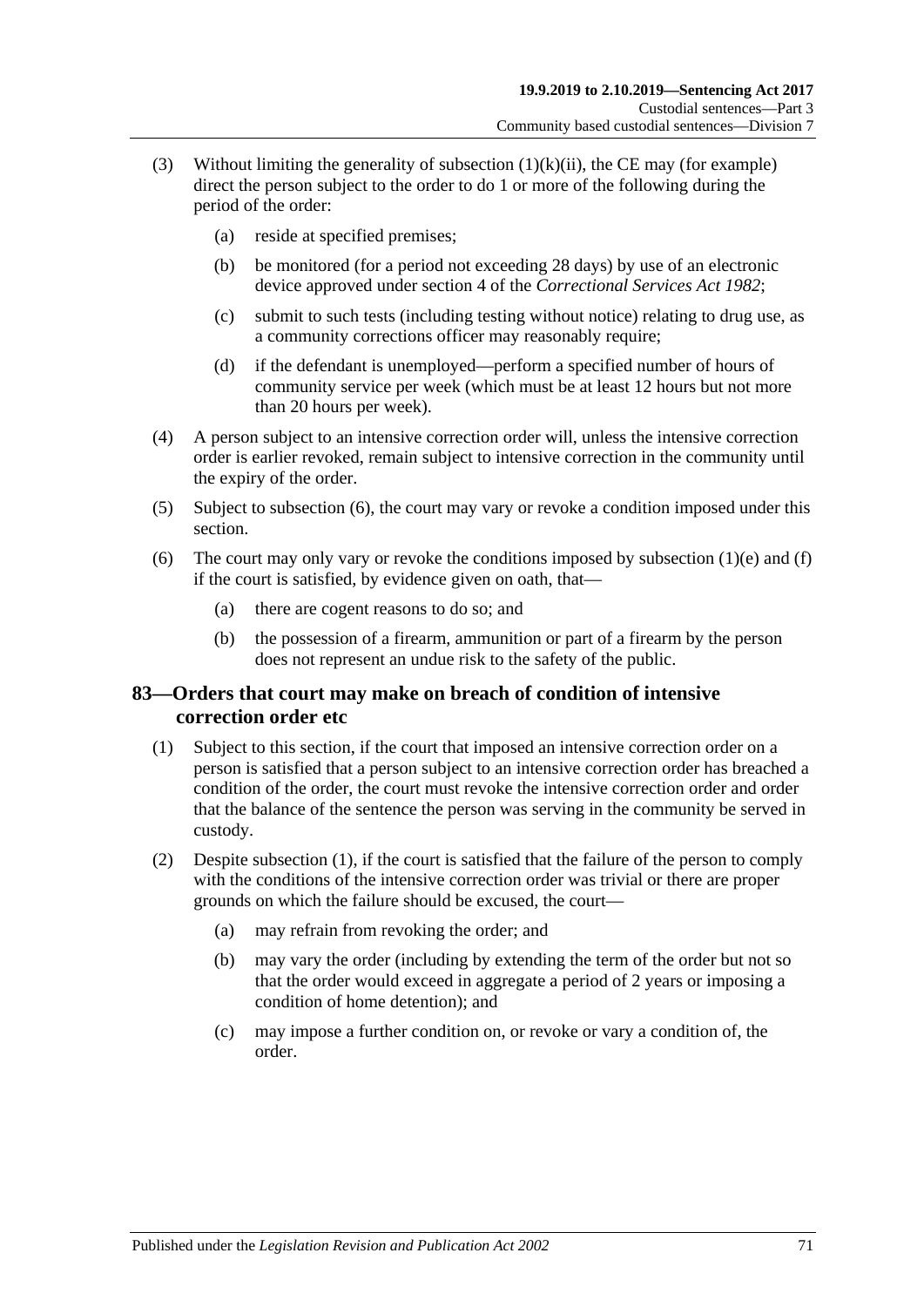- (3) If a court revokes an intensive correction order for a breach of a condition of the order and orders that the balance of the sentence be served in custody under subsection (1)—
	- (a) the balance of the sentence is the balance remaining as at the day on which the breach was committed, but the court may reduce the sentence after taking into account both of the following:
		- (i) any period spent by the person subject to the intensive correction order after the day on which the breach was committed pending determination of the proceedings for the breach;
		- (ii) any period spent by the person in custody pending determination of the proceedings for the breach of condition; and
	- (b) the court may direct that the sentence be cumulative on any other sentence, or sentences, of imprisonment then being served, or to be served, by the person.
- (3a) A reference in subsection (3) to the day on which the breach (of a condition) was committed will, in the case of proceedings relating to more than 1 breach, be taken to be a reference to the day on which the first breach was committed.
- (4) If the court imposes a condition of home detention, the terms of the condition require the defendant to reside in a specified place and to remain at that place for a specified period (which may not exceed the balance of the term of the sentence), not leaving it except for 1 of the following purposes:
	- (a) attendance at remunerated employment at such times and places as are approved from time to time by the community corrections officer to whom the person is assigned;
	- (b) urgent medical or dental treatment for the defendant;
	- (ba) attendance at—
		- (i) a place for the purpose of undergoing assessment or treatment (or both) relating to the defendant's mental or physical condition; or
		- (ii) an intervention program; or
		- (iii) any other course of education, training or instruction, or other activity,

as approved or directed by the community corrections officer to whom the person is assigned;

- (c) averting or minimising a serious risk of death or injury (whether to the defendant or some other person);
- (d) any other purpose approved or directed by the community corrections officer to whom the defendant is assigned.
- (5) The court may, if it thinks it is necessary to do so for the purpose of proceedings under this section—
	- (a) issue a summons to a person subject to an intensive correction order requiring the person to appear before the court at the time and place specified in the summons; or
	- (b) issue a warrant for the person's arrest.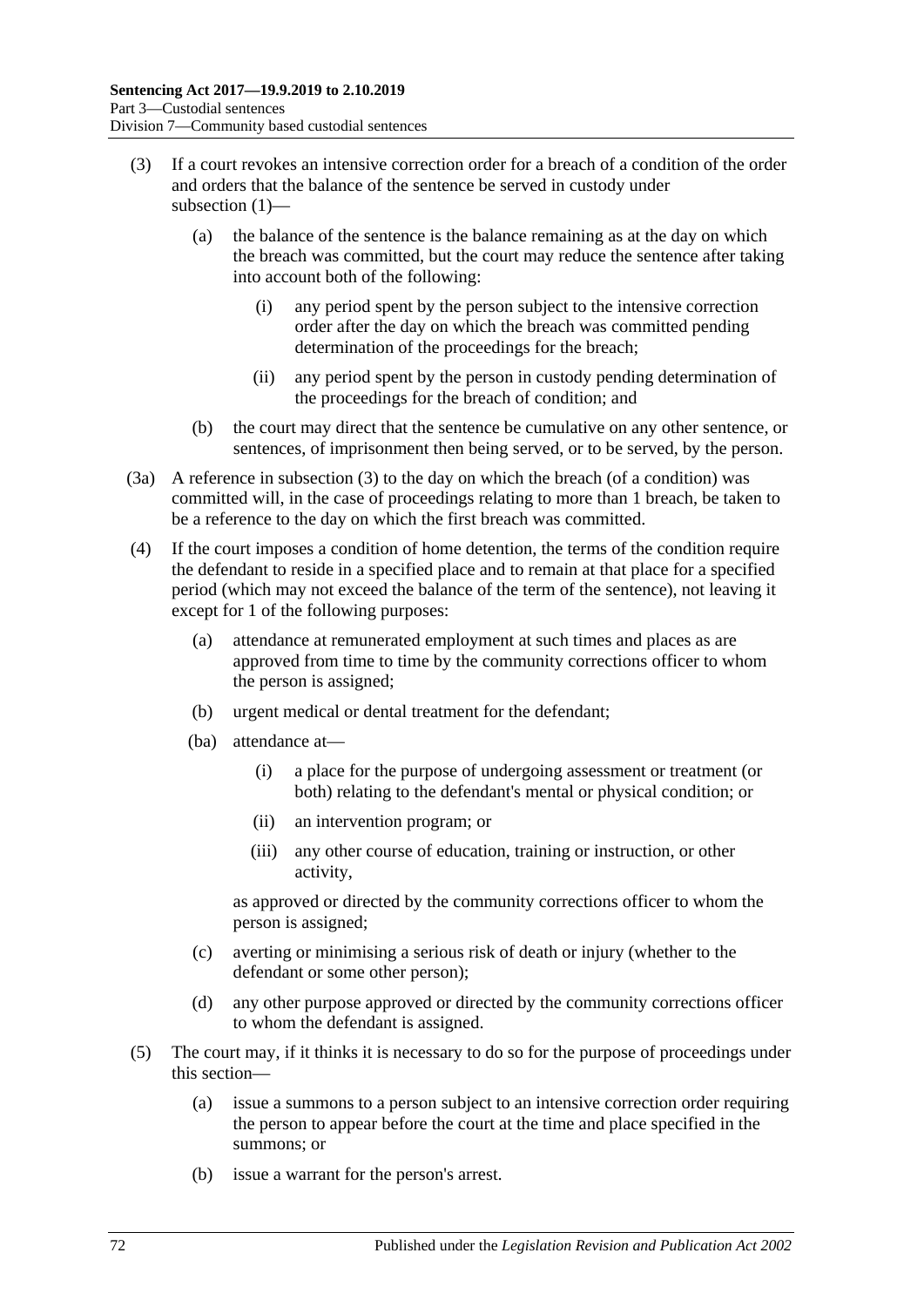- (6) A person who appears before the court as required by a summons issued under this section may be remanded in custody pending determination of the proceedings.
- (7) If a person fails to appear before the court as required by a summons issued under this section, the court may issue a warrant for the person's arrest.
- (8) If a person is arrested pursuant to a warrant issued under this section, the person must be brought before the court or the Magistrates Court not later than the next working day and may be remanded in custody pending determination of the proceedings.
- <span id="page-72-0"></span>(9) A warrant issued under this section authorises the detention of the person in custody pending appearance before the court.
- (10) The obligations of a person subject to an intensive correction order are suspended during any period the person is in custody.
- <span id="page-72-1"></span>(11) If a person subject to an intensive correction order is found guilty of an offence by a court of a superior jurisdiction to that of the court that made the order, being an offence committed during the period of the intensive correction order, any proceedings for breach of condition arising out of the offence are to be taken in the court of superior jurisdiction.
- (12) If a person subject to an intensive correction order is found guilty of an offence by a court of an inferior jurisdiction to that of the court that made the order, being an offence committed during the period of the intensive correction order, the court of inferior jurisdiction must—
	- (a) sentence the person for the offence and remand the person to the court that made the intensive correction order to be dealt with for breach of condition of the order; or
	- (b) remand the person to the court that made the intensive correction order to be sentenced for the offence and dealt with for breach of condition of the order.
- (13) The court dealing with a person for breach of condition of an intensive correction order must hear any evidence adduced tending to establish that the person has failed to comply with a condition of the order and any evidence or representations that the person may wish to adduce or make in reply.
- (14) In this section—

*court of an inferior jurisdiction* means—

- (a) if the court that made the intensive correction order is the Supreme Court—the District Court or the Magistrates Court;
- (b) if the court that made the intensive correction order is the District Court—the Magistrates Court;

#### *court of a superior jurisdiction* means—

- (a) if the court that made the intensive correction order is the Magistrates Court—the Supreme Court or the District Court;
- (b) if the court that made the intensive correction order is the District Court—the Supreme Court.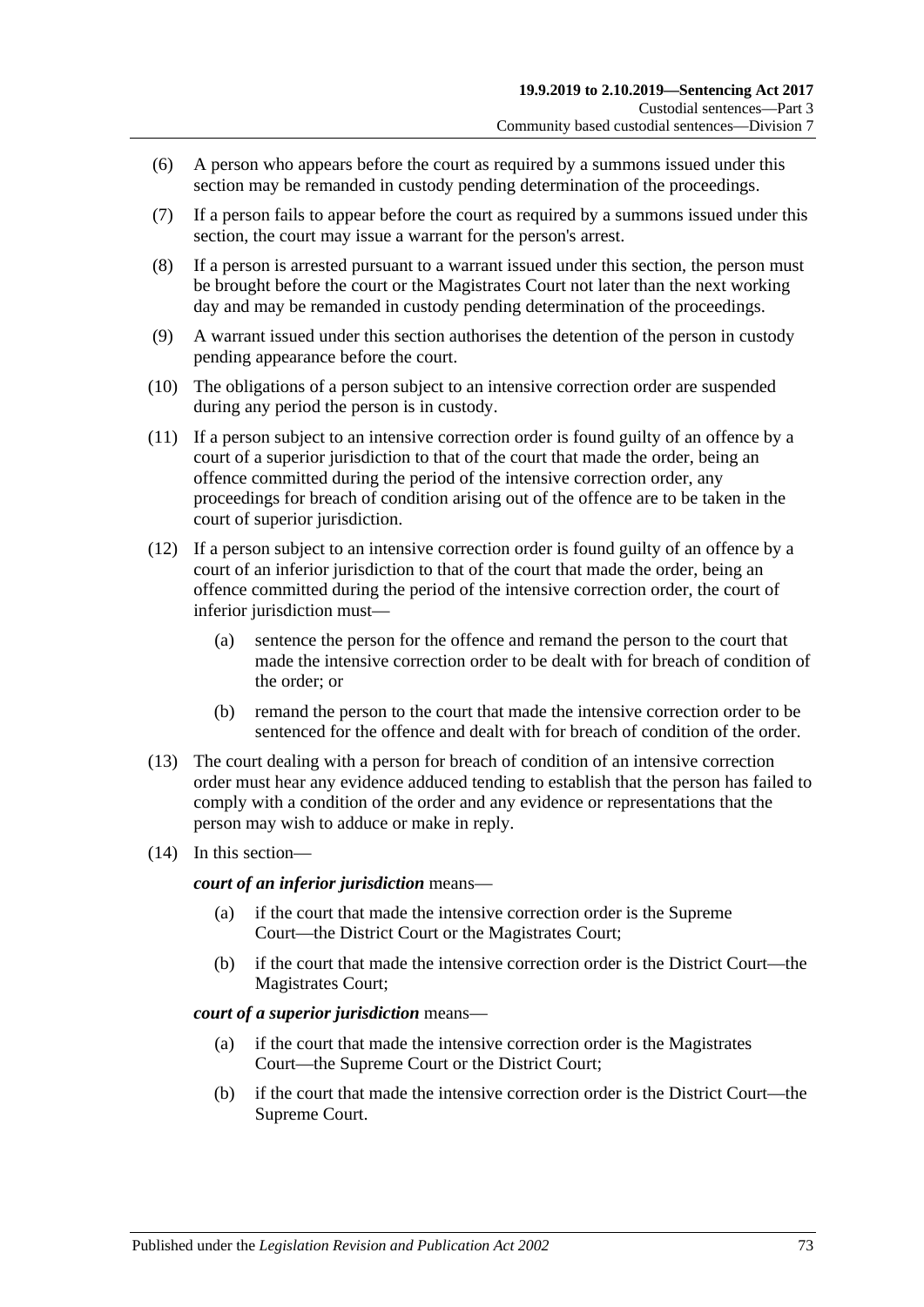## **84—Court to provide CE with copy of intensive correction order**

If an intensive correction order is made in respect of a person, or the order or conditions of the order are varied or revoked, or a further order is made in respect of the person, the court must notify the CE of the terms of the order, variation, revocation or further order, as the case may require.

#### **85—CE must assign community corrections officer**

- (1) The CE must, on receiving a copy of an intensive correction order (and may after then from time to time) assign the person to whom the order relates to a community corrections officer.
- (2) The CE must ensure that the person is notified in writing of the name of the community corrections officer to whom the person has been assigned and, if necessary, of the place and time at which the person must first report to that officer.
- (3) It is the duty of a community corrections officer to endeavour to ensure that any person assigned to the officer complies with the conditions of the order.

#### **86—Provisions relating to community service**

- (1) The following provisions apply to an intensive correction order that includes a condition requiring the performance of community service:
	- (a) the court must specify the number of hours of community service to be performed by the person to whom the sentence relates, being not less than 15 or more than 300;
	- (b) the court must not specify a number of hours of community service to be performed by a person who is already performing, or is liable to perform, community service, where the aggregate of that number and the number of hours previously specified would exceed 300;
	- (c) the court must specify a period, not exceeding 18 months, within which the community service is to be performed;
	- (d) the person is required to report to a specified place not later than 2 working days after the date of the order unless, within that period, the person receives a notice from the CE to the contrary;
	- (e) the person is required to perform community service for not less than 4 hours each week and on such day, or days, as the community corrections officer to whom the person is assigned may direct;
	- (f) the person may not, except in circumstances approved by the Minister for Correctional Services, be required to perform community service for a continuous period exceeding 7.5 hours;
	- (g) if on any day a period of community service is to exceed 4 continuous hours, the next hour must be a meal break;
	- (h) the person may not be required to perform community service at a time that would interfere with the person's remunerated employment or with a course of training or instruction relating to, or likely to assist the person to obtain, remunerated employment, or that would cause unreasonable disruption of the person's commitments in caring for the person's dependants;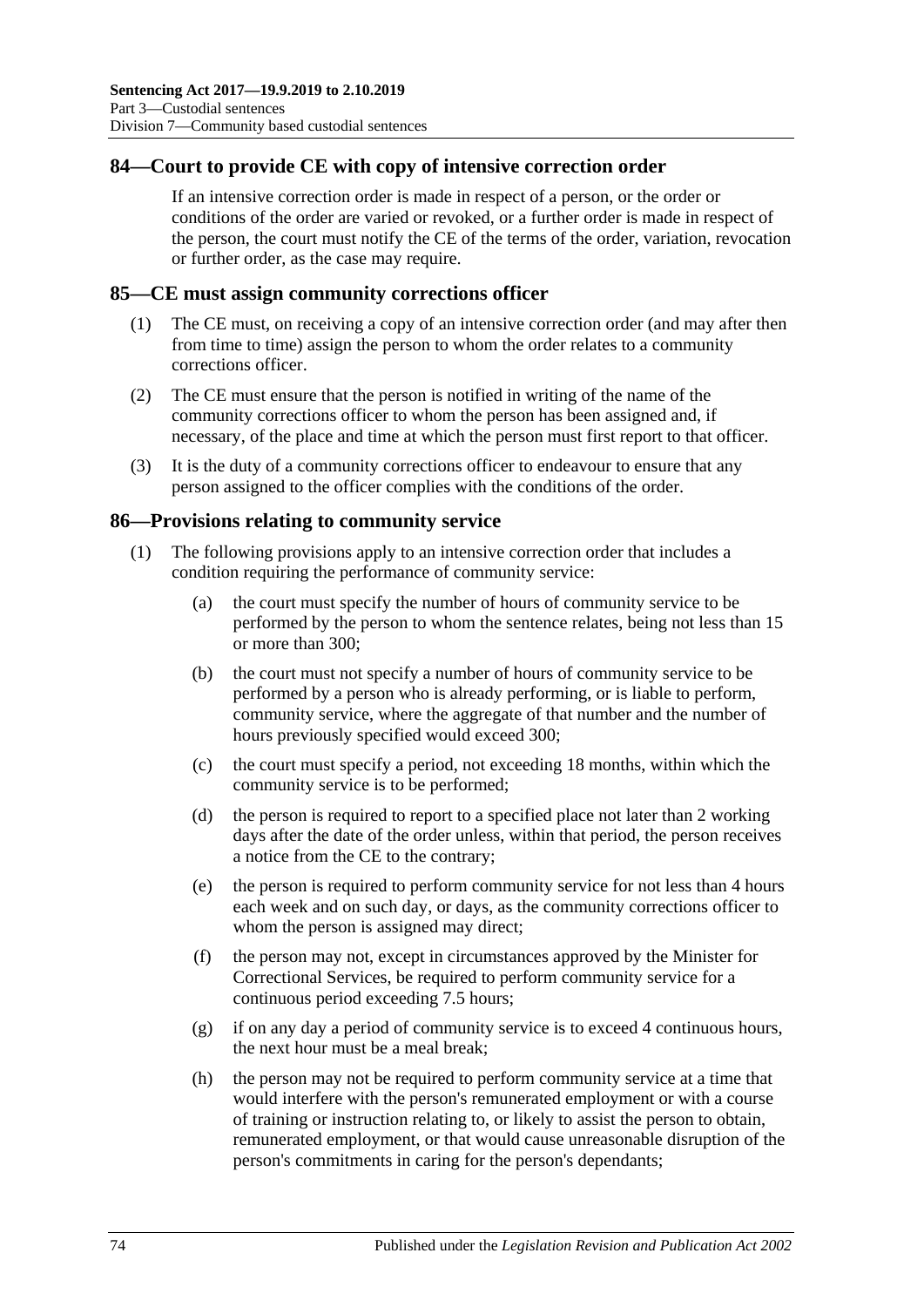- (i) the person may not be required to perform community service at a time that would cause the person to offend against a rule of a religion that the person practises;
- (j) the attendance of the person at any educational or recreational course of instruction approved by the Minister for Correctional Services will be taken to be performance of community service;
- (k) the person will not be remunerated for the performance of community service under the order;
- (l) the person must obey the lawful directions of the community corrections officer to whom the person is assigned.
- (2) This section does not apply in relation to the performance of community service by a youth.

## <span id="page-74-0"></span>**87—Court to be notified if suitable community service placement not available**

- (1) If the CE, on being notified that a court has included in an intensive correction order a condition requiring the performance of community service, is of the opinion that suitable community service work cannot be found for the defendant, whether because of the defendant's physical or mental disability, the location of the defendant, or for some other reason, the CE must notify the court in writing of that fact.
- (2) On receiving a notification under [subsection](#page-74-0) (1), the court may revoke the condition or discharge the intensive correction order (as the case may be) and may require the defendant to appear before the court for further order.

### **88—Community corrections officer to give reasonable directions**

- (1) A community corrections officer responsible for supervising a person in the community under this Subdivision—
	- (a) must give reasonable directions to the person requiring the person to report to the officer on a regular basis; and
	- (b) may give reasonable directions to the person—
		- (i) requiring the person to notify the officer of any change in the person's place of residence or employment; or
		- (ii) requiring the person to reside, or not to reside, in any particular place or area or with any particular person; or
		- (iii) requiring the person to take up, or not to take up, any particular employment, to be punctual in reporting to work or not to give up some particular employment; and
	- (c) may give the person other directions of a kind authorised by the Minister for Correctional Services, either generally or in relation to that person.
- (2) If the person is required to perform community service as a condition of an intensive correction order, the community corrections officer may also give reasonable directions to the person—
	- (a) requiring the person to report to a community service centre or other place at certain times; or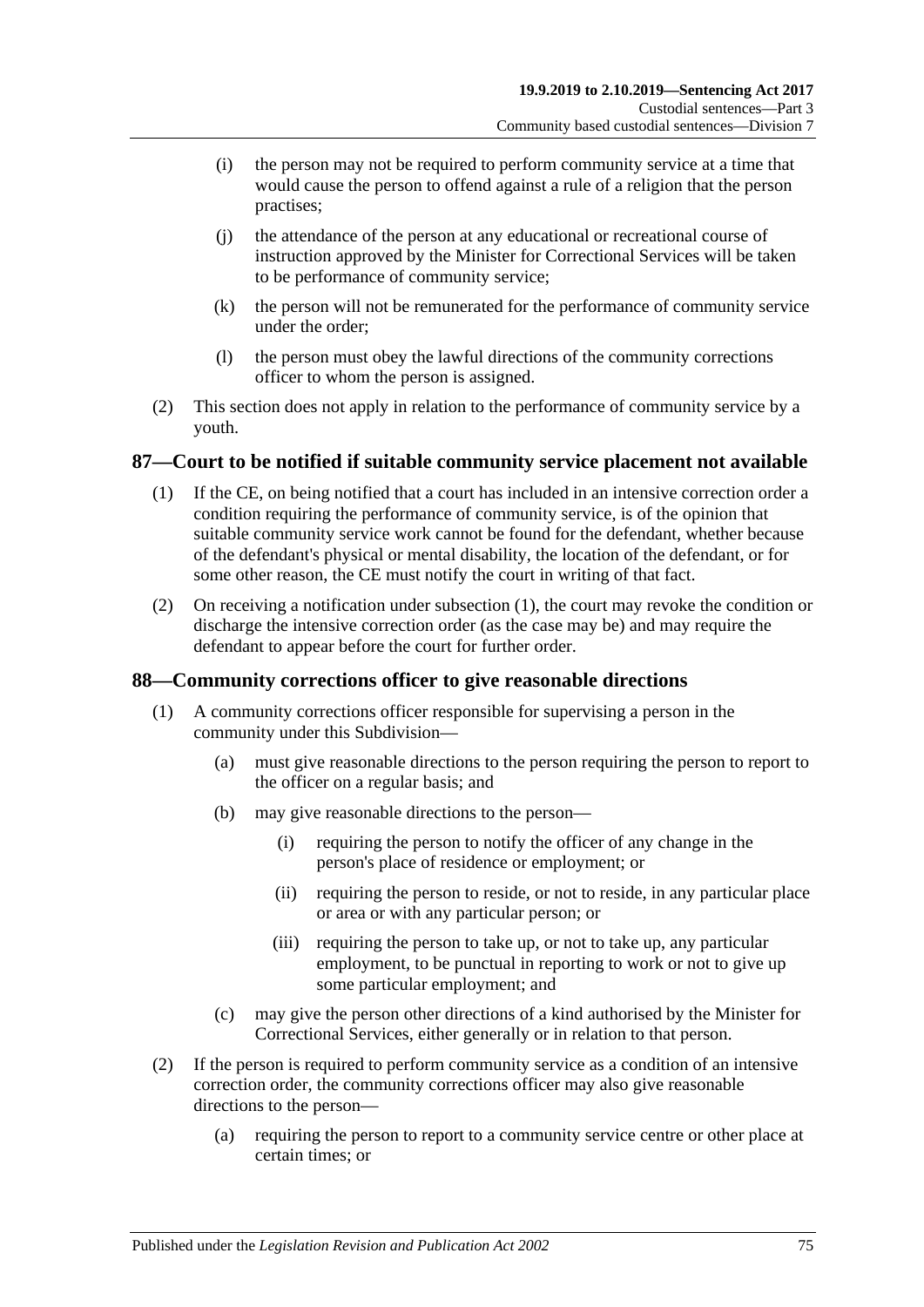- (b) requiring the person to perform certain projects or tasks as community service; or
- (c) requiring the person to undertake or participate in courses of instruction at a community service centre or other place; or
- (d) requiring the person to behave in a particular manner while undertaking community service.

## **89—Power of Minister in relation to default in performance of community service**

- <span id="page-75-0"></span>(1) If the Minister for Correctional Services is satisfied that a person who is required to perform community service as a condition of an intensive correction order has failed to obey a direction given by the community corrections officer to whom the person is assigned, the Minister may, instead of commencing proceedings for breach of order, by notice in writing served personally, increase the number of hours of community service that the person is required to perform.
- (2) If the Minister increases the hours of community service to be performed under a condition of an intensive correction order, the order will be taken to have been amended accordingly.
- (3) The number of hours of community service may not be increased under [subsection](#page-75-0) (1) by more than 24 in aggregate, but such an increase may be made despite the fact that its effect is to increase the total number of hours to be performed beyond the normal limit.
- (4) If the Minister for Correctional Services is satisfied that a person has failed to comply with a condition of an intensive correction order requiring performance of community service, the Minister may, by notice in writing served personally or by post, suspend the operation of the order until proceedings for breach of the intensive correction order have been determined.

## **90—Apprehension and detention of person subject to intensive correction order without warrant**

- (1) If the CE suspects on reasonable grounds that a person subject to an intensive correction order has breached a condition of the order, the person may be apprehended, without warrant, by a police officer or community corrections officer and detained in custody for the purposes of proceedings relating to the suspected breach under [section](#page-70-0) 83 before the court that imposed the order.
- (2) [Section](#page-72-0) 83(9) to [\(11\)](#page-72-1) (inclusive) apply to a person apprehended under this section as if the person were arrested pursuant to a warrant issued under [section](#page-70-0) 83.

# **91—Offence to contravene or fail to comply with condition of intensive correction order**

A person subject to an intensive correction order who contravenes or fails to comply with a condition of the order is guilty of an offence.

Maximum penalty: \$2 500 or imprisonment for 6 months.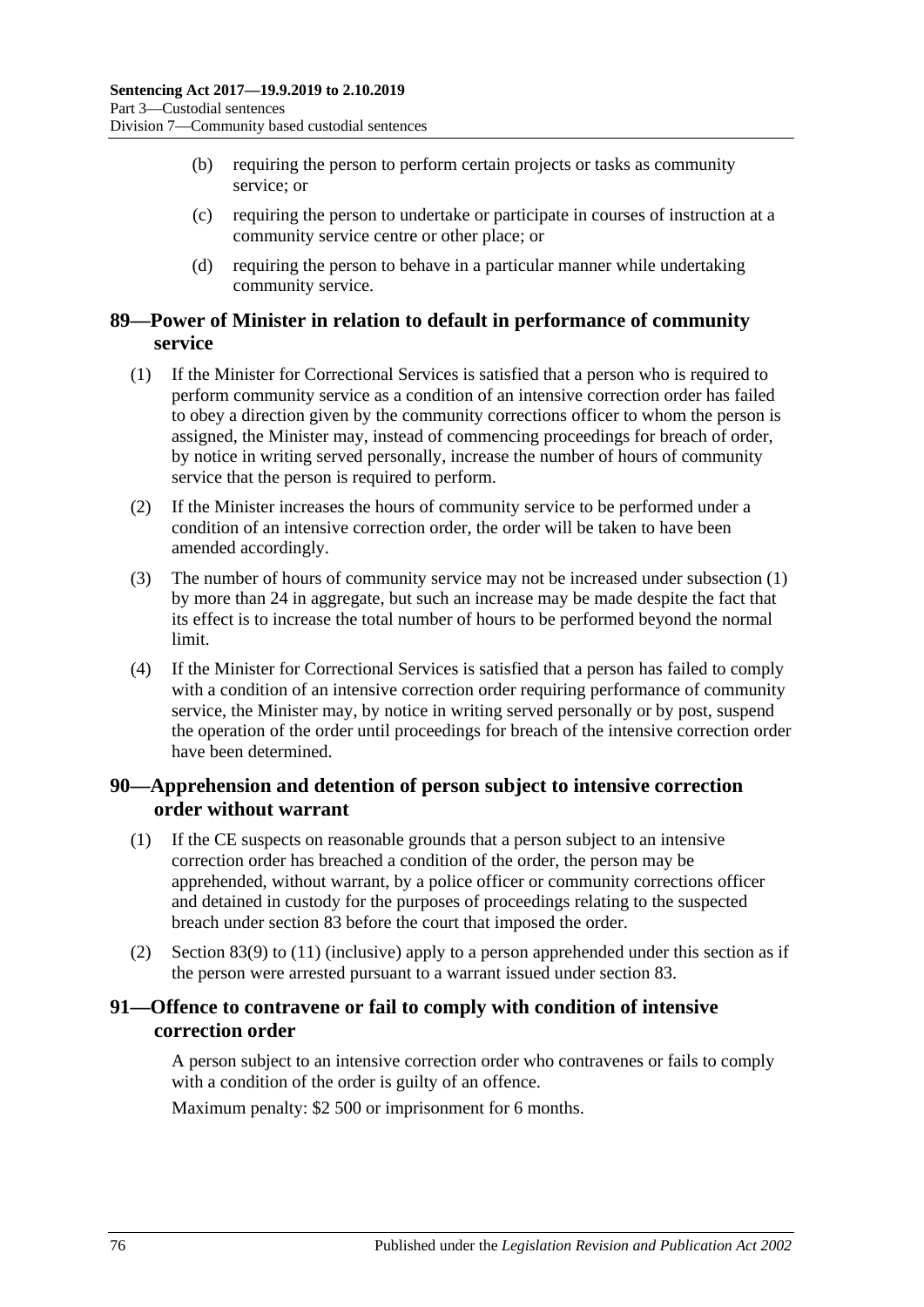# **Subdivision 3—General**

#### **92—Court may direct person to surrender firearm etc**

- (1) This section applies to the following persons:
	- (a) a person subject to a home detention order under [Subdivision](#page-53-0) 1;
	- (b) a person subject to an intensive correction order under [Subdivision](#page-64-0) 2.
- (2) A court may, when imposing a sentence on a person to whom this section applies, direct the person to immediately surrender at a police station specified by the court any firearm, ammunition or part of a firearm owned or possessed by the person.
- (3) No criminal liability attaches to a person to the extent that the person is complying with a direction under this section.
- (4) The Commissioner of Police must deal with any surrendered firearm, ammunition or part of a firearm in accordance with the scheme set out in the regulations.
- (5) No compensation is payable by the Crown or any other person in respect of the exercise of a function or power under this section.
- (6) The regulations may provide for the payment, recovery or waiver of fees in respect of this section.

# **Division 8—Effect of imprisonment for contempt**

#### **93—Effect of imprisonment for contempt**

If a person is imprisoned for contempt of court—

- (a) any sentence of imprisonment that the person has not yet begun to serve (and any non-parole period in respect of that sentence) will not commence until the expiry of the period of imprisonment for contempt; and
- (b) any sentence of imprisonment that the person is then serving (and any non-parole period in respect of that sentence) ceases to run for the period of imprisonment for contempt.

# **Part 4—Other community based sentences**

# **Division 1—Purpose, interpretation and application**

#### **94—Purpose of Part**

The purpose of this Part is to provide a court with an option to impose a non-custodial community based sentence on a defendant.

#### **95—Interpretation and application of Part**

- (1) In this Part, a reference to a *bond under this Act* is a reference to a bond under [section](#page-77-0) 96 or [97,](#page-82-0) as the case requires.
- <span id="page-76-0"></span>(2) The powers vested in a court by this Part—
	- (a) are exercisable despite the fact that an Act prescribes a minimum penalty; but
	- (b) are not exercisable in relation to—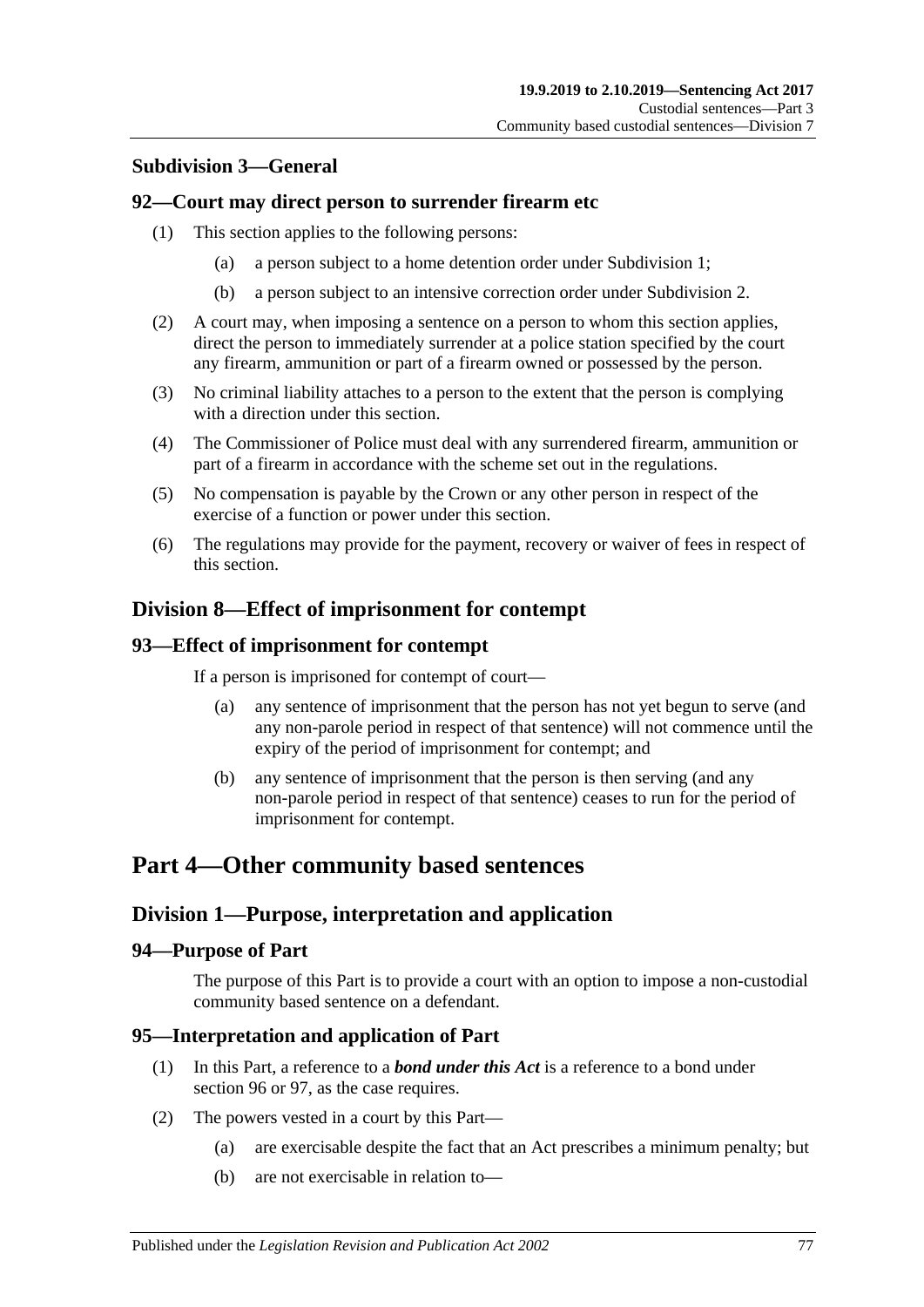- (i) murder or treason; or
- (ia) an offence involving a terrorist act; or
- (ii) any other offence in respect of which an Act expressly prohibits the reduction, mitigation or substitution of penalties or sentences.
- (3) In [subsection](#page-76-0) (2)—

*Act* includes a statutory instrument;

*terrorist act* has the same meaning as in Part 5.3 of the *Criminal Code* of the Commonwealth.

- (4) For the purposes of this Part, a reference to an *offence of murder* includes—
	- (a) an offence of conspiracy to murder; and
	- (b) an offence of aiding, abetting, counselling or procuring the commission of murder.

## **Division 2—Bonds, community service and supervision in community**

#### <span id="page-77-3"></span><span id="page-77-0"></span>**96—Suspension of imprisonment on defendant entering into bond**

- (1) Subject to this section, if a court has imposed a sentence of imprisonment on a defendant, the court may, if it thinks that good reason exists for doing so, suspend the sentence on condition that the defendant enter into a bond—
	- (a) to be of good behaviour; and
	- (b) to comply with the conditions of the bond referred to in [subsection](#page-77-1) (2); and
	- (c) to comply with any other conditions of the bond as the court thinks appropriate and specifies in the bond.
- <span id="page-77-6"></span><span id="page-77-1"></span>(2) Subject to this Act, a bond under this section is subject to the following conditions:
	- (a) a condition prohibiting the defendant from possessing a firearm or ammunition or any part of a firearm;
	- (b) a condition requiring the defendant to submit to such tests (including testing without notice) for gunshot residue as may be reasonably required by a person or class of persons or body specified by the court.
- <span id="page-77-5"></span><span id="page-77-4"></span><span id="page-77-2"></span>(3) A sentence of imprisonment may not be suspended under this section if the defendant is being sentenced—
	- (a) to a sentence of imprisonment that is to be served cumulatively on another term of imprisonment, or concurrently with another term of imprisonment then being served, or about to be served, by the defendant; or
	- (b) as an adult to a period of imprisonment of 2 years or more for a prescribed designated offence; or
	- (ba) as an adult for a serious sexual offence; or
	- (c) as an adult for a serious and organised crime offence or specified offence against police; or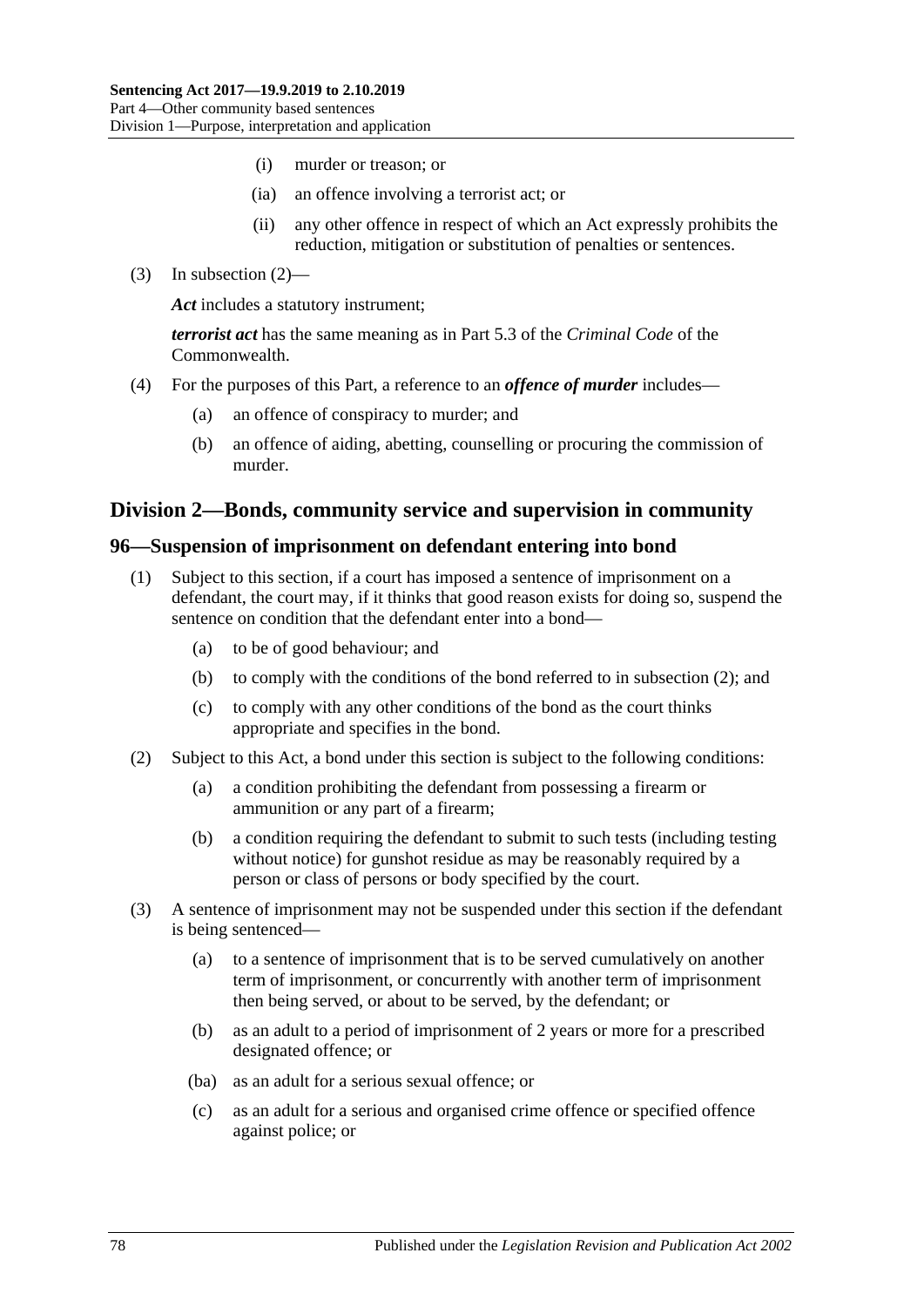- <span id="page-78-0"></span>(d) as an adult for a designated offence and, during the 5 year period immediately preceding the date on which the relevant offence was committed, a court has suspended a sentence of imprisonment or period of detention imposed on the defendant for a designated offence.
- <span id="page-78-1"></span>(4) Despite [subsection](#page-77-2)  $(3)(a)$ , if the period of imprisonment to which a defendant is liable under 1 or more sentences is more than 3 months but less than 12 months, the sentencing court may, by order—
	- (a) direct that the defendant serve a specified period (being not less than 1 month) of the imprisonment in prison; and
	- (b) suspend the remainder of the sentence on condition that the defendant enter into a bond of a kind described in [subsection](#page-77-3) (1) that will have effect on the defendant's release from prison.
- <span id="page-78-2"></span>(5) Despite [subsection](#page-77-4) (3)(b), if a defendant is being sentenced as an adult to a period of imprisonment of 2 years or more for a prescribed designated offence, the sentencing court may, by order—
	- (a) direct that the defendant serve a specified period of the imprisonment in prison (which, if a non-parole period has been fixed in respect of the defendant, must be a period that is one-fifth of the non-parole period fixed); and
	- (b) suspend the remainder of the sentence on condition that the defendant enter into a bond of a kind described in [subsection](#page-77-3) (1) that will have effect on the defendant's release from prison.
- (6) Despite [subsection](#page-77-5)  $(3)(c)$  and  $(d)$ , the court may, if satisfied that exceptional circumstances exist for doing so—
	- (a) suspend a sentence of imprisonment imposed on a defendant for a serious and organised crime offence or specified offence against police, or for a designated offence in the circumstances described in [subsection](#page-78-0) (3)(d), on condition that the defendant enter into a bond of a kind described in [subsection](#page-77-3) (1): or
	- (b) make an order under [subsection](#page-78-1) (4) in respect of a defendant being sentenced for a serious and organised crime offence or specified offence against police, or for a designated offence in the circumstances described in [subsection](#page-78-0) (3)(d), if the period of imprisonment to which the defendant is liable under 1 or more sentences is more than 3 months but less than 12 months.
- (8) If a probationer under a bond entered into under this section complies with the conditions of the bond, the sentence of imprisonment is, on the expiration of the bond, wholly extinguished.
- (9) In this section—

*designated offence* means any of the following offences under the *[Criminal Law](http://www.legislation.sa.gov.au/index.aspx?action=legref&type=act&legtitle=Criminal%20Law%20Consolidation%20Act%201935)  [Consolidation Act](http://www.legislation.sa.gov.au/index.aspx?action=legref&type=act&legtitle=Criminal%20Law%20Consolidation%20Act%201935) 1935*:

- (a) an offence under section 13 or 13A;
- (b) an offence under section 19;
- (c) an offence under section 19AA;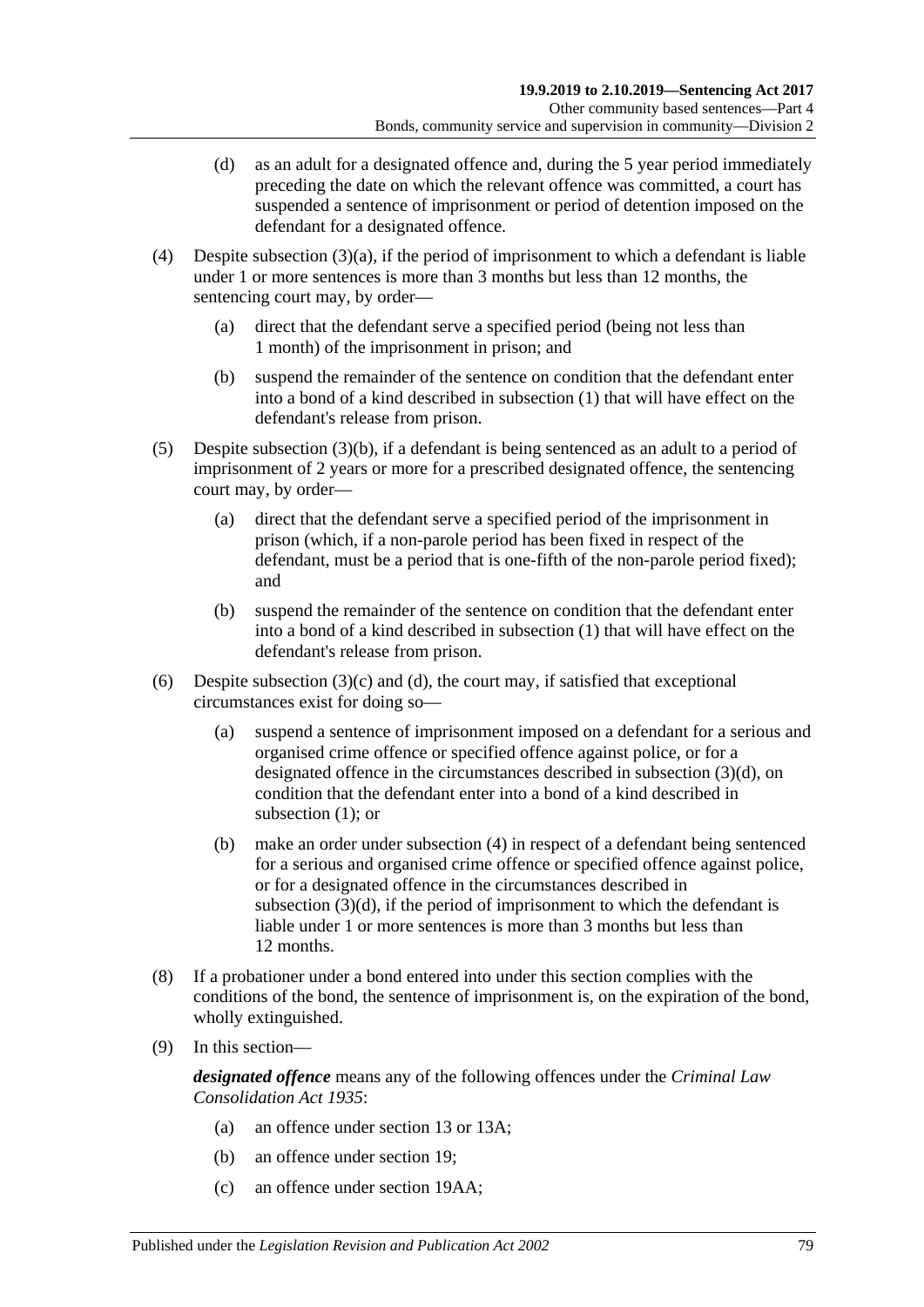- (d) an offence under section 19AC;
- (e) an offence under section 19A;
- (f) an offence under section 23 or 24;
- (g) an offence under section 29A;
- (h) an offence under section 39;
- (j) an offence under section 137;
- (k) an offence under section 170;
- (l) an offence under section 270B if the offence against the person to which that section applies is a relevant offence referred to in a preceding paragraph;

*foster parent*, of a child, includes—

- (a) an approved carer of the child; and
- (b) a person in whose care the child is placed under section 77 of the *[Children](http://www.legislation.sa.gov.au/index.aspx?action=legref&type=act&legtitle=Children%20and%20Young%20People%20(Safety)%20Act%202017)  [and Young People \(Safety\) Act](http://www.legislation.sa.gov.au/index.aspx?action=legref&type=act&legtitle=Children%20and%20Young%20People%20(Safety)%20Act%202017) 2017*;

*prescribed designated offence* means an offence under section 13 or 23 of the *[Criminal Law Consolidation Act](http://www.legislation.sa.gov.au/index.aspx?action=legref&type=act&legtitle=Criminal%20Law%20Consolidation%20Act%201935) 1935*;

#### *serious and organised crime offence* means—

- (a) any of the following offences under the *[Criminal Law Consolidation](http://www.legislation.sa.gov.au/index.aspx?action=legref&type=act&legtitle=Criminal%20Law%20Consolidation%20Act%201935)  Act [1935](http://www.legislation.sa.gov.au/index.aspx?action=legref&type=act&legtitle=Criminal%20Law%20Consolidation%20Act%201935)*:
	- (i) an offence under section 83E;
	- (ii) an aggravated offence under section 172 or 251, where the aggravating circumstances of the offence are the circumstances referred to in section  $5AA(1)(ga)(i)$  or (ii) of that Act;
	- (iii) an offence under section 244 or 245; or
- (b) any of the following offences under the *[Controlled Substances Act](http://www.legislation.sa.gov.au/index.aspx?action=legref&type=act&legtitle=Controlled%20Substances%20Act%201984) 1984*:
	- (i) an offence under section 32(1);
	- (ii) an aggravated offence under section  $32(2)$ ,  $32(2a)$  or  $32(3)$ ;
	- (iii) an offence under section 33(1);
	- (iv) an aggravated offence under section 33(2) or 33(3);
	- (v) an aggravated offence under section  $33A(1)$ ,  $33A(2)$ ,  $33A(3)$ ,  $33A(4)$ or 33A(5);
	- (vi) an offence under section 33F, 33G or 33H;

<span id="page-79-0"></span>*serious sexual offence* means—

- $(a)$
- (i) any of the following offences under the *[Criminal Law Consolidation](http://www.legislation.sa.gov.au/index.aspx?action=legref&type=act&legtitle=Criminal%20Law%20Consolidation%20Act%201935)  Act [1935](http://www.legislation.sa.gov.au/index.aspx?action=legref&type=act&legtitle=Criminal%20Law%20Consolidation%20Act%201935)* where the maximum penalty prescribed for the offence is, or includes, imprisonment for at least 5 years:
	- (A) an offence under section 48 (rape);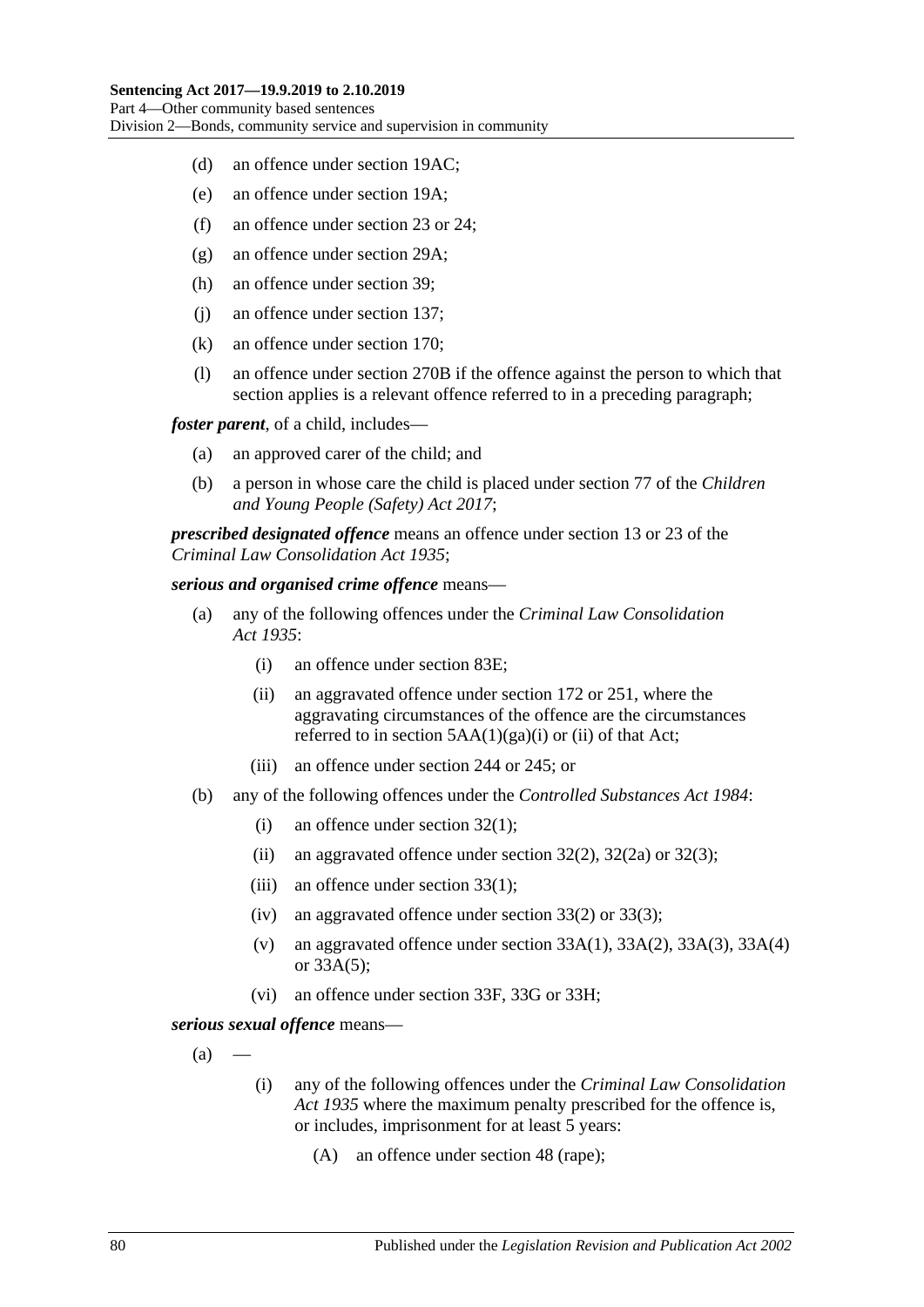Other community based sentences—Part 4 Bonds, community service and supervision in community—Division 2

- (B) an offence under section 48A (compelled sexual manipulation);
- (C) an offence under section 50 (persistent sexual abuse of a child);
- (D) an offence under section 51 (sexual exploitation of person with a cognitive impairment);
- (E) an offence under section 59 (abduction);
- (F) an offence under section 60 (procuring sexual intercourse);
- (G) an offence under section 66 (sexual servitude and related offences);
- (H) an offence under section 67 (deceptive recruiting for commercial sexual services);
- (I) an offence under section 68 (use of children in commercial sexual services):
- (J) an offence under section 72 (incest);
- (K) an offence against a corresponding previous enactment substantially similar to an offence referred to in any of the preceding subsubparagraphs;
- (L) an attempt to commit or an assault with intent to commit any of the offences referred to in any of the preceding subsubparagraphs; or
- (ii) any of the following offences under the *[Criminal Law Consolidation](http://www.legislation.sa.gov.au/index.aspx?action=legref&type=act&legtitle=Criminal%20Law%20Consolidation%20Act%201935)  Act [1935](http://www.legislation.sa.gov.au/index.aspx?action=legref&type=act&legtitle=Criminal%20Law%20Consolidation%20Act%201935)* where the maximum penalty prescribed for the offence is, or includes, imprisonment for at least 5 years:
	- (A) an offence under section 49 (unlawful sexual intercourse), other than an offence that occurred in prescribed circumstances;
	- (B) an offence under section 56 (indecent assault), other than an offence that occurred in prescribed circumstances;
	- (C) an offence under section 58 (gross indecency), other than an offence that occurred in prescribed circumstances;
	- (D) an offence under section 63 (production or dissemination of child exploitation material), other than an offence that occurred in prescribed circumstances;
	- (E) an offence under section 63B (procuring child to commit an indecent act etc), other than an offence that occurred in prescribed circumstances; or
- (iii) an offence against a corresponding previous enactment substantially similar to an offence referred to in either of the preceding subparagraphs; or
- (iv) an attempt to commit or an assault with intent to commit any of the offences referred to in any of the preceding subparagraphs; or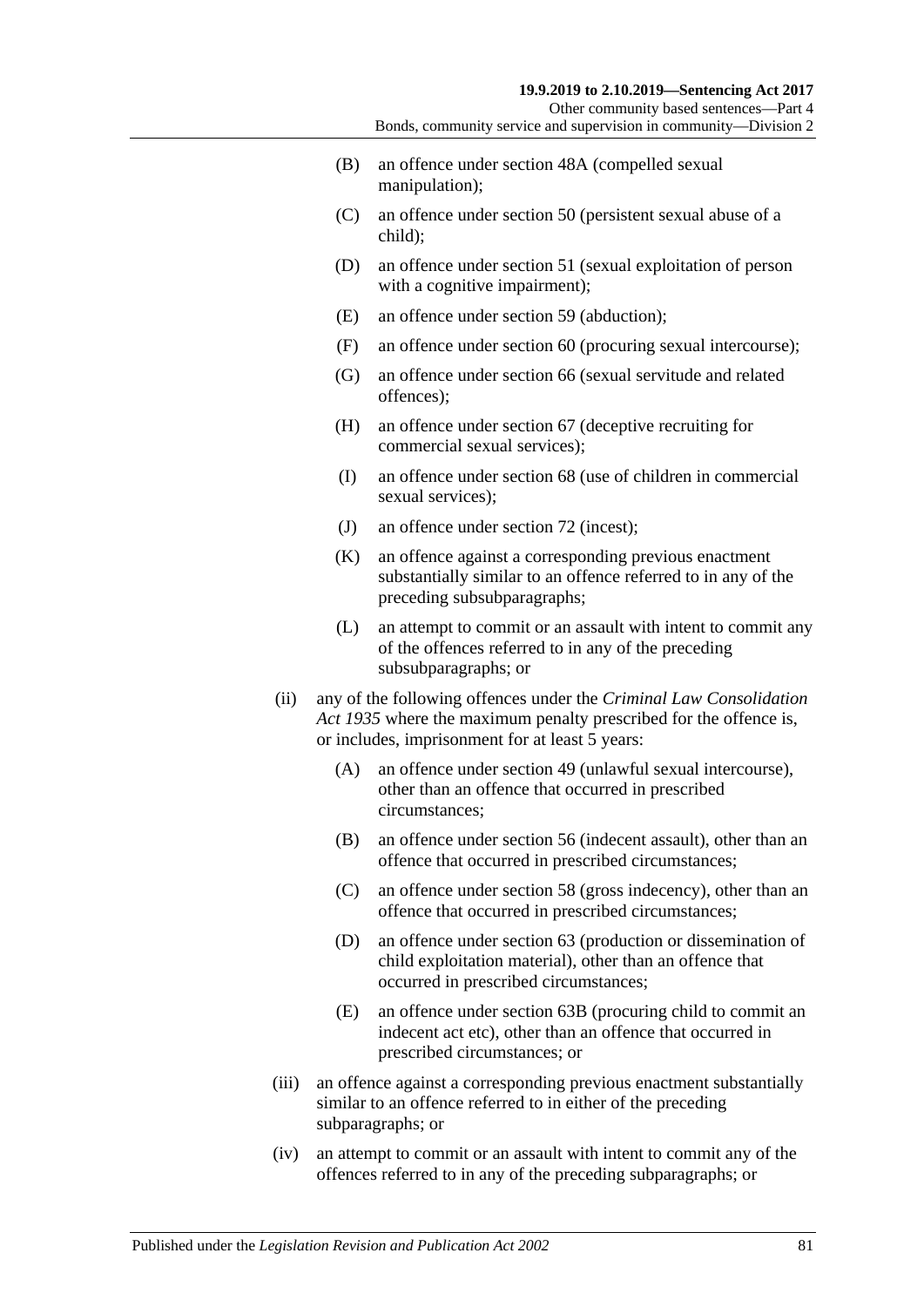(b) an offence against the law of another State or a Territory corresponding to an offence referred to in [paragraph](#page-79-0) (a);

#### *specified offence against police* means—

- (a) an aggravated offence under section 23(1) or 23(3) of the *[Criminal Law](http://www.legislation.sa.gov.au/index.aspx?action=legref&type=act&legtitle=Criminal%20Law%20Consolidation%20Act%201935)  [Consolidation Act](http://www.legislation.sa.gov.au/index.aspx?action=legref&type=act&legtitle=Criminal%20Law%20Consolidation%20Act%201935) 1935* where the aggravating circumstances of the offence are the circumstances referred to in section 5AA(1)(c) of that Act and the victim is a police officer; or
- (b) an offence of attempted murder or attempted manslaughter under the *[Criminal Law Consolidation Act](http://www.legislation.sa.gov.au/index.aspx?action=legref&type=act&legtitle=Criminal%20Law%20Consolidation%20Act%201935) 1935* where the victim is a police officer and the offender committed the offence—
	- (i) knowing the victim to be acting in the course of the victim's official duty; or
	- (ii) in retribution for something the offender knows or believes to have been done by the victim in the course of the victim's official duty.
- <span id="page-81-0"></span>(10) For the purposes of this section, an offence occurred in *prescribed circumstances* if—
	- (a) the defendant was, at the time of the offence, 20 years of age or less; and
	- (b) the circumstances of the offending, including the victim's age and the age difference between the defendant and the victim, are such that it is appropriate that the sentence be suspended; and
	- (c) the defendant was not, at the time of the offence, a person in a position of authority in relation to the victim.
- (11) For the purposes of [subsection](#page-81-0) (10), a person is in *a position of authority* in relation to a victim (the *child*) if—
	- (a) the person is a teacher and the child is a pupil of the teacher or of a school at which the teacher works; or
	- (b) the person is a parent, step-parent, guardian or foster parent of the child or the de facto partner or domestic partner of a parent, step-parent, guardian or foster parent of the child; or
	- (c) the person provides religious, sporting, musical or other instruction to the child; or
	- (d) the person is a religious official or spiritual leader (however described and including lay members and whether paid or unpaid) in a religious or spiritual group attended by the child; or
	- (e) the person is a health professional or social worker providing professional services to the child; or
	- (f) the person is responsible for the care of the child and the child has a cognitive impairment; or
	- (g) the person is employed or providing services in a correctional institution (within the meaning of the *[Correctional Services Act](http://www.legislation.sa.gov.au/index.aspx?action=legref&type=act&legtitle=Correctional%20Services%20Act%201982) 1982*) or a training centre (within the meaning of the *[Young Offenders Act](http://www.legislation.sa.gov.au/index.aspx?action=legref&type=act&legtitle=Young%20Offenders%20Act%201993) 1993*), or is a person engaged in the administration of those Acts, acting in the course of the person's duties in relation to the child; or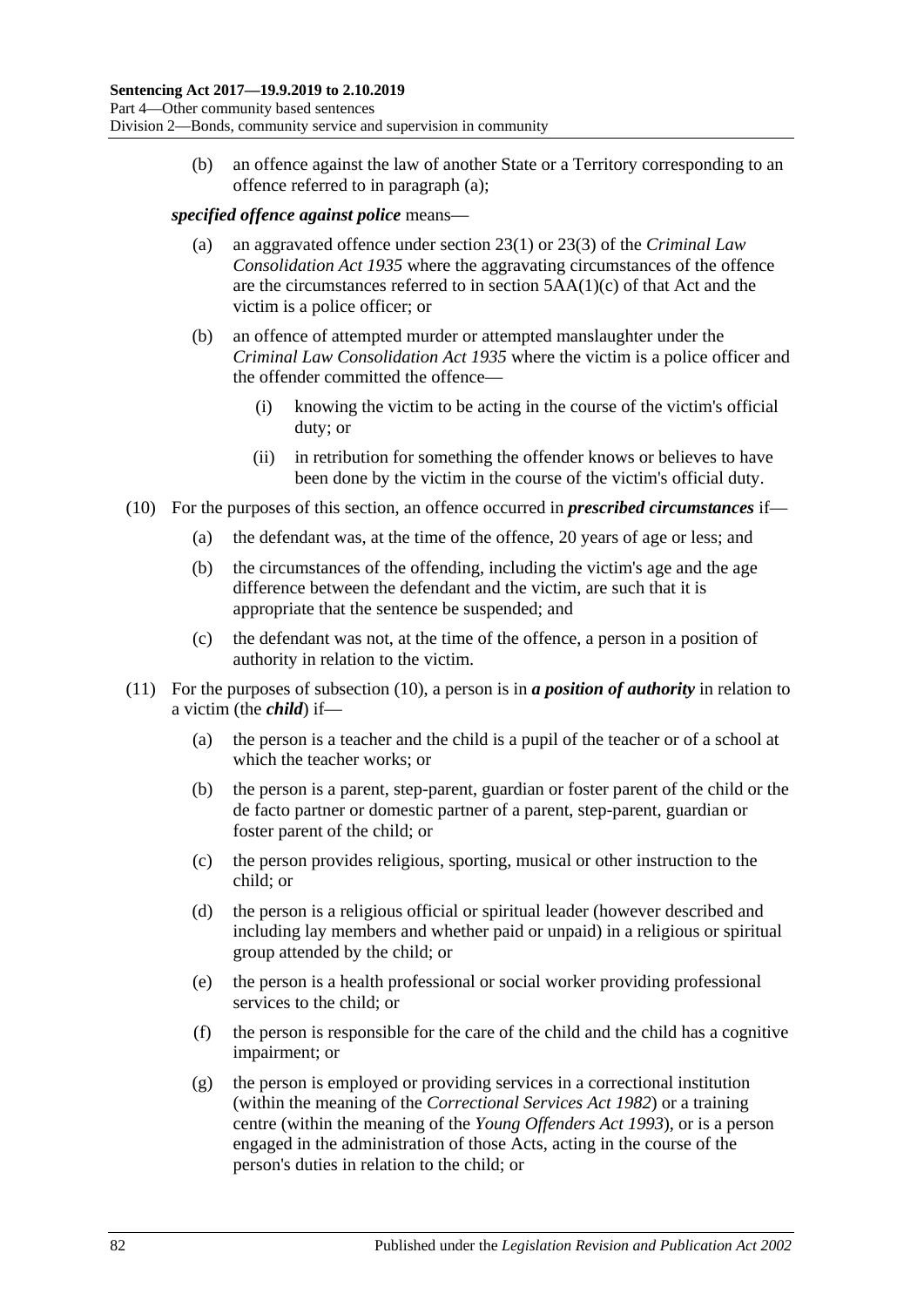- (h) the person is employed or providing services in a licensed children's residential facility (within the meaning of the *[Children and Young People](http://www.legislation.sa.gov.au/index.aspx?action=legref&type=act&legtitle=Children%20and%20Young%20People%20(Safety)%20Act%202017)  [\(Safety\) Act](http://www.legislation.sa.gov.au/index.aspx?action=legref&type=act&legtitle=Children%20and%20Young%20People%20(Safety)%20Act%202017) 2017*), or a residential care facility or other facility established under section 36 of the *[Family and Community Services Act](http://www.legislation.sa.gov.au/index.aspx?action=legref&type=act&legtitle=Family%20and%20Community%20Services%20Act%201972) 1972*, or is a person engaged in the administration of those Acts, acting in the course of the person's duties in relation to the child; or
- (i) the person is an employer of the child or other person who has the authority to determine significant aspects of the child's terms and conditions of employment or to terminate the child's employment (whether the child is being paid in respect of that employment or is working in a voluntary capacity).
- (12) A description of an offence appearing in brackets in this section is for convenience of reference only.

### <span id="page-82-0"></span>**97—Discharge of other defendants on entering into good behaviour bond**

- <span id="page-82-1"></span>(1) If a court finds a person guilty of an offence, the court may, if it thinks that good reason exists for doing so, discharge the defendant with or without recording a conviction, and without imposing any other penalty, on condition that the defendant enter into a bond—
	- (a) to be of good behaviour; and
	- (b) to comply with the other conditions (if any) included in the bond; and
	- (c) if the terms of the bond so require, to appear before the court for sentence, or conviction and sentence, if the defendant fails during the term of the bond to comply with a condition of the bond.
- (2) However, if the defendant is not to be so required to appear before the court, the court cannot impose any conditions under [subsection](#page-82-1) (1)(b).
- (3) If a defendant is discharged on a bond under this section—
	- (a) no fresh prosecution may be commenced in respect of the offence; and
	- (b) the defendant will only be liable to sentence, or conviction and sentence, if the defendant fails to comply with a condition of the bond and the terms of the bond require the defendant to appear before the court for sentencing in that event.

### **98—Conditions of bonds under this Act**

- (1) Subject to this Act, a bond under this Act may include such of the following conditions as the court thinks appropriate and directs be included:
	- (a) a condition requiring the defendant to be under the supervision of a community corrections officer for a specified period;
	- (b) a condition requiring the defendant to reside with a specified person or in a specified place or area;
	- (c) a condition requiring the defendant not to reside with a specified person or in a specified place or area;
	- (d) a condition requiring the defendant to perform a specified number of hours of community service;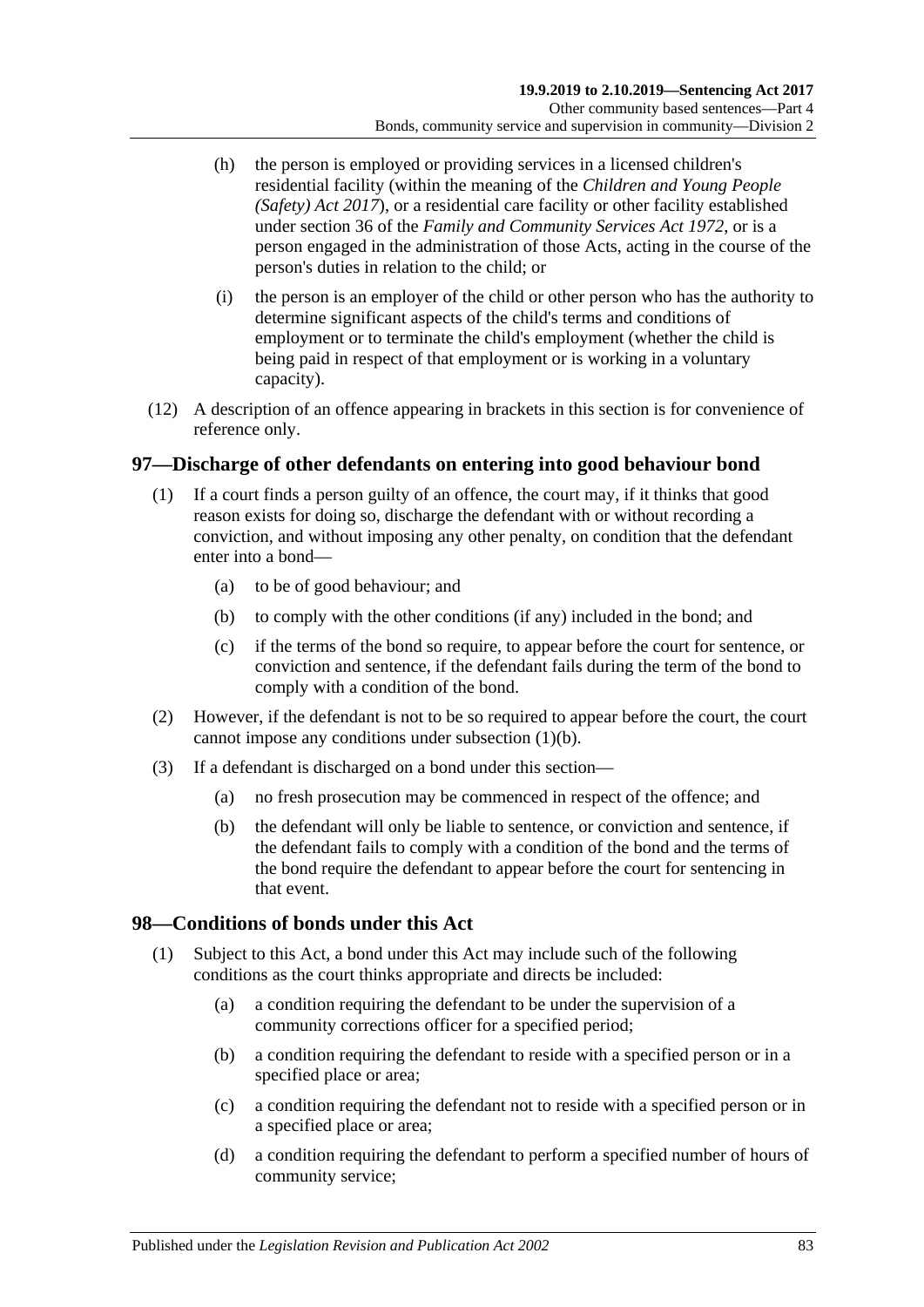- (e) a condition requiring the defendant to undertake an intervention program;
- (f) a condition requiring the defendant to undergo medical or psychiatric treatment in accordance with the terms of the bond;
- (g) a condition requiring the defendant to abstain from drugs of a specified class (including alcohol);
- (h) a condition requiring the person to submit to such tests (including testing without notice) relating to drug use as a community corrections officer may reasonably require;
- (i) a condition requiring the defendant—
	- (i) to restore misappropriated property to any person apparently entitled to possession of it; or
	- (ii) to pay compensation of a specified amount to any person for injury, loss or damage resulting from the offence;
- (j) a condition requiring the defendant to attend and complete, within the term of the bond or such lesser period as the court may specify, a specified education program approved by the Attorney-General for the offence of which the defendant has been found guilty;
- (k) a condition requiring the defendant to comply with—
	- (i) regulations (if any) made for the purposes of this section; or
	- (ii) the lawful directions of the CE;
- (l) any other condition that the court thinks appropriate and specifies in the bond.
- (2) A court must not include a condition (whether under this or any other section) requiring the defendant to reside with a specified person or in a specified place unless the court is satisfied that accommodation is available for the defendant with that person or in that place and that the accommodation is suitable in all the circumstances.
- (3) A court must not include a condition requiring the defendant to undergo specified medical or psychiatric treatment unless it is satisfied that treatment of the nature specified in the bond has been recommended for the defendant by a legally qualified medical practitioner and is available to the defendant.
- (4) The following provisions apply in relation to an education program approved or to be approved for the purposes of this section:
	- (a) the Attorney-General may approve such a program unconditionally or subject to such conditions as the Attorney-General thinks fit and specifies in the instrument of approval;
	- (b) the Attorney-General may, by written notice to the program provider, revoke an approval or vary the conditions of an approval;
	- (c) any fees for undertaking an approved education program are to be borne by the defendant, subject to any relief from payment given by the program provider in accordance with conditions imposed by the Attorney-General under this subsection.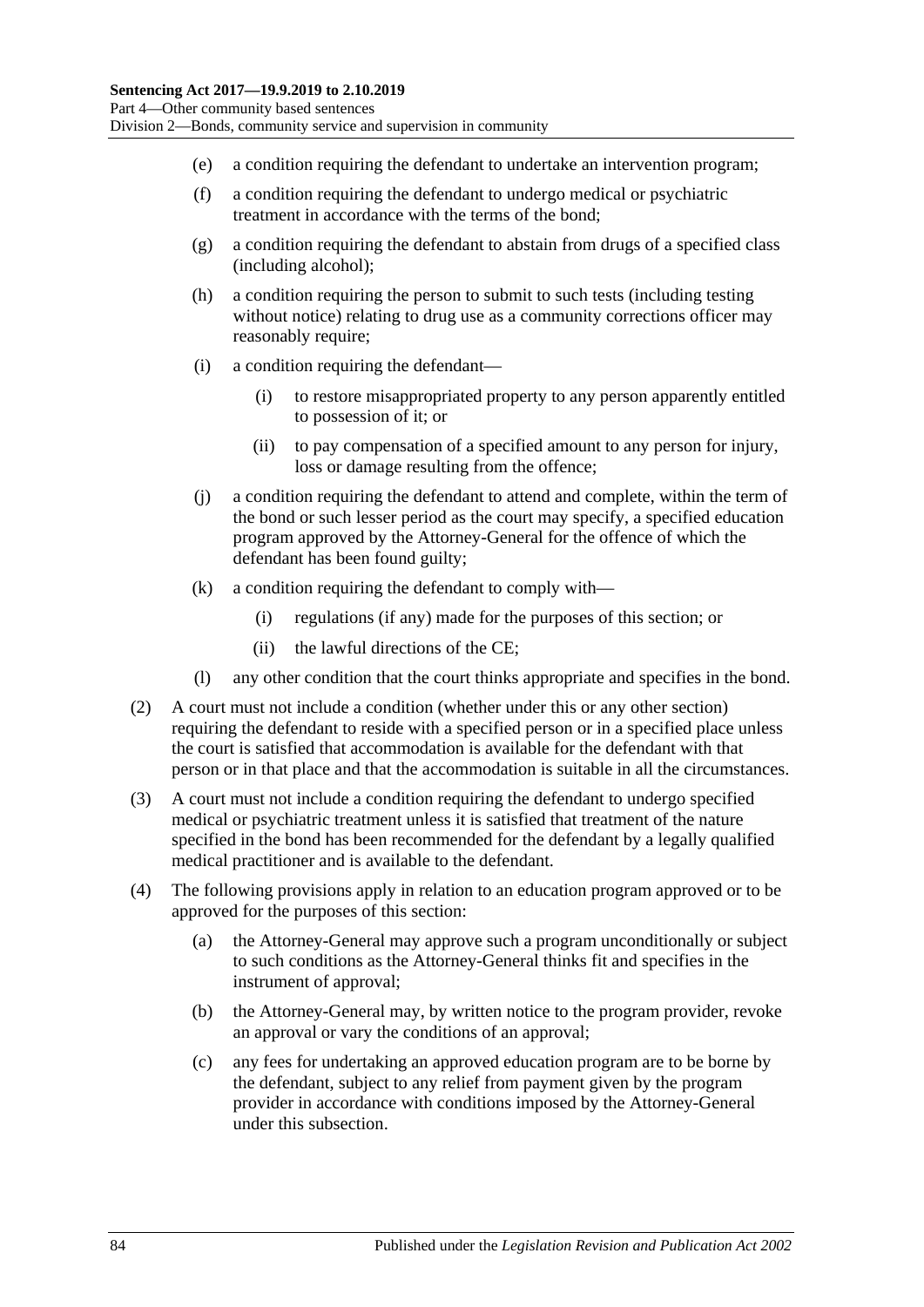- (5) Before the court imposes a condition requiring a defendant to undertake an intervention program, the court must satisfy itself that—
	- (a) the defendant is eligible for the services to be included on the program in accordance with applicable eligibility criteria (if any); and
	- (b) the services are available for the defendant at a suitable time and place.
- (6) The court may make appropriate orders for assessment of a defendant to determine—
	- (a) a form of intervention program that is appropriate for the defendant; and
	- (b) the defendant's eligibility for the services included on the program,

and may release the defendant on bail on condition that the defendant undertake the assessment as ordered.

- (7) A certificate apparently signed by—
	- (a) an intervention program manager as to—
		- (i) whether the services to be included on an intervention program are available for a particular person and, if so, when and where they will be available; or
		- (ii) whether a particular person is eligible for the services to be included on the program; or
	- (b) a community corrections officer as to whether a particular person has complied with conditions regulating the person's participation in an intervention program,

is admissible as evidence of the matter so certified.

#### **99—Term of bond**

Subject to this Act, a bond under this Act is effective for the term that is specified in the bond.

#### **100—Guarantors etc**

- (1) If the court thinks it appropriate—
	- (a) a bond under this Act may oblige the defendant to pay a sum specified in the bond in the event of non-compliance with a condition of the bond; and
	- (b) the court may require the defendant to find 1 or more guarantors of such an obligation.
- $(2)$  A court—
	- (a) may require a defendant to find 1 or more persons to guarantee the defendant's compliance with the conditions of the bond; and
	- (b) if such a requirement is made, must specify the amount that any such guarantor will be liable to pay in the event of the defendant's non-compliance with a condition of the bond.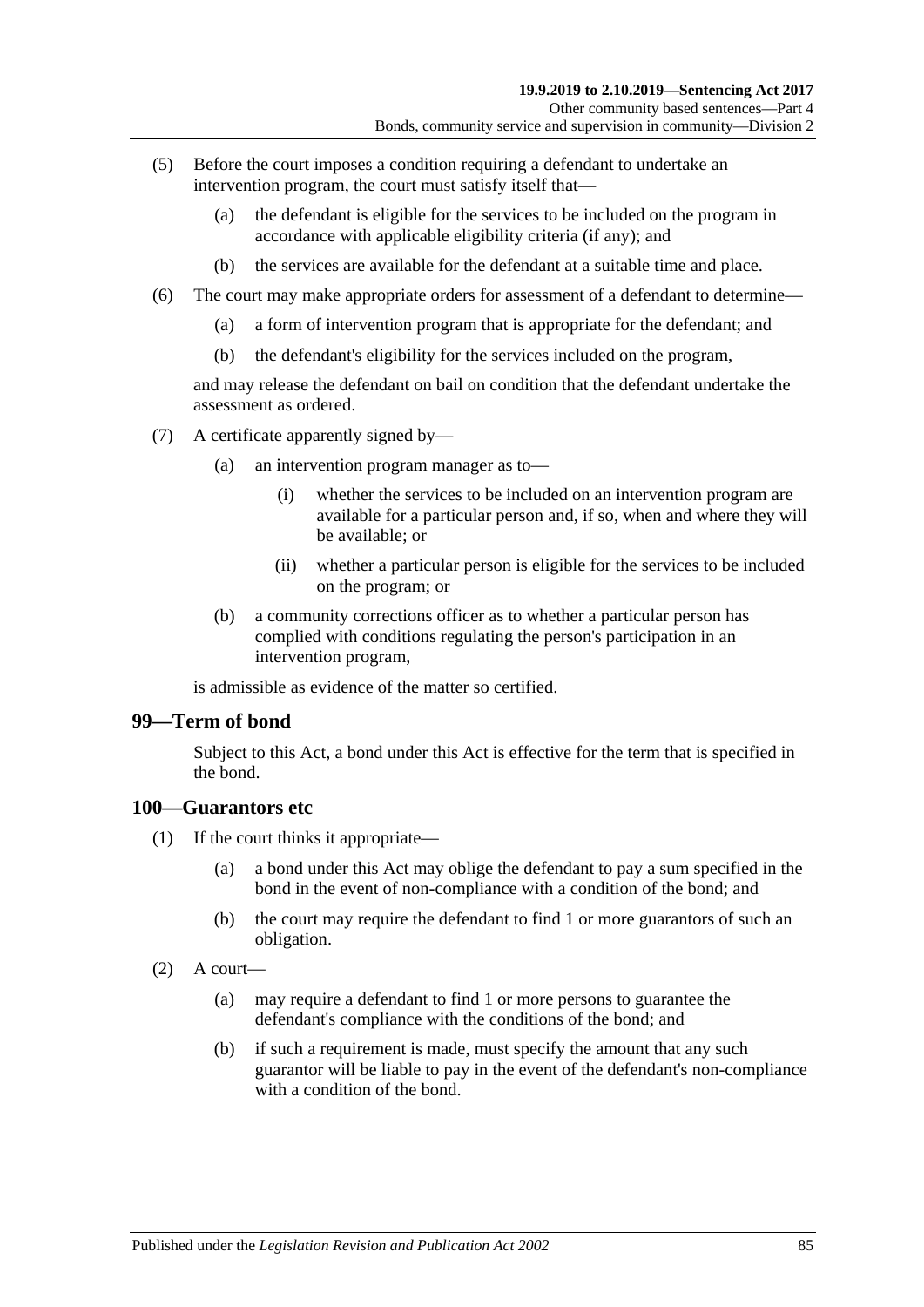### **101—Court may direct person to surrender firearm etc**

- (1) A probative court may, in relation to a bond that is subject to the condition imposed by section [96\(2\)\(a\),](#page-77-6) direct the probationer to immediately surrender at a police station specified by the court any firearm, ammunition or part of a firearm owned or possessed by the probationer.
- (2) No criminal liability attaches to a person to the extent that the person is complying with a direction under this section.
- (3) The Commissioner of Police must deal with any surrendered firearm, ammunition or part of a firearm in accordance with the scheme set out in the regulations.
- (4) No compensation is payable by the Crown or any other person in respect of the exercise of a function or power under this section.
- (5) The regulations may provide for the payment, recovery or waiver of fees in respect of this section.

#### **102—Court to provide CE with copy of court order**

If a defendant enters into a bond under this Act, the conditions of a bond are varied, the term of a bond is extended, or a bond is discharged, the court must notify the CE of the terms of the bond, variation or extension, or of the discharge, as the case may require.

#### <span id="page-85-0"></span>**103—Variation or discharge of bond**

- (1) A probative court may, on the application of a probationer or the Minister for Correctional Services, vary or revoke a condition of a bond under this Act.
- (2) If, on an application for variation under [subsection](#page-85-0) (1), a probative court extends, beyond the term of the bond, the period within which community service is to be performed by the probationer, the term of the bond is extended accordingly.
- (3) A probative court cannot extend the period within which community service is to be performed by more than 6 months.
- (4) A probative court may only vary or revoke the conditions imposed by [section](#page-77-1) 96(2) on a bond if the court is satisfied, by evidence given on oath, that—
	- (a) there are cogent reasons to do so; and
	- (b) the possession of a firearm, ammunition or part of a firearm by the probationer does not represent an undue risk to the safety of the public.
- (5) Subject to [subsection](#page-86-0) (6), if the Minister for Correctional Services is satisfied, on the application of a probationer—
	- (a) that it is no longer necessary for the probationer to remain under supervision; and
	- (b) that it would not be in the best interests of the probationer to remain under supervision,

the Minister may, by instrument in writing, waive the obligation of the probationer to comply any further with the condition requiring supervision.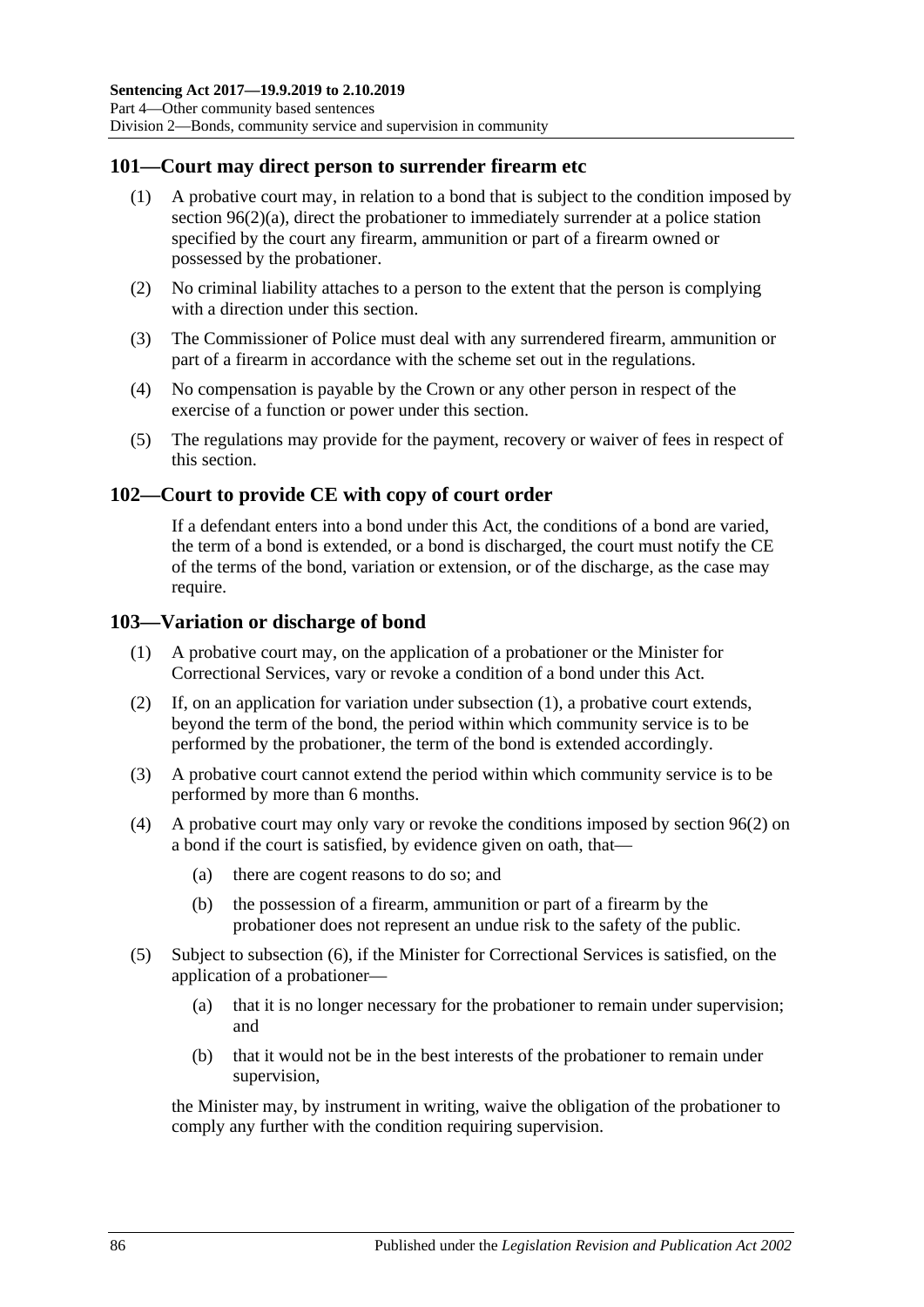- <span id="page-86-0"></span>(6) The Minister for Correctional Services must, before deciding whether to waive the obligation of a probationer to comply any further with a condition requiring supervision, take into account the likely impact on a victim to which this subsection applies if the probationer is no longer required to remain under supervision.
- (7) [Subsection](#page-86-0) (6) applies to a victim in respect of whom a victim impact statement was provided to the sentencing court when the probationer was sentenced.
- (8) If a probative court is satisfied, on the application of a probationer, that it is no longer necessary for the probationer to remain subject to the bond, the court may, by order, discharge the bond.

## **104—Court to be notified if suitable community service placement not available**

- <span id="page-86-1"></span>(1) If the CE, on being notified that a court has made an order for community service or included in a bond a condition requiring the performance of community service, is of the opinion that suitable community service work cannot be found for the defendant, whether because of the defendant's physical or mental disability, the location of the defendant, or for some other reason, the CE must notify the court in writing of that fact.
- (2) On receiving a notification under [subsection](#page-86-1) (1), the court may discharge the community service order or revoke the condition (as the case may be) and may require the defendant to appear before the court for further order.

## <span id="page-86-2"></span>**105—Provisions relating to community service**

- (1) The following provisions apply if a court imposes a sentence of community service, or includes in a bond a condition requiring the performance of community service:
	- (a) the court must specify the number of hours of community service to be performed by the person to whom the sentence relates, being not less than 15 or more than 300;
	- (b) the court must not specify a number of hours of community service to be performed by a person who is already performing, or is liable to perform, community service, where the aggregate of that number and the number of hours previously specified would exceed 300;
	- (c) the court must specify a period, not exceeding 18 months, within which the community service is to be performed;
	- (d) the person is required to report to a specified place not later than 2 working days after the date of the order unless, within that period, the person receives a notice from the CE to the contrary;
	- (e) the person is required to perform community service for not less than 4 hours each week and on such day, or days, as the community corrections officer to whom the person is assigned may direct:
	- (f) the person may not, except in circumstances approved by the Minister for Correctional Services, be required to perform community service for a continuous period exceeding 7.5 hours;
	- (g) if on any day a period of community service is to exceed 4 continuous hours, the next hour must be a meal break;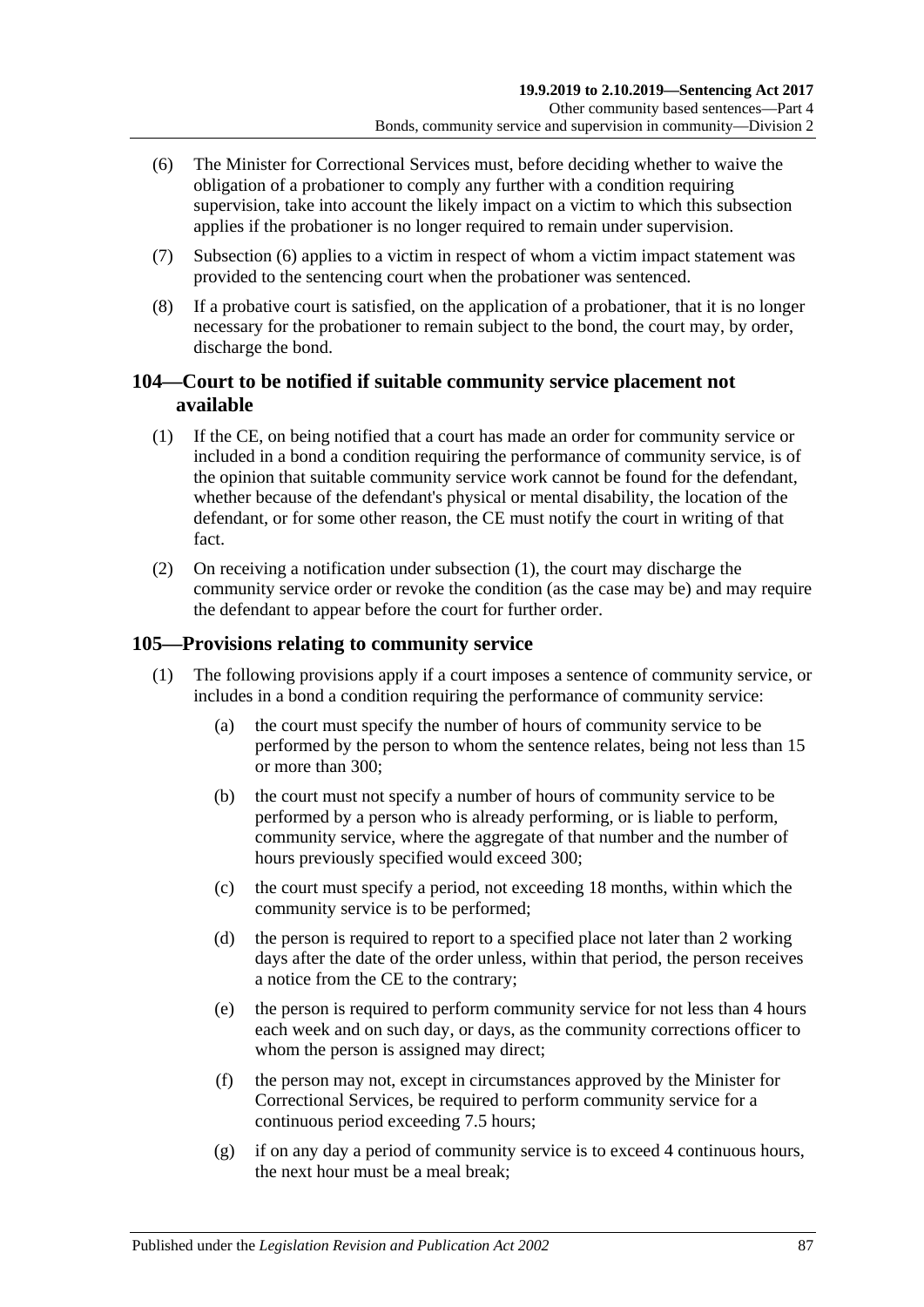- (h) the person may not be required to perform community service at a time that would interfere with the person's remunerated employment or with a course of training or instruction relating to, or likely to assist the person to obtain, remunerated employment, or that would cause unreasonable disruption of the person's commitments in caring for the person's dependants;
- (i) the person may not be required to perform community service at a time that would cause the person to offend against a rule of a religion that the person practises;
- (j) the attendance of the person at any educational or recreational course of instruction approved by the Minister for Correctional Services will be taken to be performance of community service;
- (k) the person will not be remunerated for the performance of community service under the order;
- (l) the person must obey the lawful directions of the community corrections officer to whom the person is assigned.
- (2) This section does not apply in relation to the performance of community service by a youth.

### **106—Provisions relating to supervision in the community**

- (1) A court may, in addition to sentencing a defendant to community service—
	- (a) order that the defendant be under the supervision of a community corrections officer for the duration of the sentence; and
	- (b) make such other orders as the court thinks necessary for securing compliance with this Part.
- (2) The following provisions apply if a court makes an order, or includes a condition in a bond, requiring the person to whom the order or bond relates to be under the supervision of a community corrections officer:
	- (a) the court must, in the case of a probationer, specify the period during which the probationer is to be under supervision;
	- (b) the person is required to report to a specified place not later than 2 working days after the date of the order or bond unless, within that period, the defendant receives a notice from the CE to the contrary;
	- (c) the person must obey the lawful directions of the community corrections officer to whom the person is assigned;
	- (d) the person must not, during the period of supervision, leave the State for any reason except in accordance with the written permission of the CE.

### **107—CE must assign community corrections officer**

- (1) The CE must, on receiving a copy of an order or a bond requiring supervision or the performance of community service (and may, after then, from time to time) assign the person to whom the bond or order relates to a community corrections officer.
- (2) The CE must ensure that the person is notified in writing of the name of the community corrections officer to whom the person has been assigned and, if necessary, of the place and time at which the person must first report to that officer.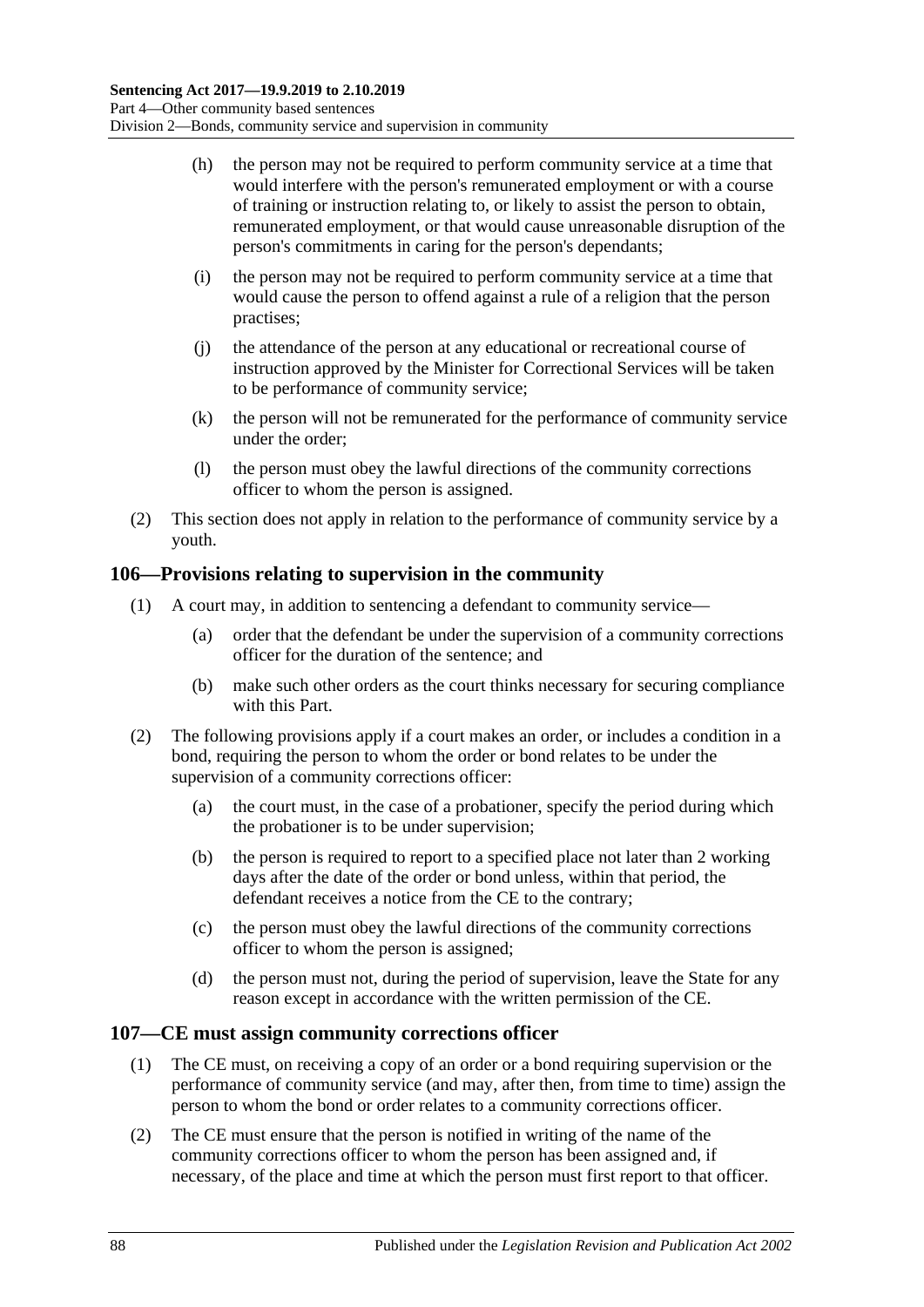(3) It is the duty of a community corrections officer to endeavour to ensure that any person assigned to the officer complies with the conditions of the bond or order.

### **108—Community corrections officer to give reasonable directions**

- (1) A community corrections officer responsible for supervising a person in the community—
	- (a) must give reasonable directions to the person requiring the person to report to the officer on a regular basis; and
	- (b) may give reasonable directions to the person—
		- (i) requiring the person to notify the officer of any change in the person's place of residence or employment; or
		- (ii) requiring the person to reside, or not to reside, in any particular place or area or with any particular person; or
		- (iii) requiring the person to take up, or not to take up, any particular employment, to be punctual in reporting to work or not to give up some particular employment; and
	- (c) may give the person other directions of a kind authorised by the Minister for Correctional Services, either generally or in relation to that person.
- (2) If the person is required to perform community service, the community corrections officer may also give reasonable directions to the person—
	- (a) requiring the person to report to a community service centre or other place at certain times; or
	- (b) requiring the person to perform certain projects or tasks as community service; or
	- (c) requiring the person to undertake or participate in courses of instruction at a community service centre or other place; or
	- (d) requiring the person to behave in a particular manner while undertaking community service.

### <span id="page-88-0"></span>**110—Variation of community service order**

- (1) If, on the application of a person required to perform community service under a bond or an order of a court, the Minister for Correctional Services is satisfied that—
	- (a) the person will not complete the community service in the time provided for in the order or the bond; and
	- (b) sufficient reason exists for the person not being able to complete the community service in the required time,

the Minister may, by instrument in writing, extend the period within which the person must complete the performance of the community service.

(2) The court that ordered a person to perform community service, or a court of coordinate jurisdiction, may, on application by the person or the Minister for Correctional Services, vary the terms of the order for community service, or vary or revoke an ancillary order.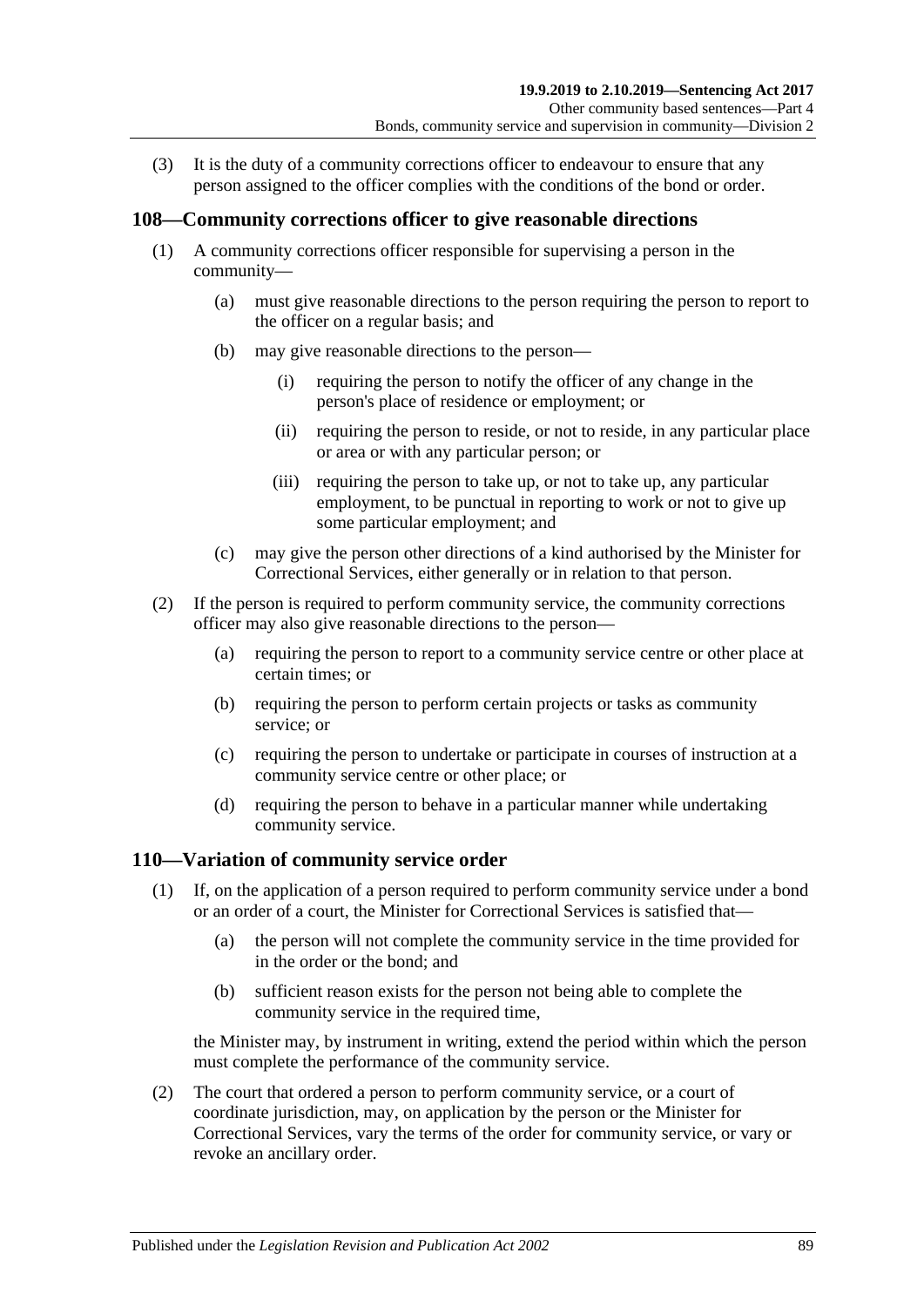- (3) The period within which community service must be performed cannot be extended under this section, whether by the Minister or the court, by a period exceeding 6 months, or periods that, in aggregate, exceed 6 months.
- (4) If the Minister extends the period within which a person must complete the performance of community service under an order or a bond, the order or bond will be taken to have been amended accordingly.
- (5) The Minister must notify the probative or sentencing court of any exercise of powers under [subsection](#page-88-0) (1).

### <span id="page-89-0"></span>**111—Power of Minister to cancel unperformed hours of community service**

- (1) If, on the application of a person required to perform community service under a bond or an order of a court, the Minister for Correctional Services is satisfied that—
	- (a) although some hours of community service remain unperformed, the person has substantially complied with the requirement; and
	- (b) there is no apparent intention on the person's part to deliberately evade the person's obligations under the bond or order; and
	- (c) sufficient reason exists for not insisting on performance of some or all of those hours,

the Minister may, by instrument in writing, waive compliance with the requirement to perform those hours, or a specified number of them.

- (2) The Minister cannot exercise powers under [subsection](#page-89-0) (1) to waive performance of more than 10 hours under the 1 bond or order.
- (3) The Minister must notify the probative or sentencing court of any exercise of powers under [subsection](#page-89-0) (1).

## **112—Power of Minister in relation to default in performance of community service**

- <span id="page-89-1"></span>(1) If the Minister for Correctional Services is satisfied that a person who is required to perform community service has failed to obey a direction given by the community corrections officer to whom the person is assigned, the Minister, instead of commencing proceedings for breach of order or bond, may, by notice in writing served personally, increase the number of hours of community service that the person is required to perform.
- (2) If the Minister increases the hours of community service to be performed under an order or a bond, the order or bond will be taken to have been amended accordingly.
- (3) The number of hours of community service may not be increased under [subsection](#page-89-1) (1) by more than 24 in aggregate, but such an increase may be made despite the fact that its effect is to increase the total number of hours to be performed beyond the normal limit.
- (4) If the Minister for Correctional Services is satisfied that a person has failed to comply with an order or a bond requiring performance of community service, the Minister may, by notice in writing served personally or by post, suspend the operation of the order or the relevant condition of the bond until proceedings for breach of the community service order or bond have been determined.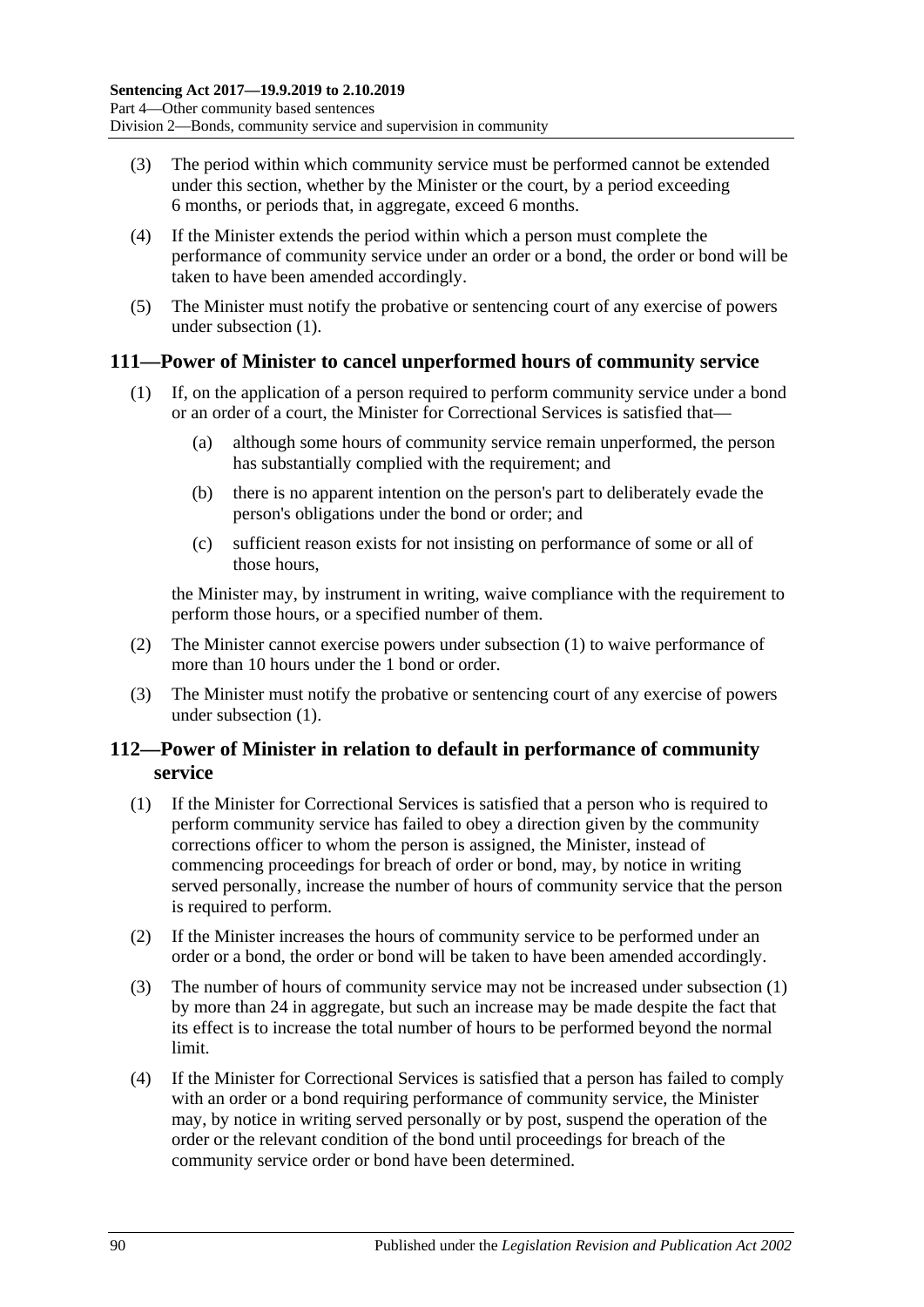# **Division 3—Enforcement of bonds, community service orders and other orders of a non-pecuniary nature**

# **Subdivision 1—Bonds**

## **113—Non-compliance with bond**

- (1) If it appears to a probative court, by evidence given on oath, that a probationer may have failed to comply with a condition of the probationer's bond, the court—
	- $(a)$  may—
		- (i) issue a summons to the probationer requiring the probationer to appear before the court at the time and place specified in the summons; or
		- (ii) issue a warrant for the probationer's arrest; and
	- (b) may issue a summons to a guarantor.
- (2) If a person fails to appear before the court as required by a summons issued under this section, the court may issue a warrant for the person's arrest.
- (3) If a person is arrested pursuant to a warrant issued under this section, the person must be brought before the probative court or the Magistrates Court not later than the next working day and may be remanded in custody or released on bail pending determination of the proceedings.
- (4) If a probationer is found guilty of an offence by a court of a superior jurisdiction to that of the probative court, being an offence committed during the term of the bond, any proceedings for breach of condition arising out of the offence are to be taken in the court of superior jurisdiction.
- (5) If a probationer is found guilty of an offence by a court of an inferior jurisdiction to that of the probative court, being an offence committed during the term of the bond, the court of an inferior jurisdiction must—
	- (a) sentence the probationer for the offence and remand the probationer to the probative court to be dealt with for breach of the conditions of the bond; or
	- (b) remand the probationer to the probative court to be sentenced for the offence and dealt with for breach of the conditions of the bond.
- (6) The court dealing with a probationer for breach of condition must hear any evidence adduced tending to establish that the probationer has failed to comply with a condition of the bond and any evidence or representations that the probationer may wish to adduce or make in reply.
- (7) In this section—

*court of an inferior jurisdiction* means—

- (a) if the probative court is the Supreme Court—the District Court or the Magistrates Court;
- (b) if the probative court is the District Court—the Magistrates Court;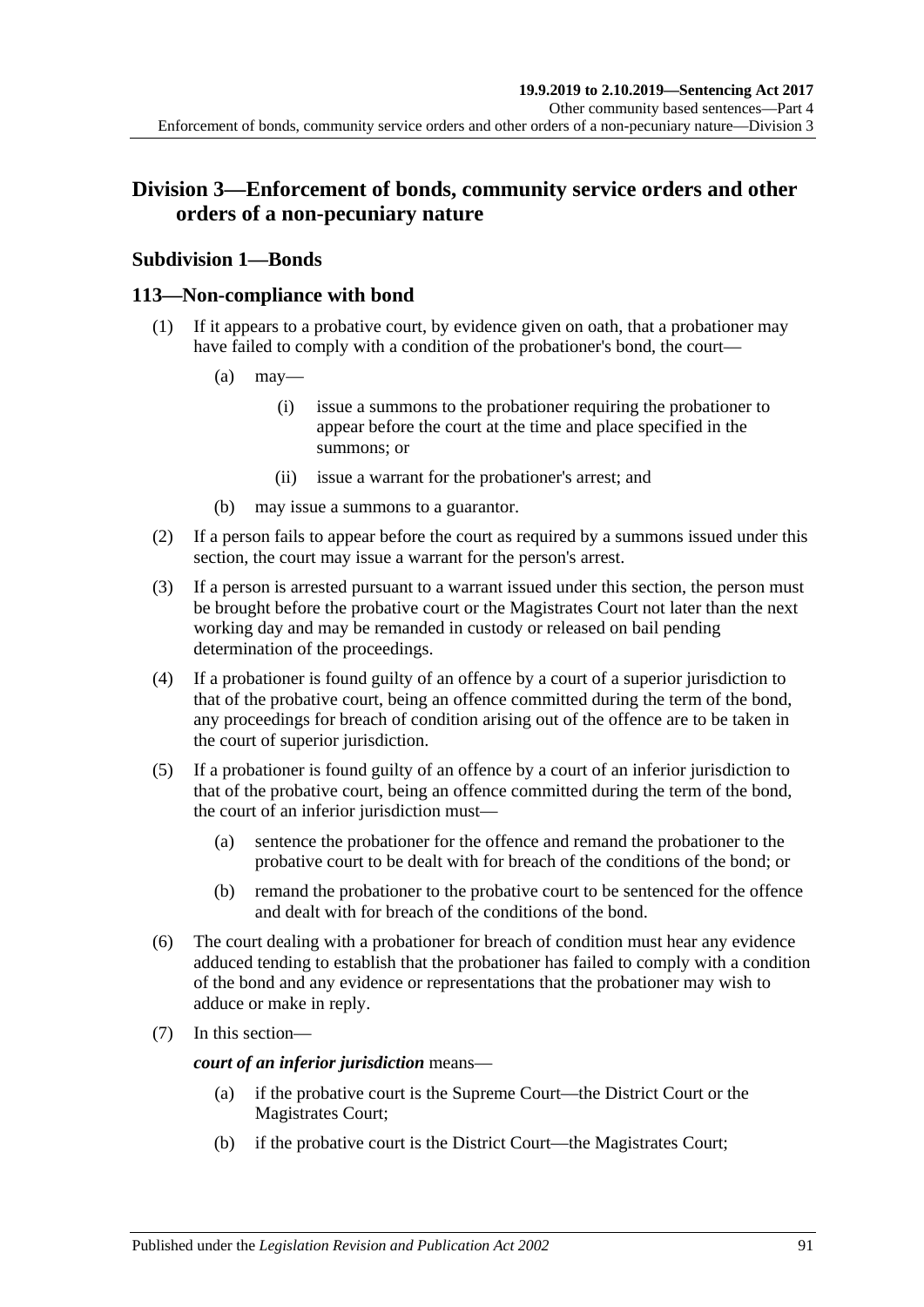Division 3—Enforcement of bonds, community service orders and other orders of a non-pecuniary nature

#### *court of a superior jurisdiction* means—

- (a) if the probative court is the Magistrates Court—the Supreme Court or the District Court;
- (b) if the probative court is the District Court—the Supreme Court.

#### **114—Orders that court may make on breach of bond**

- <span id="page-91-1"></span>(1) If the court is satisfied that the probationer has failed to comply with a condition of the bond, the court—
	- (a) may, if the bond requires the probationer to pay a sum in the event of non-compliance with a condition of the bond, order the probationer to pay the whole or a part of that sum; or
	- (b) may order a guarantor to pay the whole or a part of the amount due under the guarantee; or
	- (c) may, if the probationer has not been sentenced for the original offence and the terms of the bond require the defendant to appear before the court for sentencing in the event of failure to comply with a condition of the bond—
		- (i) sentence the probationer for the offence, or convict and sentence the probationer for the offence, as the case may require; or
		- (ii) if the court is satisfied that the failure of the probationer to comply with the conditions of the bond was trivial or that there are proper grounds on which the failure should be excused, refrain from taking any action in respect of the failure; or
	- (d) if the probationer has been sentenced to imprisonment for the original offence and that sentence has been suspended—must, subject to [subsection](#page-91-0) (3), revoke the suspension and order that the sentence be carried into effect.
- (2) The court may not order a person to pay an amount pursuant to [subsection](#page-91-1)  $(1)(a)$ unless the court is satisfied that—
	- (a) the person has, or will within a reasonable time have, the means to pay the amount; and
	- (b) payment of the amount would not unduly prejudice the welfare of dependants of the person.
- <span id="page-91-0"></span>(3) If a probationer is subject to a suspended sentence of imprisonment and the court is satisfied that the failure of the probationer to comply with the conditions of the bond was trivial or that there are proper grounds on which the failure should be excused, the court may refrain from revoking the suspension and—
	- (a) in the case of a bond requiring performance of community service—may—
		- (i) extend the term of the bond by such period (not exceeding 12 months) as the court thinks fit; or
		- (ii) extend the period within which any uncompleted hours of community service must be performed by not more than 6 months; or
		- (iii) if the period within which the community service must be performed has expired, impose a period of not more than 6 months within which any uncompleted hours of community service must be performed; or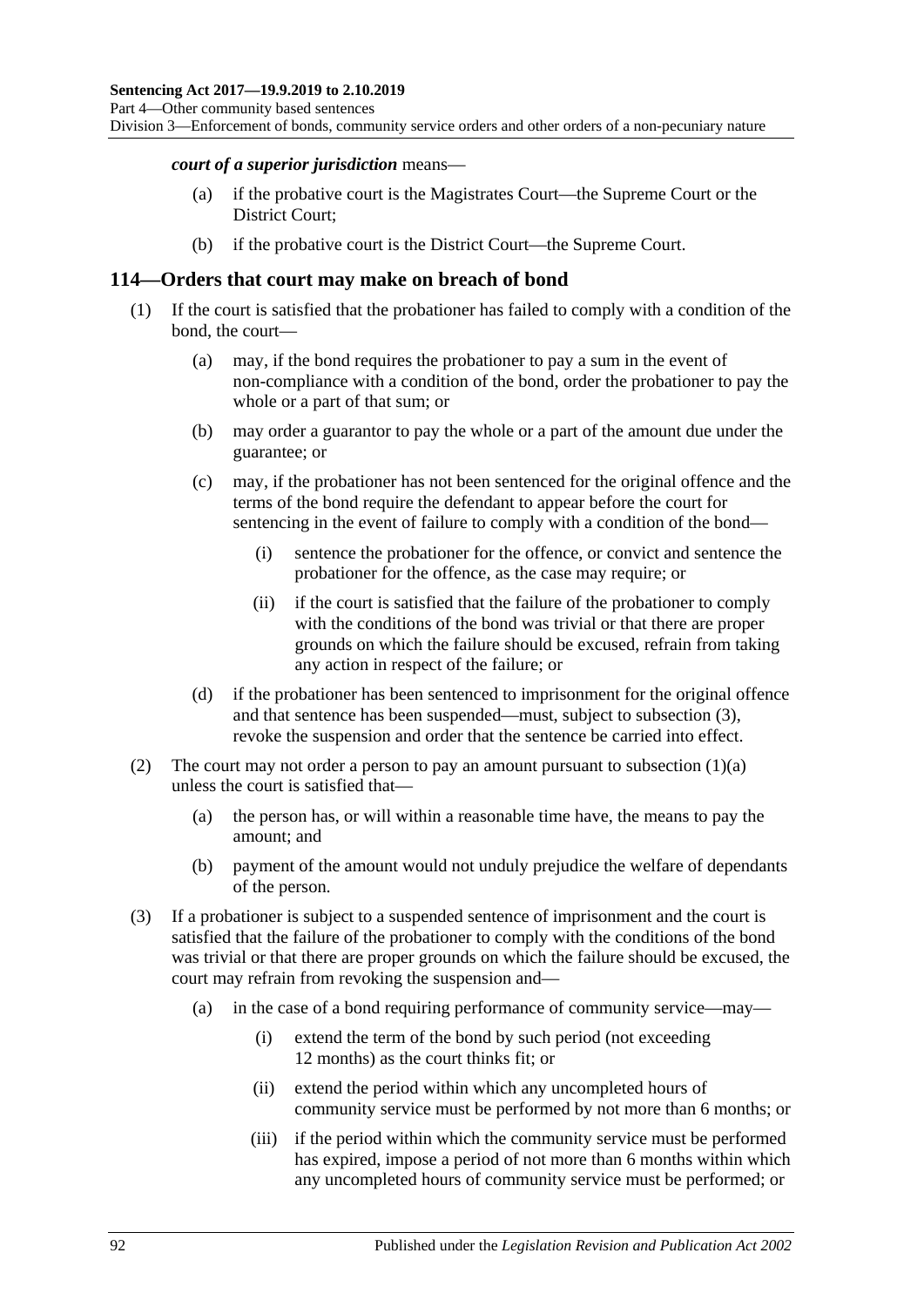Other community based sentences—Part 4

Enforcement of bonds, community service orders and other orders of a non-pecuniary nature—Division 3

- (iv) cancel the whole or a number of any unperformed hours of community service; or
- (v) revoke or vary any other condition of the bond; and
- <span id="page-92-0"></span>(b) in the case of any other bond—may—
	- (i) extend the term of the bond by such period (not exceeding 12 months) as the court thinks fit; or
	- (ii) impose a condition on the bond requiring the probationer to perform a specified number of hours of community service; or
	- (iii) revoke or vary any other condition of the bond; and
- (c) if the bond has expired in any case—may require the probationer to enter into a further bond, the term of which must not exceed 12 months.
- (4) [Section](#page-86-2) 105 applies in relation to a bond in respect of which a condition requiring the performance of community service is imposed under [subsection](#page-92-0) (3)(b)(ii).
- (5) If a court revokes the suspension of a sentence of imprisonment, the court may make any of the following orders:
	- (a) if it considers that there are special circumstances justifying it in so doing—an order reducing the term of the suspended sentence;
	- (b) an order directing that time spent by the probationer in custody pending determination of the proceedings for breach of condition be counted as part of the term of the suspended sentence;
	- (c) in the case of a probationer whose sentence of imprisonment was partially suspended under [section](#page-78-2) 96(5) and even if the term of the sentence now to be served in custody is less than 12 months—an order fixing or extending a non-parole period taking into account the time spent in custody by the probationer before being released on the bond;
	- (e) an order directing that—
		- (i) in the case of a sentence partially suspended under [section](#page-78-1) 96(4) or [\(5\)—](#page-78-2)any part of the sentence that the probationer has not served in custody; or
		- (ii) in any other case—the suspended sentence,

be cumulative on another sentence, or sentences, of imprisonment then being served, or to be served, by the probationer.

(6) If a court other than the probative court sentences a probationer for the original offence, the court cannot impose a sentence that the probative court could not have imposed.

### **Subdivision 2—Community service orders and other orders of a non-pecuniary nature**

#### <span id="page-92-1"></span>**115—Community service orders may be enforced by imprisonment**

(1) Subject to this section, an order requiring community service is enforceable by imprisonment in default of compliance.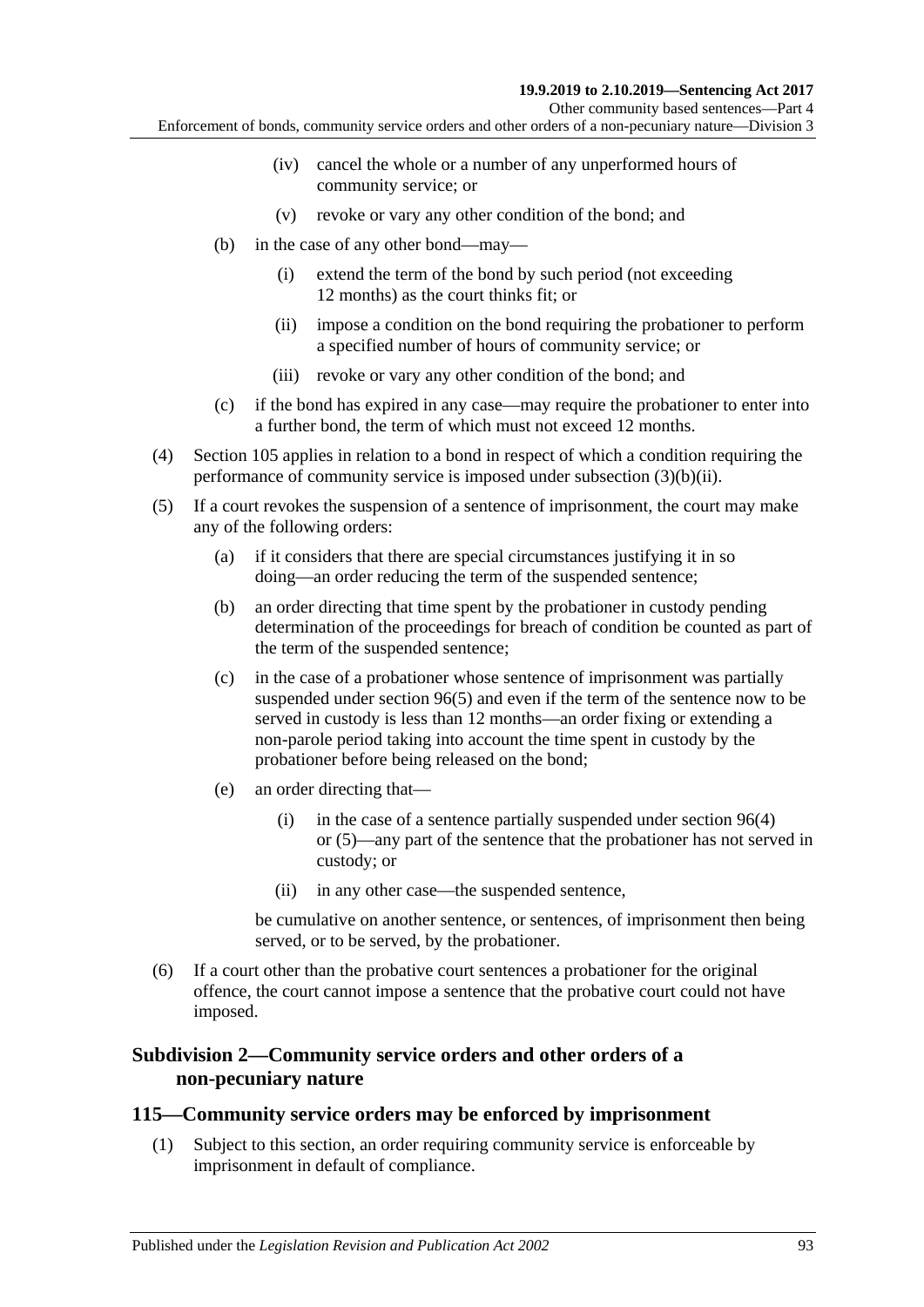Division 3—Enforcement of bonds, community service orders and other orders of a non-pecuniary nature

- <span id="page-93-1"></span>(2) The term of imprisonment to be served in default of compliance will be—
	- (a) a term calculated on the basis of 1 day for each 7.5 hours of community service remaining to be performed under the order; or
	- (b) 6 months,

whichever is the lesser.

- <span id="page-93-0"></span>(3) If it appears to the court, by evidence given on oath, that a person has failed to comply with an order requiring performance of community service, the court may—
	- (a) issue a notice requiring the person to appear before the court at the time and place specified in the notice to show cause why a warrant of commitment should not be issued against the person for the default; or
	- (b) issue a warrant for the person's arrest.
- (4) If a person fails to appear before the court as required by a notice issued under [subsection](#page-93-0) (3), the court may issue a warrant for the person's arrest.
- <span id="page-93-3"></span><span id="page-93-2"></span>(5) If the court is satisfied that the person has failed to comply with the order requiring performance of community service—
	- (a) the court may issue a warrant of commitment for the appropriate term of imprisonment fixed in accordance with [subsection](#page-93-1) (2); but
	- (b) if the person is a youth, the court may, instead of taking action under [paragraph](#page-93-2) (a), make an order for home detention for a period fixed on the same basis.
- (6) The court may, on issuing a warrant under [subsection](#page-93-3) (5), direct that the imprisonment to which the person becomes liable by virtue of the warrant be cumulative on any other term of imprisonment being served, or to be served, by the person.
- (7) Despite [subsection](#page-93-3) (5), if the court is satisfied that the failure of a person to comply with an order requiring performance of community service was trivial or that there are proper grounds on which the failure should be excused, the court—
	- (a) may refrain from issuing a warrant of commitment; and
	- (b) may—
		- (i) extend the term of the order by such period, not exceeding 6 months, as the court thinks necessary for the purpose of enabling the person to perform the remaining hours of community service (if any);
		- (ii) if the order has expired, impose a further order, for a term not exceeding 6 months, requiring the person to perform the number of hours of community service unperformed under the previous order;
		- (iii) cancel the whole or a number of the unperformed hours of community service under the order.
- <span id="page-93-4"></span>(8) However, if the court is satisfied that the person who has failed to comply with the order requiring performance of community service has the means to pay a fine without the person or the person's dependants suffering hardship, the court may—
	- (a) revoke the community service order; and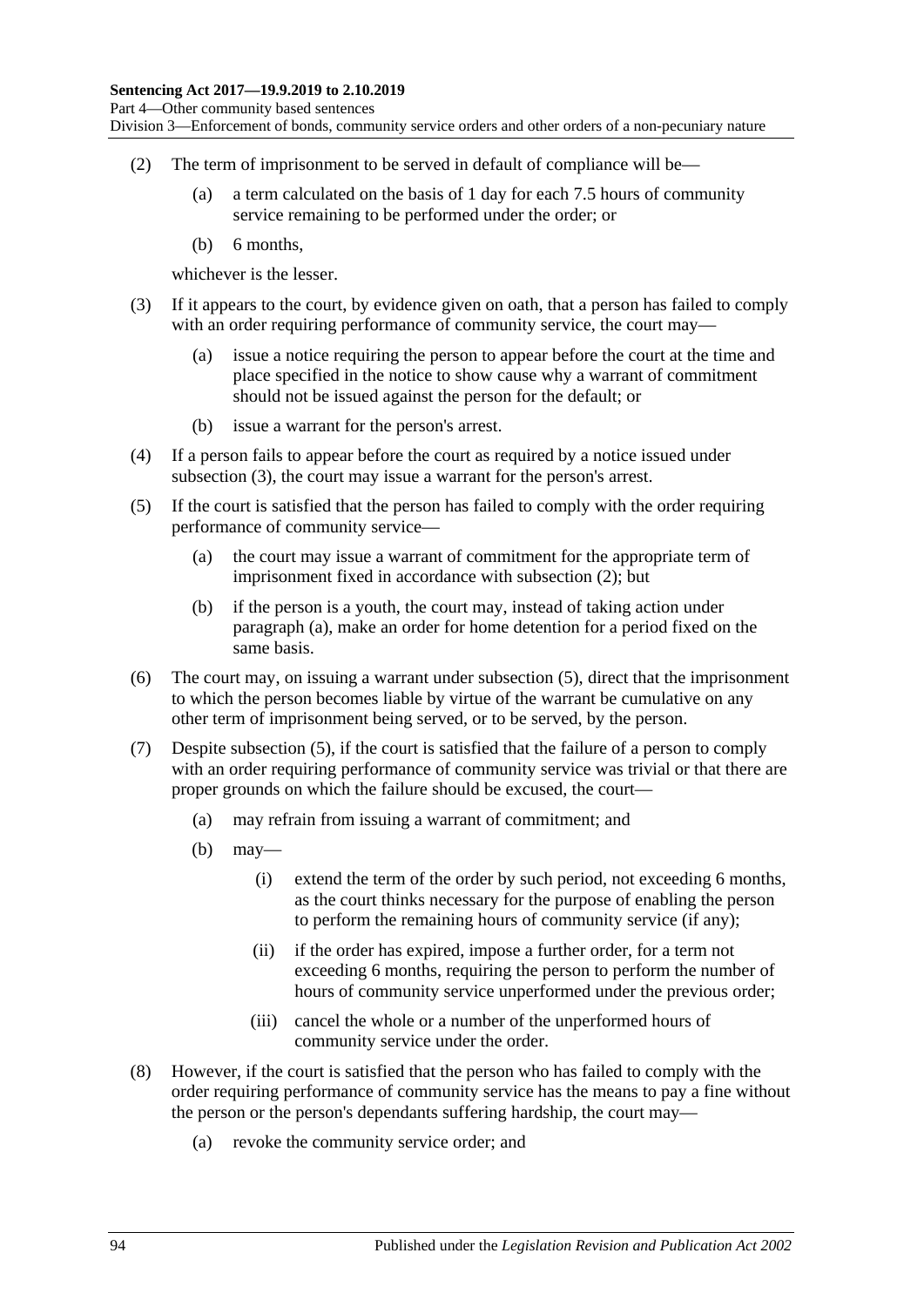- (b) impose a fine not exceeding the maximum fine that may be imposed for the offence in respect of which the community service order was made (or, if the order was made in respect of more than 1 offence—the total of the maximum fines that may be imposed for the offences).
- (9) In imposing a fine under [subsection](#page-93-4) (8), the court must take into account the number of hours of community service (if any) that the person performed under the revoked order.

## <span id="page-94-2"></span><span id="page-94-0"></span>**116—Other non-pecuniary orders may be enforced by imprisonment**

- (1) If it appears to the court, by evidence given on oath, that a person has failed to comply with an order requiring the person to do some act (other than the performance of community service or the payment of a pecuniary sum), the court may—
	- (a) issue a notice requiring the person to appear before the court at the time and place specified in the notice to show cause why the person should not be dealt with for the default; or
	- (b) issue a warrant for the person's arrest.
- (2) If a person fails to appear before the court as required by a notice issued under [subsection](#page-94-0) (1), the court may issue a warrant for the person's arrest.
- <span id="page-94-1"></span>(3) If the court is satisfied that the person has failed to comply with the order, the court may sentence the person to such term of imprisonment (not exceeding 6 months) as the court thinks fit and issue a warrant of commitment accordingly.
- (4) The court may, on issuing a warrant under [subsection](#page-94-1) (3), direct that the imprisonment to which the person becomes liable by virtue of the warrant be cumulative on any other term of imprisonment being served, or to be served, by the person.

# <span id="page-94-3"></span>**117—Registrar may exercise jurisdiction under this Division**

- (1) Subject to rules of court or the regulations, the powers of a court under [sections](#page-92-1) 115 and [116](#page-94-2) are exercisable by—
	- (a) if the person in relation to whom the powers are to be exercised is a youth—the Registrar of the Youth Court;
	- (b) in any other case—a Registrar of the Magistrates Court.
- (2) Subject to rules of court or the regulations, a person who is aggrieved by a decision or order of a Registrar made under [subsection](#page-94-3) (1) may apply in accordance with rules of court to the court for a review of the decision or order.
- (3) The court may, on completion of the review—
	- (a) confirm the decision or order;
	- (b) quash the decision or order and substitute any decision or order that could have been made in the first instance;
	- (c) make any ancillary order (including an order as to costs) the court thinks fit.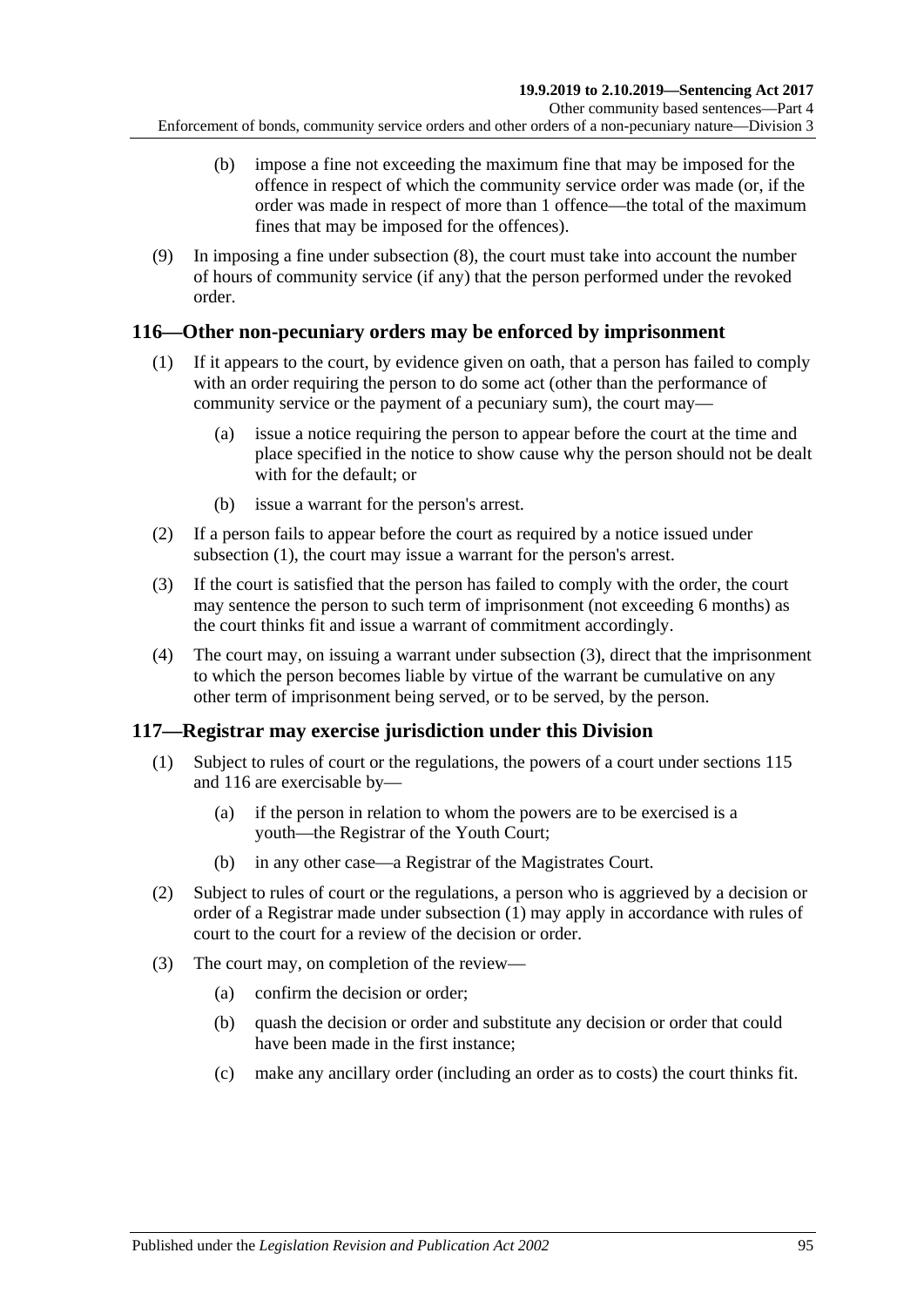#### **118—Detention in prison**

If the court issues an order for detention of a youth or sentences a youth to detention under this Division—

- (a) where the youth is already in custody in a prison, the youth will serve the detention in a prison; or
- (b) where the youth has previously served a sentence of imprisonment or detention in a prison, the court may direct that the youth serve the detention in a prison,

and the *[Correctional Services Act](http://www.legislation.sa.gov.au/index.aspx?action=legref&type=act&legtitle=Correctional%20Services%20Act%201982) 1982* applies to and in relation to a youth serving detention in a prison under this section.

# **Part 5—Financial penalties**

#### **119—Maximum fine if no other maximum provided**

If a fine is imposed in respect of an offence for which an Act or statutory instrument does not prescribe a fine, the fine may not exceed—

- (a) if the Supreme Court imposes the fine—\$75 000; and
- (b) if the District Court imposes the fine—\$35 000; and
- (c) if the Magistrates Court imposes the fine—\$10 000.

### **120—Order for payment of pecuniary sum not to be made in certain circumstances**

- (1) The court must not make an order requiring a defendant to pay a pecuniary sum (other than a VIC levy) if the court is satisfied that the means of the defendant, so far as they are known to the court, are such that—
	- (a) the defendant would be unable to comply with the order; or
	- (b) compliance with the order would unduly prejudice the welfare of dependants of the defendant,

(and in such a case the court may, if it thinks fit, order the payment of a lesser amount).

- (2) Subject to [subsection](#page-95-0) (3), the court is not obliged to inform itself as to the defendant's means, but it should consider any evidence on the subject that the defendant or the prosecutor has placed before it.
- <span id="page-95-0"></span>(3) In considering whether the defendant would be able to comply with the order, the court should have regard to any information available to the court as to other pecuniary sums that have been paid, or are payable, by the defendant.

#### **121—Preference must be given to compensation for victims**

If a court considers—

- (a) that it is appropriate—
	- (i) to make an order for compensation (under this Act or any other Act); and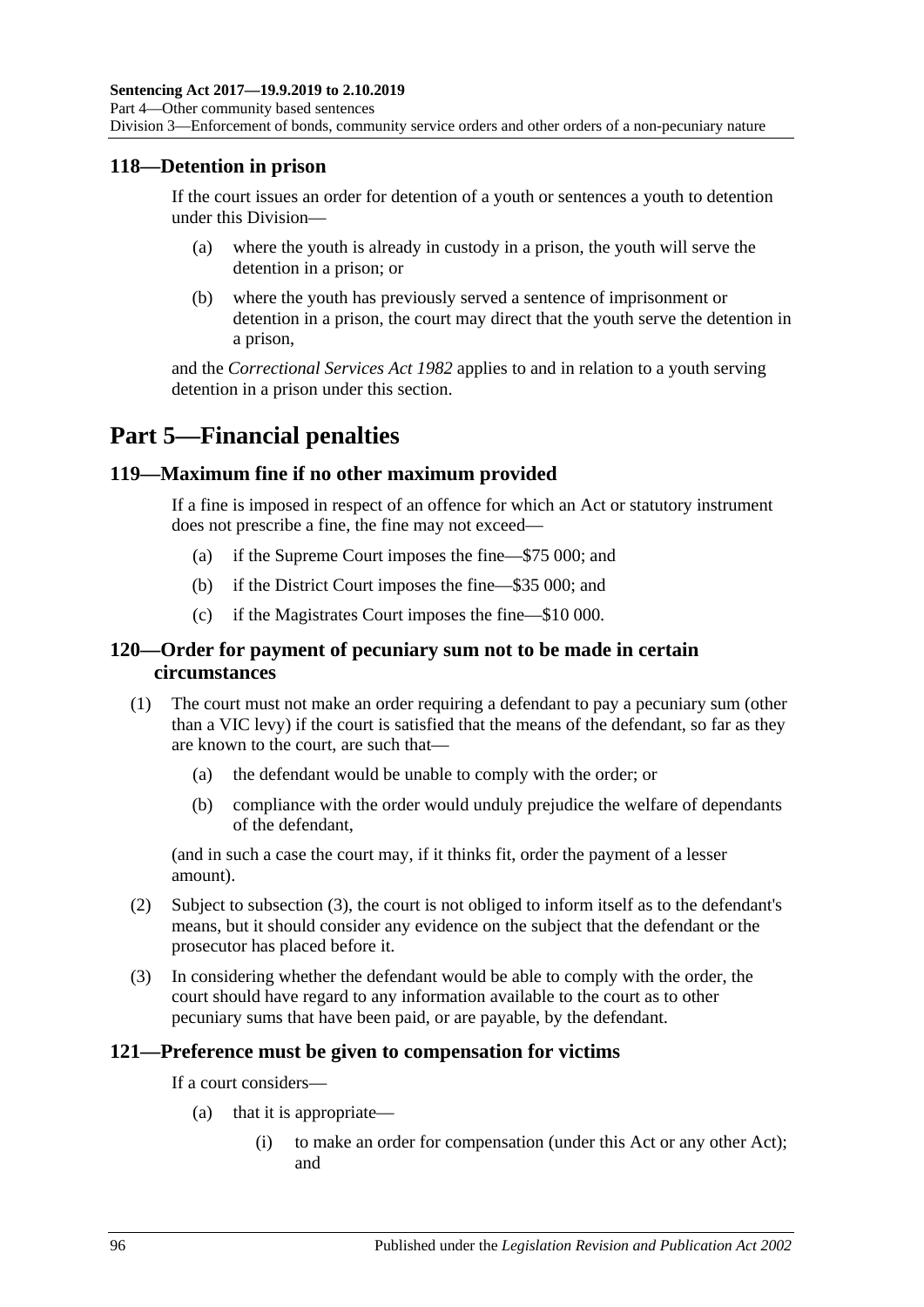- (ii) to impose a fine or make any other order for the payment of a pecuniary sum; but
- (b) that the defendant has insufficient means to pay both the compensation and the fine or other pecuniary sum,

the court must give preference to compensation.

#### <span id="page-96-0"></span>**122—Court not to fix time for payment of pecuniary sums**

- (1) If a court makes an order requiring a defendant to pay a pecuniary sum, the court is not empowered to make any order relating to the time or manner in which the sum is to be paid.
- (2) [Subsection](#page-96-0) (1) does not derogate from an order of a court or an officer of a court that was in force immediately before this section came into operation.

# **Part 6—Restitution and compensation**

## **Division 1—Restitution and compensation generally**

### <span id="page-96-2"></span><span id="page-96-1"></span>**123—Restitution of property**

- (1) If the offence of which the defendant has been found guilty, or any other offence that is to be taken into account by the court in determining sentence, involves the misappropriation of property, the court may order the defendant, or any other person in possession of the property, to restore the property to a person who appears to be entitled to possession of the property.
- (2) An order under [subsection](#page-96-1) (1) does not prejudice a person's title to the property.

### **124—Compensation**

- (1) Subject to this section, a court may make an order requiring a defendant to pay compensation for injury, loss or damage resulting from the offence of which the defendant has been found guilty or for any offence taken into account by the court in determining sentence for that offence.
- (2) An order for compensation may be made under this section—
	- (a) either on application by the prosecutor or on the court's own initiative; and
	- (b) instead of, or in addition to, dealing with the defendant in any other way.
- $(3)$  If—
	- (a) a court finds a defendant guilty of an offence, or takes an offence into account in determining sentence; and
	- (b) the circumstances of the offence are such as to suggest that a right to compensation has arisen, or may have arisen, under this section,

the court must, if it does not make an order for compensation, give its reasons for not doing so.

(4) Compensation under this section will be of such amount as the court considers appropriate having regard to any evidence before the court and to any representations made by or on behalf of the prosecutor or the defendant.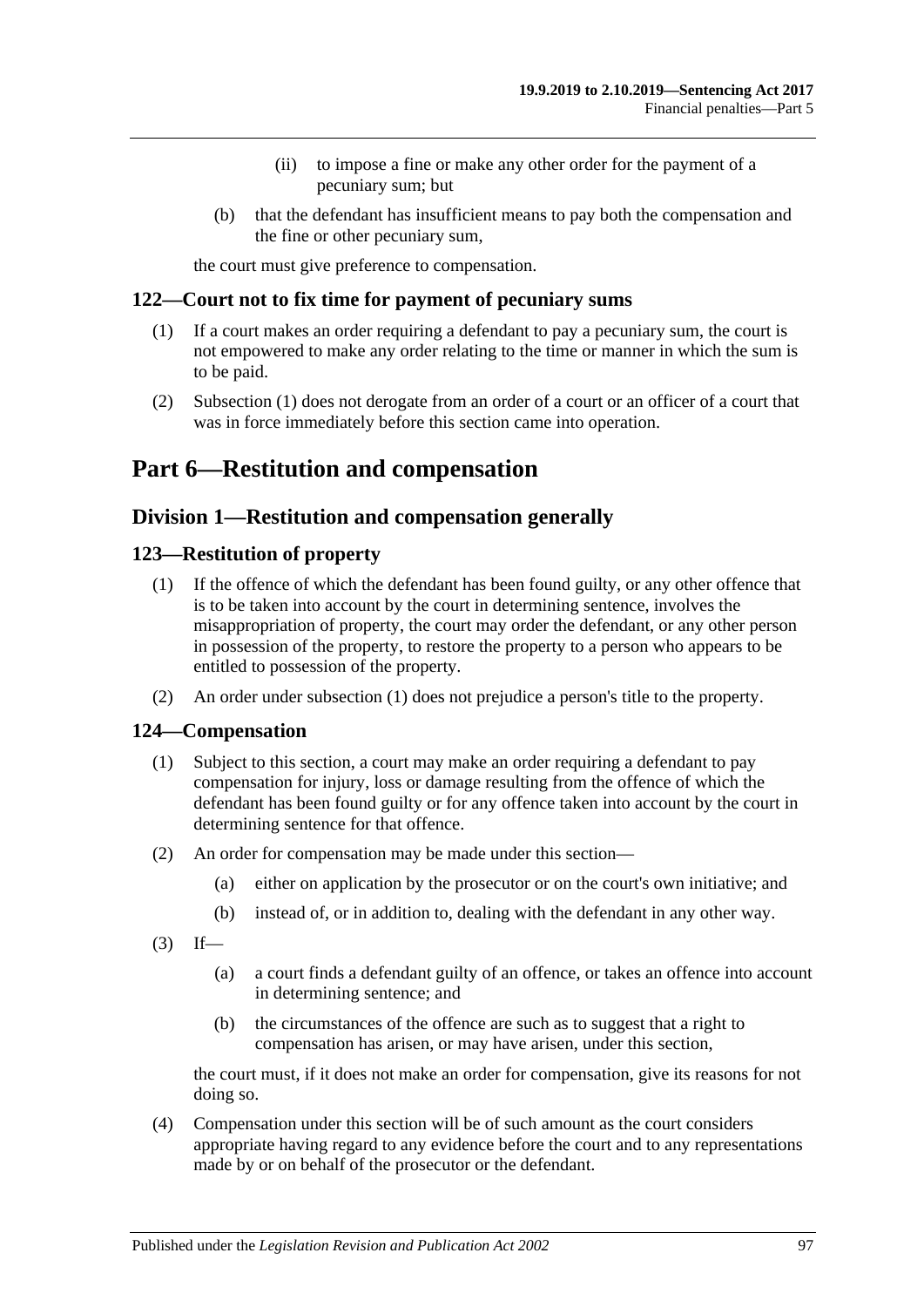- (5) If property of which a person was dispossessed as a result of the offence is recovered, any damage to the property while it was out of the person's possession is to be treated for the purposes of this section as having resulted from the offence.
- (6) The power of a court to award compensation under this section is subject to the following qualifications:
	- (a) no compensation may be awarded for injury, loss or damage caused by, or arising out of the use of, a motor vehicle except damage to property;
	- (b) no compensation may be awarded against an employer in favour of an employee or former employee if—
		- (i) the offence arises from breach of a statutory duty related to employment; and
		- (ii) the injury, loss or damage is compensable under the *[Return to Work](http://www.legislation.sa.gov.au/index.aspx?action=legref&type=act&legtitle=Return%20to%20Work%20Act%202014)  Act [2014](http://www.legislation.sa.gov.au/index.aspx?action=legref&type=act&legtitle=Return%20to%20Work%20Act%202014)*.
- (7) Compensation may be ordered under this section in relation to an offence despite the fact that compensation may be ordered under some other statutory provision that relates more specifically to the offence or proceedings in respect of the offence.
- (8) The amount paid to a person pursuant to an order under this section for compensation for injury, loss or damage must be taken into consideration by a court or any other body in awarding compensation for that injury, loss or damage under any other Act or law.

## **125—Certificate for victims of identity theft**

- (1) A court that finds a person guilty of an offence involving—
	- (a) the assumption of another person's identity; or
	- (b) the use of another person's personal identification information,

may, on application by a victim of the offence, issue a certificate under [subsection](#page-97-0) (2).

- <span id="page-97-0"></span>(2) The certificate is to give details of—
	- (a) the offence; and
	- (b) the name of the victim; and
	- (c) any other matters considered by the court to be relevant.
- (3) In this section—

*personal identification information* has the same meaning as in Part 5A of the *[Criminal Law Consolidation Act](http://www.legislation.sa.gov.au/index.aspx?action=legref&type=act&legtitle=Criminal%20Law%20Consolidation%20Act%201935) 1935*;

*victim* means a person whose identity has been assumed, or personal identification information has been used, without the person's consent, in connection with the commission of the offence.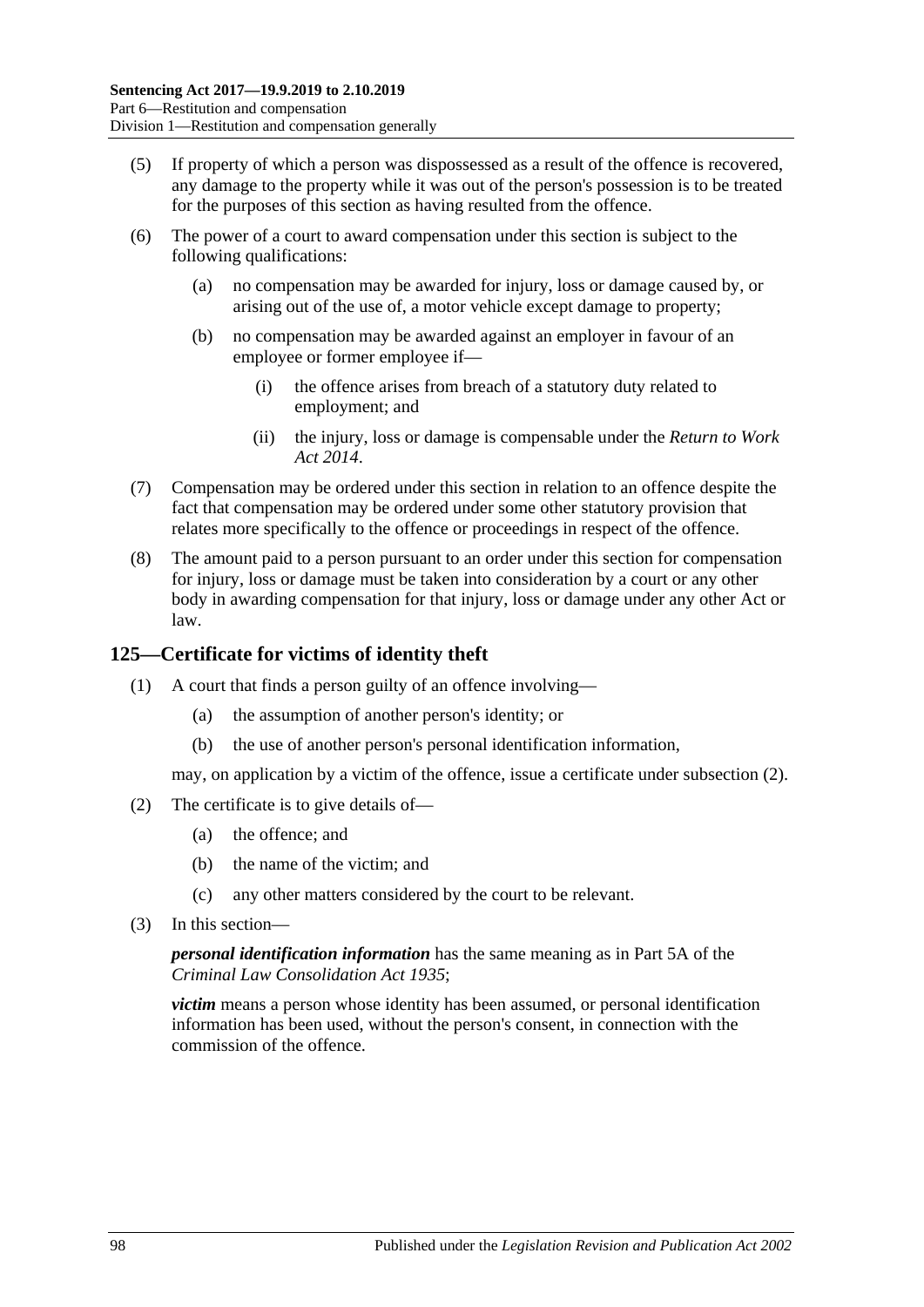# **Division 2—Enforcement of restitution orders**

# **126—Non-compliance with order for restitution of property**

- $(1)$  If—
	- (a) an order is made under [section](#page-96-2) 123 requiring property to be restored to a person; and
	- (b) the order is not complied with,

the person may request an authorised officer to take action under this section for enforcement of the order.

- <span id="page-98-0"></span>(2) On receiving a request under this section in relation to an order requiring the restitution of property, an authorised officer may—
	- (a) enter any land (using such force as may be necessary) on which the officer reasonably suspects the property is situated and seize and remove the property; or
	- (b) cause the property to be valued (in such manner as the officer thinks fit) and make an order requiring the defendant to pay to the person an amount equal to the value of the property.
- <span id="page-98-1"></span>(3) In exercising powers under [subsection](#page-98-0)  $(2)(a)$ , an authorised officer may be assisted by such other persons (including a member of the police force) as the officer considers necessary in the circumstances.
- (4) An authorised officer who makes an order under [subsection](#page-98-1) (2)(b) must cause a copy of the order to be served on the defendant personally or by post.
- (5) An order under [subsection](#page-98-1) (2)(b)—
	- (a) may be made in the absence of, and without prior notice to, the defendant; and
	- (b) may be varied or cancelled by an authorised officer in such circumstances as the officer considers just; and
	- (c) is enforceable as a pecuniary sum.
- (6) The prescribed fees for issuing, serving and executing an order under [subsection](#page-98-1) (2)(b) are payable in addition to the amount specified in the order as the value of the relevant property and form part of the amount payable under the order.
- (7) In this section—

*authorised officer* means the sheriff or a person authorised in writing by the sheriff for the purposes of this section;

*defendant*, in relation to property, means the defendant in the proceedings in which the order requiring restitution of the property was made.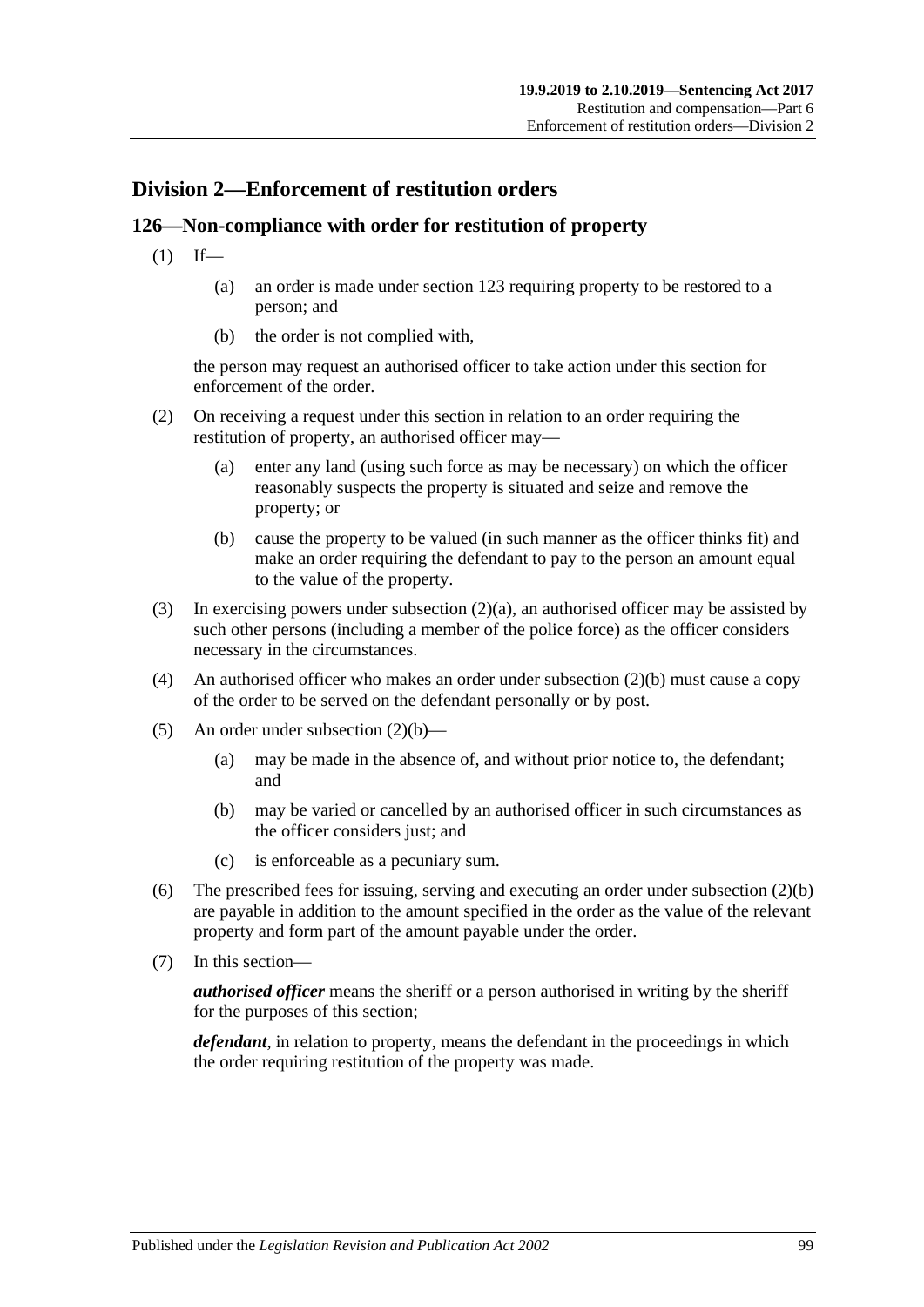# **Part 7—Miscellaneous**

#### **127—Power of delegation—intervention program manager**

- (1) An intervention program manager may, by instrument in writing, delegate a power or function under this Act—
	- (a) to a particular person; or
	- (b) to the person for the time being occupying a particular position.
- (2) A power or function so delegated under this section may, if the instrument of delegation so provides, be further delegated.
- (3) A delegation—
	- (a) may be absolute or conditional; and
	- (b) does not derogate from the power of the delegator to act in a matter; and
	- (c) is revocable at will.

#### <span id="page-99-0"></span>**128—Regulations**

- (1) The Governor may make such regulations as are contemplated by, or as are necessary or expedient for the purposes of, this Act.
- (2) Without limiting the generality of [subsection](#page-99-0) (1), the regulations may—
	- (a) prescribe forms for the purposes of this Act;
	- (b) prescribe, or provide for the calculation of, costs, fees or charges for the purposes of this Act;
	- (c) exempt any person or class of persons from the obligation to pay any costs, fees or charges so prescribed;
	- (d) prescribe penalties, not exceeding \$5 000, for breach of, or non-compliance with, a regulation.
- (3) The regulations may—
	- (a) be of general or limited application; and
	- (b) make different provision according to the persons, things or circumstances to which they are expressed to apply; and
	- (c) provide that a specified provision of this Act does not apply, or applies with prescribed variations, to any person, circumstance or situation (or person, circumstance or situation of a prescribed class) specified by the regulations, subject to any condition to which the regulations are expressed to be subject; and
	- (d) provide that any matter or thing is to be determined, dispensed with, regulated or prohibited according to the discretion of the Minister, an authorised officer or another prescribed person.
- (4) The regulations may make provisions of a savings or transitional nature consequent on the commencement of any provisions of this Act (including provisions of a transitional nature modifying any provisions of this Act).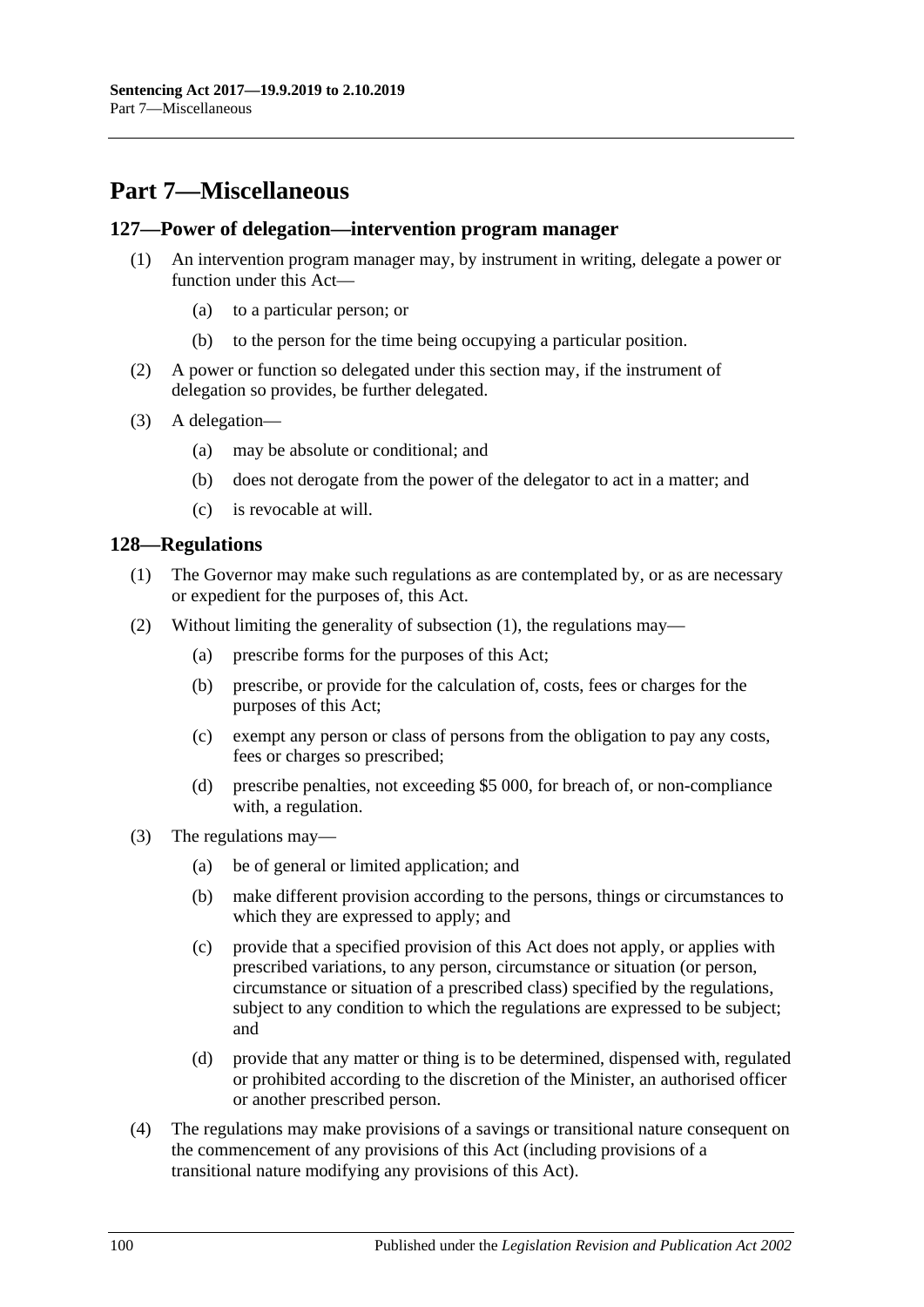# **Schedule 1—Repeal and transitional provisions Part 1—Repeal of** *Criminal Law (Sentencing) Act 1988*

# <span id="page-100-0"></span>**1—Repeal of Act**

The *[Criminal Law \(Sentencing\) Act](http://www.legislation.sa.gov.au/index.aspx?action=legref&type=act&legtitle=Criminal%20Law%20(Sentencing)%20Act%201988) 1988* is repealed.

# **Part 2—Transitional provisions**

# **2—Transitional provisions**

- (1) Subject to this clause, this Act applies to the sentencing of a defendant after the commencement of this Act, regardless of whether the offence for which the defendant is being sentenced was committed before or after that commencement.
- (2) However—
	- (a) the old sentence reduction provisions of the repealed Act will continue to apply in relation to the sentencing of a defendant for an offence where the proceedings for that offence are commenced before the commencement of the amendments to the repealed Act to be effected by the *[Summary Procedure](http://www.legislation.sa.gov.au/index.aspx?action=legref&type=act&legtitle=Summary%20Procedure%20(Indictable%20Offences)%20Amendment%20Act%202017)  [\(Indictable Offences\) Amendment Act](http://www.legislation.sa.gov.au/index.aspx?action=legref&type=act&legtitle=Summary%20Procedure%20(Indictable%20Offences)%20Amendment%20Act%202017) 2017*; while
	- (b) the new sentence reduction provisions of this Act will apply in relation to the sentencing of a defendant for an offence where the proceedings for that offence are commenced after the commencement of the amendments to the repealed Act to be effected by the *[Summary Procedure \(Indictable Offences\)](http://www.legislation.sa.gov.au/index.aspx?action=legref&type=act&legtitle=Summary%20Procedure%20(Indictable%20Offences)%20Amendment%20Act%202017)  [Amendment Act](http://www.legislation.sa.gov.au/index.aspx?action=legref&type=act&legtitle=Summary%20Procedure%20(Indictable%20Offences)%20Amendment%20Act%202017) 2017*, regardless of when the offence was committed
- (3) In this clause—

*new sentence reduction provisions* means Part 2 Division [2 Subdivision](#page-24-0) 4 of this Act;

*old sentence reduction provisions* means sections 10A, 10B and 10C and Part 2 Division 6 of the repealed Act;

*repealed Act* means the *[Criminal Law \(Sentencing\) Act](http://www.legislation.sa.gov.au/index.aspx?action=legref&type=act&legtitle=Criminal%20Law%20(Sentencing)%20Act%201988) 1988* repealed by [clause](#page-100-0) 1.

# **Part 3—Transitional provisions relating to** *Sentencing (Release on Licence) Amendment Act 2018*

### **3—Transitional provisions**

- (1) [Section 58](#page-47-0) of this Act as in force immediately after the commencement of Part 2 of the *[Sentencing \(Release on Licence\) Amendment Act](http://www.legislation.sa.gov.au/index.aspx?action=legref&type=act&legtitle=Sentencing%20(Release%20on%20Licence)%20Amendment%20Act%202018) 2018* applies to the following applications:
	- (a) an application under that section for the discharge of an order for detention (whether the order for detention was made under [section](#page-44-0) 57 of this Act or section 23 of the repealed Act) where the application is made after that commencement;
	- (b) an application under that section for the discharge of an order for detention (whether the order for detention was made under [section](#page-44-0) 57 of this Act or section 23 of the repealed Act) where the application was made but not finalised before that commencement;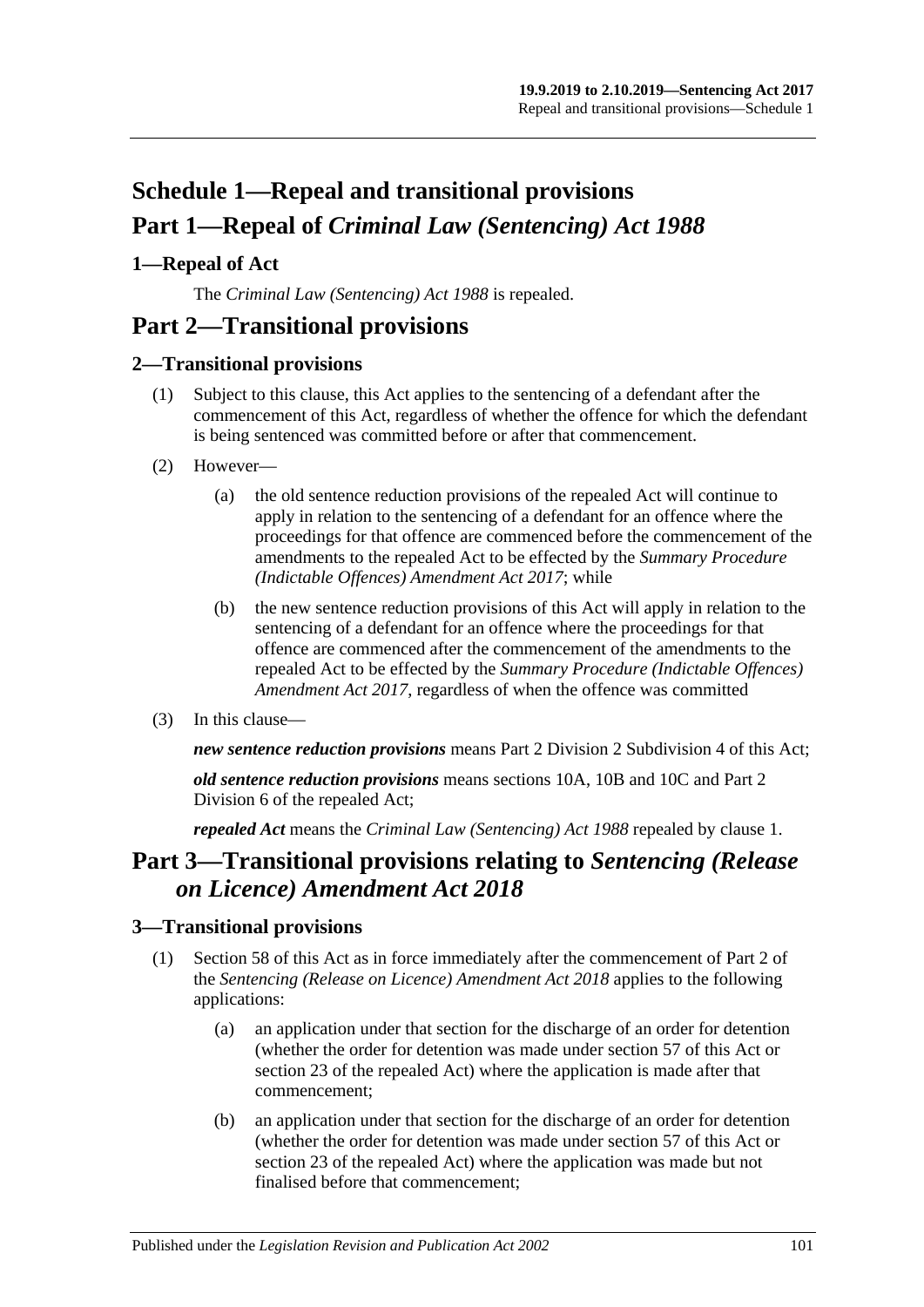- (c) an application under section 23A of the repealed Act for the discharge of an order for detention under section 23 of the repealed Act where the application was made but not finalised before that commencement.
- (2) [Section 59](#page-48-0) of this Act as in force immediately after the commencement of Part 2 of the *[Sentencing \(Release on Licence\) Amendment Act](http://www.legislation.sa.gov.au/index.aspx?action=legref&type=act&legtitle=Sentencing%20(Release%20on%20Licence)%20Amendment%20Act%202018) 2018* applies to the following applications:
	- (a) an application under that section for the release on licence from an order for detention (whether the order for detention was made under [section](#page-44-0) 57 of this Act or section 23 of the repealed Act) where the application is made after that commencement;
	- (b) an application under that section for the release on licence from an order for detention (whether the order for detention was made under [section](#page-44-0) 57 of this Act or section 23 of the repealed Act) where the application was made but not finalised before that commencement;
	- (c) an application under section 24 of the repealed Act for the release on licence from an order for detention under section 23 of the repealed Act where the application was made but not finalised before that commencement.
- (3) In this clause—

*repealed Act* means the *[Criminal Law \(Sentencing\) Act](http://www.legislation.sa.gov.au/index.aspx?action=legref&type=act&legtitle=Criminal%20Law%20(Sentencing)%20Act%201988) 1988*.

# **Schedule 2—Re-consideration of authorisations to release on licence under section 24 of repealed Act or [section](#page-48-0) 59 of this Act**

## **1—Re-consideration of authorisations to release on licence under section 24 of repealed Act or [section](#page-48-0) 59 of this Act**

- (1) This clause applies to a person subject to an order for detention under section 23 of the repealed Act or [section](#page-44-0) 57 of this Act who, before the commencement of this clause, has been authorised by the Supreme Court under section 24 of the repealed Act or [section](#page-48-0) 59 of this Act (as the case may be) to be released on licence.
- (2) After the commencement of this clause, the Supreme Court may, on application by the DPP—
	- (a) cancel the release on licence of a person to whom this clause applies; or
	- (b) confirm the release on licence of a person to whom this clause applies.
- <span id="page-101-0"></span>(3) For the purposes of proceedings under this clause, the DPP may apply to a magistrate for a warrant for the apprehension and detention of the person pending determination of the proceedings.
- (4) A magistrate must, on application under [subclause](#page-101-0) (3), issue a warrant for the apprehension and detention of a person unless it is apparent, on the face of the application, that no reasonable grounds exist for the issue of the warrant.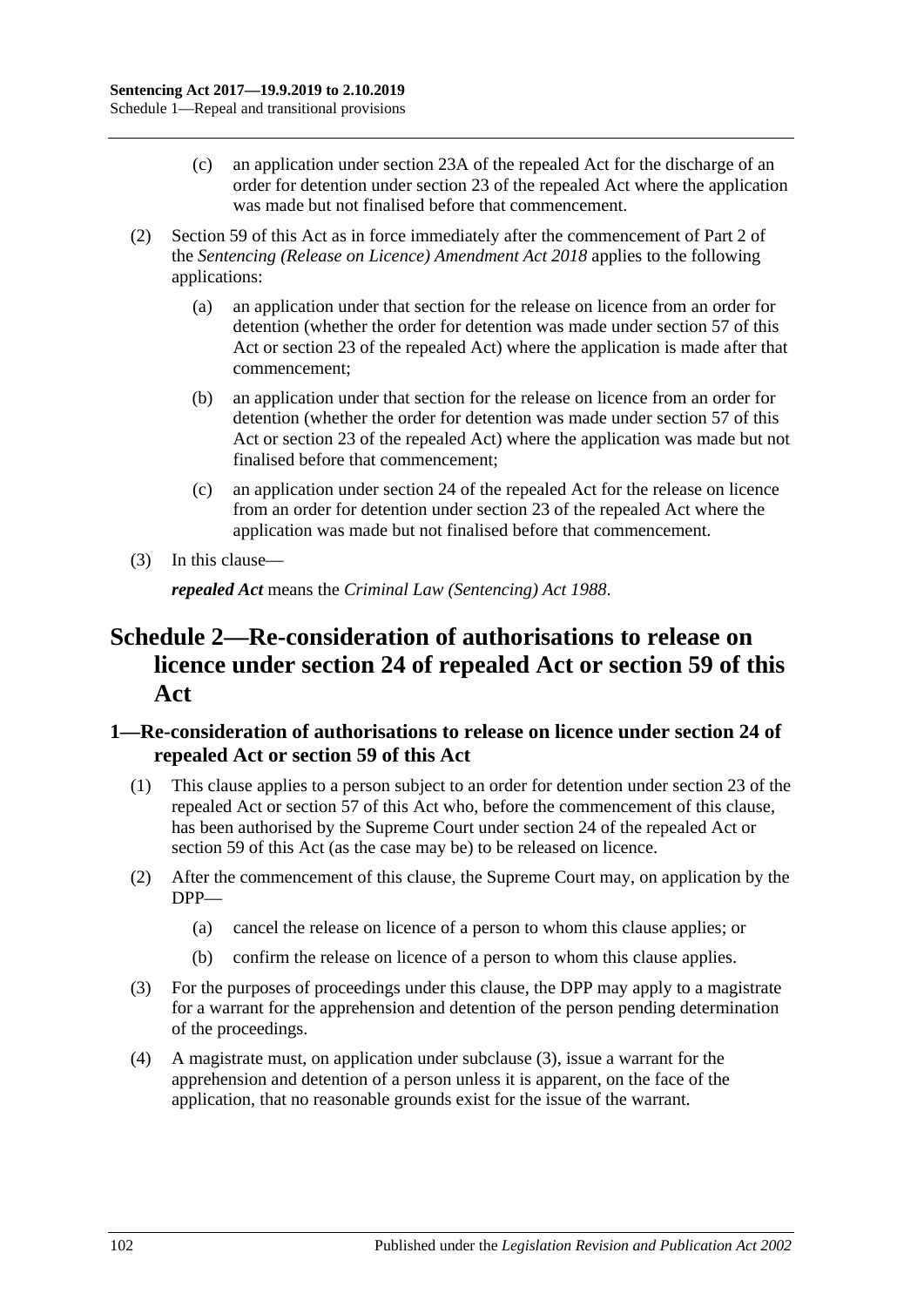Re-consideration of authorisations to release on licence under section 24 of repealed Act or section 59 of this Act—Schedule 2

- (5) The release on licence of a person to whom this clause applies must not be confirmed unless the person satisfies the Supreme Court that—
	- (a) the person is both capable of controlling and willing to control the person's sexual instincts; or
	- (b) the person no longer presents an appreciable risk to the safety of the community (whether as individuals or in general) due to the person's advanced age or permanent infirmity.
- <span id="page-102-0"></span>(6) The Supreme Court must, before determining an application under this clause, direct that at least 2 legally qualified medical practitioners (to be nominated by a prescribed authority for the purpose) inquire into the mental condition of the person and report to the Court on whether the person is incapable of controlling, or unwilling to control, the person's sexual instincts.
- (7) The paramount consideration of the Supreme Court when determining an application under this clause must be to protect the safety of the community (whether as individuals or in general).
- <span id="page-102-1"></span>(8) The Supreme Court must also take the following matters into consideration when determining an application under this clause:
	- (a) the reports of the medical practitioners (as directed and nominated under [subclause](#page-102-0) (6)) provided to the Court;
	- (b) any relevant evidence or representations that the person may desire to put to the Court;
	- (c) a report provided to the Court by the appropriate board in accordance with the direction of the Court for the purposes of assisting the Court to determine the application, including—
		- (i) any opinion of the appropriate board on the effect that the release on licence of the person has had, or would have, on the safety of the community; and
		- $(ii)$
- (A) if the person has been released on licence—a report as to the current circumstances of the person; or
- (B) if the person has not yet been released on licence—a report as to the probable circumstances of the person if the person is so released; and
- (iii) the recommendation of the appropriate board about whether the person is suitable for release on licence;
- (d) evidence tendered to the Court of the estimated costs directly related to the release of the person on licence;
- (e) any other report required by the Court under [section](#page-51-0) 61 of this Act;
- (f) any other matter that the Court thinks relevant.
- (9) The Supreme Court, when determining an application under this clause, must not have regard to the length of time that the person has spent in custody or may spend in custody if the person's release on licence is cancelled or not confirmed.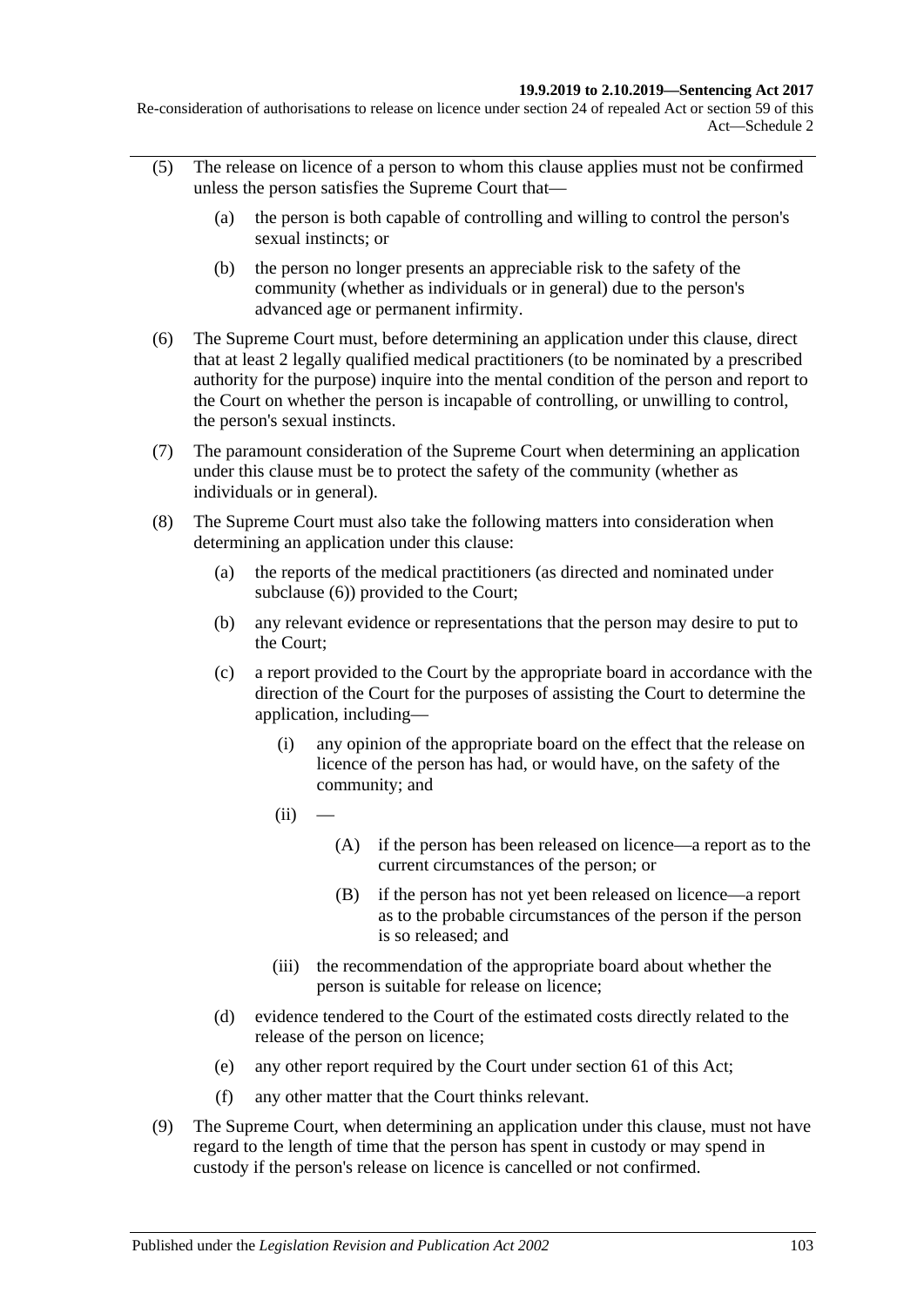#### **Sentencing Act 2017—19.9.2019 to 2.10.2019**

Schedule 2—Re-consideration of authorisations to release on licence under section 24 of repealed Act or section 59 of this Act

- (10) A copy of any report provided to the Supreme Court under [subclause](#page-102-1) (8) must be given to each party to the proceedings or to counsel for those parties.
- (11) For the purposes of this clause—

*appropriate board*, in relation to proceedings under this clause, means—

- (a) if the person the subject of the proceedings is being detained in a training centre, or has been released on licence from a training centre—the Training Centre Review Board;
- (b) in any other case—the Parole Board;

*repealed Act* means the *[Criminal Law \(Sentencing\) Act](http://www.legislation.sa.gov.au/index.aspx?action=legref&type=act&legtitle=Criminal%20Law%20(Sentencing)%20Act%201988) 1988*.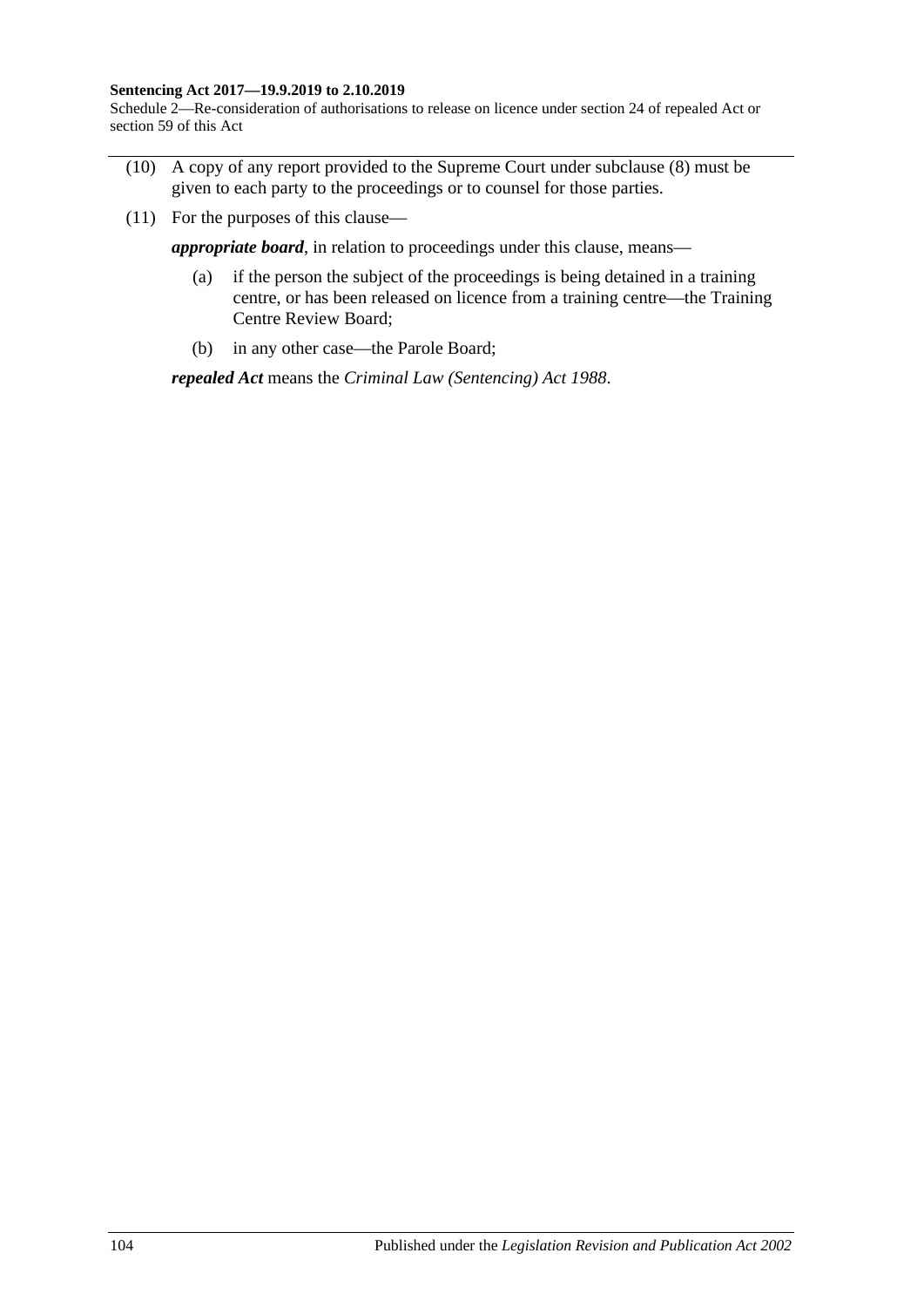# **Legislative history**

## **Notes**

- Amendments of this version that are uncommenced are not incorporated into the text.
- Please note—References in the legislation to other legislation or instruments or to titles of bodies or offices are not automatically updated as part of the program for the revision and publication of legislation and therefore may be obsolete.
- Earlier versions of this Act (historical versions) are listed at the end of the legislative history.
- For further information relating to the Act and subordinate legislation made under the Act see the Index of South Australian Statutes or www.legislation.sa.gov.au.

# **Principal Act and amendments**

New entries appear in bold.

| Year    | N <sub>0</sub> | Title                                                                                          | Assent     | Commencement                                                                         |
|---------|----------------|------------------------------------------------------------------------------------------------|------------|--------------------------------------------------------------------------------------|
| 2017    | 26             | Sentencing Act 2017                                                                            | 18.7.2017  | 30.4.2018 (Gazette 6.2.2018 p610)                                                    |
| 2017    | 67             | <b>Statutes Amendment (Youths)</b><br>Sentenced as Adults) Act 2017                            | 12.12.2017 | Pt 4 (s 6) & Sch 1 (cl 1) -30.4.2018<br>immediately after $s$ 6 of 26/2017: $s$ 2(2) |
| 2018 2  |                | Sentencing (Release on Licence)<br>Amendment Act 2018                                          | 25.6.2018  | 25.6.2018                                                                            |
| 2018 32 |                | Statutes Amendment (Drug Offences) 22.11.2018<br>Act 2018                                      |            | Pt 3 (ss $26 \& 27$ )—1.4.2019 ( <i>Gazette</i><br>7.2.2019 p415)                    |
| 2018    | 36             | Sentencing (Miscellaneous)<br>Amendment Act 2018                                               | 6.12.2018  | 28.2.2019 (Gazette 28.2.2019 p703)                                                   |
| 2019    | -11            | Sentencing (Suspended and<br>Community Based Custodial<br>Sentences) Amendment Act 2019        | 23.5.2019  | Pt 2 (ss 4 to 17) & Sch 1<br>$(cl 3)$ —23.5.2019 ( <i>Gazette 23.5.2019</i><br>p1351 |
| 2019    | 17             | Criminal Law Consolidation<br>(Assaults on Prescribed Emergency<br>Workers) Amendment Act 2019 | 1.8.2019   | Sch 1 (cll $2 \& 3$ )—uncommenced                                                    |
| 2019    | 21             | <b>Statutes Amendment</b><br>(Attorney-General's Portfolio)<br>(No 2) Act 2019                 | 19.9.2019  | Pt 11 (s 18)-19.9.2019: s 2(1)                                                       |

# **Provisions amended**

New entries appear in bold.

| Provision       | How varied                                                     | Commencement                    |
|-----------------|----------------------------------------------------------------|---------------------------------|
| Pt <sub>1</sub> |                                                                |                                 |
| s <sub>2</sub>  | omitted under Legislation Revision and<br>Publication Act 2002 | 25.6.2018                       |
| s <sub>4</sub>  |                                                                |                                 |
| s(4(1))         | amended by $17/2019$ Sch 1 cl 2                                | uncommenced—not<br>incorporated |
| s 5             |                                                                |                                 |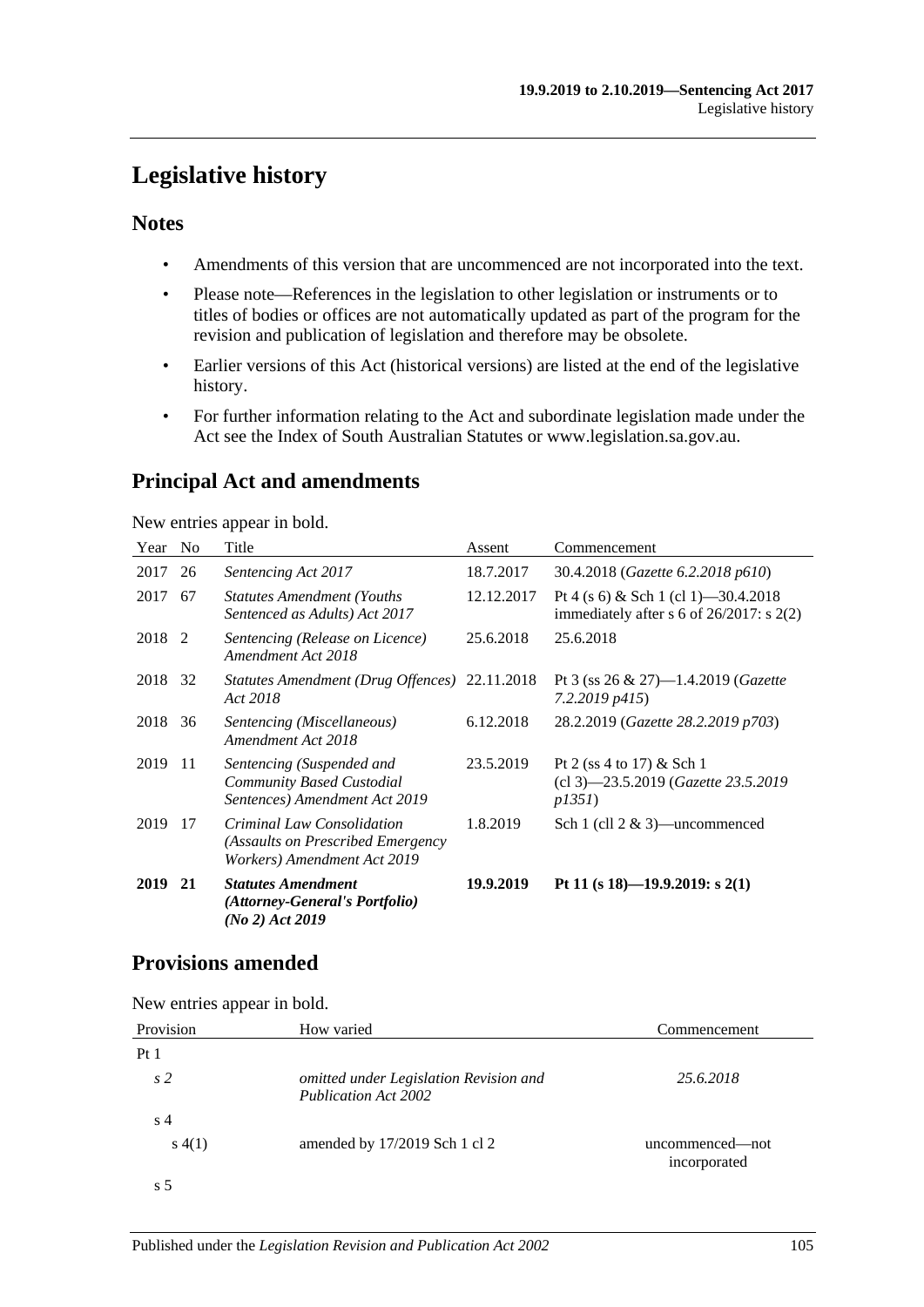# **Sentencing Act 2017—19.9.2019 to 2.10.2019**

Legislative history

| s 5(1)                              |                                                                |                        |
|-------------------------------------|----------------------------------------------------------------|------------------------|
| intervention<br>program manager     | substituted by 36/2018 s 4                                     | 28.2.2019              |
| Pt 2                                |                                                                |                        |
| Pt $2$ Div $2$                      |                                                                |                        |
| Pt 2 Div 2 Subdiv 3                 | deleted by $11/2019$ s 4                                       | 23.5.2019              |
| Pt 2 Div 2 Subdiv 4                 |                                                                |                        |
| s 40                                |                                                                |                        |
| $s\ 40(3)$                          | amended by $36/2018$ s $5(1)$ , (2)                            | 28.2.2019              |
| $Pt\,3$                             |                                                                |                        |
| s 46                                |                                                                |                        |
| $s\,46(1)$                          | amended by 67/2017 s 6                                         | 30.4.2018              |
| s 52                                |                                                                |                        |
| s 52(1)                             |                                                                |                        |
| serious offence                     | amended by 11/2019 s 5                                         | 23.5.2019              |
| s 58                                |                                                                |                        |
| s 58(1a)                            | inserted by $2/2018$ s 3(1)                                    | 25.6.2018              |
| s 58(4a)                            | inserted by $2/2018$ s $3(2)$                                  | 25.6.2018              |
| s 58(6)                             | inserted by $2/2018$ s 3(3)                                    | 25.6.2018              |
| s 59                                |                                                                |                        |
| s 59(1a)                            | inserted by $2/2018$ s $4(1)$                                  | 25.6.2018              |
| s 59(4a)                            | inserted by $2/2018$ s $4(2)$                                  | 25.6.2018              |
| s 59(10)                            | amended by $2/2018$ s $4(3)$                                   | 25.6.2018              |
| s 59(19)                            | deleted by $2/2018 s 4(4)$                                     | 25.6.2018              |
| s 61                                |                                                                |                        |
| $s \, 61(1)$                        | amended by 2/2018 s 5                                          | 25.6.2018              |
| s <sub>62</sub>                     | amended by 2/2018 s 6                                          | 25.6.2018              |
| s <sub>63</sub>                     | amended by 2/2018 s 7                                          | 25.6.2018              |
| s 64                                | amended by 2/2018 s 8                                          | 25.6.2018              |
| s <sub>65</sub>                     |                                                                |                        |
| s 65(1)                             | (c) deleted by $2/2018$ s $9(1)$                               | 25.6.2018              |
| s 65(5)                             | (a)(iii) deleted by $2/2018$ s $9(2)$                          | 25.6.2018              |
| s 70                                |                                                                |                        |
| 570(2)                              |                                                                |                        |
| terrorist act                       | amended by 11/2019 s 6                                         | 23.5.2019              |
| s 71                                |                                                                |                        |
| $s \, 71(2)$                        | amended by $11/2019$ s $7(1)$ —(3)                             | 23.5.2019              |
| s 71(4)                             | substituted by $11/2019$ s 7(4)                                | 23.5.2019              |
| $s \, 71(5)$                        |                                                                |                        |
|                                     | designated offence amended by $11/2019$ s $7(5)$               | 23.5.2019              |
| foster parent<br>prescribed serious | inserted by $11/2019$ s 7(6)<br>inserted by $11/2019$ s $7(7)$ | 23.5.2019<br>23.5.2019 |
| sexual offence                      |                                                                |                        |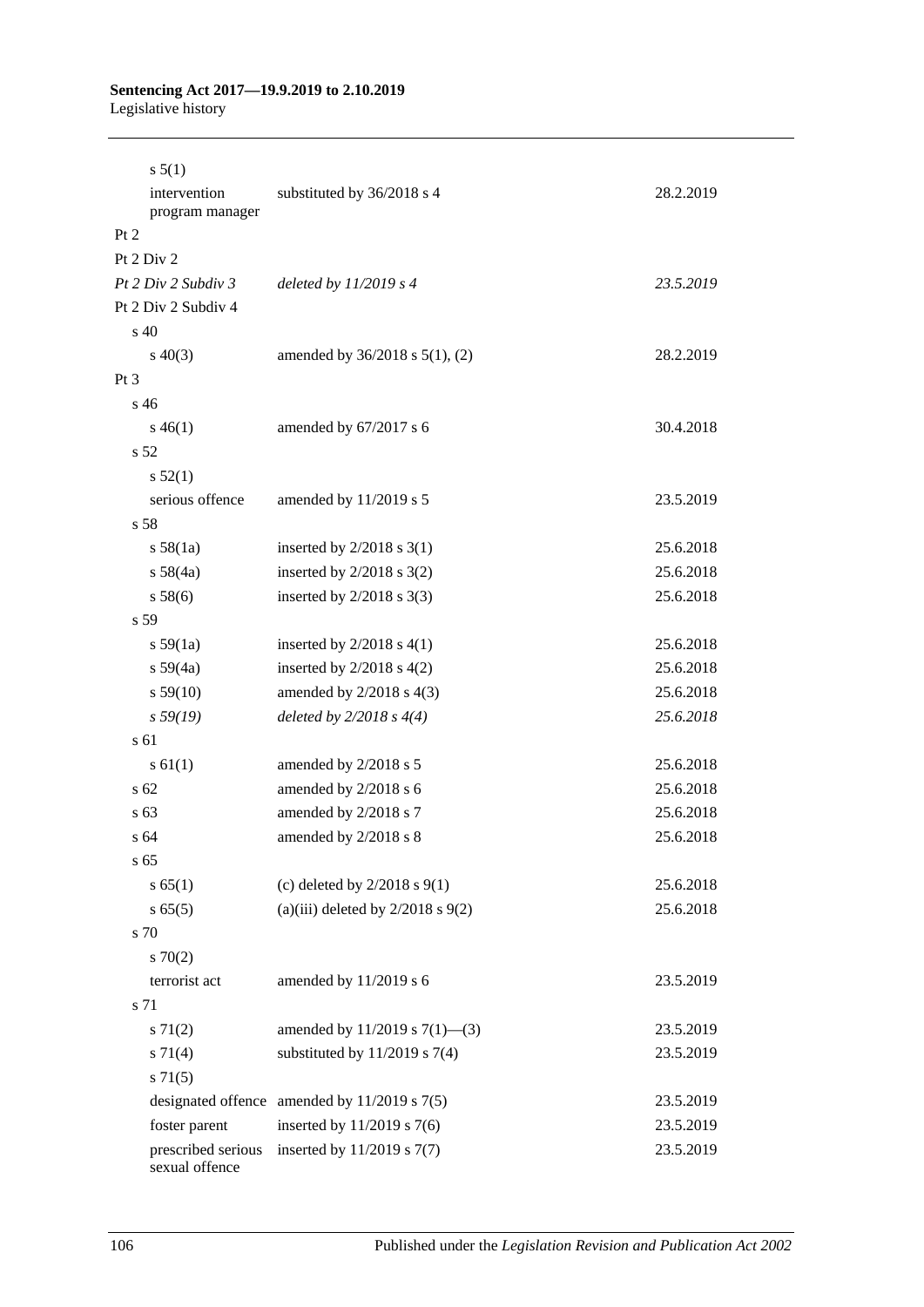#### **19.9.2019 to 2.10.2019—Sentencing Act 2017** Legislative history

| serious and<br>organised crime<br>offence | amended by $36/2018$ s $6(1)$ , (2)                                                     | 28.2.2019                       |
|-------------------------------------------|-----------------------------------------------------------------------------------------|---------------------------------|
|                                           | amended by 32/2018 s 26                                                                 | 1.4.2019                        |
| $s \, 71(6)$ (8)                          | inserted by $11/2019$ s 7(8)                                                            | 23.5.2019                       |
| s 73                                      |                                                                                         |                                 |
| $s \, 73(4)$                              | amended by 11/2019 s 8(1)                                                               | 23.5.2019                       |
|                                           | (b) deleted by $11/2019$ s $8(2)$                                                       | 23.5.2019                       |
| s $73(4a)$ and $(4b)$                     | inserted by $11/2019$ s $8(3)$                                                          | 23.5.2019                       |
| s 79                                      |                                                                                         |                                 |
| $s \, 79(1)$                              | amended by 36/2018 s 7                                                                  | 28.2.2019                       |
| s 80                                      |                                                                                         |                                 |
| $s\,80(1)$                                | amended by 11/2019 s 9(1)                                                               | 23.5.2019                       |
| $s\ 80(2)$                                |                                                                                         |                                 |
| terrorist act                             | inserted by $11/2019$ s $9(2)$                                                          | 23.5.2019                       |
| s 81                                      |                                                                                         |                                 |
| $s\ 81(3)$                                | amended by 11/2019 s 10(1), (2)                                                         | 23.5.2019                       |
| $s 81(5)$ and (6)                         | inserted by 11/2019 s 10(3)                                                             | 23.5.2019                       |
| s 82                                      |                                                                                         |                                 |
| s 82(1)                                   | amended by 11/2019 s 11(1)                                                              | 23.5.2019                       |
| $s\,82(2)$                                | (d) deleted by $11/2019 s 11(2)$                                                        | 23.5.2019                       |
| s 83                                      |                                                                                         |                                 |
| s 83(3)                                   | substituted by $11/2019$ s $12(1)$                                                      | 23.5.2019                       |
| s 83(3a)                                  | inserted by $11/2019$ s $12(1)$                                                         | 23.5.2019                       |
| s 83(4)                                   | amended by 11/2019 s 12(2)-(4)                                                          | 23.5.2019                       |
| Pt 4                                      |                                                                                         |                                 |
| s <sub>95</sub>                           |                                                                                         |                                 |
| $s\,95(2)$                                | amended by 11/2019 s 13(1)                                                              | 23.5.2019                       |
| $s\,95(3)$                                |                                                                                         |                                 |
| terrorist act                             | inserted by 11/2019 s 13(2)                                                             | 23.5.2019                       |
| $s\,95(4)$                                | inserted by 11/2019 s 13(3)                                                             | 23.5.2019                       |
| s 96                                      |                                                                                         |                                 |
| $s\,96(3)$                                | amended by 11/2019 s 14(1)                                                              | 23.5.2019                       |
| s96(7)                                    | deleted by $11/2019 s 14(2)$                                                            | 23.5.2019                       |
| s96(9)                                    |                                                                                         |                                 |
|                                           |                                                                                         |                                 |
|                                           | designated offence amended by $11/2019$ s $14(3)$<br>(i) deleted by $11/2019$ s $14(4)$ | 23.5.2019<br>23.5.2019          |
|                                           |                                                                                         |                                 |
|                                           | amended by 17/2019 Sch 1 cl 3                                                           | uncommenced-not<br>incorporated |
| foster parent                             | inserted by 11/2019 s 14(5)                                                             | 23.5.2019                       |
| serious and<br>organised crime<br>offence | amended by 32/2018 s 27                                                                 | 1.4.2019                        |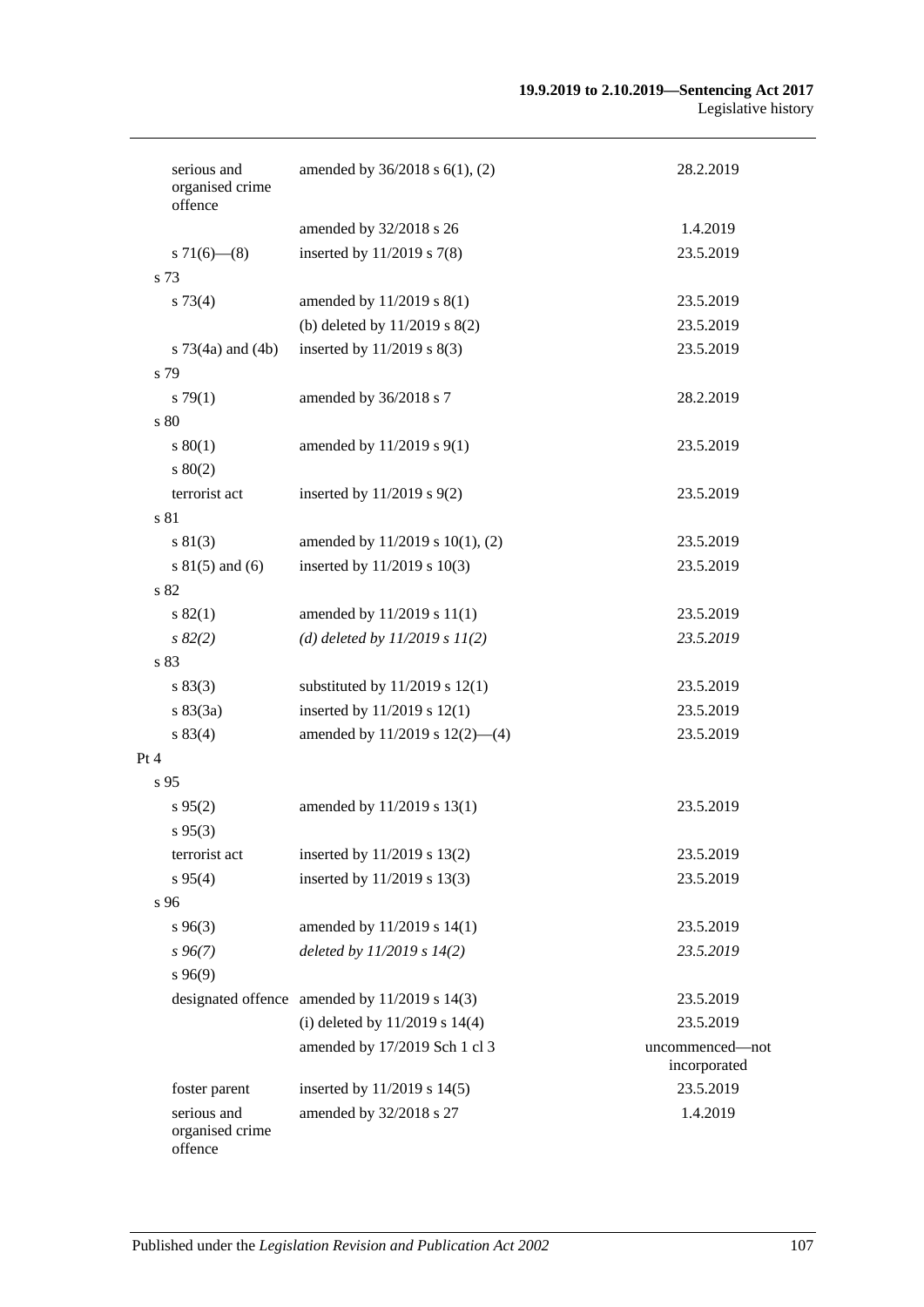#### **Sentencing Act 2017—19.9.2019 to 2.10.2019** Legislative history

| inserted by $11/2019$ s $14(6)$ | 23.5.2019 |
|---------------------------------|-----------|
| inserted by $11/2019$ s $14(7)$ | 23.5.2019 |
|                                 |           |
| amended by $36/2018$ s 8        | 28.2.2019 |
|                                 |           |
| amended by 36/2018 s 9          | 28.2.2019 |
|                                 |           |
| amended by 11/2019 s 15         | 23.5.2019 |
| deleted by 11/2019 s 16         | 23.5.2019 |
|                                 |           |
| (d) deleted by $11/2019$ s 17   | 23.5.2019 |
|                                 |           |
|                                 |           |
| (c) deleted by $21/2019$ s 18   | 19.9.2019 |
|                                 |           |
| inserted by 2/2018 s 10         | 25.6.2018 |
| inserted by $2/2018$ s 11       | 25.6.2018 |
|                                 |           |

# **Transitional etc provisions associated with Act or amendments**

### *Statutes Amendment (Youths Sentenced as Adults) Act 2017, Sch 1*

# **1—Transitional provision**

An amendment effected by this Act applies to a youth who is being sentenced as an adult after the commencement of the amendment, whether the offence in respect of which the youth is being sentenced occurred before or after that commencement.

## *Sentencing (Suspended and Community Based Custodial Sentences) Amendment Act 2019, Sch 1 Pt 2*

### **3—Savings and transitional provisions**

- (1) An amendment effected by a provision of this Act applies to the sentencing of a defendant after the commencement of the provision, regardless of whether—
	- (a) the offence for which the defendant is being sentenced was committed before or after that commencement; or
	- (b) the defendant is being sentenced at first instance or on an appeal against sentence.
- (2) An amendment effected by a provision of this Act relating to proceedings for a breach of a condition of a home detention order or intensive correction order applies to such proceedings—
	- (a) commenced but not determined before the commencement of the provision; or
	- (b) commenced after the commencement of the provision,